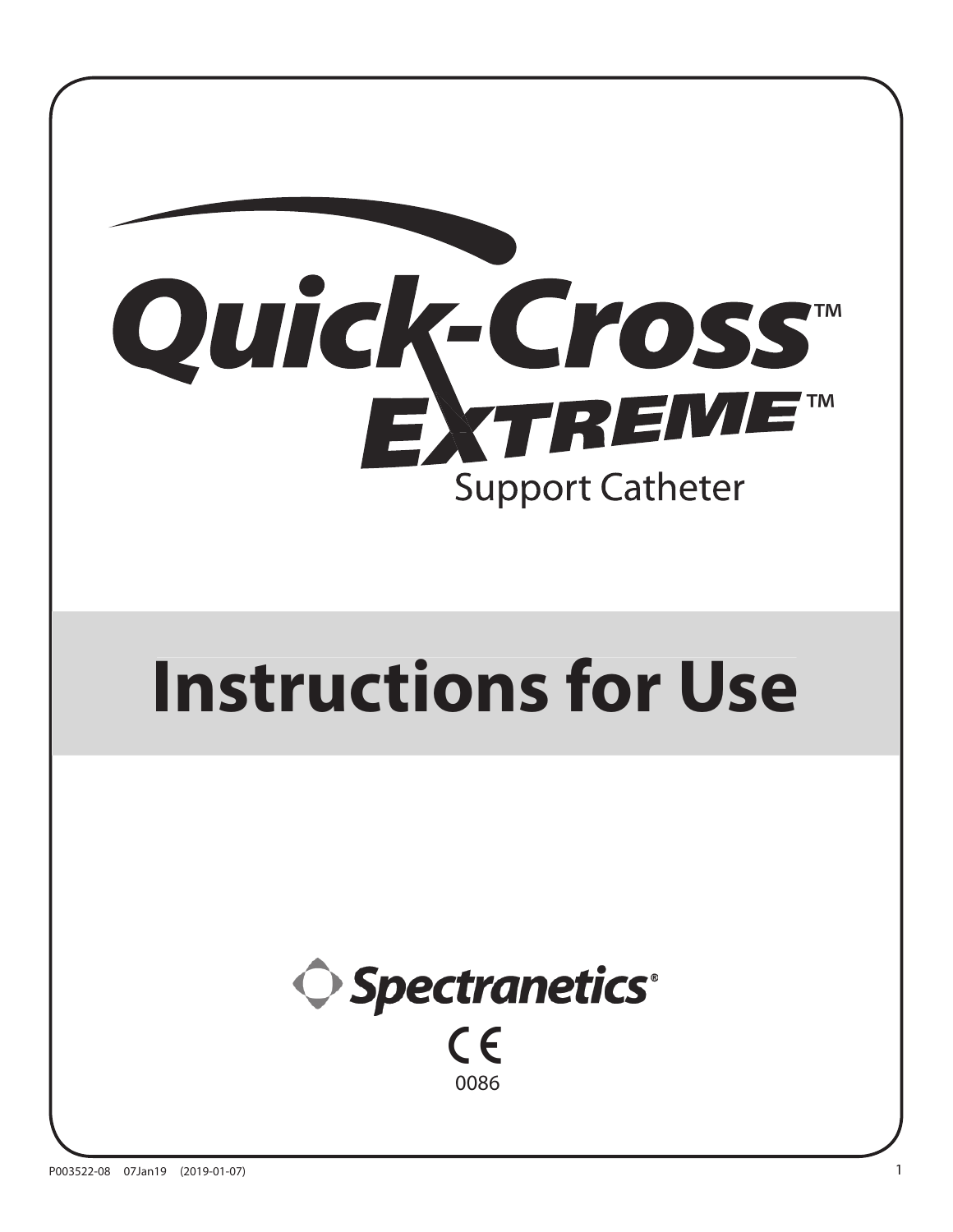



**English / English**

## **Instructions for Use - Sections by Language Table of Contents**

| Pg |            | Language          | <b>Instructions For Use</b> |
|----|------------|-------------------|-----------------------------|
| 3  | English    | English           | <b>Instructions for Use</b> |
| 5  | Bulgarian  | български език    | Инструкция за употреба      |
| 7  | Croatian   | Hrvatski          | Upute za uporabu            |
| 9  | Czech      | Česky             | Návod k Použití             |
| 11 | Danish     | Dansk             | Brugsanvisning              |
| 13 | Dutch      | <b>Nederlands</b> | Gebruiksaanwijzing          |
| 15 | Estonian   | Eesti             | Kasutusjuhend               |
| 17 | Finnish    | Suomi             | Käyttöohjeet                |
| 19 | French     | Français          | Mode d'emploi               |
| 21 | German     | Deutsch           | Gebrauchsanweisung          |
| 23 | Greek      | Ελληνικά          | Οδηγίες χρήσης              |
| 25 | Hungarian  | Magyar            | Használati utasítások       |
| 27 | Icelandic  | Íslenska          | Leiðbeiningar um notkun     |
| 29 | Italian    | Italiano          | Istruzioni per l'uso        |
| 31 | Latvian    | Latviešu valoda   | Lietošanas instrukcija      |
| 33 | Lithuanian | lietuvių kalba    | Naudojimo instrukcija       |
| 35 | Norwegian  | Norsk bokmål      | Bruksinstruksjoner          |
| 37 | Polish     | Polski            | Instrukcja użytkowania      |
| 39 | Portuguese | Português         | Instruções de Utilização    |
| 41 | Romanian   | Română            | Instrucțiuni de utilizare   |
| 43 | Russian    | Русский язык      | Инструкции по применению    |
| 45 | Serbian    | Српски језик      | Uputstvo za upotrebu        |
| 47 | Slovak     | slovenčina        | Návod na použitie           |
| 49 | Slovenian  | Slovenščina       | Navodila za Uporabo         |
| 51 | Spanish    | Español           | Instrucciones de Uso        |
| 53 | Swedish    | Svenska           | Bruksanvisning              |
| 55 | Turkish    | Türkçe            | Kullanım Talimatları        |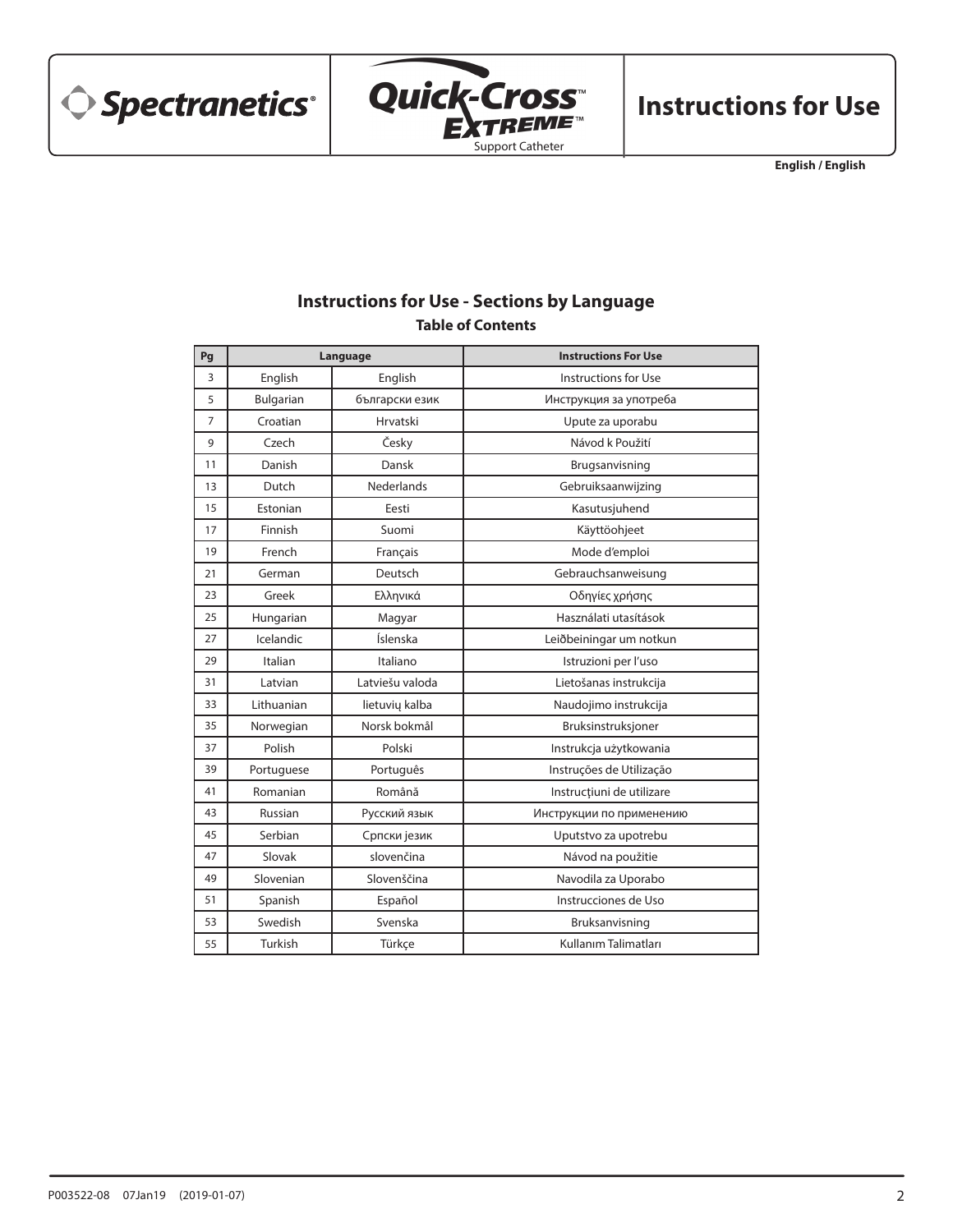



## **English / English**

## **Table of Contents**

#### **CAUTION: Federal law (USA) restricts this device to sale by or on the order of a physician**

## **1. DESCRIPTION**

The Spectranetics Quick-Cross Extreme Support Catheters are intravascular catheters. These catheters are available in a variety of lengths and tip configurations. All models have 3 radiopaque markers spaced equally along the distal shaft to aid in estimating geometry within the vascular system. The distal radiopaque marker is positioned within 3 mm of the distal catheter tip. A standard female luer is placed on the proximal end of each model. The catheter is coated with a lubricious, hydrophilic coating.

## **2. INDICATIONS FOR USE**

Quick-Cross Extreme Support Catheters are intended to guide and support a guidewire during access of the coronary or peripheral vasculature, allow for wire exchanges and provide a conduit for the delivery of saline solutions or diagnostic contrast agents.

#### **3. CONTRAINDICATIONS**

None known.

## **4. WARNINGS**

- Maximum Infusion Pressure: **300 psi**. for 0.014" & 0.018" catheters and **500 psi** for 0.035" catheters.
- The catheter is designed and intended for one time use only. **Do not re-sterilize and/or reuse.**
- The catheter should only be used by physicians qualified to perform percutaneous vascular interventions.

#### **5. PRECAUTIONS**

- DO NOT resterilize or reuse this device, as these actions can compromise device performance or increase the risk of cross-contamination due to inappropriate reprocessing. Reuse of this single use device could lead to serious patient injury or death and voids manufacturer warranties.
- Store in a cool, dry place. Protect from direct sunlight and high temperature (greater than 55°C or 131°F).
- Do not use if device or packaging is damaged.
- Use the catheter prior to the "Use By" date (Expiration Date) specified on the package.

#### **6. ADVERSE EFFECTS**

Vascular catheterization and/or vascular intervention may result in complications including but not limited to:

- Vessel dissection, perforation, rupture or total occlusion
- **Infection**
- Hematoma
- Unstable angina
- Embolism
- Hypo/hypertension
- Acute myocardial infarction
- Arrhythmia, including ventricular fibrillation
- Death

#### **7. HOW SUPPLIED**

The Spectranetics Quick-Cross Extreme Support Catheters are supplied **STERILE**. The devices are designated and designed for **SINGLE USE ONLY** and must not be resterilized and/or reused.

#### **7.1 Sterilization**

• The sterility of the product is guaranteed only if the package is unopened and undamaged. Before use, visually inspect the sterile package to ensure that the seals have not been broken. Do not use the catheter if the integrity of the package has been compromised. Do not use catheter if its "Use Before Date," found on package labeling, has been passed.

#### **7.2 Inspection Prior to Use**

• Before use, examine carefully for defects, all of the equipment to be used. Do not use any equipment if it is damaged.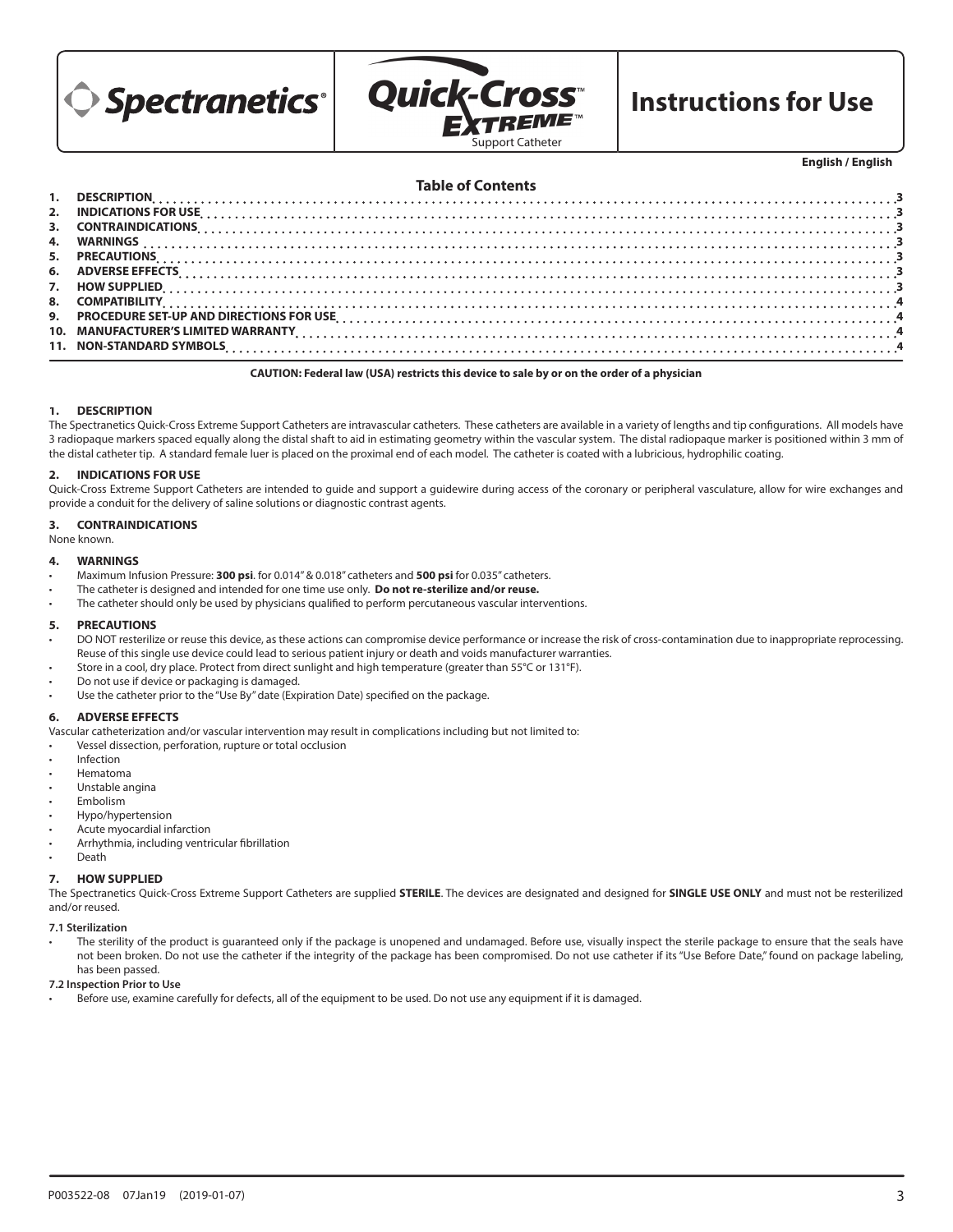



**English / English**

## **8. COMPATIBILITY**

**Product Features & Model Numbers Table**

| <b>Model</b><br>(Ref) | Working<br>Length | Tip<br>Shape /<br><b>Type</b> | <b>Hydrophilic</b><br><b>Coating</b><br>Length | <b>GW</b><br><b>Compatibility</b> | <b>Minimum</b><br>Guide I.D. | <b>Minimum</b><br>Sheath I.D. | <b>Maximum</b><br><b>Catheter</b><br>O.D. | <b>Marker</b><br><b>Band</b><br><b>Spacing</b> |
|-----------------------|-------------------|-------------------------------|------------------------------------------------|-----------------------------------|------------------------------|-------------------------------|-------------------------------------------|------------------------------------------------|
| 518-084               | 135 cm            | Straight                      |                                                |                                   |                              |                               | 3.2F                                      |                                                |
| 518-086               | 150 cm            | Straight                      | $100 \, \text{cm}$                             | 0.014''<br>$0.36$ mm              | 5F                           | 4F                            | 0.042''<br>$1.07$ mm                      | $15 \text{ mm}$                                |
| 518-088               | 90 cm             | Straight                      | 60 cm                                          |                                   |                              |                               | 3.4F                                      |                                                |
| 518-090               | 135 cm            | Straight                      |                                                | 0.018''                           |                              |                               |                                           |                                                |
| 518-092               | 150 cm            | Straight                      | 100 cm                                         | $0.46$ mm                         | 5F                           | 4F                            | 0.044''<br>$1.12 \text{ mm}$              | $15 \text{ mm}$                                |
| 518-076               | 65 cm             | Straight                      | 45 cm                                          |                                   |                              |                               | 4.5F                                      |                                                |
| 518-078               | 90 cm             | Straight                      | 70 cm                                          | 0.035''                           | N/A                          | 5F                            | 0.059''                                   | 50 mm                                          |
| 518-080               | 135 cm            | Straight                      | 115 cm                                         | $0.89$ mm                         |                              |                               |                                           |                                                |
| 518-082               | 150 cm            | Straight                      | 130 cm                                         |                                   |                              |                               | 1.50 mm                                   |                                                |

## **9. PROCEDURE SET-UP AND DIRECTIONS FOR USE**

**Note:** Follow instructions for use for all equipment to be used with the Quick-Cross Extreme Support Catheter.

- 1. Preparation: Using sterile technique, open the sterile package. Gently remove the protective hoop with the catheter from the pouch. Fill a sterile standard luer-lock syringe with sterile saline. Before removing the catheter from the hoop, connect the syringe to the catheter proximal luer fitting, flush the catheter and allow the saline to fill the hoop. Set catheter in hoop aside until ready for use.
- 2. Insertion: Through a previously inserted, appropriately sized guiding catheter or introducer sheath, introduce the catheter over an appropriately sized guidewire (see specifications) using standard technique.
- 3. Advancement: Use fluoroscopic guidance when advancing the catheter to the desired location within the vasculature.
- 4. Removal: Gently withdraw the catheter using standard technique, being careful to maintain guidewire position if the guidewire is to remain in place.

**Infusion:** To perform infusion, withdraw the guidewire and reference the specifications for maximum infusion pressure.

**Note:** Do not exceed the maximum infusion pressures.

After use, dispose of all equipment in accordance with applicable requirements relating to hospital waste, and potentially bio-hazardous materials.

## **10. MANUFACTURER'S LIMITED WARRANTY**

Manufacturer warrants that the Quick-Cross Extreme is free from defects in material and workmanship when used by the stated "Use By" date and when package is unopened and undamaged immediately before use. Manufacturer's liability under this warranty is limited to replacement or refund of the purchase price of any defective Quick-Cross Extreme. Manufacturer will not be liable for any incidental, special, or consequential damages resulting from use of the Quick-Cross Extreme. Damage to the Quick-Cross Extreme caused by misuse, alteration, improper storage or handling, or any other failure to follow these Instructions for Use will void this limited warranty. **THIS LIMITED WARRANTY IS EXPRESSLY IN LIEU OF ALL OTHER WARRANTIES, EXPRESS OR IMPLIED, INCLUDING THE IMPLIED WARRANTY OF MERCHANTABILITY OR FITNESS FOR A PARTICULAR PURPOSE.** No person or entity, including any authorized representative or reseller of Manufacturer, has the authority to extend or expand this limited warranty and any purported attempt to do so will not be enforceable against Manufacturer.

## **11. NON-STANDARD SYMBOLS**

| <b>Distal Marker Spacing</b>                                                                |                            |
|---------------------------------------------------------------------------------------------|----------------------------|
| Shape                                                                                       |                            |
| <b>GW Compatibility</b>                                                                     | $\leftarrow$ GW $\bigcirc$ |
| <b>Maximum OD</b>                                                                           |                            |
| <b>Maximum PSI/kPa</b>                                                                      |                            |
| <b>Sheath Compatibility</b>                                                                 | <b>SC</b>                  |
| <b>Working Length</b>                                                                       |                            |
| Quantity                                                                                    | QTY                        |
| CAUTION: Federal law (USA) restricts this device to sale by or on the order of a physician. | <b>Rx ONLY</b>             |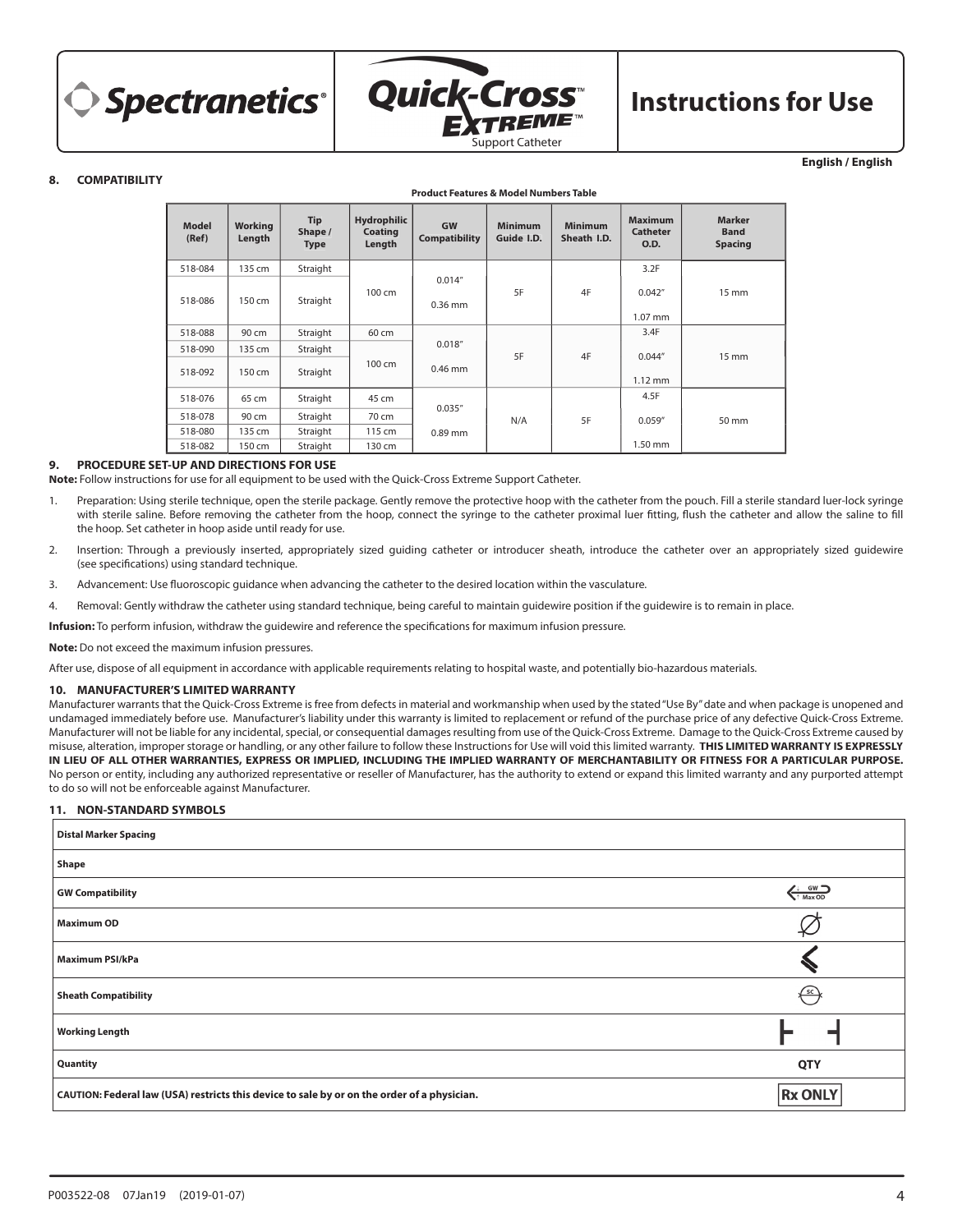



## **Инструкция за употреба**

#### **Bulgarian / български език**

## **Съдържание**

## **1. ОПИСАНИЕ**

Помощните катетри Spectranetics Quick-Cross Extreme са интраваскуларни катетри. Те се предлагат с различна големина и форма на върха. Всички модели имат 3 рентгеноконтрастни маркера, поставени на равни разстояния по дисталния край на корпуса, за оценяване геометрията в кръвоносната система. Дисталният рентгеноконтрастен маркер е разположен на не повече от 3 мм от дисталния край на катетъра. В проксималния край на всеки модел е поставен стандартна женска луер връзка. Катетърът е покрит с гладко, хидрофилно покритие.

### **2. ПОКАЗАНИЯ ЗА УПОТРЕБА**

Помощните катетри Quick-Cross Extreme са предназначени да направляват и поддържат водач по време на достъп в коронарната и периферна кръвоносни системи, да позволяват смяна на водачи и да служат като канал за подаване на физиологични разтвори или контрастни вещества за диагностика.

#### **3. ПРОТИВОПОКАЗАНИЯ**

Не са известни.

## **4. ПРЕДУПРЕЖДЕНИЯ**

- Максимално инфузионно налягане: **300 psi** за катетри 0,014" и 0,018" и **500 psi** за катетри 0,035".
- Катетърът е разработен и предназначен само за еднократна употреба. **Да не се стерилизира и/или използва повторно.**
- Катетърът трябва да се използва само от лекари, квалифицирани за извършване на перкутанни, съдови интервенции.

## **5. ПРЕДПАЗНИ МЕРКИ**

- Изделието да НЕ се стерилизира или използва повторно, тъй като това може да наруши функционирането му или да увеличи риска от кръстосано замърсяване вследствие на неправилна повторна обработка. Повторното използване на изделието може да доведе до тежка телесна повреда или смърт на пациента и да обезсили гаранциите от производителя.
- Да се съхранява на хладно, сухо място. Пазете от директна слънчева светлина и висока температура (по-висока от 55°C или 131°F).
- Да не се използва, ако катетърът или опаковката е повреден(а).
- Използвайте катетъра преди датата "Използвай до" (срока на годност), посочена на опаковката.

#### **6. НЕЖЕЛАНИ ЯВЛЕНИЯ**

Съдовата катетъризация и/ или съдовата интервенция могат да причинят усложнения, които включват, но не се ограничават до:

• Дисекция на съд, перфорация, разкъсване или пълно запушване

- Инфекция
- Хематом
- Нестабилна ангина
- **Емболия**
- Хипо-/хипертензия
- Остър инфаркт на миокарда
- Аритмия, вкл. вентрикуларна фибрилация
- Смърт

#### **7. КАК СЕ ПРЕДЛАГА**

Помощните катетри Spectranetics Quick-Cross Extreme се доставят **СТЕРИЛНИ**. Изделията са предназначени и произведени **САМО ЗА ЕДНОКРАТНА УПОТРЕБА** и не трябва да се стерилизират и/ или използват повторно.

#### **7.1 Стерилизация**

Стерилността на този продукт е гарантирана само при неотворена и неповредена опаковка. Преди употреба направете визуална проверка на стерилната опаковка, за да се уверите, че бандеролите не са повредени. Да не се използва катетърът, ако целостта на опаковката е нарушена. Да не се използва катетърът, ако срокът на годност, отбелязан на опаковката, е изтекъл.

#### **7.2 Проверка преди употреба**

• Преди употреба проверете за дефекти оборудването, което ще се използва. Да не се използва оборудването, ако е повредено.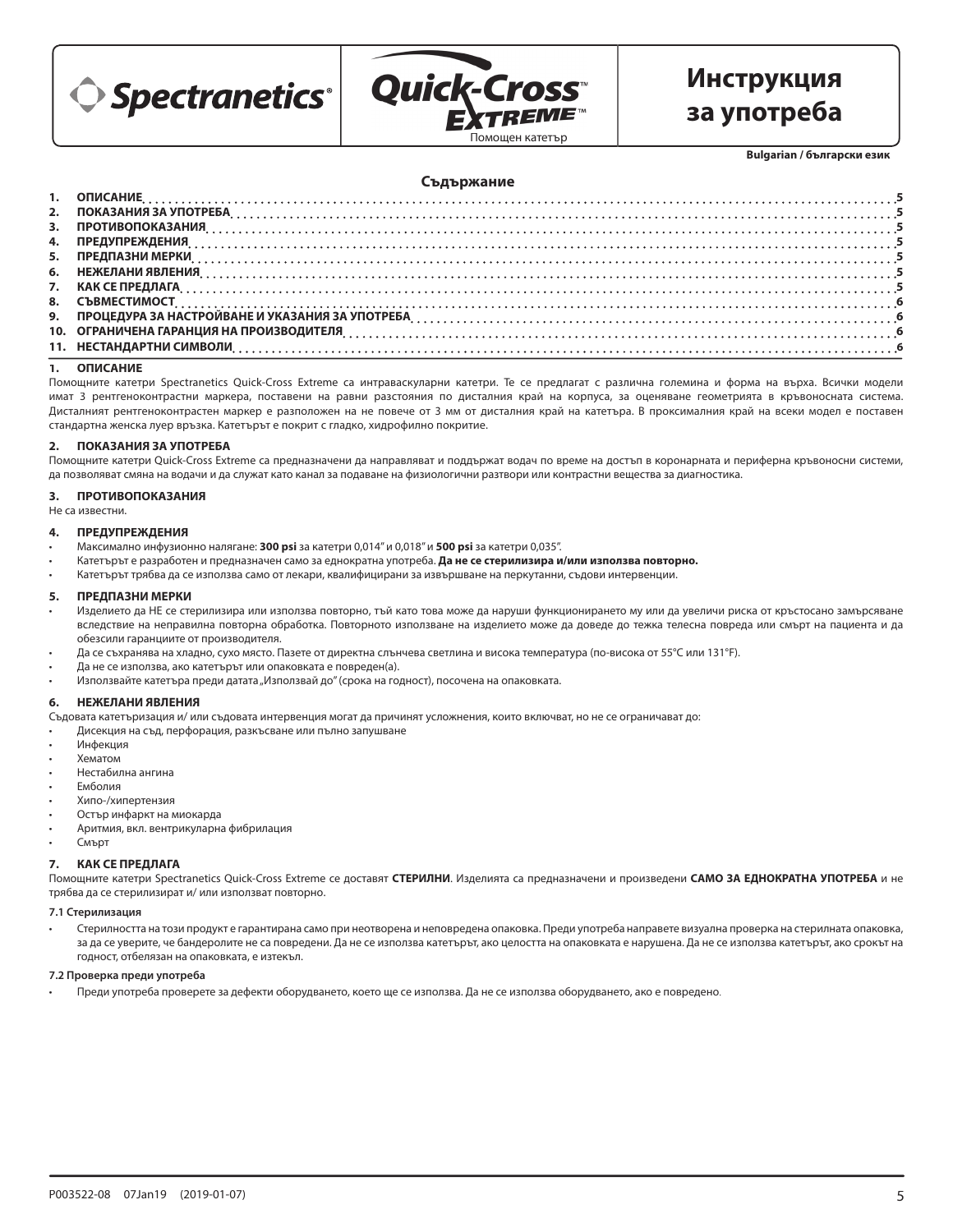



## **Инструкция за употреба**

**Bulgarian / български език**

## **8. СЪВМЕСТИМОСТ**

#### **Продуктови функции и таблица с номера на моделите**

| Модел<br>$(Pe\phi.)$ | Работна<br>дължина | Форма на<br>върха/<br>тип | Дължина на<br>хидрофилното<br>покритие | Съвместимост<br>с водач | Мин. вътрешен<br>диаметър<br>на водача | Мин.<br>вътрешен<br>диаметър<br>на дезилето | <b>Максимален</b><br>външен диаметър <br>на катетъра | Разстояние<br>между<br>маркерите |
|----------------------|--------------------|---------------------------|----------------------------------------|-------------------------|----------------------------------------|---------------------------------------------|------------------------------------------------------|----------------------------------|
| 518-084              | 135 см             | Прав                      |                                        | 0.014''                 |                                        |                                             | 3,2F                                                 |                                  |
| 518-086              | 150 см             | Прав                      | 100 см                                 | 0.36 MM                 | 5 F                                    | 4 F                                         | 0.042''<br>1.07 MM                                   | <b>15 MM</b>                     |
| 518-088              | 90 см              | Прав                      | 60 см                                  | 0.018''                 |                                        |                                             | 3,4 F                                                |                                  |
| 518-090              | 135 см             | Прав                      |                                        |                         | 5 F                                    | 4F                                          | 0.044''                                              | <b>15 MM</b>                     |
| 518-092              | 150 см             | Прав                      | 100 см                                 | 0.46 MM                 |                                        |                                             | 1,12 MM                                              |                                  |
| 518-076              | 65 CM              | Прав                      | 45 CM                                  |                         |                                        |                                             | 4,5 F                                                |                                  |
| 518-078              | 90 см              | Прав                      | 70 CM                                  | 0.035''                 | Непри-                                 | 5 F                                         | 0,059''                                              | 50 MM                            |
| 518-080              | 135 см             | Прав                      | 115 cm                                 | 0,89 MM                 | ложимо                                 |                                             |                                                      |                                  |
| 518-082              | 150 см             | Прав                      | 130 см                                 |                         |                                        |                                             | 1,50 MM                                              |                                  |

## **9. ПРОЦЕДУРА ЗА НАСТРОЙВАНЕ И УКАЗАНИЯ ЗА УПОТРЕБА**

**Забележка:** Следвайте указанията за употреба за цялото оборудване, което се използва с помощните катетри Quick-Cross Extreme.

- 1. Подготовка: Отворете опаковката чрез стерилна техника. Внимателно премахнете луеровия хъб от картата и извадете катетъра от опаковката. Напълнете стандартна, стерилна спринцовка с луерово съединение със стерилен разтвор и промийте лумена. Преди да отстраните катетъра от хъба, свържете спринцовката към проксималния луеров накрайник, промийте катетъра и изчакайте докато разтвора напълни хъба. Оставете настрани катетъра в обръч докато се наложи да се ползва.
- 2. Поставяне: Посредством предварително поставяне на правилно оразмерен водещ катетър или въвеждащо дезиле, въведете катетъра над правилно оразмерен водач (вижте спецификациите), с помощта на стандартна техника.
- 3. Придвижване: Използвайте флуороскоп при придвижването на катетъра в кръвоносните съдове до желаното място.
- 4. Изваждане: Внимателно изтеглете катетъра, като използвате стандартна техника, внимателно поддържайте позицията на водача, ако той трябва да остане на място.

**Инфузия:** За да извършите инфузия, извадете водача и вижте спецификациите за максимално инфузионно налягане.

**Забележка:** Не надвишавайте максималното инфузионно налягане.

След употреба изхвърлете оборудването съгласно приложимите изисквания, свързани с болничните отпадъци и потенциалните биологично опасни материали.

#### **10. ОГРАНИЧЕНА ГАРАНЦИЯ НА ПРОИЗВОДИТЕЛЯ**

Производителят гарантира, че Quick-Cross Extreme не проявява дефекти в материалите и производството, когато се използва преди посочената дата "Използвай до" и когато опаковката не е отворена или повредена непосредствено преди употреба. Отговорността на производителя по настоящата гаранция се ограничава до подмяна или възстановяване на сумата за покупка на всеки дефектен Quick-Cross Extreme. Производителят не носи отговорност за каквито и да било случайни, специални или последващи щети, възникващи в резултат на употребата на Quick-Cross Extreme. Повреда на Quick-Cross Extreme, причинена от неправилна употреба, модифициране, неправилно съхранение или използване, или каквото и да било неспазване на тези Инструкции за употреба ще направи невалидна тази ограничена гаранция. **ТАЗИ ОГРАНИЧЕНА ГАРАНЦИЯ ИЗРИЧНО ОТМЕНЯ ВСИЧКИ ДРУГИ ГАРАНЦИИ, ИЗРИЧНИ ИЛИ ПОДРАЗБИРАЩИ СЕ, ВКЛЮЧИТЕЛНО ПОДРАЗБИРАЩАТА СЕ ГАРАНЦИЯ ЗА ПРОДАЖБА ИЛИ ГОДНОСТ ЗА ОПРЕДЕЛЕНА УПОТРЕБА.** Никое физическо или юридическо лице, включително всякакви упълномощени представители или дилъри на Производителя, няма правото да удължава или разширява тази гаранция, и никой умишлен опит да се направи това няма да се прилага срещу Производителя.

## **11. НЕСТАНДАРТНИ СИМВОЛИ**

| <b>Distal Marker Spacing</b>                                                                                                                |                            |
|---------------------------------------------------------------------------------------------------------------------------------------------|----------------------------|
| Интервал между дисталните маркери                                                                                                           |                            |
| <b>Shape</b>                                                                                                                                |                            |
| Форма                                                                                                                                       |                            |
| <b>GW Compatibility</b>                                                                                                                     | $\leftarrow$ GW $\bigcirc$ |
| Съвместимост с водач                                                                                                                        |                            |
| <b>Maximum OD</b>                                                                                                                           |                            |
| Максимален външен диаметър                                                                                                                  |                            |
| Maximum PSI/kPa                                                                                                                             |                            |
| Максимум кРа                                                                                                                                |                            |
| <b>Sheath Compatibility</b>                                                                                                                 |                            |
| Съвместимост с дезиле                                                                                                                       |                            |
| <b>Working Length</b>                                                                                                                       |                            |
| Работна дължина                                                                                                                             |                            |
| Quantity                                                                                                                                    |                            |
| Количество                                                                                                                                  | <b>QTY</b>                 |
| CAUTION: Federal law (USA) restricts this device to sale by or on the order of a physician.                                                 |                            |
| Внимание: Федералните закони (на САЩ) разрешават продажбата на това изделие да се извършва единствено от лекар или по лекарско предписание. | <b>Rx ONLY</b>             |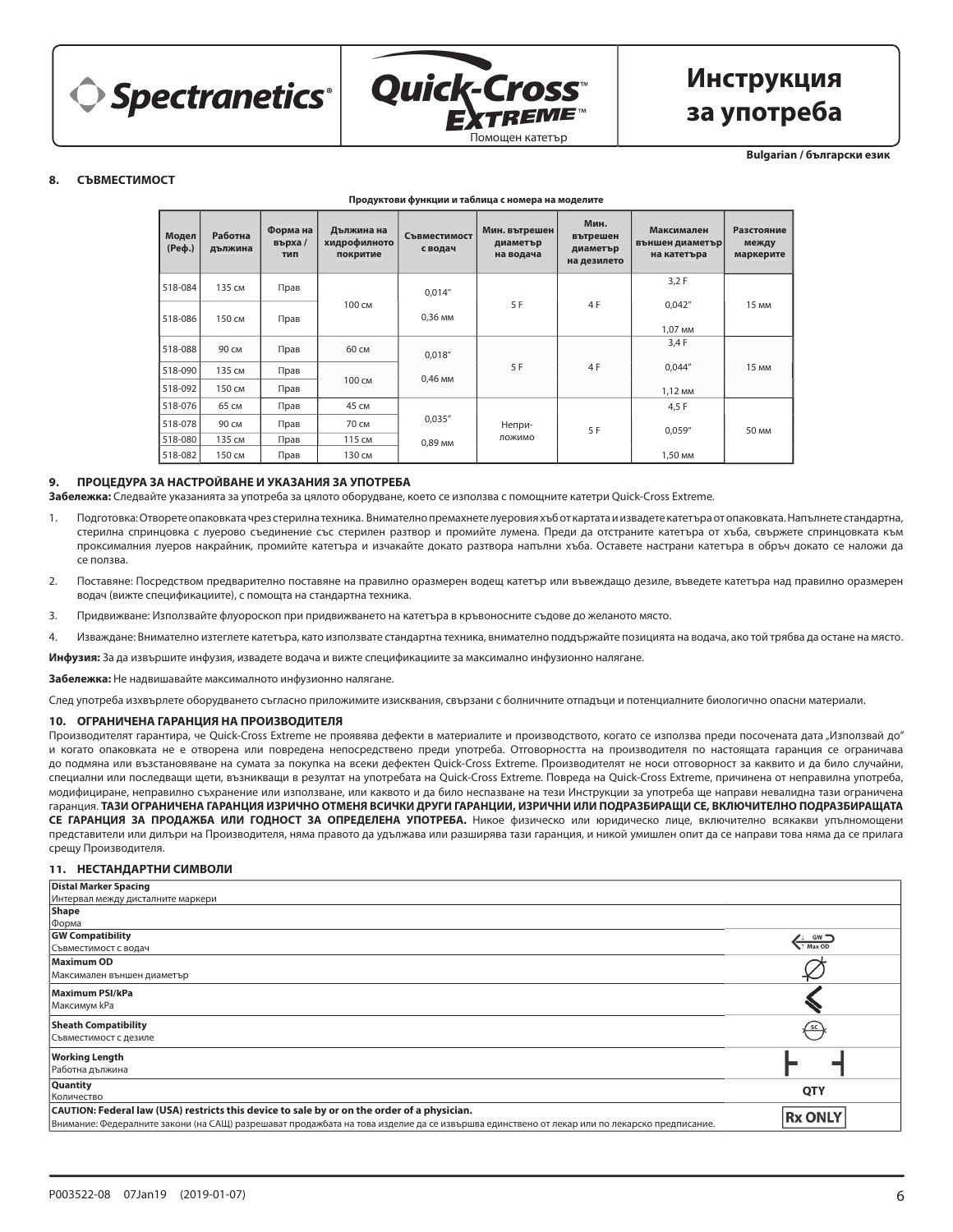



## **Upute za uporabu**

#### **Croatian / hrvatski**

## **Sadržaj**

#### **1. OPIS**

Spectranetics Quick-Cross Extreme Potporni kateteri su intravaskularni kateteri. Ti su kateteri dostupni u raznim dužinama i s raznim konfiguracijama vrhova. Svi modeli imaju tri radionepropusna označivača koji su ravnomjerno razmaknuti uzduž distalne cijevi da bi olakšali procjenu geometrije unutar krvožilnog sustava. Distalni radionepropusni označivač nalazi se na udaljenosti do 3 mm od distalnog vrha katetera. Standardna ženska luer spojnica postavljena je na bliži kraj svakog modela. Kateter je premazan lubrikantnim, hidrofilnim premazom.

## **2. INDIKACIJE ZA UPORABU**

Quick-Cross Extreme Potporni kateteri namijenjeni su vođenju i podržavanju vodilice prilikom ulaska u koronarne i periferne žile, omogućuju zamjenu vodilica te služe kao provodnik za dovod fiziološke otopine ili dijagnostičkih kontrastnih agensa.

## **3. KONTRAINDIKACIJE**

## Nisu poznate.

#### **4. UPOZORENJA**

- Maksimalan tlak pri infuziji: **300 psi** za katetere od 0,014 inča i 0,018 inča te **500 psi** za katetere od 0,035 inča.
- Kateter je osmišljen i namijenjen isključivo za jednokratnu uporabu. **Nemojte ga ponovo sterilizirati i/ili koristiti.**
- Kateter smiju koristiti samo liječnici osposobljeni za izvođenje perkutanih vaskularnih zahvata.

#### **5. MJERE OPREZA**

- NEMOJTE ponovno sterilizirati niti ponovno koristiti ovaj uređaj jer to može ugroziti učinkovitost uređaja ili povećati rizik unakrsne kontaminacije zbog neprikladne ponovne prerade. Ponovna uporaba ovog uređaja za jednokratnu upotrebu može uzrokovati teško ozljeđivanje pacijenta ili smrt i poništava jamstva proizvođača.
- Čuvajte na hladnom i suhom mjestu. Zaštitite od izravne sunčeve svjetlosti i visoke temperature (više od 55 °C ili 131 °F).
- Nemojte ga koristiti ako je oštećen ili ako mu je pakiranje oštećeno.
- Kateter upotrijebite prije isteka roka trajanja navedenog na pakiranju (Use By).

#### **6. NUSPOJAVE**

Vaskularna kateterizacija i/ili vaskularni zahvati mogu za posljedicu imati ovdje navedene i druge komplikacije:

- disekciju krvnih žila, perforaciju, puknuće ili potpuno začepljenje
- infekciju
- hematom
- nestabilnu anginu
- emboliju
- hipotenziju i hipertenziju
- akutni infarkt miokarda
- aritmiju, uključujući ventrikularnu fibrilaciju
- smrt

## **7. PRIJE UPORABE**

Spectranetics Quick-Cross Extreme Potporni kateteri isporučuju se **STERILNI**. Uređaji su dizajnirani i namijenjeni **ISKLJUČIVO ZA JEDNOKRATNU UPORABU** i ne smiju se ponovno sterilizirati i/ili ponovno koristiti.

#### **7.1 Sterilizacija**

• Sterilnost ovog proizvoda jamči se samo ako je pakiranje zatvoreno i neoštećeno. Prije uporabe vizualno provjerite sterilno pakiranje kako biste se uvjerili da naljepnice nisu oštećene. Ne koristite kateter ako je cjelovitost pakiranja upitna. Katetere ne upotrebljavajte ako je istekao datum na oznaci pakiranja "Use Before Date" (Upotrijebiti prije datuma).

## **7.2 Provjera prije primjene**

• Svu opremu koja će se koristiti prije uporabe pažljivo provjerite radi mogućih oštećenja. Ne koristite nijedan dio opreme ukoliko je isti oštećen.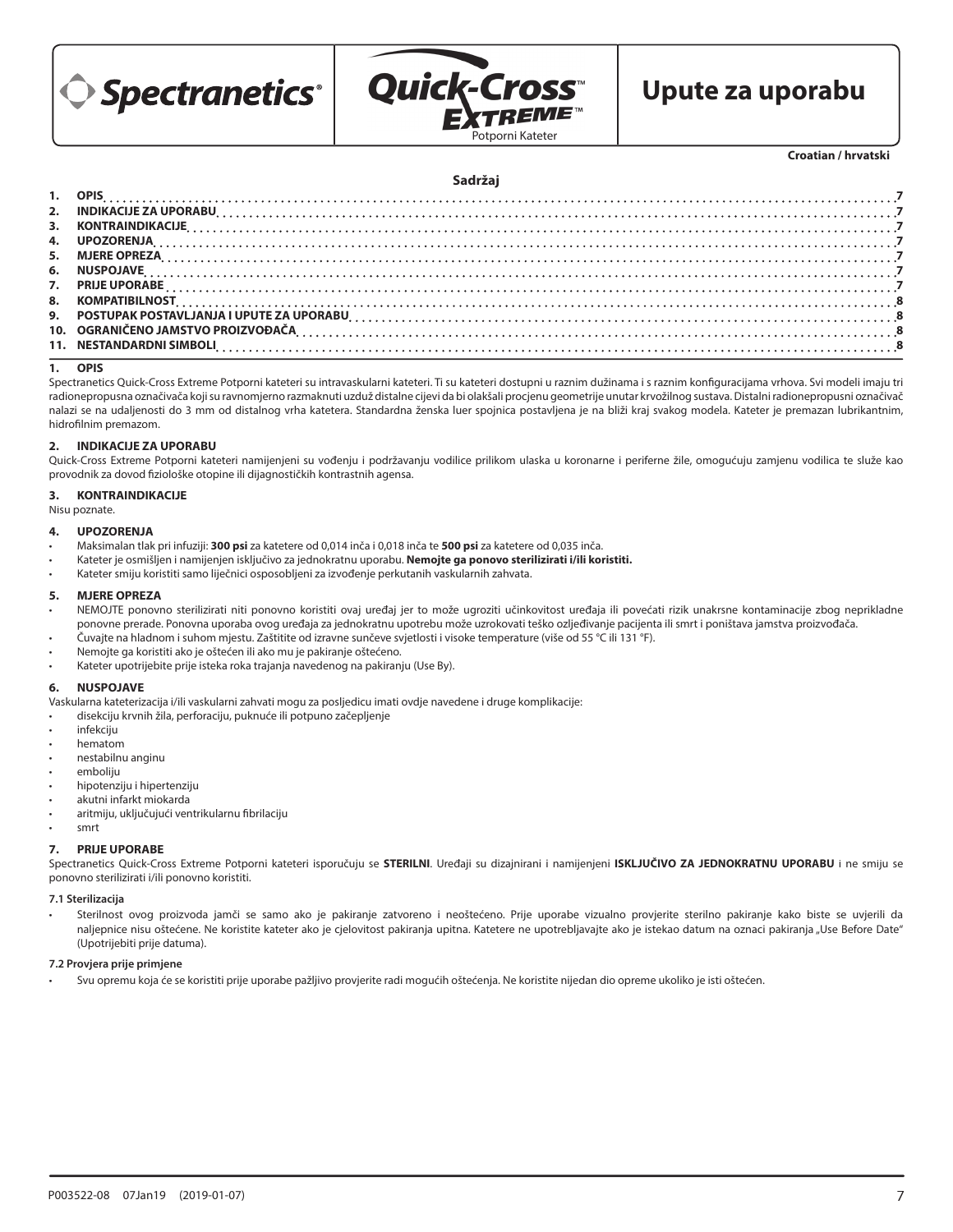



## **Upute za uporabu**

**Croatian / hrvatski**

## **8. KOMPATIBILNOST**

### **Tablica sa značajkama proizvoda i brojevima modela**

| <b>Model</b><br>(ref.) | Radna<br>duljina | Oblik/vrsta<br>vrha | <b>Duljina</b><br>hidrofilnog<br>sloja | Kompatibilnost<br>vodilice | Min.<br>unutrašnji<br>promjer<br>vodilice | Min.<br>unutrašnji<br>promjer<br>ovojnice | Maks. vanjski<br>promjer katetera | Razmaci trake<br>za označavanje |
|------------------------|------------------|---------------------|----------------------------------------|----------------------------|-------------------------------------------|-------------------------------------------|-----------------------------------|---------------------------------|
| 518-084                | 135 cm           | Ravno               | 100 cm                                 | 0,014''                    | 5 F                                       | 4 F                                       | 3,2F<br>0.042''                   | $15 \, \text{mm}$               |
| 518-086                | 150 cm           | Rayno               |                                        | $0.36$ mm                  |                                           |                                           | 1,07 mm                           |                                 |
| 518-088                | 90 cm            | Ravno               | 60 cm                                  | 0,018''                    |                                           |                                           | 3,4 F                             |                                 |
| 518-090                | 135 cm           | Ravno               |                                        |                            | 5 F                                       | 4F                                        | 0,044''                           | $15 \, \text{mm}$               |
| 518-092                | 150 cm           | Ravno               | 100 cm                                 | 0.46 mm                    |                                           |                                           | $1,12 \text{ mm}$                 |                                 |
| 518-076                | 65 cm            | Ravno               | 45 cm                                  |                            |                                           |                                           | 4,5F                              |                                 |
| 518-078                | 90 cm            | Ravno               | 70 cm                                  | 0,035''                    |                                           |                                           |                                   |                                 |
| 518-080                | 135 cm           | Ravno               | 115 cm                                 | $0.89$ mm                  | n. d.                                     | 5 F                                       | 0.059''                           | 50 mm                           |
| 518-082                | 150 cm           | Ravno               | 130 cm                                 |                            |                                           |                                           | $1.50$ mm                         |                                 |

## **9. POSTUPAK POSTAVLJANJA I UPUTE ZA UPORABU**

**Napomena:** slijedite upute za upotrebu za svu opremu koja se koristi s Quick-Cross Extreme Potporni kateter.

- 1. Priprema: sterilnim postupkom otvorite sterilno pakiranje. Pažljivo izvadite zaštitni obruč s kateterom iz pakiranja. Sterilnu standardnu luer-lock štrcaljku napunite sterilnom fiziološkom otopinom. Prije no što odstranite kateter iz obruča, spojite štrcaljku na luer spoj na proksimalnom kraju katetera, isperite kateter i dopustite fiziološkom rastvoru da ispuni obruč. Kateter ostavite sa strane u obruču do uporabe.
- 2. Uvođenje: standardnom tehnikom uvedite kateter preko vodilice odgovarajuće veličine (pogledajte specifikacije) kroz prethodno umetnutu vodilicu ili uvodnicu katetera odgovarajuće veličine.
- 3. Pomicanje prema naprijed: koristite fluoroskopsko navođenje kada pomičete kateter na željenu lokaciju u žilama.
- 4. Uklanjanje: standardnom tehnikom pažljivo izvucite kateter pazeći da ne pomičete vodilicu ako ona mora ostati na mjestu.

Infuzija: da biste mogli izvršiti infuziju, izvucite vodilicu i pogledajte specifikacije za najveći tlak pri infuziji.

**Napomena:** nemojte premašiti maksimalne tlakove pri infuziji.

Nakon upotrebe svu opremu odložite u skladu s odgovarajućim propisima za medicinski otpad i materijale koji predstavljaju potencijalnu biološku opasnost.

## **10. OGRANIČENO JAMSTVO PROIZVOĐAČA**

Proizvođač jamči da proizvod Quick-Cross Extreme nema nedostataka u materijalu i izradi kada se koristi do datuma označenog s "Upotrebljivo do" i kada je pakiranje zatvoreno i neoštećeno do otvaranja. Prema ovom jamstvu, odgovornost proizvođača ograničena je na zamjenu ili povrat kupovne cijene svakog proizvoda Quick-Cross Extreme s nedostatkom. Proizvođač ne preuzima odgovornost za bilo kakve slučajne, posebne ili posljedične štete izazvane uporabom proizvoda Quick-Cross Extreme. Oštećenja proizvoda Quick-Cross Extreme izazvana pogrešnom uporabom, izmjenama, nepravilnim skladištenjem ili rukovanjem ili bilo kakvim drugim nepridržavanjem ovih uputa za uporabu poništavaju ovo ograničeno jamstvo. **OVO OGRANIČENO JAMSTVO IZRIČITO SLUŽI UMJESTO SVIH DRUGIH JAMSTAVA, IZRIČITIH ILI PODRAZUMIJEVANIH, UKLJUČUJUĆI**  PODRAZUMIJEVANO JAMSTVO PRIMJERENOSTI ZA PRODAJU ILI PRIKLADNOSTI ZA ODREĐENU NAMJENU. Nijedna osoba ili tijelo, uključujući i sve ovlaštene predstavnike i prodavače proizvođača, nema ovlaštenja produljiti ili proširiti ovo ograničeno jamstvo, a bilo kakav takav pokušaj neće se moći primijeniti protiv proizvođača.

## **11. NESTANDARDNI SIMBOLI**

| <b>Distal Marker Spacing</b><br>Razmak distalnog označivača                                                                                                                                                     |                 |
|-----------------------------------------------------------------------------------------------------------------------------------------------------------------------------------------------------------------|-----------------|
| Shape<br>Oblik                                                                                                                                                                                                  |                 |
| <b>GW Compatibility</b><br>Kompatibilnost vodilice                                                                                                                                                              | $\leftarrow$ GW |
| <b>Maximum OD</b><br>Maksimalni vanjski promjer                                                                                                                                                                 |                 |
| l Maximum PSI/kPa<br>Maksimalni PSI/kPa                                                                                                                                                                         |                 |
| <b>Sheath Compatibility</b><br>Kompatibilnost ovojnice                                                                                                                                                          |                 |
| <b>Working Length</b><br>Radna duljina                                                                                                                                                                          |                 |
| Quantity<br>Količina                                                                                                                                                                                            | <b>QTY</b>      |
| CAUTION: Federal law (USA) restricts this device to sale by or on the order of a physician.<br>Oprez: Američki federalni zakon ograničava prodaju ovog uređaja na prodaju od liječnika ili po nalogu liječnika. | <b>Rx ONLY</b>  |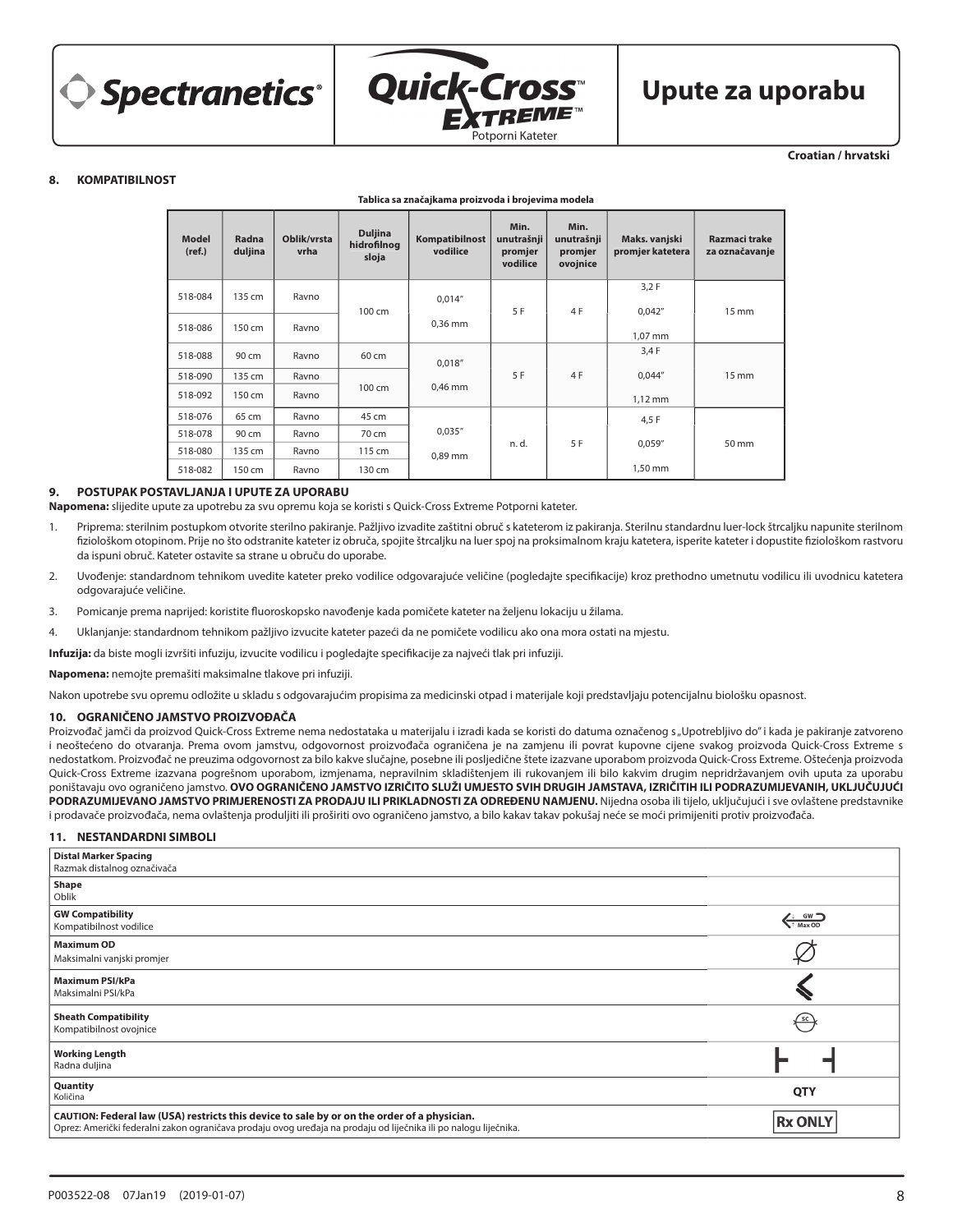



## **Návod k použití**

### **Czech / Česky**

#### **Obsah**

| 9. PŘÍPRAVA POSTUPU A NÁVOD K POUŽITÍ |  |
|---------------------------------------|--|
|                                       |  |
|                                       |  |

## **1. POPIS**

Podpůrné katétry Spectranetics Quick-Cross Extreme jsou intravaskulární katétry. Tyto katétry jsou k dispozici v nejrůznějších délkách a konfiguracích hrotu. Všechny modely mají 3 rentgenkontrastní značky se stejnými rozestupy podél distálního dříku jako pomůcku při odhadování geometrie v rámci cévního systému. Distální rentgenkontrastní značka je umístěna 3 mm od distálního hrotu katétru. Na proximálním konci všech modelů je standardní konektor luer s vnitřním závitem. Katétr je potažen lubrikačním hydrofilním filmem.

## **2. INDIKACE K POUŽITÍ**

Podpůrné katétry Quick-Cross Extreme jsou určeny k vedení a podpoře vodicího drátu v průběhu přístupu do koronární nebo periferní cévy, k umožnění výměny vodicích drátů a k poskytnutí cesty pro podání fyziologického roztoku nebo diagnostických kontrastních látek.

## **3. KONTRAINDIKACE**

Nejsou známy.

## **4. VAROVÁNÍ**

- Maximální infuzní tlak: **300 psi** pro katétry 0,014" a 0,018" a **500 psi** pro katétry 0,035".
- Katétr je navržen a určen pouze k jednomu použití. **Neresterilizujte ho ani znovu nepoužívejte.**
- Katétr mohou používat pouze lékaři s kvalifikací k provádění perkutánních vaskulárních intervenčních zákroků.

## **5. BEZPEČNOSTNÍ OPATŘENÍ**

- Toto zařízení se NESMÍ opakovaně používat ani sterilizovat, neboť by se tím mohla snížit jeho výkonnost a zvýšit riziko křížové kontaminace z důvodu nesprávného zpracování. Opakované použití tohoto jednorázového zařízení by mohlo způsobit vážné poranění pacienta nebo jeho smrt, jakož i zrušení záruky výrobce.
- Skladujte na chladném a suchém místě. Chraňte před přímým slunečním světlem a před vysokými teplotami (vyšší než 55 °C / 131 °F).
- V případě poškození zařízení nebo obalu produkt nepoužívejte.
- Katétr použijte před uplynutím data použitelnosti (data expirace), které je uvedeno na obalu.

## **6. NEŽÁDOUCÍ ÚČINKY**

Vaskulární katetrizace anebo vaskulární intervenční zákroky mohou mít za následek mimo jiné následující komplikace:

• disekce, perforace, ruptura nebo totální okluze cévy,

- infekce.
- hematom,
- nestabilní angina pectoris,
- embolie,
- hypotenze/hypertenze,
- akutní infarkt myokardu,
- arytmie, včetně komorové fibrilace,
- smrt.

## **7. ZPŮSOB DODÁNÍ**

Pomoný Katétry Spectranetics Quick-Cross Extreme Support jsou sterilizovány pomocí etylénoxidu a jsou dodávány **STERILNÍ**. Nástroje jsou určeny a navrženy **POUZE PRO JEDNORÁZOVÉ POUŽITÍ** a nesmí se resterilizovat a/nebo používat opakovaně.

#### **7.1 Sterilizace**

• Sterilita produktu je zaručena pouze v případě, že je balení neotevřené a nepoškozené. Před použitím vizuálně prohlédněte sterilní balení a ujistěte se, že těsnění není porušeno. Pokud byla celistvost obalu narušena, katétr nepoužívejte. Katétr nepoužívejte, pokud již uplynulo datum "Použijte do", které je uvedeno na štítku obalu.

## **7.2 Kontrola před použitím**

• Před použitím pečlivě zkontrolujte veškeré vybavení, které budete používat, zda není poškozeno. Pokud zjistíte poškození, vybavení nepoužívejte.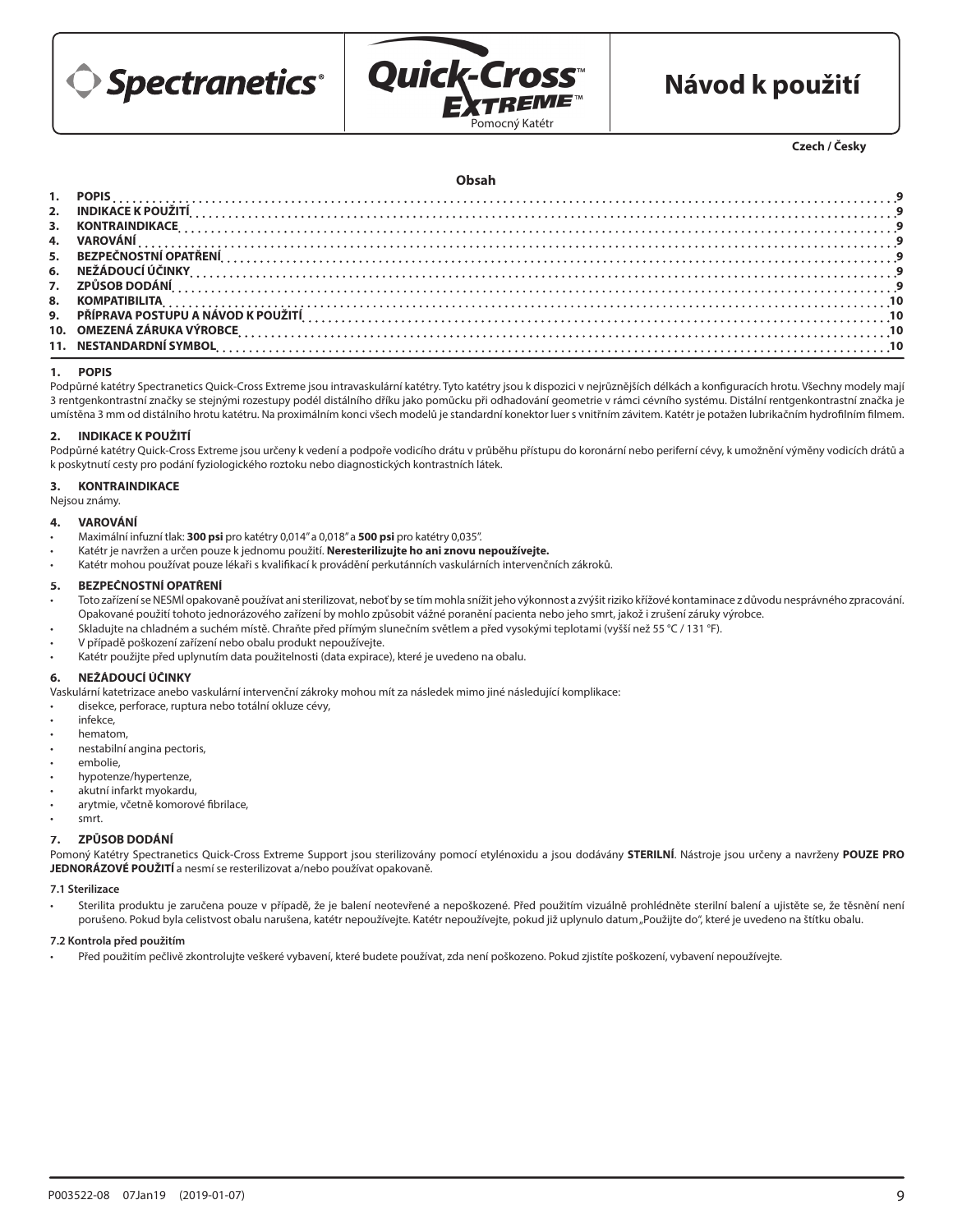



## **Návod k použití**

**Czech / Česky**

## **8. KOMPATIBILITA**

### **Tabulka s vlastnostmi produktu a modelovými čísly**

| <b>Model</b><br>(Ref. č.) | Pracovní<br>délka | <b>Tvar hrotu</b><br>/typ | <b>Délka</b><br>hydrofilního<br>povrchu | <b>Kompatibilita</b><br>s drátem | Min. vnitřní<br>průměr<br>vodicího<br>drátu | Min. vnitřní<br>průměr<br>pláště | Maximální<br>vnější průměr<br>katétru | Rozestup<br>značkovacích<br>pruhů |
|---------------------------|-------------------|---------------------------|-----------------------------------------|----------------------------------|---------------------------------------------|----------------------------------|---------------------------------------|-----------------------------------|
| 518-084                   | 135 cm            | Rovný                     | $100 \text{ cm}$                        | 0,014''                          | 5 F                                         | 4 F                              | 3,2F<br>0,042''                       | $15 \text{ mm}$                   |
| 518-086                   | 150 cm            | Rovný                     |                                         | $0.36$ mm                        |                                             |                                  | 1.07 mm                               |                                   |
| 518-088                   | 90 cm             | Rovný                     | 60 cm                                   | 0.018''                          |                                             |                                  | 3,4F                                  |                                   |
| 518-090                   | 135 cm            | Rovný                     |                                         |                                  | 5 F                                         | 4F                               | 0.044''                               | $15 \, \text{mm}$                 |
| 518-092                   | 150 cm            | Rovný                     | 100 cm                                  | $0.46$ mm                        |                                             |                                  | $1,12$ mm                             |                                   |
| 518-076                   | 65 cm             | Rovný                     | 45 cm                                   |                                  |                                             |                                  | 4,5 F                                 |                                   |
| 518-078                   | 90 cm             | Rovný                     | 70 cm                                   | 0.035''                          |                                             | 5 F                              | 0.059''                               | 50 mm                             |
| 518-080                   | 135 cm            | Rovný                     | 115 cm                                  | $0.89$ mm                        |                                             |                                  |                                       |                                   |
| 518-082                   | 150 cm            | Rovný                     | 130 cm                                  |                                  |                                             |                                  | 1.50 mm                               |                                   |

## **9. PŘÍPRAVA POSTUPU A NÁVOD K POUŽITÍ**

**Poznámka:** Dodržujte pokyny k použití u veškerého vybavení, které používáte spolu s podpůrnými katétry Quick-Cross Extreme.

- 1. Příprava: Za dodržení sterilních podmínek otevřete sterilní balení. Opatrně vyjměte ochrannou objímku s katétrem z vaku. Naplňte sterilní stříkačku se standardním konektorem typu luer sterilním fyziologickým roztokem. Před vyjmutím katétru z objímky připojte stříkačku k proximální luer spojce katétru, propláchněte katétr a nechte objímku naplnit fyziologickým roztokem. Katétr v objímce odložte, dokud nebude připraven k použití.
- 2. Zavedení: Přes dříve zavedený vodicí katétr nebo plášťový zavaděč se správnou velikostí zaveďte standardním postupem katétr přes vodicí drát o vhodné velikosti (viz technické údaje).
- 3. Posunutí: Při posunování katétru na požadované místo v cévě používejte skiaskopické navádění.
- 4. Vyjmutí: Opatrně vytáhněte katétr standardním postupem a dávejte pozor, abyste zachovali polohu vodicího drátu, pokud má drát zůstat na místě.

**Infúze:** Pro provedení infúze vytáhněte vodicí drát a přečtěte si technické údaje pro maximální infuzní tlak.

**Poznámka:** Nepřekračujte doporučené infuzní tlaky.

Po použití zlikvidujte veškeré vybavení v souladu s platnými požadavky ve vztahu k nemocničnímu odpadu a potenciálně biologicky nebezpečným materiálům.

## **10. OMEZENÁ ZÁRUKA VÝROBCE**

Výrobce zaručuje, že výrobek Quick-Cross Extreme, pokud byl uzavřen v původním neporušeném balení, nebude mít při použití do uvedeného data (viz "Spotřebujte do") vady materiálu a zpracování. Odpovědnost výrobce v rámci této záruky je omezena na výměnu nebo vrácení kupní ceny u defektního výrobku Quick-Cross Extreme. Výrobce nenese odpovědnost za jakékoli náhodné, zvláštní nebo následné škody vzniklé následkem použití výrobku Quick-Cross Extreme. Poškození výrobku Quick-Cross Extreme způsobené nevhodným použitím, úpravou, nesprávným skladováním či manipulací nebo jiným selháním při dodržování těchto pokynů k použití způsobí zneplatnění omezené záruky. **TATO OMEZENÁ ZÁRUKA VÝSLOVNĚ NAHRAZUJE VŠECHNY OSTATNÍ ZÁRUKY, VYJÁDŘENÉ ČI PŘEDPOKLÁDANÉ, VČETNĚ PŘEDPOKLÁDANÉ ZÁRUKY OBCHODOVATELNOSTI NEBO VHODNOSTI PRO KONKRÉTNÍ ÚČEL.** Žádná osoba nebo společnost, včetně jakéhokoli autorizovaného zástupce výrobce nebo prodejce, nemá právo rozšiřovat nebo prodlužovat tuto omezenou záruku a jakýkoli zamýšlený pokus tak učinit není u výrobce vymahatelný.

## **11. NESTANDARDNÍ SYMBOL**

| <b>Distal Marker Spacing</b><br>Rozestup mezi distálními značkami                                                                                                                                          |                                                                             |
|------------------------------------------------------------------------------------------------------------------------------------------------------------------------------------------------------------|-----------------------------------------------------------------------------|
| Shape<br>Tvar                                                                                                                                                                                              |                                                                             |
| <b>GW Compatibility</b><br>Kompatibilita s drátem                                                                                                                                                          | $\begin{array}{cc} \leftarrow & GW \\ \hline \uparrow & Max OD \end{array}$ |
| <b>Maximum OD</b><br>Maximální VP                                                                                                                                                                          |                                                                             |
| <b>Maximum PSI/kPa</b><br>Maximální PSI/kPa                                                                                                                                                                |                                                                             |
| <b>Sheath Compatibility</b><br>Kompatibilita s pláštěm                                                                                                                                                     |                                                                             |
| <b>Working Length</b><br>Pracovní délka                                                                                                                                                                    |                                                                             |
| Quantity<br>Množství                                                                                                                                                                                       | <b>QTY</b>                                                                  |
| CAUTION: Federal law (USA) restricts this device to sale by or on the order of a physician.<br>Upozornění: Federální zákony (USA) omezují prodej tohoto zařízení pouze na lékaře nebo na lékařský předpis. | <b>Rx ONL</b>                                                               |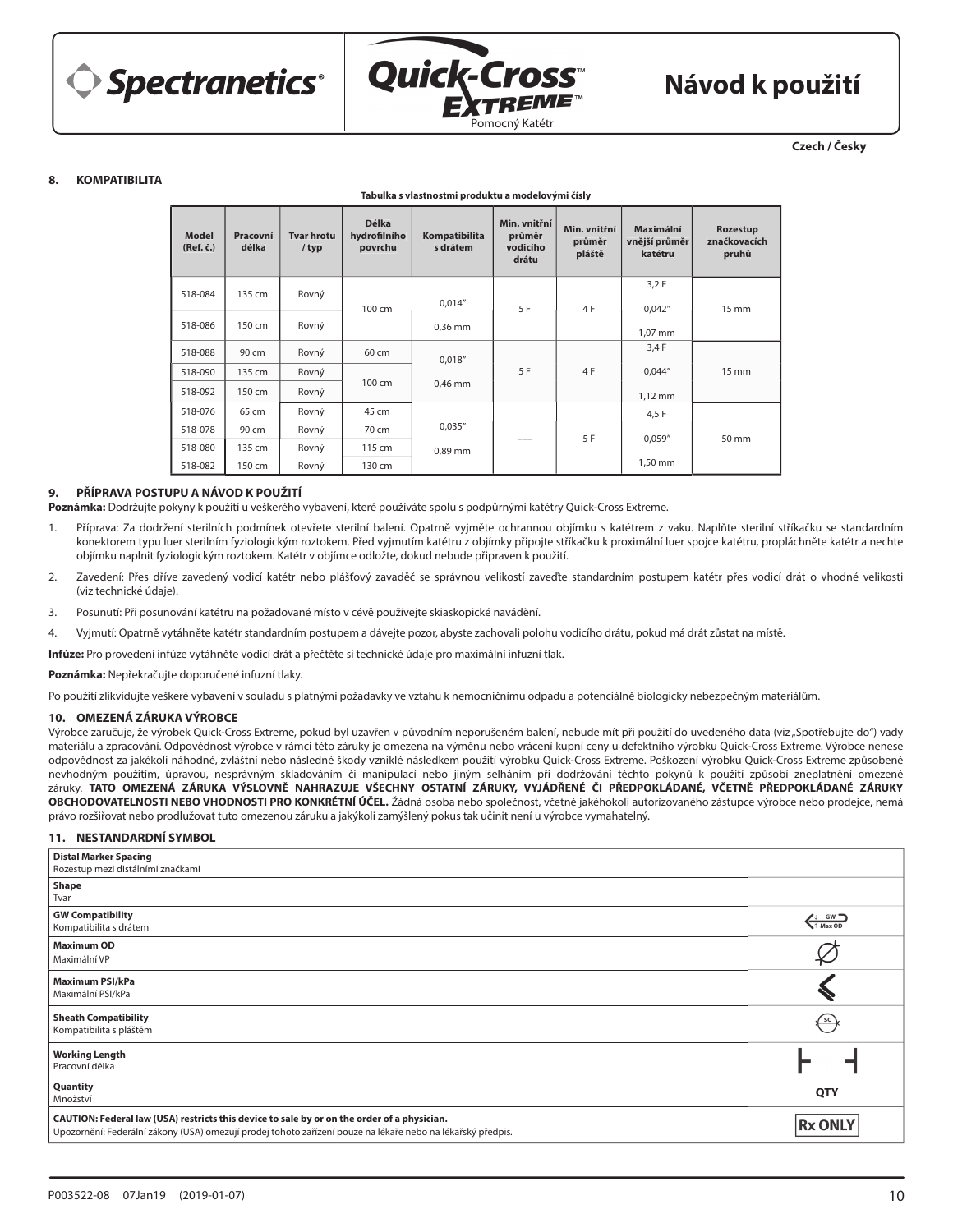



## **Brugsanvisning**

### **Danish / Dansk**

## **Indholdsfortegnelse**

## **1. BESKRIVELSE**

Spectranetics Quick-Cross Extreme supportkatetre er intravaskulære katetre. Katetrene fås i en række forskellige længder og med forskellige spidser. Alle modeller har 3 røntgenfaste markører med lige lange mellemrum langs det distale skaft, der gør det lettere at vurdere geometrien i det vaskulære system. Den distale, røntgenfaste markør er placeret højst 3 mm fra den distale kateterspids. En standard hun-luer er placeret på den proksimale ende på alle modeller. Katetret er belagt med en glat hydrofilbelægning.

## **2. INDIKATIONER FOR BRUG**

Quick-Cross Extreme supportkatetre er beregnet til at lede og understøtte en ledetråd under adgang til den koronare eller perifere vaskulatur, til at udskifte tråde og til at skabe en kanal til indføring af saltvandsopløsninger eller diagnostiske kontrastmidler.

## **3. KONTRAINDIKATIONER**

Ingen kendte.

## **4. ADVARSLER**

- Maksimalt infusionstryk: **300 psi** for 0,014" og 0,018" katetre og **500 psi** for 0,035" katetre.
- Kateteret er kun konstrueret og beregnet til engangsbrug. **Må ikke resteriliseres og/eller genbruges.**
- Kateteret må kun anvendes af læger, der er kvalificeret til at udføre perkutane, vaskulære indgreb.

## **5. FORHOLDSREGLER**

- Dette instrument MÅ IKKE resteriliseres eller genbruges, da dette vil kunne kompromitere dets funktion eller øge risikoen for krydskontaminering pga. utilstrækkelig genbehandling. Genbrug af dette engangsinstrument kan medføre alvorlige skader på patienten eller dødsfald og sætter producentens garantier ud af kraft.
- Opbevares køligt og tørt. Beskyttes mod direkte sollys og høje temperaturer (over 55°C eller 131°F).
- Anordningen må ikke bruges, hvis den eller pakken er beskadiget.
- Anvend kateteret før sidste holdbarhedsdato (udløbsdato) angivet på pakken.

## **6. KOMPLIKATIONER**

Vaskulær kateterisering og/eller vaskulære indgreb kan resultere i komplikationer, herunder bl.a.:

- Dissektion, perforation, ruptur eller total okklusion af kar
- **Infektion**
- Hæmatom
- Ustabil angina
- **Fmboli**
- Hypo-/hypertension
- Akut myokardieinfarkt
- Arytmi, herunder ventrikelflimren
- Død

## **7. LEVERINGSMÅDE**

Spectranetics Quick-Cross Extreme supportkatetrene er steriliseret vha. ethylenoxid og leveres **STERILE**. Anordningerne er udelukkende konstrueret og beregnet til **ENGANGSBRUG** og må ikke resteriliseres og/eller genbruges.

#### **7.1 Sterilisering**

• Produktets sterilitet er kun garanteret, så længe indpakningen er uåbnet og ubeskadiget. Den sterile indpakning skal efterses før brug for at sikre, at forseglingerne ikke er blevet brudt. Kateteret må ikke bruges, hvis indpakningen på nogen måde er blevet kompromitteret. Kateteret må ikke bruges, hvis sidste holdbarhedsdato, der står på indpakningen, er overskredet.

#### **7.2 Eftersyn før brug**

• Undersøg omhyggeligt alt udstyr for defekter, før det tages i brug. Brug ikke udstyret, hvis det er beskadiget.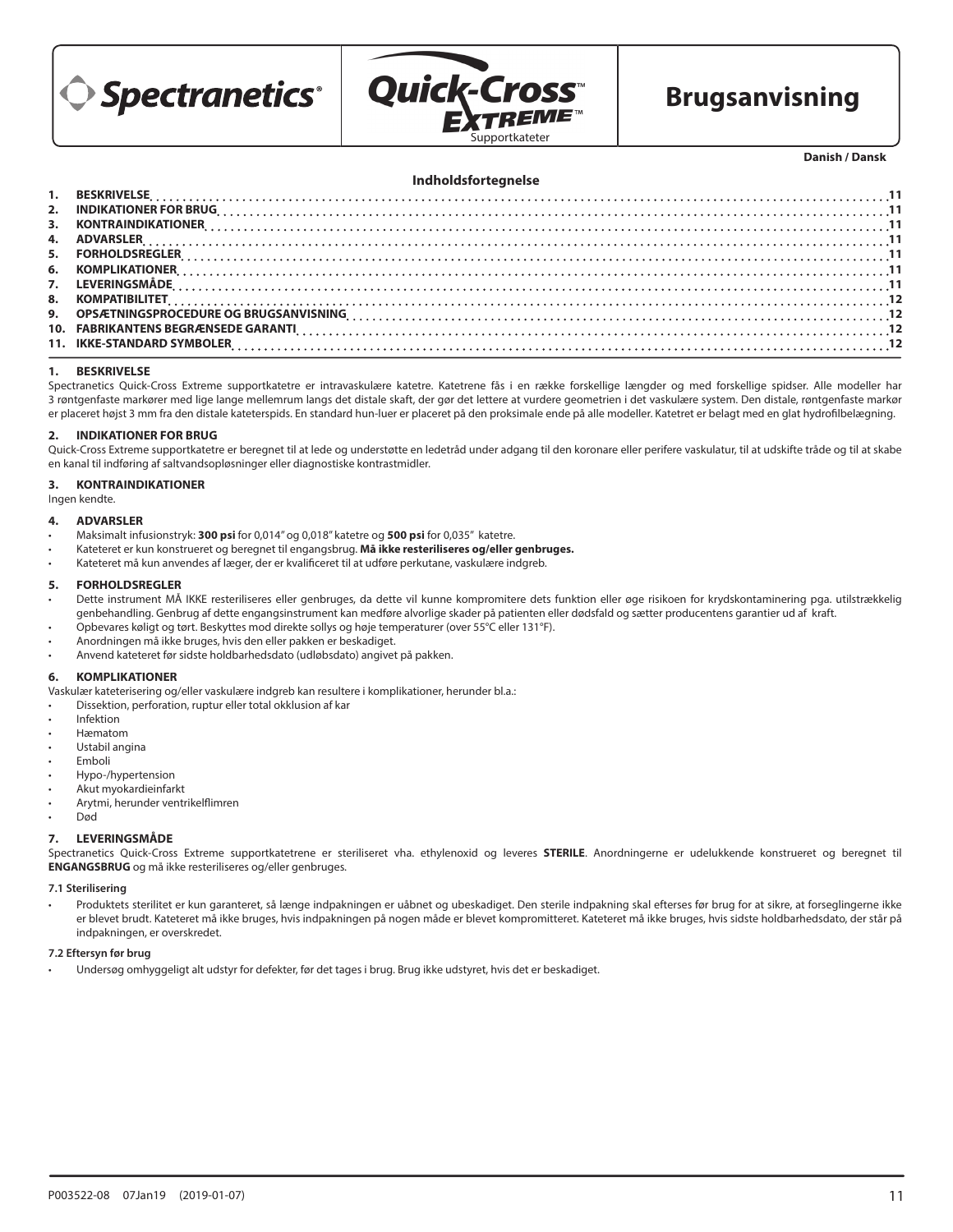



## **Brugsanvisning**

**Danish / Dansk**

## **8. KOMPATIBILITET**

### **Tabel over produktegenskaber og modelnumre**

| <b>Model</b><br>(Ref) | Arbejds-<br>længde | <b>Spidsens</b><br>form / type | Hydrofobisk<br>belægning<br>Længde | <b>Trådkompatibilitet</b> | <b>Ledekateters</b><br>min. indv.<br>diameter | Hylsters min.<br>Indy.<br>diameter | <b>Kateters</b><br>maks.<br>udv. diameter | <b>Afstand</b><br>mellem<br>markørbånd |
|-----------------------|--------------------|--------------------------------|------------------------------------|---------------------------|-----------------------------------------------|------------------------------------|-------------------------------------------|----------------------------------------|
| 518-084               | 135 cm             | Lige                           | 100 cm                             | 0,014''                   | 5F                                            | 4F                                 | 3,2 F<br>0,042''                          | $15 \, \text{mm}$                      |
| 518-086               | 150 cm             | Lige                           |                                    | 0.36 mm                   |                                               |                                    | 1,07 mm                                   |                                        |
| 518-088               | 90 cm              | Lige                           | 60 cm                              | 0,018''                   |                                               |                                    | 3,4F                                      |                                        |
| 518-090               | 135 cm             | Lige                           |                                    |                           | 5F                                            | 4F                                 | 0.044''                                   | $15 \text{ mm}$                        |
| 518-092               | 150 cm             | Lige                           | 100 cm                             | 0,46 mm                   |                                               |                                    | $1,12$ mm                                 |                                        |
| 518-076               | 65 cm              | Lige                           | 45 cm                              |                           |                                               |                                    | 4,5 F                                     |                                        |
| 518-078               | 90 cm              | Lige                           | 70 cm                              | 0,035''                   |                                               | 5F                                 | 0.059''                                   | 50 mm                                  |
| 518-080               | 135 cm             | Lige                           | 115 cm                             | 0,89 mm                   |                                               |                                    |                                           |                                        |
| 518-082               | 150 cm             | Lige                           | 130 cm                             |                           |                                               |                                    | 1,50 mm                                   |                                        |

## **9. OPSÆTNINGSPROCEDURE OG BRUGSANVISNING**

**Bemærk:** Følg brugsanvisningerne til alt udstyr, der skal bruges sammen med Quick-Cross Extreme supportkatetrene.

- 1. Klargøring: Den sterile pakke åbnes vha, steril teknik. Tag forsigtigt den beskyttende ring med katetret ud af pakken. Fyld en steril standard luer-lock-sprøjte med en steril saltvandsopløsning. Før katetret fjernes fra ringen, tilsluttes sprøjten til katetrets proksimale luer-fitting, katetret skylles, og ringen fyldes med saltvandsopløsningen. Læg katetret i ringen til side, indtil det skal bruges.
- 2. Indsætning: Gennem et tidligere indsat ledekateter eller indføringshylster af passende størrelse indføres kateteret over en ledetråd af passende størrelse (se specifikationer) under anvendelse af standard teknik.
- 3. Fremføring: Kateteret fremføres under anvendelse af fluoroskopi til den ønskede placering i vaskulaturen.
- 4. Udtagning: Træk forsigtigt kateteret tilbage under anvendelse af standard teknik, mens ledetråden omhyggeligt holdes på plads, hvis ledetråden skal blive på stedet.

**Infusion:** Træk ledetråden tilbage for at udføre infusion. Brug skemaet nedenfor som vejledning for maksimalt infusionstryk.

**Bemærk:** De anbefalede infusionstryk må ikke overskrides.

Efter brug bortskaffes alt udstyr i overensstemmelse med gældende krav vedrørende hospitalsaffald og potentielt miljøfarlige materialer.

## **10. FABRIKANTENS BEGRÆNSEDE GARANTI**

Fabrikanten garanterer, at Quick-Cross Extreme er uden fejl og mangler, hvad angår materialer og fremstilling, såfremt produktet anvendes inden den angivne anvendelsesdato, og såfremt emballagen er uåbnet og ubeskadiget indtil umiddelbart inden brugen. Fabrikantens ansvar er i henhold til denne garanti begrænset til udskiftning eller refusion af købsprisen, hvis Quick-Cross Extreme skulle vise sig at være defekt eller mangelfuldt. Fabrikanten er ikke ansvarlig for utilsigtede skader, konkret dokumenterede skader samt følgeskader som følge af brugen af Quick-Cross Extreme. Skade på Quick-Cross Extreme som følge af forkert brug, ændring, forkert opbevaring eller håndtering, eller hvis denne brugervejledning på anden vis ikke efterleves, vil medføre, at denne begrænsede garanti bortfalder. **DENNE BEGRÆNSEDE GARANTI TRÆDER I STEDET FOR ALLE ØVRIGE GARANTIER – UDTRYKKELIGE ELLER UNDERFORSTÅEDE – HERUNDER DEN UNDERFORSTÅEDE GARANTI VEDRØRENDE SALGBARGHED OG EGNETHED TIL ET BESTEMT FORMÅL.** Ingen personer eller juridiske enheder – herunder fabrikantens autoriserede repræsentant eller forhandler – har bemyndigelse til at forlænge eller udvide denne begrænsede garanti, og fabrikanten kan ikke drages til ansvar for et angiveligt forsøg på dette.

## **11. IKKE-STANDARD SYMBOLER**

| <b>Distal Marker Spacing</b><br>Distal markørafstand                                                                                                                                             |                            |
|--------------------------------------------------------------------------------------------------------------------------------------------------------------------------------------------------|----------------------------|
| Shape<br>Facon                                                                                                                                                                                   |                            |
| <b>GW Compatibility</b><br>Trådkompatibilitet                                                                                                                                                    | $\leftarrow$ GW $\bigcirc$ |
| <b>Maximum OD</b><br>Maks. udvendig diamater                                                                                                                                                     |                            |
| Maximum PSI/kPa<br>Maks. psi/kPa                                                                                                                                                                 |                            |
| <b>Sheath Compatibility</b><br>Hylsterkompatibilitet                                                                                                                                             |                            |
| <b>Working Length</b><br>Arbejdslængde                                                                                                                                                           |                            |
| Quantity<br>Antal                                                                                                                                                                                | QTY                        |
| CAUTION: Federal law (USA) restricts this device to sale by or on the order of a physician.<br>Advarsel: I henhold til føderal lov (USA) må dette udstyr kun sælges efter ordination af en læge. | <b>Rx ONLY</b>             |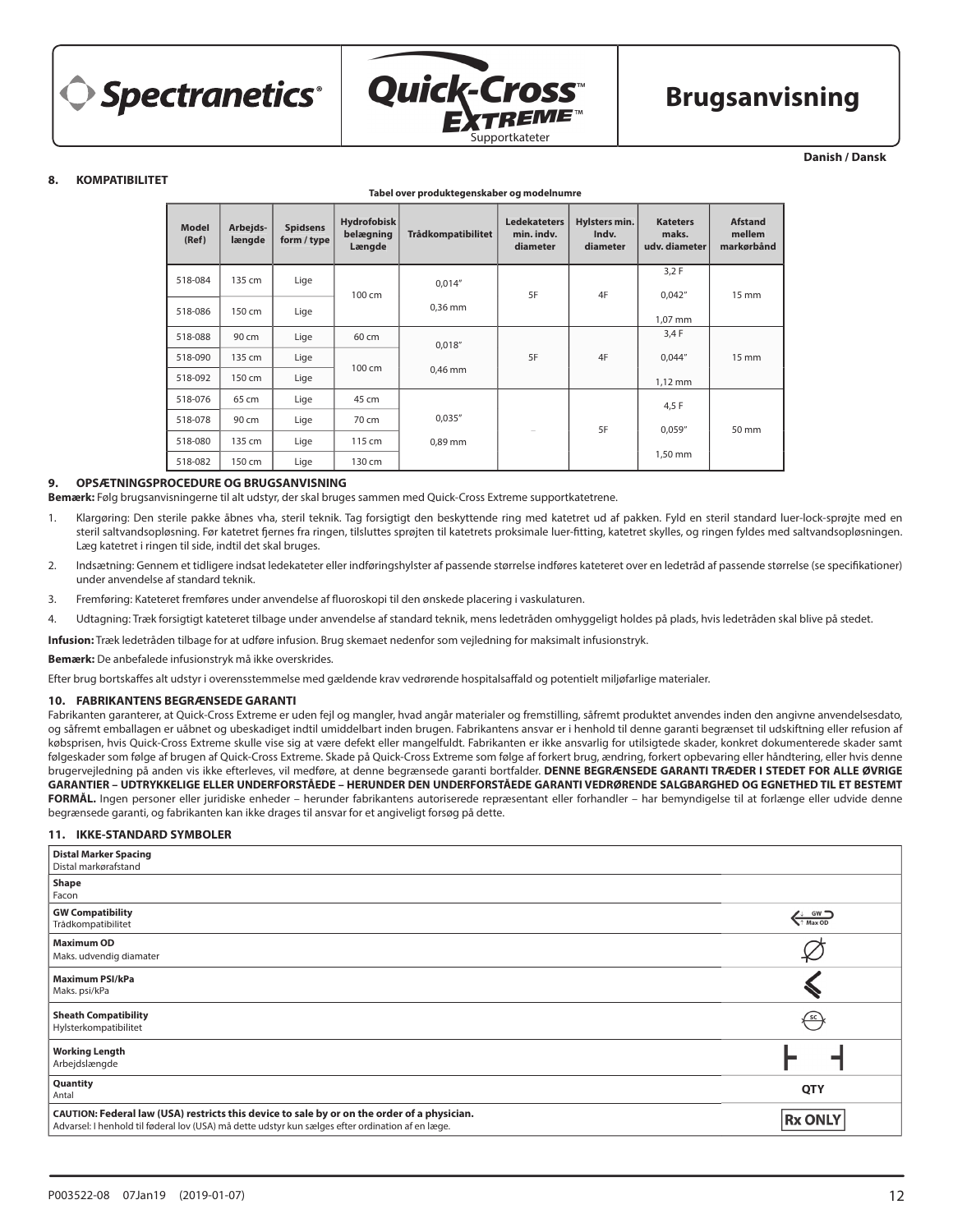



## **Gebruiksaanwijzing**

## **Dutch / Nederlands**

## **1. BESCHRIJVING**

De Spectranetics Quick-Cross Extreme steunkatheters zijn intravasculaire katheters. Deze katheters zijn verkrijgbaar in verschillende lengtes en tipconfiguraties. Alle modellen hebben drie radiopake markeringen, die op gelijke afstanden langs de distale schacht zijn aangebracht om de geometrie binnen het vaatstelsel te kunnen inschatten. De distale radiopake markering bevindt zich minder dan 3 mm van de distale kathetertip. Op het proximale uiteinde van elk model is een vrouwelijke standaardluer aangebracht. De katheter is van een gladde, hydrofiele coating voorzien.

## **2. INDICATIES VOOR GEBRUIK**

Quick-Cross Extreme steunkatheters zijn bedoeld als geleider en voor ondersteuning van een voerdraad tijdens de toegang tot de coronaire of perifere vasculatuur, maken draaduitwisseling mogelijk en verschaffen een kanaal voor de afgifte van zoutoplossing of diagnostische contrastmiddelen.

## **3. CONTRA-INDICATIES**

Geen bekend.

### **4. WAARSCHUWINGEN**

- Maximale infusiedruk: **300 psi** voor katheters van 0,014" en 0,018" en **500 psi** voor katheters van 0,035".
- De katheter is uitsluitend ontworpen en bestemd voor eenmalig gebruik. **Niet opnieuw steriliseren en/of opnieuw gebruiken.**
- De katheter mag uitsluitend worden gebruikt door artsen die gekwalificeerd zijn voor het uitvoeren van percutane vasculaire interventies.

#### **5. VOORZORGSMAATREGELEN**

- Dit instrument NIET opnieuw steriliseren of hergebruiken, aangezien daardoor de prestaties van het instrument kunnen verslechteren en het risico van kruisbesmetting door verkeerde herverwerking toeneemt. Hergebruik van dit instrument voor eenmalig gebruik kan leiden tot ernstig of dodelijk letsel bij de patiënt en maakt de garanties van de fabrikant ongeldig.
- Koel en droog bewaren. Bescherm het product tegen direct zonlicht en hoge temperaturen (boven 55 °C).
- Niet gebruiken als het hulpmiddel of de verpakking beschadigd is.
- Gebruik de katheter vóór de uiterste gebruiksdatum op de verpakking (aangegeven door "Use by").

## **6. COMPLICATIES**

Vasculaire katheterisatie en/of vasculaire ingrepen kunnen onder andere leiden tot de volgende complicaties:

- vaatdissectie, perforatie, ruptuur of totale occlusie
- **infectie**
- hematoom
- instabiele angina
- embolie
- hypo-/hypertensie
- acuut myocardinfarct
- aritmie, waaronder ventrikel fibrilleren
- overlijden

## **7. LEVERING**

Spectranetics Quick-Cross Extreme Support katheters zijn gesteriliseerd met ethyleenoxide en worden **STERIEL** geleverd. De instrumenten zijn uitsluitend bestemd voor **EENMALIG GEBRUIK** en mogen niet opnieuw worden gesteriliseerd en/of gebruikt.

#### **7.1 Sterilisatie**

• De steriliteit van het product wordt uitsluitend gegarandeerd als de verpakking ongeopend en onbeschadigd is. Inspecteer vóór gebruik de steriele verpakking om na te gaan of de sluiting intact is. De katheter niet gebruiken als de verpakking is beschadigd. De katheter niet gebruiken als de uiterste gebruiksdatum (te vinden op de verpakking) voorbij is.

#### **7.2 Inspectie vóór gebruik**

• Controleer alle te gebruiken hulpmiddelen zorgvuldig op eventuele defecten en gebruik beschadigde hulpmiddelen niet.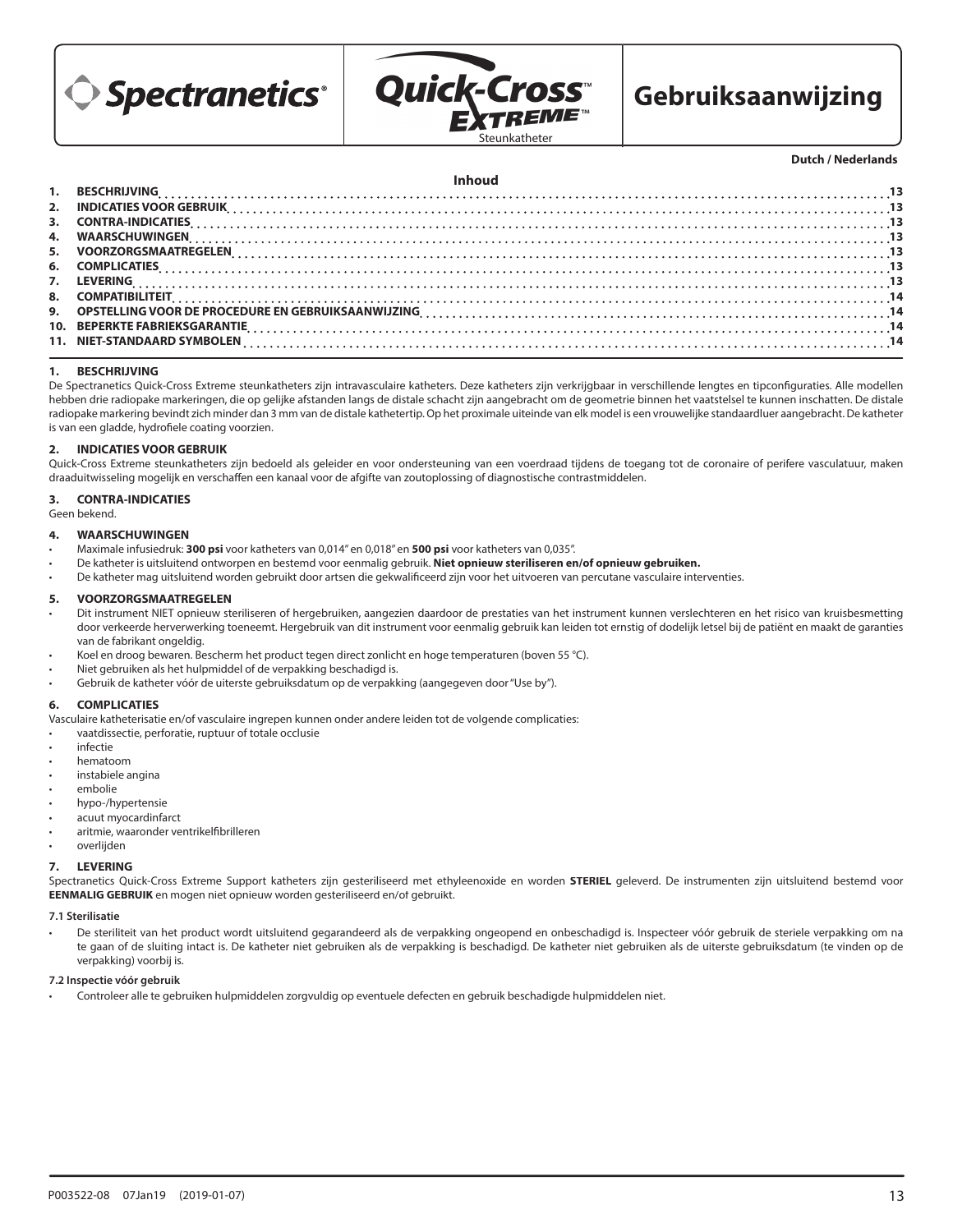



## **Gebruiksaanwijzing**

**Dutch / Nederlands**

## **8. COMPATIBILITEIT**

**Tabel productkenmerken en modelnummers**

| <b>Model</b><br>(artikelnr.) | Werklengte | Tipvorm/-<br>type | Lengte<br>hydrofiele<br>coating | Compatibiliteit<br>voerdraad | Min.<br>binnendiam.<br>geleider | Min.<br>binnendiam.<br>schacht | Max.<br>buitendiam.<br>katheter | <b>Tussenafstand</b><br>markerings-<br>banden |  |
|------------------------------|------------|-------------------|---------------------------------|------------------------------|---------------------------------|--------------------------------|---------------------------------|-----------------------------------------------|--|
| 518-084                      | 135 cm     | recht             | 100 cm                          | 0,014''                      | 5F                              | 4F                             | 3,2F<br>0.042''                 | 15 mm                                         |  |
| 518-086                      | 150 cm     | recht             |                                 | 0,36 mm                      |                                 |                                | 1.07 mm                         |                                               |  |
| 518-088                      | 90 cm      | recht             | 60 cm                           | 0,018''                      |                                 |                                | 3,4F                            |                                               |  |
| 518-090                      | 135 cm     | recht             |                                 |                              | 5F                              | 4F                             | 0,044"                          | $15 \text{ mm}$                               |  |
| 518-092                      | 150 cm     | recht             | $100 \text{ cm}$                | $0.46$ mm                    |                                 |                                |                                 | $1.12 \text{ mm}$                             |  |
| 518-076                      | 65 cm      | recht             | 45 cm                           |                              |                                 |                                | 4.5 F                           |                                               |  |
| 518-078                      | 90 cm      | recht             | 70 cm                           | 0.035''                      | n.v.t.                          | 5F                             | 0,059''                         | 50 mm                                         |  |
| 518-080                      | 135 cm     | recht             | 115 cm                          | $0.89$ mm                    |                                 |                                |                                 |                                               |  |
| 518-082                      | 150 cm     | recht             | 130 cm                          |                              |                                 |                                | $1.50$ mm                       |                                               |  |

## **9. OPSTELLING VOOR DE PROCEDURE EN GEBRUIKSAANWIJZING**

**Opmerking:** volg de gebruiksaanwijzing van alle hulpmiddelen die samen met de Quick-Cross Extreme steunkatheters gebruikt worden.

- 1. Voorbereiding: Open de steriele verpakking met behulp van steriele techniek. Haal voorzichtig de beschermende ring met de katheter uit de zak. Vul een steriele standaard LuerLock-spuit met steriele zoutoplossing. Voordat u de katheter uit de ring haalt, sluit u de spuit aan op de proximale luer-aansluiting van de katheter, dan spoelt u de katheter door en laat de zoutoplossing in de ring lopen. Leg de katheter in de ring opzij tot het moment van gebruik.
- 2. Inbrengen: Breng met behulp van de standaardtechniek via een eerder ingebrachte geleidekatheter of introducerschacht van de juiste maat de katheter in over een voerdraad van de juiste maat (zie specificaties).
- 3. Opvoeren: Voer de katheter onder fluoroscopie op naar de gewenste plaats binnen het vaatstelsel.
- 4. Verwijderen: Trek de katheter voorzichtig met behulp van standaardtechnieken terug. Zorg ervoor dat u de voerdraad in positie houdt als hij op zijn plaats moet blijven.

Infusie: voor het uitvoeren van een infusie trekt u de voerdraad terug en raadpleegt u de specificaties voor de maximale infusiedruk.

**Opmerking:** de aanbevolen nominale barstdruk mag niet worden overschreden.

Werp na gebruik alle hulpmiddelen weg volgens de voor ziekenhuisafval en gevaarlijk biologisch materiaal geldende voorschriften.

## **10. BEPERKTE FABRIEKSGARANTIE**

De fabrikant garandeert dat de Quick-Cross Extreme vrij is van materiaal- en fabricagefouten als deze wordt gebruikt vóór de uiterste gebruiksdatum en als de verpakking direct vóór gebruik ongeopend en onbeschadigd is. De aansprakelijkheid van de fabrikant krachtens deze garantie is beperkt tot vervanging of terugbetaling van de aankoopprijs van een defecte Quick-Cross Extreme. De fabrikant is niet aansprakelijk voor incidentele, bijzondere of gevolgschade die voortvloeit uit het gebruik van de Quick-Cross Extreme. Door schade aan de Quick-Cross Extreme die is veroorzaakt door onjuist gebruik, wijziging, onjuiste opslag of hantering, of door andere nalatigheid bij het opvolgen van deze gebruiksaanwijzing, vervalt deze beperkte garantie. **DEZE BEPERKTE GARANTIE VERVANGT UITDRUKKELIJK ALLE ANDERE GARANTIES, UITDRUKKELIJK DAN WEL IMPLICIET, WAARONDER DE IMPLICIETE GARANTIE VAN VERKOOPBAARHEID OF GESCHIKTHEID VOOR EEN BEPAALD DOEL.** Geen enkele natuurlijke of rechtspersoon, met inbegrip van de erkende vertegenwoordiger of wederverkoper van de fabrikant, is bevoegd om deze beperkte garantie te verlengen of uit te breiden en geen enkele poging daartoe is afdwingbaar jegens de fabrikant.

## **11. NIET-STANDAARD SYMBOLEN**

| <b>Distal Marker Spacing</b>                                                                                                                |                                                                               |
|---------------------------------------------------------------------------------------------------------------------------------------------|-------------------------------------------------------------------------------|
| Ruimte tussen distale markeringen                                                                                                           |                                                                               |
| <b>Shape</b>                                                                                                                                |                                                                               |
| Vorm                                                                                                                                        |                                                                               |
| <b>GW Compatibility</b>                                                                                                                     |                                                                               |
| Compatibiliteit voerdraad                                                                                                                   | $\begin{array}{cc} \leftarrow & GW = \\ \uparrow & \text{Max OD} \end{array}$ |
| <b>Maximum OD</b>                                                                                                                           |                                                                               |
| Maximale buitendiameter                                                                                                                     |                                                                               |
| Maximum PSI/kPa                                                                                                                             |                                                                               |
| Maximale PSI/kPa                                                                                                                            |                                                                               |
| <b>Sheath Compatibility</b>                                                                                                                 | ' SC                                                                          |
| Compatibiliteit schacht                                                                                                                     |                                                                               |
| <b>Working Length</b>                                                                                                                       |                                                                               |
| Werklengte                                                                                                                                  |                                                                               |
| Quantity                                                                                                                                    |                                                                               |
| Aantal                                                                                                                                      | <b>QTY</b>                                                                    |
| CAUTION: Federal law (USA) restricts this device to sale by or on the order of a physician.                                                 |                                                                               |
| LET OP: Krachtens de federale wet van de Verenigde Staten mag dit hulpmiddel uitsluiten worden verkocht aan of op bestelling door een arts. | <b>Rx ONLY</b>                                                                |
|                                                                                                                                             |                                                                               |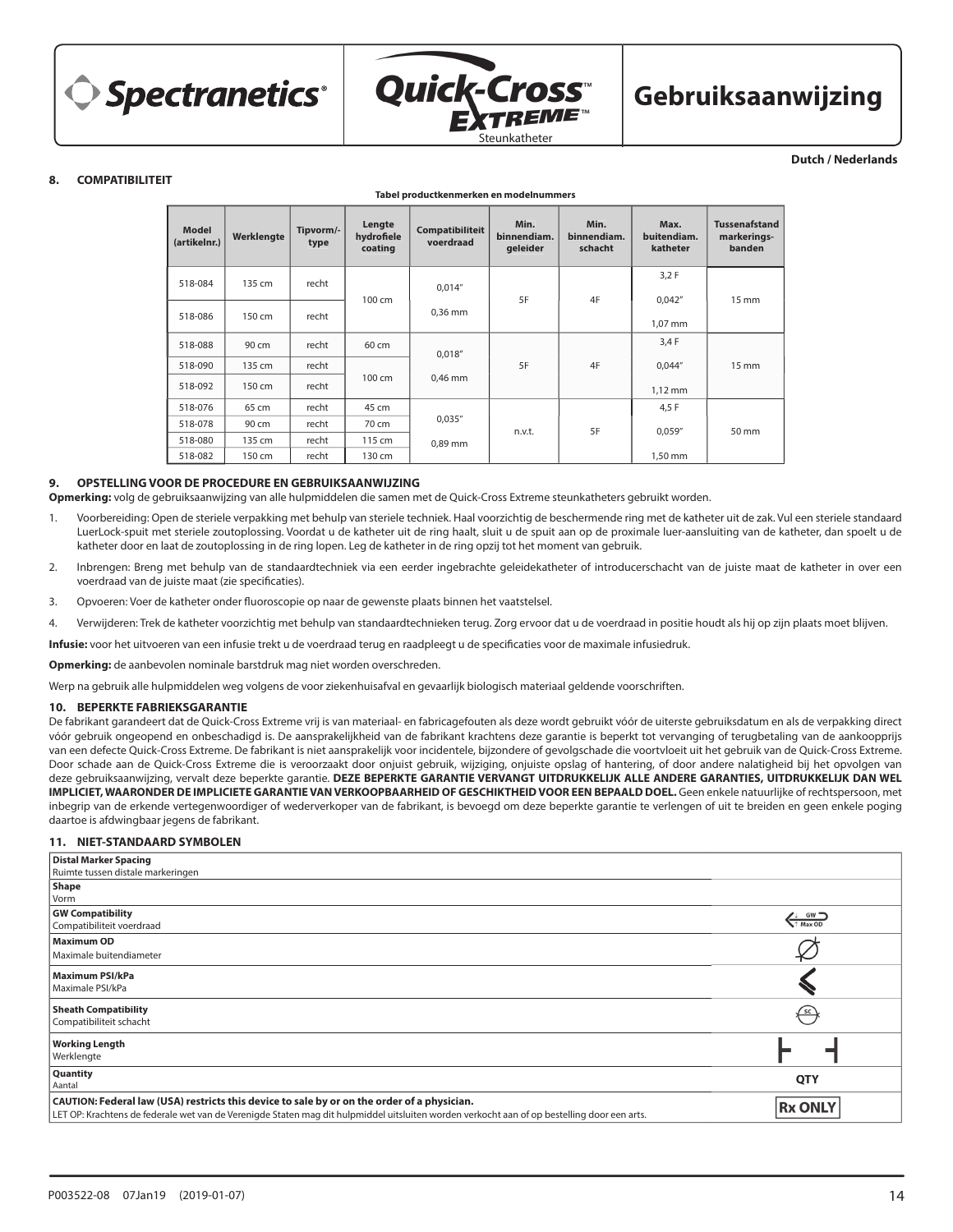



## **Kasutusjuhend**

## **Estonian / Eesti**

### **Sisukord**

## **1. KIRJELDUS**

Spectranetics Quick-Cross Extreme tugikateetrid on intravaskulaarsed kateetrid. Need on saadaval erinevates pikkustes ja erinevate otsa konfiguratsioonidega. Kõigil mudelitel on kateetri distaalsel otsal võrdsetel vahemaadel 3 röntgenkontrastset markerit, aidates hinnata asukohta veresoonkonnas. Distaalne röntgenkontrastne marker asub kateetri distaalsest otsast 3 mm kaugusel. Iga mudeli proksimaalses otsas asub standardne emane luer-otsik. Kateeter on kaetud libestava hüdrofiilse kihiga.

## **2. NÄIDUSTUSED KASUTAMISEKS**

Quick-Cross Extreme tugikateetrid on mõeldud juhtetraadi juhtimiseks ja toetamiseks pärgarterisse või perifeersetesse veresoontesse sisestamisel, juhtetraatide vahetamise võimaldamiseks ja kanali pakkumiseks füsioloogiliste lahuste või diagnostiliste kontrastainete manustamiseks.

## **3. VASTUNÄIDUSTUSED**

Pole teada.

## **4. HOIATUSED**

- Maksimaalne infusioonirõhk: **300 psi** 0,014" ja 0,018" kateetrite ja **500 psi** 0,035" kateetrite puhul.
- See kateeter on mõeldud ainult ühekordseks kasutamiseks. **Ärge steriliseerige ega korduvkasutage.**
- Seda kateetrit võivad kasutada ainult perkutaansete vaskulaarsete protseduuride teostamiseks kvalifitseeruvad arstid.

### **5. ETTEVAATUSABINÕUD**

- ÄRGE steriliseerige ega korduvkasutage seda seadet, kuna see võib ohustada seadme jõudlust või suurendada sobimatust töötlemisest tulenevat ristsaastumise ohtu. Selle ühekordseks kasutamiseks mõeldud seadme korduvkasutamine võib tuua kaasa patsiendi tõsised vigastused või surma ning tühistab tootja garantiid.
- Hoida jahedas, kuivas kohas. Kaitsta otsese päikesevalguse ja kõrge temperatuuri eest (üle 55 °C või 131 °F).
- Ärge kasutage, kui seade või pakend on kahjustunud.
- Kasutage kateetrit enne pakendil märgitud "Kasutada enne" (aegumistähtaeg) kuupäeva.

#### **6. KÕRVALTOIMED**

Vaskulaarne kateteriseerimine ja/või vaskulaarsed protseduurid võivad põhjustada järgnevaid komplikatsioone (kuid mitte ainult):

- veresoone dissektsioon, perforatsioon, rebendid või täielik oklusioon;
- infektsioon:
- hematoom;
- ebastabiilne stenokardia;
- emboolia;
- hüpo-/hüpertensioon;
- äge müokardiinfarkt;
- arütmia, kaasa arvatud ventrikulaarne fibrillatsioon;
- surm.

## **7. TARNIMINE**

Spectranetics Quick-Cross tugikateetrid tarnitakse **STERIILSEINA**. Seadmed on kujundatud ja ette nähtud **AINULT ÜHEKORDSEKS KASUTAMISEKS** ja neid ei tohi steriliseerida ja/või korduvkasutada.

### **7.1 Steriliseerimine**

• Toote steriilsus on garanteeritud ainult siis, kui pakend on avamata ja kahjustamata. Enne kasutamist kontrollige steriilset pakendit visuaalselt, et selle pitserid poleks katki. Ärge kasutage kateetrit, kui selle pakendi terviklikkus on rikutud. Ärge kasutage kateetrit, kui selle pakendi sildil märgitud "Kasutada enne" tähtaeg on möödunud.

#### **7.2 Kasutuseelne ülevaatus**

• Uurige enne kasutamist kogu seadet hoolikalt defektide suhtes. Ärge kasutage kahjustunud seadet.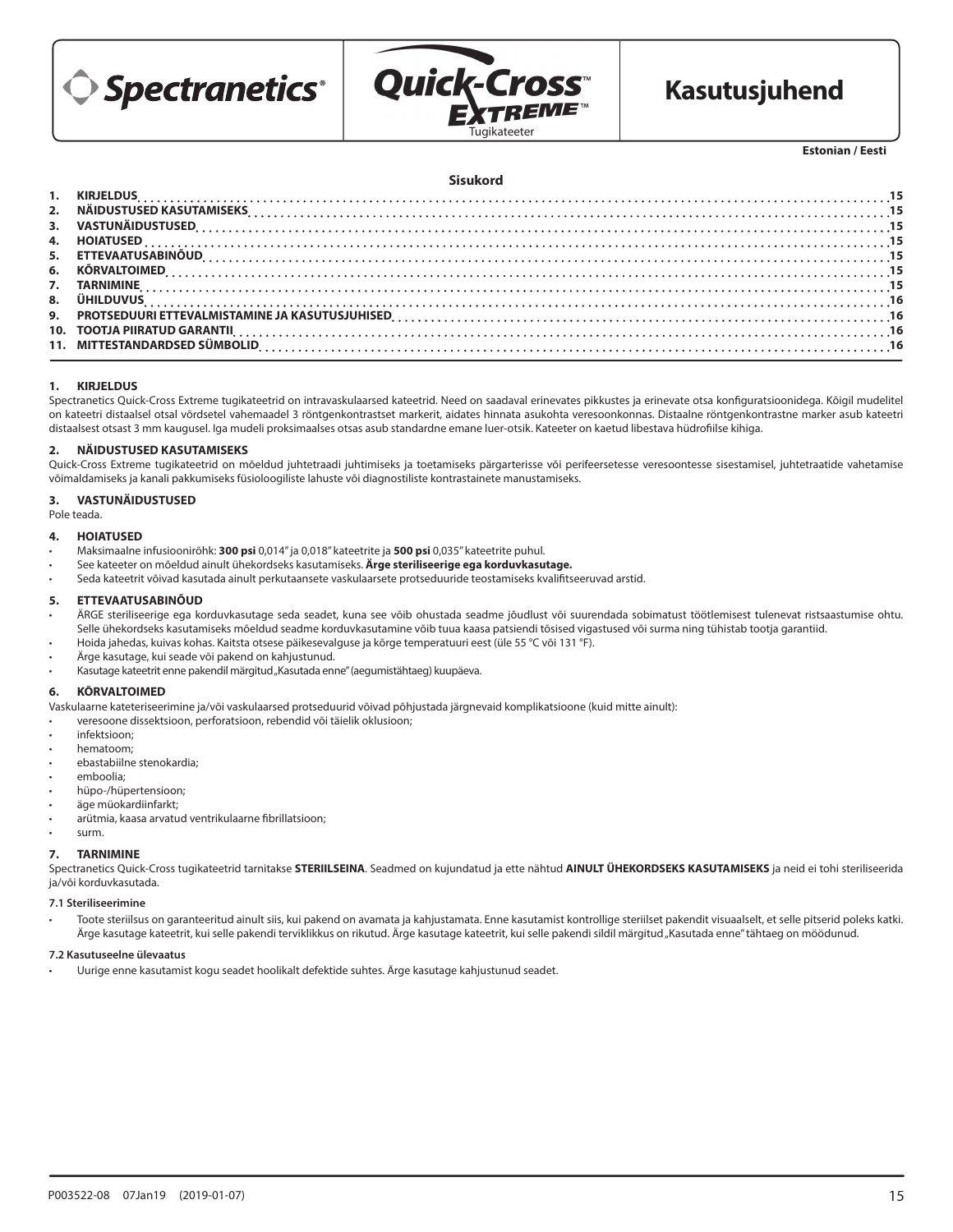



## **Kasutusjuhend**

**Estonian / Eesti**

## **8. ÜHILDUVUS**

**Tooteomaduste ja mudelinumbrite tabel**

| Mudel (nr) | <b>Tööpikkus</b> | Otsa kuju /<br>tüüp | <b>Hüdrofiilse</b><br>katte pikkus | JTr<br>ühilduvus | Juhtetraadi<br>min. SD   | Hülsi min.<br><b>SD</b> | <b>Kateetri</b><br>maks. VD | <b>Markerribade</b><br>vahe |                   |  |
|------------|------------------|---------------------|------------------------------------|------------------|--------------------------|-------------------------|-----------------------------|-----------------------------|-------------------|--|
| 518-084    | 135 cm           | Sirge               | 100 cm                             | 0.014''          | 5 F                      | 4 F                     | 3,2F<br>0,042"              | $15 \text{ mm}$             |                   |  |
| 518-086    | 150 cm           | Sirge               |                                    | 0,36 mm          |                          |                         | 1,07 mm                     |                             |                   |  |
| 518-088    | 90 cm            | Sirge               | 60 cm                              |                  |                          |                         | 3,4F                        |                             |                   |  |
| 518-090    | 135 cm           | Sirge               |                                    |                  | 0,018''                  | 5 F                     | 4 F                         | 0.044''                     | 15 mm             |  |
| 518-092    | 150 cm           | Sirge               | 100 cm                             | 0,46 mm          |                          |                         |                             |                             | $1,12 \text{ mm}$ |  |
| 518-076    | 65 cm            | Sirge               | 45 cm                              |                  |                          |                         | 4,5 F                       |                             |                   |  |
| 518-078    | 90 cm            | Sirge               | 70 cm                              | 0.035''          | $\overline{\phantom{0}}$ | 5 F                     | 0,059''                     | 50 mm                       |                   |  |
| 518-080    | 135 cm           | Sirge               | 115 cm                             | 0,89 mm          |                          |                         |                             |                             |                   |  |
| 518-082    | 150 cm           | Sirge               | 130 cm                             |                  |                          |                         | 1,50 mm                     |                             |                   |  |

## **9. PROTSEDUURI ETTEVALMISTAMINE JA KASUTUSJUHISED**

**Märkus.** Järgige Quick-Cross Extreme tugikateetritega kasutatavate kõikide seadmete kasutusjuhendeid.

- 1. Ettevalmistamine. Avage steriilne pakend steriilset tehnikat kasutades. Eemaldage kaitseümbris koos kateetriga ettevaatlikult kotist. Täitke steriilne standardne luer-lock süstal steriilse füsioloogilise lahusega. Enne kateetri eemaldamist ümbrisest ühendage süstal kateetri proksimaalse otsa lueri adapteriga, loputage kateeter ja laske soolalahusel ümbris täita. Pange kateeter koos ümbrisega kuni kasutamiseni kõrvale.
- 2. Sisestamine. Viige kateeter standardset tehnikat kasutades läbi eelnevalt sisestatud õige suurusega juhtkateetri või sisestushülsi õige suurusega juhtetraadil (vt kirjeldust).
- 3. Paigaldamine. Kasutage kateetri veresoonde paigaldamise jälgimiseks röntgenkontrolli.
- 4. Eemaldamine. Tõmmake kateeter ettevaatlikult, standardset tehnikat kasutades välja, säilitades samal ajal juhtetraadi asendi, kui see peab oma kohale jääma.

Infusioon. Infusiooni teostamiseks tõmmake juhtetraat välja ja vaadake spetsifikatsioonist maksimaalset infusioonirõhku.

**Märkus.** Ärge ületage soovitatud infusioonirõhkusid.

Pärast kasutamist käidelge seadet vastavalt nõuetele, mis käsitlevad haiglajäätmeid ja bioloogiliselt ohtlikke jäätmeid.

## **10. TOOTJA PIIRATUD GARANTII**

Tootja garanteerib, et tootel Quick-Cross Extreme pole materjali ja valmistamise defekte, kui seda kasutatakse enne määratud"Kasutada kuni" kuupäeva ning kui pakend on vahetult enne kasutamist avamata ja kahjustamata. Tootja vastutus antud garantii järgi on piiratud iga defektse toote Quick-Cross Extreme asendamisega või ostuhinna tagasimaksmisega. Tootja ei vastuta mis tahes juhuslike, eriliste või põhjuslike kahjude eest, mis tulenevad toote Quick-Cross Extreme kasutamisest. Käesoleva garantii tühistavad toote Quick-Cross Extreme kahjustused, mille on põhjustanud väärkasutus, muutmine, sobimatu hoiundamine või käsitsemine või mis tahes muu antud kasutusjuhendi mittejärgimine. **KÄESOLEV PIIRATUD GARANTII ASENDAB OTSESELT KÕIK TEISED OTSESED VÕI KAUDSED GARANTIID, SEALHULGAS MÜÜGIKÕLBLIKKUSE VÕI TEATAVAKS OTSTARBEKS SOBIVUSE GARANTII.** Ühelgi isikul ega juriidilisel isikul, sealhulgas tootja mis tahes volitatud esindajal või edasimüüjal pole volitust käesolevat piiratud garantiid pikendada ega laiendada ning igasugune väidetav katse seda teha ei ole tootja vastu täitmisele pööratav.

## **11. MITTESTANDARDSED SÜMBOLID**

| <b>Distal Marker Spacing</b>                                                                                                                                                                                  |                 |
|---------------------------------------------------------------------------------------------------------------------------------------------------------------------------------------------------------------|-----------------|
| Distaalsete markerite vahekaugus                                                                                                                                                                              |                 |
| Shape<br>Kuju                                                                                                                                                                                                 |                 |
| <b>GW Compatibility</b><br>JTr ühilduvus                                                                                                                                                                      | $\leftarrow$ GW |
| <b>Maximum OD</b><br>Maks. VD                                                                                                                                                                                 |                 |
| l Maximum PSI/kPa<br>Maks. PSI/kPa                                                                                                                                                                            |                 |
| <b>Sheath Compatibility</b><br>Hülsi ühilduvus                                                                                                                                                                |                 |
| <b>Working Length</b><br>Tööpikkus                                                                                                                                                                            |                 |
| Quantity<br>Kogus                                                                                                                                                                                             | QTY             |
| CAUTION: Federal law (USA) restricts this device to sale by or on the order of a physician.<br>ETTEVAATUST! Ameerika Ühendriikide föderaalseadus lubab seda seadet müüa vaid arstil või arsti ettekirjutusel. | <b>Rx ONLY</b>  |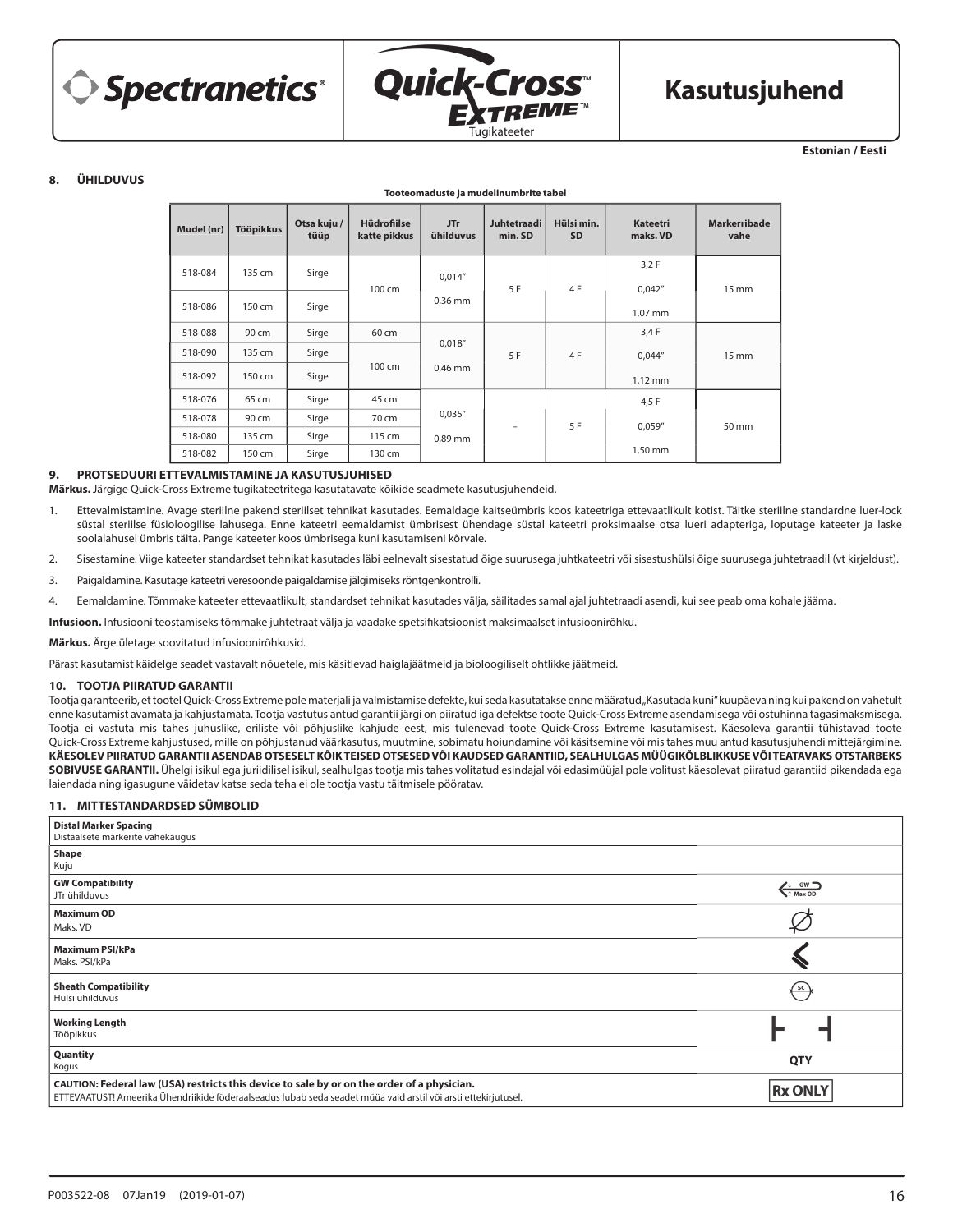



## **Käyttöohjeet**

**Finnish / Suomi**

## **Sisällysluettelo**

## **1. KUVAUS**

Spectranetics Quick-Cross Extreme -tukikatetrit ovat laskimonsisäisiä katetreja. Niitä on saatavina eripituisina ja erilaisin kärjin varustettuina. Kaikissa malleissa distaalivarteen on asetettu tasavälein kolme röntgenpositiivista merkkiä auttamaan katetrin sijoittamisessa verisuoniin. Röntgenpositiivinen distaalimerkki on asetettu 3 mm:n sisälle katetrin distaalikärjestä. Kunkin mallin proksimaalisessa päässä on tavallinen naaraspuolinen luer-liitin. Katetrissa on liukas, hydrofiilinen pinnoite.

## **2. KÄYTTÖAIHEET**

Quick-Cross Extreme -tukikatetrit ohjaavat ja tukevat johdinvaijeria koronaariseen tai perifeeriseen verisuonistoon sisäänviennin aikana, mahdollistavat johdinvaijerien vaihtamisen ja toimivat suolaliuosten ja diagnostisten varjoaineiden sisäänvientiputkena.

## **3. VASTA-AIHEET**

Ei tunneta.

## **4. VAROITUKSET**

- Suurin sallittu infuusiopaine: **300 psi** 0,014" ja 0,018" katetreille ja **500 psi** 0,035" katetreille.
- Katetri on suunniteltu ja tarkoitettu vain kertakäyttöön. **Ei saa steriloida tai käyttää uudestaan.**
- Katetria saavat käyttää vain lääkärit, jotka ovat perehtyneet perkutaanisten, vaskulaaristen interventioiden tekemiseen.

#### **5. VAROTOIMENPITEET**

- ÄLÄ steriloi tai käytä tätä laitetta uudelleen, sillä se voi heikentää laitteen toimintakykyä tai lisätä asiattomasta käsittelystä aiheutuvan ristisaastumisen vaaraa. Tämän kertakäyttölaitteen uudelleenkäyttö voi aiheuttaa potilalle vakavan vamman tai kuoleman ja mitätöi valmistajan takuut.
- Säilytettävä kuivassa ja viileässä paikassa. Suojattava suoralta auringonvalolta ja korkeilta lämpötiloilta (yli 55 °C tai 131 °F).
- Älä käytä, jos laite tai pakkaus on vaurioitunut.
- Käytä katetri ennen pakkauksessa mainittua viimeistä käyttöpäivämäärää.

## **6. HAITTAVAIKUTUKSET**

Verisuonten katetrisaatiosta ja/tai interventiosta saattaa aiheutua seuraavia komplikaatioita, niihin kuitenkaan rajoittumatta:

• Verisuonen dissektio, perforaatio, ruptuura tai täydellinen tukos

- Infektio
- Hematooma
- Epävakaa angina pectoris
- Embolia
- Hypo-/hypertensio
- Akuutti sydäninfarkti
- Arytmia, ml. kammiovärinä
- Kuolema

## **7. TOIMITUSTAPA**

Spectranetics Quick-Cross Extreme -tukikatetrit toimitetaan **STERIILEINÄ**. Ne on suunniteltu ja tarkoitettu **VAIN KERTAKÄYTTÖÖN** eikä niitä saa steriloida eikä käyttää uudestaan.

## **7.1 Sterilointi**

• Tuotteen steriiliys taataan vain, mikäli pakkaus on avaamaton ja ehjä. Tarkasta steriili pakkaus ennen käyttöä silmämääräisesti ja varmista, että sinetit ovat ehjiä. Katetria ei saa käyttää, jos sen pakkaus ei ole ehjä. Katetria ei saa käyttää myöskään siinä tapauksessa, että sen "Viimeinen käyttöpäivämäärä", pakkauksen etiketissä, on kulunut umpeen.

#### **7.2 Käyttöä edeltävä tarkastus**

• Tarkasta kaikki välineet ennen käyttöä vaurioiden varalta. Älä käytä välineitä, jotka ovat vaurioituneet.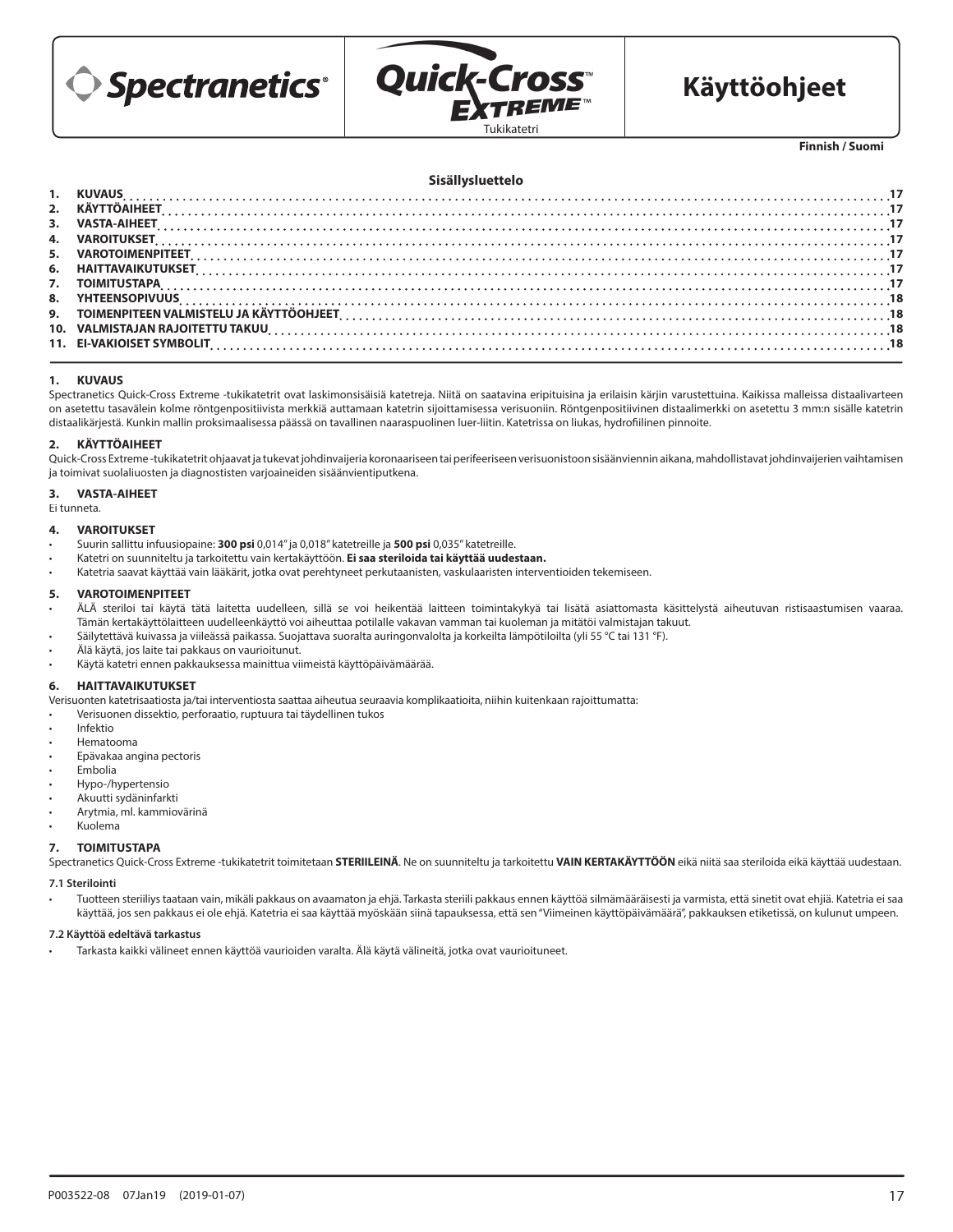



## **Käyttöohjeet**

**Finnish / Suomi**

## **8. YHTEENSOPIVUUS**

## **Tuotteen ominaisuuksien ja mallinumerojen taulukko**

| <b>Malli (Viite)</b> | Työsken-<br>telypituus | Kärjen<br>muoto /<br>tyyppi | <b>Hydrofiilisen</b><br>pinnoitteen<br>pituus | Johtojen<br>yhteensopivuus | Ohjaimen<br>pienin<br>sisähalk. | <b>Holkin</b><br>pienin<br>sisähalk. | <b>Katetrin</b><br>suurin<br>ulkohalk. | Merkkiraitojen<br>välit |
|----------------------|------------------------|-----------------------------|-----------------------------------------------|----------------------------|---------------------------------|--------------------------------------|----------------------------------------|-------------------------|
| 518-084              | 135 cm                 | Suora                       | 100 cm                                        | 0,014''                    | 5 F                             | 4 F                                  | 3,2F<br>0,042"                         | 15 mm                   |
| 518-086              | 150 cm                 | Suora                       |                                               | $0.36$ mm                  |                                 |                                      | 1,07 mm                                |                         |
| 518-088              | 90 cm                  | Suora                       | 60 cm                                         | 0,018''                    |                                 |                                      | 3,4 F                                  |                         |
| 518-090              | 135 cm                 | Suora                       |                                               |                            | 5 F                             | 4 F                                  | 0,044"                                 | 15 mm                   |
| 518-092              | 150 cm                 | Suora                       | 100 cm                                        | $0.46$ mm                  |                                 |                                      | $1,12$ mm                              |                         |
| 518-076              | 65 cm                  | Suora                       | 45 cm                                         |                            |                                 |                                      | 4,5 F                                  |                         |
| 518-078              | 90 cm                  | Suora                       | 70 cm                                         | 0,035''                    |                                 |                                      |                                        |                         |
| 518-080              | 135 cm                 | Suora                       | 115 cm                                        | $0.89$ mm                  | $\overline{\phantom{0}}$        | 5 F                                  | 0.059''                                | 50 mm                   |
| 518-082              | 150 cm                 | Suora                       | 130 cm                                        |                            |                                 |                                      | 1,50 mm                                |                         |

## **9. TOIMENPITEEN VALMISTELU JA KÄYTTÖOHJEET**

**Huomaa:** noudata käyttöohjetta kaikille Quick-Cross Extreme -tukikatetrien kanssa käytettäville välineille.

- 1. Valmistelu: Avaa steriili pakkaus steriilillä menettelyllä. Ota suojarengas ja katetri varovasti ulos pussista. Täytä steriili, vakiotyyppinen, luer-lukolla varustettu ruisku steriilillä keittosuolaliuoksella. Ennen kuin irrotat katetrin renkaasta, liitä ruisku katetrin proksimaaliseen luer-liitäntään, huuhtele katetri ja anna suolaliuoksen täyttää rengas. Aseta renkaassa oleva katetri syrjään, kunnes sitä tarvitaan.
- 2. Sisäänvienti: vie katetri suoneen aiemmin asetetun, sopivankokoisen johdinkatetrin tai sisäänviejän holkin läpi sopivankokoisen johdinvaijerin päällä (katso tekniset tiedot) tavanomaisella tekniikalla.
- 3. Eteenpäin vienti: vie katetri röntgenläpivalaisussa suoneen haluttuun kohtaan.
- 4. Poisto: vedä katetria varovasti ulos tavanomaisella tekniikalla siirtämättä johdinvaijeria paikaltaan, jos se jätetään suoneen.

**Infuusio:** aloita infuusio vetämällä ohjainvaijeri pois ja tarkistamalla suurin sallittu infuusiopaine teknisistä tiedoista.

**Huomaa:** älä ylitä suositeltuja infuusiopaineita.

Hävitä kaikki välineet käytön jälkeen asianmukaisten, sairaalajätteille ja mahdollisille biovaarallisille materiaaleille määrättyjen vaatimusten mukaisesti.

## **10. VALMISTAJAN RAJOITETTU TAKUU**

Valmistaja takaa, että Quick-Cross Extreme ei sisällä materiaali- eikä valmistusvirheitä, kun se käytetään pakkauksessa ilmoitettuun viimeiseen käyttöpäivään mennessä, ja pakkaus on avaamaton ja ehjä juuri ennen käyttöä. Valmistajan korvausvastuu tämän takuun puitteissa rajoittuu viallisen Quick-Cross Extremen vaihtoon tai sen ostohinnan hyvitykseen. Valmistaja ei ole vastuussa mistään satunnaisista, erityisistä tai välillisistä vaurioista, jotka ovat aiheutuneet Quick-Cross Extremen käytöstä. Quick-Cross Extremen väärinkäytön, muuntelun, virheellisen säilytyksen tai käsittelyn aiheuttamat vahingot tai muu näiden käyttöohjeiden laiminlyöminen mitätöivät tämän rajoitetun takuun. **TÄTÄ RAJOITETTUA TAKUUTA SOVELLETAAN NIMENOMAAN KAIKKIEN MUIDEN, NIIN NIMENOMAISTEN KUIN EPÄSUORIENKIN, TAKUIDEN SIJASTA, JOIHIN KUULUU EPÄSUORA TAKUU KAUPPAKELPOISUUDESTA TAI SOPIVUUDESTA TIETTYYN TARKOITUKSEEN.** Kenelläkään henkilöllä tai entiteetillä, mukaan lukien kaikki Valmistajan valtuutetut edustajat tai jälleenmyyjät, ei ole lupaa pidentää tai laajentaa tätä rajoitettua takuuta, eivätkä sellaisissa yrityksissä Valmistajalle tehdyt vaateet ole toimeenpanokelpoisia.

## **11. EI-VAKIOISET SYMBOLIT**

| <b>Distal Marker Spacing</b><br>Distaalimerkkien välit                                                                                                                                                        |                            |
|---------------------------------------------------------------------------------------------------------------------------------------------------------------------------------------------------------------|----------------------------|
| Shape<br>Muoto                                                                                                                                                                                                |                            |
| <b>GW Compatibility</b><br>Johdinten yhteensopivuus                                                                                                                                                           | $\leftarrow$ GW $\bigcirc$ |
| <b>Maximum OD</b><br>Suurin uh.                                                                                                                                                                               |                            |
| <b>Maximum PSI/kPa</b><br>Enimmäispaine PSI/kPa                                                                                                                                                               |                            |
| <b>Sheath Compatibility</b><br>Holkin yhteensopivuus                                                                                                                                                          |                            |
| <b>Working Length</b><br>Työskentelypituus                                                                                                                                                                    |                            |
| Quantity<br>Määrä                                                                                                                                                                                             | QTY                        |
| CAUTION: Federal law (USA) restricts this device to sale by or on the order of a physician.<br>Huomio: Yhdysvaltain liittovaltion lain mukaan tätä laitetta saa myydä vain lääkäri tai lääkärin määräyksestä. | <b>Rx ONL</b>              |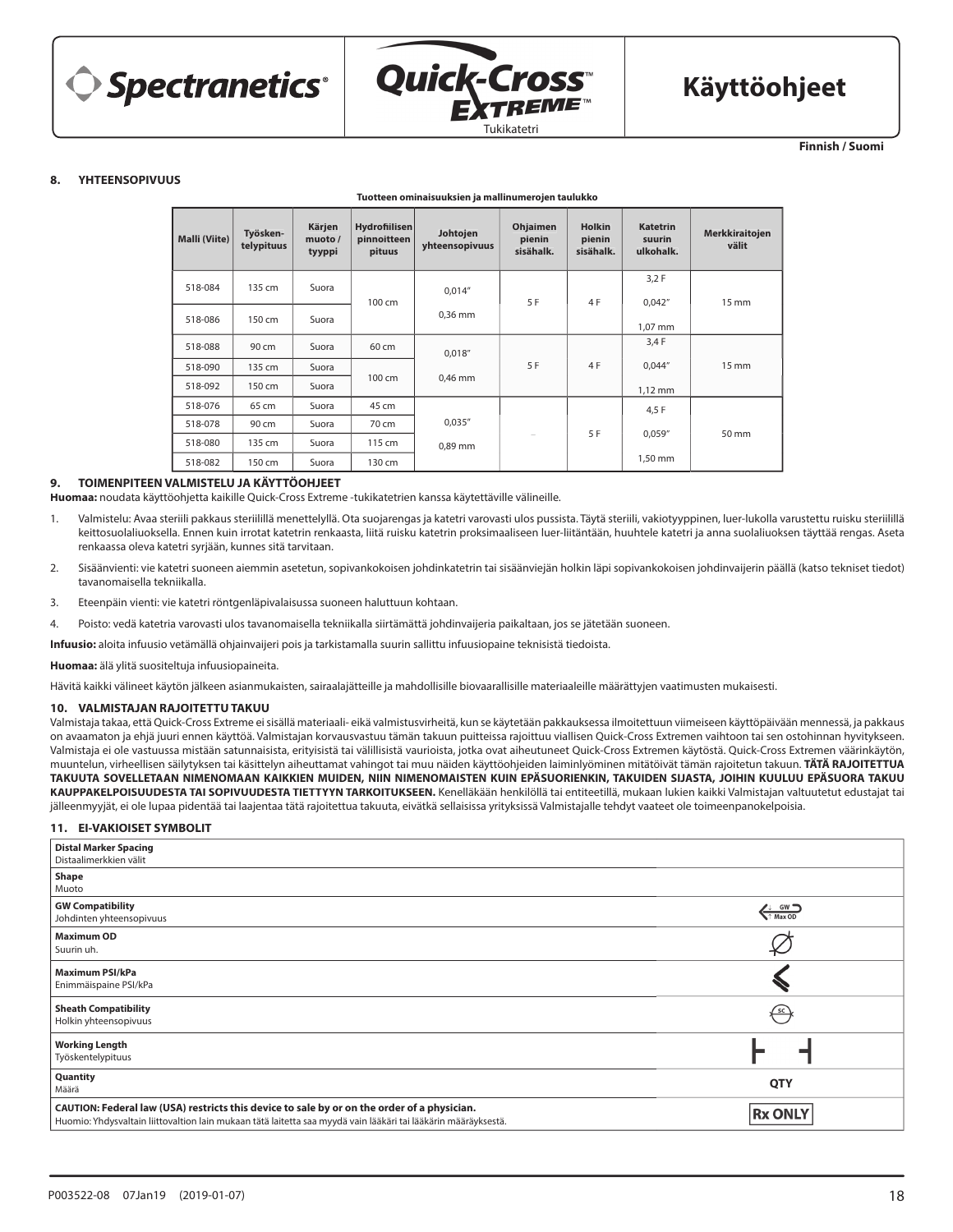



## **Mode d'emploi**

**French / Français** 

## **Table des matières**

| 8. COMPATIBILITÉ $\ldots$ |  |
|---------------------------|--|
|                           |  |
|                           |  |
|                           |  |
|                           |  |

## **1. DESCRIPTION**

Les cathéters de support Quick-Cross Extreme Spectranetics sont des cathéters intravasculaires, disponibles en plusieurs longueurs et en différentes configurations d'extrémité. Tous les modèles comportent trois repères radio-opaques équidistants le long du corps distal permettant d'estimer la géométrie de l'intérieur du système vasculaire. Le repère radio-opaque distal est positionné à 3 mm de l'embout distal du cathéter et un raccord Luer femelle standard figure à l'extrémité proximale de chaque modèle. Le cathéter est enduit d'un revêtement lubrifié et hydrophile.

## **2. INDICATIONS**

Les cathéters de support Quick-Cross Extreme sont des dispositifs de perfusion et d'échange sur quide concus pour être utilisés dans le système vasculaire coronaire ou périphérique. Les cathéters ont pour but de soutenir un guide lors d'un accès intravasculaire, de permettre un échange de guide et de fournir une voie d'administration de sérum physiologique ou de produits de contraste à des fins diagnostiques.

## **3. CONTRE-INDICATIONS**

Aucune contre-indication connue.

## **4. AVERTISSEMENTS**

- Pression de perfusion maximale : **300 psi** pour les cathéters de 0,014 et 0,018 po. et **500 psi** pour les cathéters de 0,035 po.
- Le cathéter a été conçu pour un usage unique. **Ne pas le réutiliser ni le restériliser.**
- Le cathéter ne doit être utilisé que par des médecins qualifiés pour les interventions vasculaires percutanées.

## **5. PRÉCAUTIONS**

- NE PAS restériliser et réutiliser ce dispositif pour ne pas en compromettre les performances et augmenter le risque de contamination croisée en raison d'un retraitement inadéquat. La réutilisation de ce dispositif à usage unique peut causer des blessures graves, voire mortelles, au patient, et annuler la garantie du fabricant.
- Conserver dans un endroit frais et sec. Protéger de la lumière directe du soleil et des températures élevées (supérieures à 55 °C ou 131 °F).
- Ne pas utiliser si le dispositif ou l'emballage est endommagé.
- Utiliser le cathéter avant la date d'expiration mentionnée sur l'emballage.

## **6. ÉVÉNEMENTS INDÉSIRABLES**

Le cathétérisme vasculaire et/ou l'intervention vasculaire peuvent engendrer des complications, notamment (liste non exhaustive) :

- Dissection, perforation, rupture ou occlusion vasculaire totale
- **Infection**
- Hématome
- Angor instable
- **Embolie**
- Hypo/hypertension
- Infarctus aigu du myocarde
- Arythmie, y compris fibrillation ventriculaire
- Décès

## **7. CONDITIONNEMENT**

Les cathéters de support Quick-Cross Extreme Spectranetics sont fournis **STÉRILES**. Ils sont conçus et destinés exclusivement à un **USAGE UNIQUE** et ne doivent pas être restérilisés ni réutilisés.

#### **7.1 Stérilisation**

La stérilité du produit n'est garantie que si l'emballage n'a pas été ouvert ou endommagé. Examiner l'emballage avant l'utilisation pour s'assurer que les témoins de stérilité soient intacts. Ne pas utiliser le cathéter si l'emballage a été endommagé. Ne pas utiliser le cathéter si la date de péremption (Utiliser avant le) indiquée sur son emballage est dépassée.

#### **7.2 Inspection avant utilisation**

Vérifier soigneusement avant l'utilisation que tout le matériel à utiliser ne présente aucun défaut. Ne pas utiliser de matériel endommagé.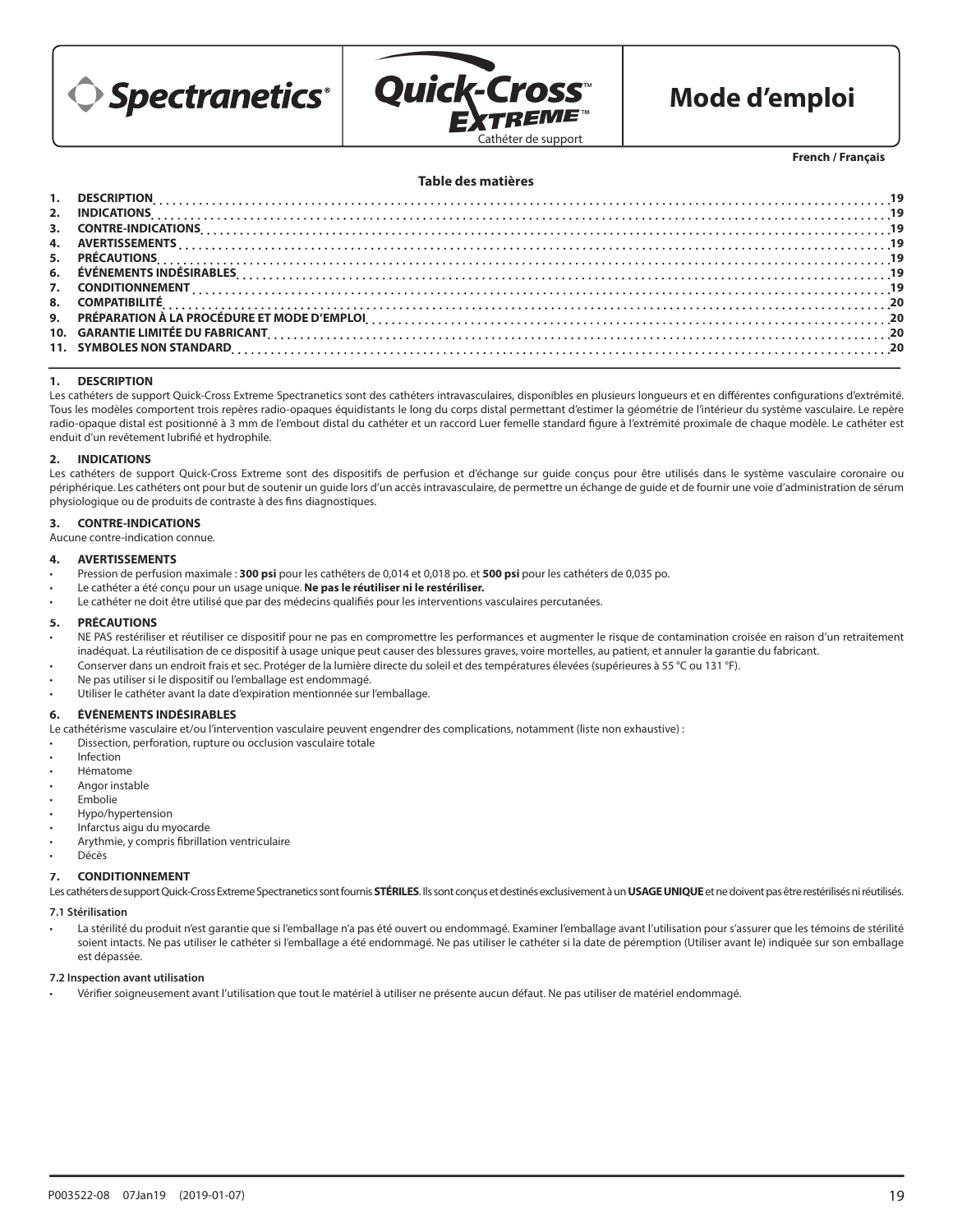



## **Mode d'emploi**

**French / Français** 

## **8. COMPATIBILITÉ**

## **Tableau des caractéristiques produits et des références de modèles**

| Modèle<br>(Ref.) | Longueur<br>utile | Forme / Type<br>de l'extrémité | Longueur du<br>revêtement<br>hydrophile | Compatibilité<br>du guide | $Ø$ int. min.<br>du guide | $Ø$ int. min.<br>du corps | Ø ext. max.<br>du cathéter | Écart entre<br>les repères radio-<br>opaques |
|------------------|-------------------|--------------------------------|-----------------------------------------|---------------------------|---------------------------|---------------------------|----------------------------|----------------------------------------------|
| 518-084          | $135 \text{ cm}$  | Droit                          | 100 cm                                  | 0,014''                   | 5F                        | 4F                        | 3,2F<br>0,042"             | $15 \text{ mm}$                              |
| 518-086          | $150 \text{ cm}$  | Droit                          |                                         | $0.36$ mm                 |                           |                           | 1,07 mm                    |                                              |
| 518-088          | 90 cm             | Droit                          | 60 cm<br>0.018''<br>100 cm<br>$0.46$ mm |                           |                           |                           | 3,4F                       |                                              |
| 518-090          | 135 cm            | Droit                          |                                         |                           | 5F                        | 4F                        | 0.044''                    | 15 mm                                        |
| 518-092          | 150 cm            | Droit                          |                                         |                           |                           |                           |                            | $1.12 \text{ mm}$                            |
| 518-076          | 65 cm             | Droit                          | 45 cm                                   |                           |                           |                           | 4,5F                       |                                              |
| 518-078          | 90 cm             | Droit                          | 70 cm                                   | 0.035''                   | N/D                       | 5F                        | 0,059''                    | 50 mm                                        |
| 518-080          | 135 cm            | Droit                          | 115 cm                                  | 0,89 mm                   |                           |                           |                            |                                              |
| 518-082          | 150 cm            | Droit                          | 130 cm                                  |                           |                           |                           | 1,50 mm                    |                                              |

## **9. PRÉPARATION À LA PROCÉDURE ET MODE D'EMPLOI**

**Remarque :** Observer les instructions du mode d'emploi pour tout équipement utilisé en conjonction avec les cathéters de support Quick-Cross Extreme.

- 1. Préparation : ouvrir l'emballage stérile en respectant les règles d'asepsie. Sortir doucement l'anneau de protection avec le cathéter de l'emballage. Avant de sortir le cathéter de l'anneau, raccorder une seringue au raccord Luer proximal du cathéter, rincer le cathéter et laisser la solution saline remplir l'anneau. Mettre le cathéter dans son anneau de côté jusqu'au moment de l'utilisation.
- 2. Insertion : Introduire le cathéter sur un guide de diamètre approprié (consulter les caractéristiques) par une gaine d'introduction ou un cathéter guide de diamètre approprié préalablement inséré en recourant à la technique habituelle.
- 3. Progression : Faire progresser le cathéter sous contrôle radioscopique jusqu'au site vasculaire voulu.
- 4. Retrait : Retirer doucement le cathéter en respectant la technique standard et en faisant attention de bien maintenir le guide si celui-ci doit rester en place.

Perfusion : Pour effectuer une perfusion, retirer le quide et se référer aux caractéristiques techniques relatives à la pression maximum de la perfusion.

**Remarque :** Ne pas dépasser les pressions de perfusion maximales.

Après utilisation, éliminer tout l'équipement conformément aux réglementations relatives aux déchets hospitaliers et aux matériaux nocifs pour l'environnement.

## **10. GARANTIE LIMITÉE DU FABRICANT**

Le fabricant garantit que le cathéter Quick-Cross Extreme est exempt de vices de matériau et de fabrication lorsqu'il est utilisé avant la date de péremption indiquée et lorsque l'emballage n'est ni ouvert ni endommagé immédiatement avant l'utilisation. La responsabilité du fabricant dans le cadre de cette garantie se limite à l'échange ou au remboursement du prix d'achat du Quick-Cross Extreme défectueux. Le fabricant n'est pas responsable des dommages accessoires, spéciaux ou indirects résultant de l'utilisation du Quick-Cross Extreme. Les dommages au Quick-Cross Extreme causés par une mauvaise utilisation, une modification, un stockage ou une manipulation incorrects, ou tout autre non-respect de ce mode d'emploi annulent cette garantie limitée. **CETTE GARANTIE LIMITÉE REMPLACE EXPRESSÉMENT TOUTES LES AUTRES GARANTIES, EXPRESSES OU TACITES, Y COMPRIS LA GARANTIE TACITE DE QUALITÉ MARCHANDE OU D'ADAPTATION À UN USAGE PARTICULIER.** Aucune personne ou entité, y compris tout représentant ou distributeur autorisé par le fabricant, n'a l'autorité d'étendre cette garantie limitée et aucune tentative dans ce but ne saurait être opposable au fabricant.

## **11. SYMBOLES NON STANDARD**

| <b>Distal Marker Spacing</b><br>Espacement du repère distal                                                                                                                                                                        |                 |
|------------------------------------------------------------------------------------------------------------------------------------------------------------------------------------------------------------------------------------|-----------------|
| Shape<br>Forme                                                                                                                                                                                                                     |                 |
| <b>GW Compatibility</b><br>Compatibilité du guide                                                                                                                                                                                  | $\leftarrow$ GW |
| <b>Maximum OD</b><br>D.E. maximum                                                                                                                                                                                                  |                 |
| <b>Maximum PSI/kPa</b><br>PSI/kPa maximum                                                                                                                                                                                          |                 |
| <b>Sheath Compatibility</b><br>Compatibilité de l'introducteur                                                                                                                                                                     | ' sc            |
| <b>Working Length</b><br>Longueur utile                                                                                                                                                                                            |                 |
| Quantity<br>Quantité                                                                                                                                                                                                               | QTY             |
| CAUTION: Federal law (USA) restricts this device to sale by or on the order of a physician.<br>MISE EN GARDE : conformément à la législation fédérale américaine, ce dispositif ne peut être vendu ou prescrit que par un médecin. | <b>Rx ONL</b>   |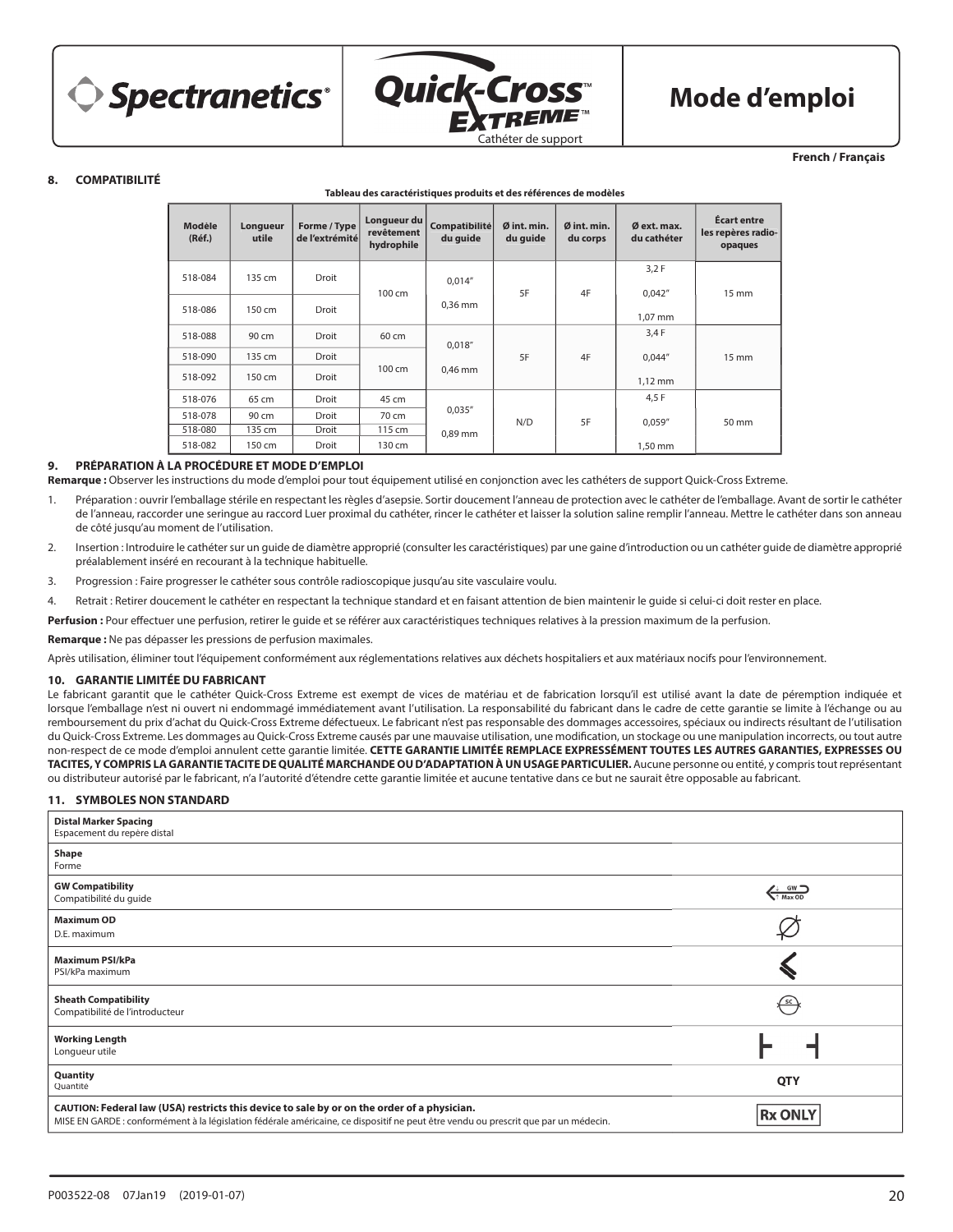



## **Gebrauchsanweisung**

## **German/Deutsch**

## **Inhaltsverzeichnis**

| 8. KOMPATIBILITÄT                                                                                                  |  |
|--------------------------------------------------------------------------------------------------------------------|--|
|                                                                                                                    |  |
|                                                                                                                    |  |
| 11. NICHT GENORMTE SYMBOLE Under Alternation and Alternation and Alternation and Alternation and Alternation and A |  |

## **1. BESCHREIBUNG**

Die Spectranetics Quick-Cross Extreme Support Katheter sind intravasale Katheter. Die Katheter sind in verschiedenen Längen und Spitzenausführungen erhältlich. Alle Modelle verfügen über 3 röntgendichte Marker, die in gleichmäßigen Abständen am distalen Schaft angeordnet sind und als Hilfe bei der Beurteilung der Gefäßgeometrie dienen. Der distale röntgendichte Marker liegt innerhalb von 3 mm von der distalen Katheterspitze. Das proximale Ende aller Modelle ist mit einer genormten Luer-Buchse ausgestattet. Der Katheter ist mit einer gleitfähigen, hydrophilen Beschichtung versehen.

## **2. INDIKATIONEN**

Quick-Cross Extreme Support Katheter führen und stützen einen Führungsdraht während des Zugangs zum koronaren und peripheren Gefäßsystem, ermöglichen das Austauschen von Führungsdrähten und stellen einen Kanal für das Verabreichen von Kochsalzlösungen oder diagnostischen Kontrastmitteln bereit.

## **3. KONTRAINDIKATIONEN**

Keine bekannt.

## **4. WARNHINWEISE**

- Maximaler Infusionsdruck: **300 psi** für 0,014-Zoll- und 0,018-Zoll-Katheter und **500 psi** für 0,035-Zoll-Katheter.
- Der Katheter ist nur zum einmaligen Gebrauch konzipiert und vorgesehen. **Nicht resterilisieren und/oder wiederverwenden.**
- Der Katheter darf nur von Ärzten verwendet werden, die in der Durchführung perkutaner vaskulärer Eingriffe qualifiziert sind.

## **5. VORSICHTSMASSNAHMEN**

- Das Instrument NICHT resterilisieren oder wiederverwenden, da dadurch die Gebrauchsfähigkeit des Instruments beeinträchtigt werden kann und das Risiko der Kreuzkontamination durch ungeeignete Aufbereitung erhöht wird. Das Wiederverwenden des für den einmaligen Gebrauch bestimmten Instruments kann zu schweren Verletzungen oder zum Tod des Patienten führen und macht die vom Hersteller gewährten Garantien nichtig.
- Kühl und trocken lagern. Vor direktem Sonnenlicht und hohen Temperaturen (über 55 °C oder 131 °F) schützen.
- Nicht verwenden, wenn das Instrument oder die Verpackung beschädigt ist.
- Der Katheter muss vor dem auf der Verpackung angegebenen Verfallsdatum verwendet werden.

## **6. UNERWÜNSCHTE WIRKUNGEN**

Eine Gefäßkatheterisierung und/oder vaskuläre Eingriffe können u.a. zu den nachstehenden Komplikationen führen:

- Dissektion, Perforation, Ruptur oder vollständige Okklusion von Gefäßen
- **Infektion**
- Hämatom
- Instabile Angina pectoris
- Embolie
- Hypo-/Hypertonie
- Akuter Myokardinfarkt
- Arrhythmie, einschließlich Kammerflimmern
- Tod

## **7. LIEFERFORM**

Die Quick-Cross Extreme Support Katheter von Spectranetics werden **STERIL** geliefert. Die Geräte sind **NUR FÜR DEN EINMALIGEN GEBRAUCH** gekennzeichnet und konzipiert und dürfen nicht resterilisiert und/oder wiederverwendet werden.

#### **7.1 Sterilisation**

Die Sterilität des Produkts ist nur dann gewährleistet, wenn die Verpackung ungeöffnet und nicht beschädigt ist. Vor dem Gebrauch muss die sterile Verpackung einer Sichtprüfung unterzogen werden, um zu gewährleisten, dass die Versiegelung unversehrt ist. Der Katheter darf nicht verwendet werden, wenn die Verpackung beschädigt ist. Der Katheter darf nicht verwendet werden, wenn das Verfallsdatum auf der Verpackungsbeschriftung überschritten wurde.

#### **7.2 Kontrolle vor der Verwendung**

• Vor der Verwendung müssen alle Instrumente, die zum Einsatz kommen sollen, genau auf Schäden überprüft werden. Beschädigte Geräte dürfen nicht verwendet werden.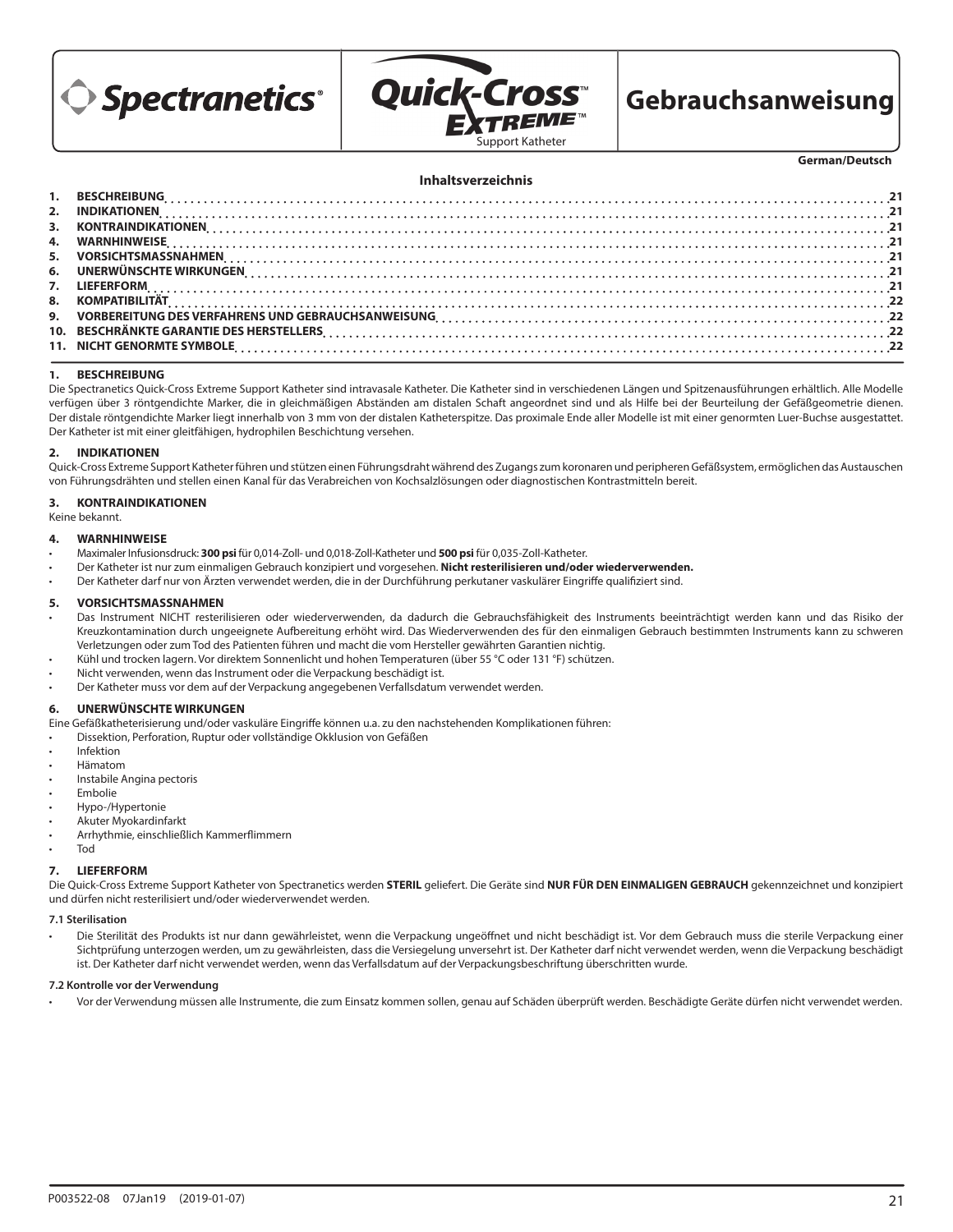



## **Gebrauchsanweisung**

**German/Deutsch**

## **8. KOMPATIBILITÄT**

## **Tabelle: Produkteigenschaften und Modellnummern**

| <b>Modell</b><br>(Ref) | <b>Nutzlänge</b> | Spitzenform/<br>-typ | Länge der<br>hydrophilen<br><b>Beschichtung</b> | Kompatibilität<br>mit<br>Führungsdraht | <b>Mindest-ID</b><br>Führung | Mindest-ID<br><b>Schleuse</b> | Höchst-AD<br><b>Katheter</b> | Marker-<br>abstände |
|------------------------|------------------|----------------------|-------------------------------------------------|----------------------------------------|------------------------------|-------------------------------|------------------------------|---------------------|
| 518-084                | 135 cm           | Gerade               |                                                 | $0.014$ Zoll                           |                              |                               | 3,2 Fr.                      |                     |
| 518-086                | 150 cm           | Gerade               | 100 cm                                          | $0.36$ mm                              | 5 Fr.                        | 4 Fr.                         | 0,042 Zoll<br>1,07 mm        | $15 \text{ mm}$     |
| 518-088                | 90 cm            | Gerade               | 60 cm                                           | $0.018$ Zoll                           |                              |                               | 3,4 Fr.                      |                     |
| 518-090                | 135 cm           | Gerade               |                                                 |                                        | 5 Fr.                        | 4 Fr.                         | 0.044 Zoll                   | $15 \, \text{mm}$   |
| 518-092                | $150 \text{ cm}$ | Gerade               | 100 cm                                          | $0.46$ mm                              |                              |                               | $1,12 \text{ mm}$            |                     |
| 518-076                | 65 cm            | Gerade               | 45 cm                                           |                                        |                              |                               | 4,5 Fr.                      |                     |
| 518-078                | 90 cm            | Gerade               | 70 cm                                           | $0.035$ Zoll                           |                              | 5 Fr.                         |                              |                     |
| 518-080                | 135 cm           | Gerade               | 115 cm                                          | $0.89$ mm                              | -                            |                               | 0,059 Zoll                   | 50 mm               |
| 518-082                | 150 cm           | Gerade               | 130 cm                                          |                                        |                              |                               | 1,50 mm                      |                     |

## **9. VORBEREITUNG DES VERFAHRENS UND GEBRAUCHSANWEISUNG**

**Hinweis:** Der Gebrauchsanweisung für alle Instrumente folgen, die mit den Quick-Cross Extreme Support Katheter verwendet werden sollen.

- 1. Vorbereitung: Die sterile Verpackung mit sterilen Methoden öffnen. Den Schutzreifen vorsichtig mit dem Katheter aus dem Beutel nehmen. Eine sterile Luer-Lock-Normspritze mit steriler Kochsalzlösung füllen. Vor der Entnahme des Katheters aus dem Schutzreifen die Spritze mit dem Luer-Lock-Anschluss des Katheters am proximalen Ende verbinden, den Katheter spülen und ein Füllen des Reifens mit Kochsalzlösung ermöglichen. Den Katheter im Reifen bis zur Verwendung beiseitelegen.
- 2. Einführen: Den Katheter über einen Führungsdraht geeigneter Größe (siehe "Technische Daten") per Standardverfahren durch einen bereits eingebrachten Führungskatheter bzw. eine bereits eingebrachte Einführschleuse geeigneter Größe einführen.
- 3. Vorschieben: Den Katheter unter Durchleuchtungskontrolle zur gewünschten Stelle im Gefäß vorschieben.
- 4. Entfernen: Den Katheter vorsichtig per Standardverfahren zurückziehen. Dabei muss darauf geachtet werden, dass der Führungsdraht seine Position beibehält, wenn er im Gefäß verbleiben soll.

**Infusion:** Vor der Infusion den Führungsdraht herausziehen und die technischen Daten bezüglich des maximalen Infusionsdrucks beachten.

**Hinweis:** Der maximale Infusionsdruck darf nicht überschritten werden.

Nach dem Gebrauch sind alle Instrumente unter Einhaltung der zutreffenden Anforderungen für Krankenhausabfälle und potenziell biogefährliche Stoffe zu entsorgen.

## **10. BESCHRÄNKTE GARANTIE DES HERSTELLERS**

Der Hersteller garantiert, dass der Quick-Cross Extreme frei von Material- und Herstellungsfehlern ist, sofern er vor dem angegebenen Verfallsdatum verwendet wird und die Verpackung unmittelbar vor Gebrauch ungeöffnet und unbeschädigt ist. Die Haftung des Herstellers im Rahmen dieser Garantie ist auf den Ersatz oder die Erstattung des Kaufpreises für fehlerhafte Quick-Cross Extreme beschränkt. Der Hersteller haftet für keine beiläufigen, Sonder- oder Folgeschäden, die durch die Verwendung des Quick-Cross Extreme entstehen. Eine Beschädigung des Quick-Cross Extreme durch die fehlerhafte Verwendung, Veränderung, falsche Aufbewahrung oder Handhabung sowie jede andere Nichtbefolgung der vorliegenden Gebrauchsanweisung machen diese beschränkte Garantie nichtig. **DIESE BESCHRÄNKTE GARANTIE ERSETZT AUSDRÜCKLICH ALLE ANDEREN AUSDRÜCKLICHEN ODER STILLSCHWEIGENDEN GARANTIEN, EINSCHLIESSLICH DER STILLSCHWEIGENDEN GARANTIE DER MARKTGÄNGIGKEIT ODER EIGNUNG FÜR EINEN BESTIMMTEN ZWECK.** Keine natürliche oder juristische Person, einschließlich aller autorisierten Vertreter oder Händler des Herstellers, ist berechtigt, diese beschränkte Garantie zu verlängern oder zu erweitern, und entsprechende Versuche sind nicht gegen den Hersteller einklagbar.

## **11. NICHT GENORMTE SYMBOLE**

| <b>Distal Marker Spacing</b><br>Abstand zwischen distalen Markern                                                                                                                                                              |                 |
|--------------------------------------------------------------------------------------------------------------------------------------------------------------------------------------------------------------------------------|-----------------|
| Shape<br>Form                                                                                                                                                                                                                  |                 |
| <b>GW Compatibility</b><br>Kompatibilität mit Führungsdraht                                                                                                                                                                    | $\leftarrow$ GW |
| <b>Maximum OD</b><br>Höchst-AD                                                                                                                                                                                                 |                 |
| Maximum PSI/kPa<br>Maximaler PSI/kPa                                                                                                                                                                                           |                 |
| <b>Sheath Compatibility</b><br>Kompatibilität mit Schleuse                                                                                                                                                                     |                 |
| <b>Working Length</b><br>Nutzlänge                                                                                                                                                                                             |                 |
| Quantity<br>Menge                                                                                                                                                                                                              | <b>QTY</b>      |
| CAUTION: Federal law (USA) restricts this device to sale by or on the order of a physician.<br>VORSICHT: Laut US-amerikanischem Bundesgesetz darf dieses Produkt nur von Ärzten oder auf ärztliche Verordnung verkauft werden. | <b>Rx ONL\</b>  |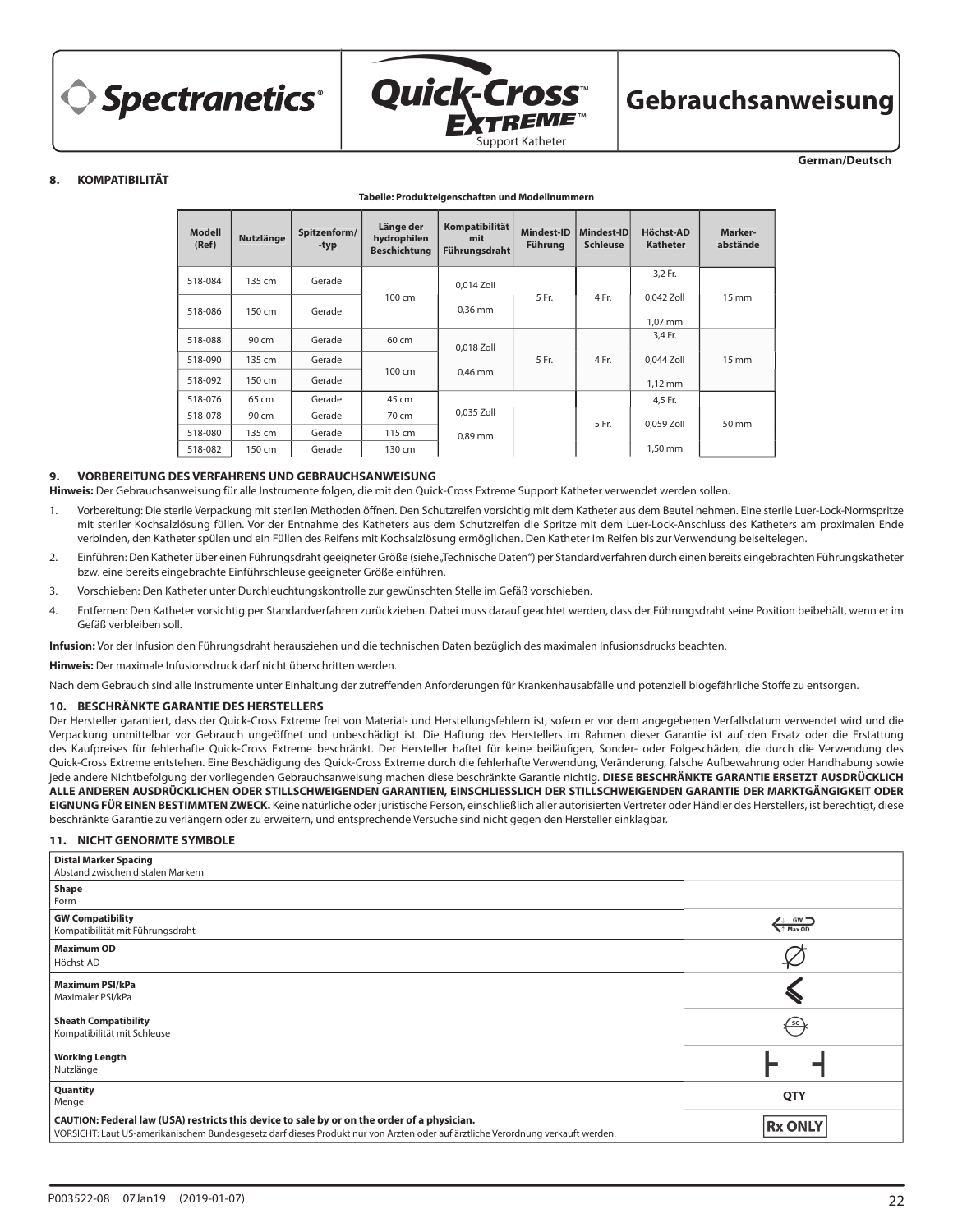



# **Οδηγίες χρήσης**

**Greek / Ελληνικά**

## **Πίνακας περιεχοµένων**

| $\sim$ |  |
|--------|--|
|        |  |
|        |  |
|        |  |
|        |  |
|        |  |
|        |  |
|        |  |
|        |  |
|        |  |
|        |  |
|        |  |

## **1. ΠΕΡΙΓΡΑΦΗ**

Οι καθετήρες υποστήριξης Quick-Cross Extreme της Spectranetics είναι ενδαγγειακοί καθετήρες. Οι καθετήρες αυτοί διατίθενται σε ποικιλία μηκών και διαμορφώσεων άκρων. Όλα τα μοντέλα διαθέτουν 3 ακτινοσκιερούς δείκτες, τοποθετημένους ανά ίσα διαστήματα κατά μήκος του περιφερικού άξονα για να βοηθούν στον υπολογισμό της γεωμετρίας εντός του αγγειακού συστήματος. Ο περιφερικός ακτινοσκιερός δείκτης είναι τοποθετημένος εντός 3 mm του περιφερικού άκρου του καθετήρα. Στο εγγύς άκρο κάθε μοντέλου είναι τοποθετημένο ένα στάνταρ θηλυκό προσάρτημα luer. Ο καθετήρας είναι επιστρωμένος με ολισθηρή, υδρόφιλη επικάλυψη.

## **2. ΕΝΔΕΙΞΕΙΣ ΧΡΗΣΗΣ**

Οι καθετήρες υποστήριξης Quick-Cross Extreme προορίζονται να καθοδηγούν και να υποστηρίζουν ένα οδηγό σύρμα κατά την πρόσβαση στο στεφανιαίο ή περιφερικό αγγειακό σύστημα, να επιτρέπουν την εναλλαγή οδηγών συρμάτων και να παρέχουν έναν αγωγό για την έγχυση αλατούχων διαλυμάτων ή διαγνωστικών σκιαγραφικών ουσιών.

## **3. ΑΝΤΕΝΔΕΙΞΕΙΣ**

Καμία γνωστή.

## **4. ΠΡΟΕΙΔΟΠΟΙΗΣΕΙΣ**

- Μέγιστη πίεση έγχυσης: **300 psi** για τους καθετήρες 0,014" και 0,018" και **500 psi** για τους καθετήρες 0,035".
- Ο καθετήρας έχει σχεδιαστεί και προορίζεται για μία χρήση μόνο. **Μην τον επαναποστειρώνετε ή/και να τον επαναχρησιµοποιείτε.**
- Ο καθετήρας θα πρέπει να χρησιμοποιείται μόνο από ιατρούς άρτια καταρτισμένους στη διενέργεια διαδερμικών, αγγειακών επεμβάσεων.

#### **5. ΠΡΟΦΥΛΑΞΕΙΣ**

- ΝΑ ΜΗΝ επαναποστειρώνετε ή επαναχρησιμοποιείτε αυτή τη συσκευή, επειδή αυτές οι ενέργειες μπορεί να επηρεάσουν την απόδοση της συσκευής ή να αυξήσουν τον κίνδυνο επιμόλυνσης εξαιτίας ακατάλληλης επανεπεξεργασίας. Η επαναχρησιμοποίηση αυτής της συσκευής μίας χρήσης μπορεί να οδηγήσει σε σοβαρό τραυματισμό ή θάνατο του ασθενή και ακυρώνει τις εγγυήσεις του κατασκευαστή.
- Φυλάσσεται σε δροσερό, ξηρό χώρο. Να προφυλάσσεται από το άμεσο ηλιακό φως και την υψηλή θερμοκρασία (μεγαλύτερη από 55 °C ή 131 °F).
- Μη χρησιμοποιείτε εάν το όργανο ή η συσκευασία έχουν υποστεί ζημιά.
- Χρησιμοποιήστε τον καθετήρα πριν από την ημερομηνία λήξης που αναγράφεται στη συσκευασία.

## **6. ΑΝΕΠΙΘΥΜΗΤΑ ΣΥΜΒΑΝΤΑ**

Ο αγγειακός καθετηριασμός ή/και οι αγγειακές επεμβάσεις ενδέχεται να προκαλέσουν επιπλοκές συμπεριλαμβανομένων, μεταξύ άλλων, των εξής:

- Διαχωρισμός, διάτρηση, ρήξη ή ολική απόφραξη του αγγείου
- Λοίμωξη
- Αιμάτωμα
- Ασταθής στηθάγχη
- Εμβολή
- Υπόταση/υπέρταση
- Οξύ έμφραγμα του μυοκαρδίου
- Αρρυθμία, συμπεριλαμβανομένης της κοιλιακής μαρμαρυγής
- Θάνατος

## **7. ΤΡΟΠΟΣ ΔΙΑΘΕΣΗΣ**

Οι καθετήρες υποστήριξης Quick-Cross Extreme της Spectranetics παρέχονται **ΑΠΟΣΤΕΙΡΩΜΕΝΟΙ**. Τα όργανα έχουν σχεδιαστεί και προορίζονται για **ΜΙΑ ΧΡΗΣΗ ΜΟΝΟ** και δεν πρέπει να επαναποστειρώνονται ή/και να επαναχρησιμοποιούνται.

## **7.1 Αποστείρωση**

• Η αποστείρωση του προϊόντος είναι εγγυημένη μόνο εφόσον η συσκευασία δεν έχει ανοιχτεί και είναι άθικτη. Πριν από τη χρήση, επιθεωρήστε οπτικά την αποστειρωμένη συσκευασία για να βεβαιωθείτε ότι δεν έχουν παραβιαστεί τα σφραγίσματα. Μη χρησιμοποιείτε τον καθετήρα εάν έχει επηρεαστεί η ακεραιότητα της συσκευασίας. Μη χρησιμοποιείτε τον καθετήρα εάν έχει παρέλθει η ημερομηνία λήξης που αναγράφεται στην επισήμανση της συσκευασίας.

## **7.2 Επιθεώρηση πριν από τη χρήση**

• Πριν από τη χρήση, εξετάστε προσεκτικά όλο τον εξοπλισμό που πρόκειται να χρησιμοποιηθεί, για τυχόν ελαττώματα. Μη χρησιμοποιείτε τυχόν εξοπλισμό που έχει υποστεί ζημιά.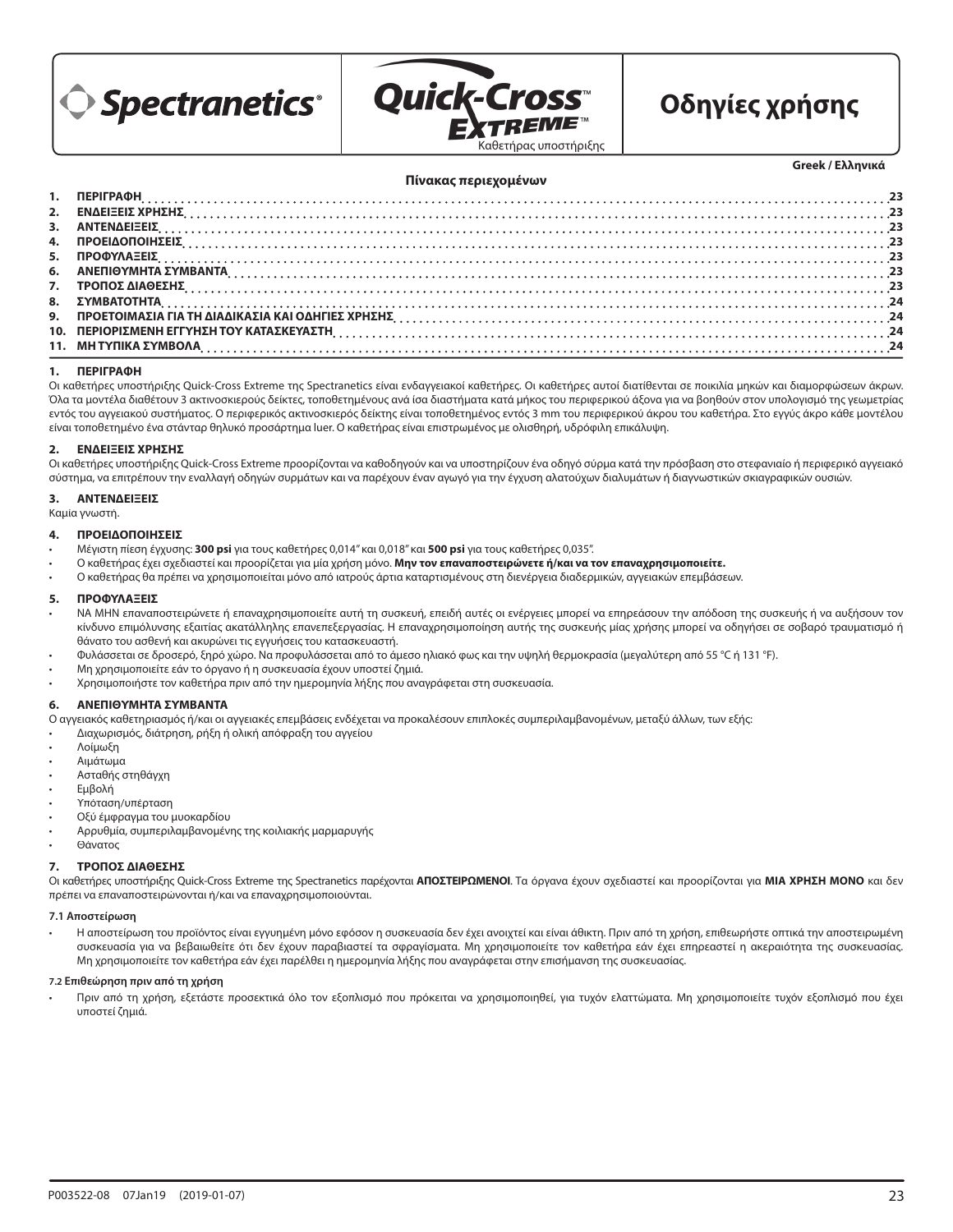



# **Οδηγίες χρήσης**

**Greek / Ελληνικά**

## **8. ΣΥΜΒΑΤΟΤΗΤΑ**

#### **Πίνακας χαρακτηριστικών προϊόντος και αριθµών μοντέλων**

| Μοντέλο<br>(Αναφ.) | Μήκος<br>λειτουργίας | Σχήμα/<br>τύπος άκρου | Μήκος<br>υδρόφιλης<br>επικάλυψης | Συμβατότητα<br>οδηγού<br>σύρματος | Ελάχιστη<br>εσωτερική<br>διάμετρος<br>οδηγού | Ελάχιστη<br>εσωτερική<br>διάμετρος<br>θηκαριού | Μέγιστη<br>εξωτερική<br>διάμετρος<br>καθετήρα | Διαστήματα<br>ζώνης δείκτη |  |
|--------------------|----------------------|-----------------------|----------------------------------|-----------------------------------|----------------------------------------------|------------------------------------------------|-----------------------------------------------|----------------------------|--|
| 518-084            | 135 cm               | Ίσιο                  | 100 cm                           | 0,014''                           | 5F                                           | 4F                                             | 3,2F<br>0.042''                               | 15 mm                      |  |
| 518-086            | 150 cm               | Ίσιο                  |                                  | $0.36$ mm                         |                                              |                                                |                                               | $1.07$ mm                  |  |
| 518-088            | 90 cm                | Ίσιο                  | 60 cm                            | 0.018''                           |                                              |                                                | 3,4F                                          |                            |  |
| 518-090            | 135 cm               | Ίσιο                  |                                  |                                   | 5F                                           | 4F                                             | 0.044''                                       | $15 \, \text{mm}$          |  |
| 518-092            | $150 \text{ cm}$     | Ίσιο                  | $100 \text{ cm}$                 | $0.46$ mm                         |                                              |                                                |                                               | $1.12 \text{ mm}$          |  |
| 518-076            | 65 cm                | Ίσιο                  | 45 cm                            |                                   |                                              |                                                | 4,5F                                          |                            |  |
| 518-078            | 90 cm                | Ίσιο                  | 70 cm                            | 0,035''                           | <b>AEN</b>                                   | 5F                                             | 0.059''                                       | 50 mm                      |  |
| 518-080            | 135 cm               | Ίσιο                  | 115 cm                           | $0.89$ mm                         | ΔΙΑΤΙΘΕΤΑΙ                                   |                                                |                                               |                            |  |
| 518-082            | 150 cm               | Ίσιο                  | 130 cm                           |                                   |                                              |                                                | 1.50 mm                                       |                            |  |

## **9. ΠΡΟΕΤΟΙΜΑΣΙΑ ΓΙΑ ΤΗ ΔΙΑΔΙΚΑΣΙΑ ΚΑΙ ΟΔΗΓΙΕΣ ΧΡΗΣΗΣ**

**Σηµείωση:** Ακολουθήστε τις οδηγίες χρήσης για όλο τον εξοπλισμό που πρόκειται να χρησιμοποιηθεί με τον καθετήρα υποστήριξης Quick-Cross Extreme.

- 1. Προετοιμασία: Με άσηπτη τεχνική, ανοίξτε την αποστειρωμένη συσκευασία. Βγάλτε προσεκτικά την προστατευτική στεφάνη με τον καθετήρα από τη θήκη. Γεμίστε μια αποστειρωμένη σύριγγα με συμβατική ασφάλεια luer με στείρο αλατούχο διάλυμα. Πριν αφαιρέσετε τον καθετήρα από τη στεφάνη, συνδέστε τη σύριγγα με το εγγύς προσάρτημα luer του καθετήρα, ξεπλύνετε τον καθετήρα και αφήστε το αλατούχο διάλυμα να γεμίσει τη στεφάνη. Αφήστε τον καθετήρα στη στεφάνη στην άκρη μέχρι να είστε έτοιμοι να τον χρησιμοποιήσετε.
- 2. Εισαγωγή: Μέσω οδηγού καθετήρα ή θηκαριού εισαγωγής κατάλληλου μεγέθους, που έχει εισαχθεί προηγουμένως, εισαγάγετε τον καθετήρα με τη χρήση οδηγού σύρματος κατάλληλου μεγέθους (δείτε τις προδιαγραφές), χρησιμοποιώντας τυπική τεχνική.
- 3. Προώθηση: Χρησιμοποιήστε ακτινοσκοπική καθοδήγηση κατά την προώθηση του καθετήρα στην επιθυμητή θέση εντός του αγγειακού συστήματος.
- 4. Αφαίρεση: Αποσύρετε προσεκτικά τον καθετήρα χρησιμοποιώντας τυπική τεχνική, προσέχοντας να διατηρήσετε τη θέση του οδηγού σύρματος εφόσον αυτό προορίζεται να παραμείνει στη θέση του.

**Έγχυση:** Για να κάνετε έγχυση, αποσύρετε το οδηγό σύρμα και ανατρέξτε στις προδιαγραφές για τη μέγιστη πίεση έγχυσης.

**Σηµείωση:** Μην υπερβαίνετε τις μέγιστες τιμές πίεσης έγχυσης.

Μετά τη χρήση, απορρίψτε όλο τον εξοπλισμό σύμφωνα με τις ισχύουσες προβλεπόμενες απαιτήσεις που σχετίζονται με τα νοσοκομειακά απόβλητα και τα υλικά δυνητικού βιολογικού κινδύνου.

## **10. ΠΕΡΙΟΡΙΣΜΕΝΗ ΕΓΓΥΗΣΗ ΤΟΥ ΚΑΤΑΣΚΕΥΑΣΤΗ**

Ο κατασκευαστής εγγυάται ότι ο καθετήρας Quick-Cross Extreme δεν πρόκειται να παρουσιάσει ελαττώματα στο υλικό ή/και την κατασκευή, όταν χρησιμοποιείται πριν από την ημερομηνία λήξης και όταν η συσκευασία δεν έχει ανοιχτεί και δεν έχει υποστεί ζημιά αμέσως πριν από τη χρήση. Η ευθύνη του κατασκευαστή σύμφωνα με την παρούσα εγγύηση περιορίζεται στην αντικατάσταση ή την επιστροφή χρημάτων της τιμής αγοράς για οποιοδήποτε ελαττωματικό καθετήρα Quick-Cross Extreme. Ο κατασκευαστής δεν θα είναι υπεύθυνος για ακούσιες, ειδικές ή αποθετικές ζημίες που προκύπτουν από τη χρήση του καθετήρα Quick-Cross Extreme. Ζημιά στον καθετήρα Quick-Cross Extreme που προκαλείται από κακή μεταχείριση, τροποποίηση, εσφαλμένη φύλαξη ή χειρισμό ή οποιαδήποτε άλλη αποτυχία τήρησης αυτών των Οδηγιών Χρήσης θα αποτελεί αιτία για την ακύρωση της παρούσας περιορισμένης εγγύησης. **Η ΠΑΡΟΥΣΑ ΠΕΡΙΟΡΙΣΜΕΝΗ ΕΓΓΥΗΣΗ ΑΝΤΙΚΑΘΙΣΤΑ ΡΗΤΑ ΟΛΕΣ ΤΙΣ ΑΛΛΕΣ ΕΓΓΥΗΣΕΙΣ, ΡΗΤΕΣ Ή ΣΙΩΠΗΡΕΣ, ΣΥΜΠΕΡΙΛΑΜΒΑΝΟΜΕΝΗΣ ΤΗΣ ΣΙΩΠΗΡΗΣ ΕΓΓΥΗΣΗΣ ΕΜΠΟΡΕΥΣΙΜΟΤΗΤΑΣ Ή ΚΑΤΑΛΛΗΛΟΤΗΤΑΣ ΓΙΑ ΣΥΓΚΕΚΡΙΜΕΝΟ ΣΚΟΠΟ.** Κανένα άτομο ή οντότητα, συμπεριλαμβανομένων οποιωνδήποτε εξουσιοδοτημένων αντιπροσώπων ή μεταπωλητών του Κατασκευαστή δεν έχει την εξουσιοδότηση να μεταθέσει ή να επεκτείνει αυτή την περιορισμένη εγγύηση και οποιαδήποτε προσπάθεια να γίνει κάτι τέτοιο δεν θα είναι εκτελέσιμη κατά του Κατασκευαστή.

## **11. ΜΗ ΤΥΠΙΚΑ ΣΥΜΒΟΛΑ**

| <b>Distal Marker Spacing</b>                                                                                                   |                 |
|--------------------------------------------------------------------------------------------------------------------------------|-----------------|
| Διάστημα μεταξύ περιφερικών δεικτών                                                                                            |                 |
| Shape                                                                                                                          |                 |
| Σχήμα                                                                                                                          |                 |
| <b>GW Compatibility</b>                                                                                                        | $\leftarrow$ GW |
| Συμβατότητα οδηγού σύρματος                                                                                                    |                 |
| <b>Maximum OD</b>                                                                                                              |                 |
| Μέγιστη εξωτερική διάμετρος                                                                                                    |                 |
| <b>Maximum PSI/kPa</b>                                                                                                         |                 |
| Μέγιστο PSI/kPa                                                                                                                |                 |
| <b>Sheath Compatibility</b>                                                                                                    |                 |
| Συμβατότητα θηκαριού                                                                                                           |                 |
| <b>Working Length</b>                                                                                                          |                 |
| Μήκος λειτουργίας                                                                                                              |                 |
| Quantity                                                                                                                       | QTY             |
| Ποσότητα                                                                                                                       |                 |
| CAUTION: Federal law (USA) restricts this device to sale by or on the order of a physician.                                    | <b>Rx ONL</b>   |
| ΠΡΟΣΟΧΗ: Η ομοσπονδιακή νομοθεσία (των Η.Π.Α.) επιτρέπει την πώληση του οργάνου αυτού μόνο από ιατρό ή κατόπιν εντολής ιατρού. |                 |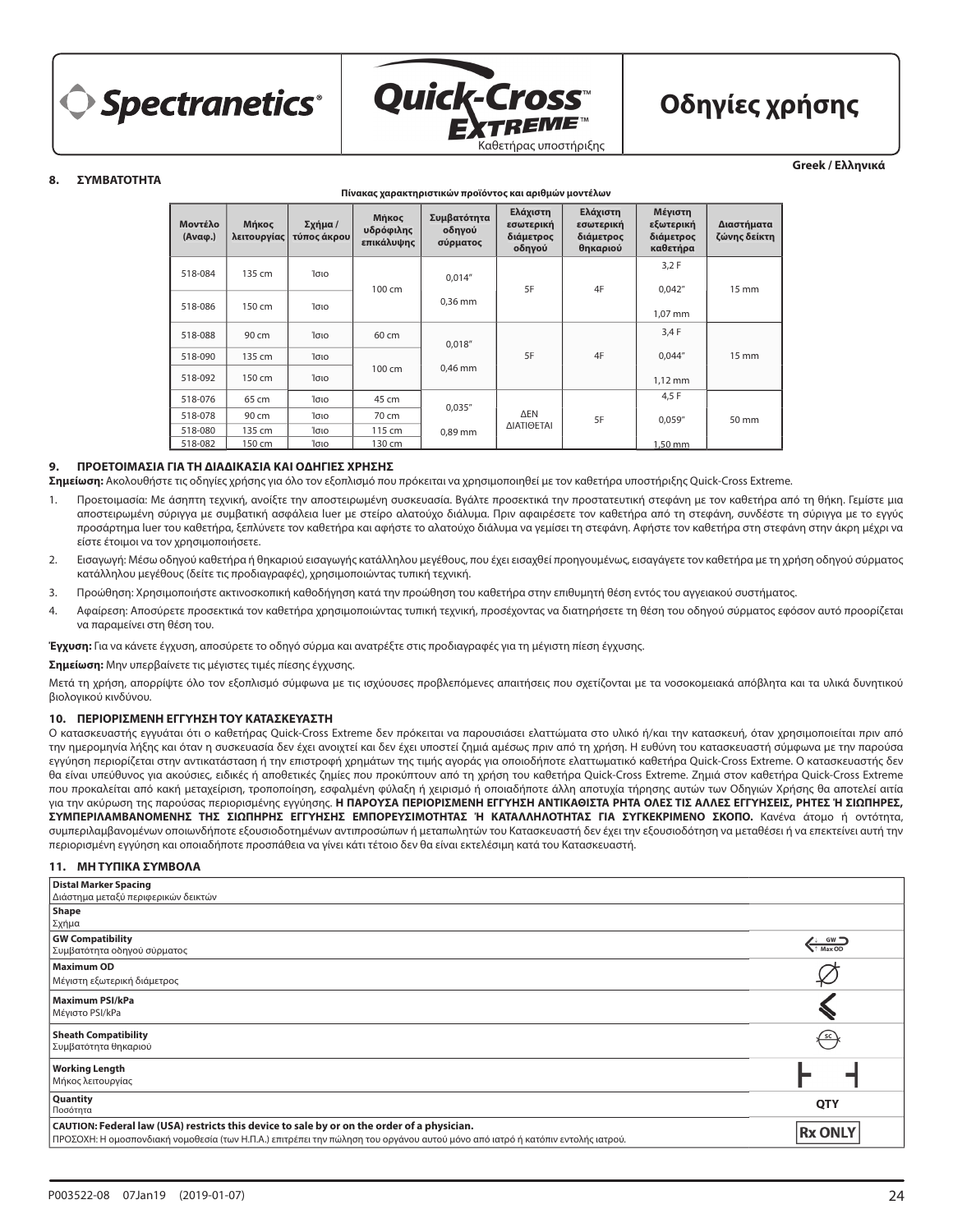



## **Használati utasítások**

## **Hungarian / Magyar**

## **Tartalomjegyzék**

## **1. LEÍRÁS**

A Spectranetics Quick-Cross Extreme támasztókatéterek intravascularis katéterek. Ezek a katéterek különböző hosszméretekben és csúcskialakításokban kaphatók. Mindegyik modell rendelkezik 3 sugárfogó jelzéssel, amelyek a distalis száron helyezkednek el egyenlő távolságban, és az érrendszeren belüli geometriai helyzet becslését segítik. A distalis sugárfogó jelzés a distalis katétervéghez képest 3 mm-en belül helyezkedik el. Egy szabványos luer csatlakozó található minden egyes modell proximalis végén. A katéter síkos, hidrofil bevonattal rendelkezik.

## **2. FELHASZNÁLÁSI JAVALLATOK**

A Quick-Cross Extreme támasztókatéterek vezetik és tartják a vezetődrótot a koronária-keringési vagy perifériás érrendszerbe való behatolás során, lehetővé teszik a vezetődrótok cseréjét, és módot biztosítanak a sóoldatok és diagnosztikai kontrasztanyagok beadására.

## **3. ELLENJAVALLATOK**

Nem ismertek.

### **4. FIGYELMEZTETÉSEK**

- Maximális infúziós nyomás: **300 psi** a 0,014"-es és 0,018"-es katéterek és **500 psi** a 0,035 "-es katéterek esetén.
- A katéter egyszer használatos. **Ne sterilizálja újra és/vagy ne használja fel újra!**
- A katétert csak percutan és vascularis beavatkozások elvégzésében jártas orvos használja!

## **5. ELŐVIGYÁZATOSSÁGI MEGFONTOLÁSOK**

- NE sterilizálja újra vagy használja újra ezt az eszközt, mert ez csökkentheti a teljesítményét, vagy növelheti a nem megfelelő újrafeldolgozás következtében létrejövő keresztfertőzés kockázatát! Ennek az egyszer használatos eszköznek az újrafelhasználása a beteg súlyos sérüléséhez vagy halálához vezethet, és érvénytelenné teszi a gyártó garanciáját.
- Száraz, hűvös helyen tartandó. Óvja a közvetlen napfénytől és magas (55 °C-nál vagy 131 °F-nál magasabb) hőmérséklettől.
- Az eszköz vagy a csomagolás sérülése esetén ne használja!
- A katétert a csomagoláson feltüntetett "Lejárati idő" előtt használja fel.

## **6. NEMKÍVÁNATOS HATÁSOK**

- Az ér katéterezése és/vagy a vascularis beavatkozás többek között az alábbi szövődményeket okozhatják:
- Ér dissectiója, perforatiója, rupturája vagy teljes elzáródása
- **Fertőzés**
- Haematoma
- Instabil angina
- Embolia
- Hypotonia/hypertonia
- Acut myocardialis infarctus
- Ritmuszavar, beleértve a kamrafibrillációt is
- Halál

## **7. KISZERELÉS**

A Spectranetics Quick-Cross Extreme támasztókatétereket etilén-oxiddal sterilizálták, és **STERILEN** kerülnek forgalomba. Az eszközöket **EGYSZERI HASZNÁLATRA** jelölték meg és tervezték, és nem sterilizálhatóak és/vagy nem használhatóak fel újra!

#### **7.1 Sterilizáció**

• A termék sterilitása csak akkor garantált, ha a csomagolás zárt és sértetlen. Használat előtt tekintse meg a steril csomagot, és ellenőrizze, hogy a lezárások sértetlenek-e. Ne használja a katétert, ha a csomagolás épsége sérült! Ne használja a katétert a csomagolás címkéjén található "Lejárati idő"-n túl!

#### **7.2 Használat előtti ellenőrzés**

• Használat előtt az összes használandó felszerelést tekintse meg az esetleges sérülések ellenőrzésére. Ne használjon semmilyen felszerelést, ha az sérült!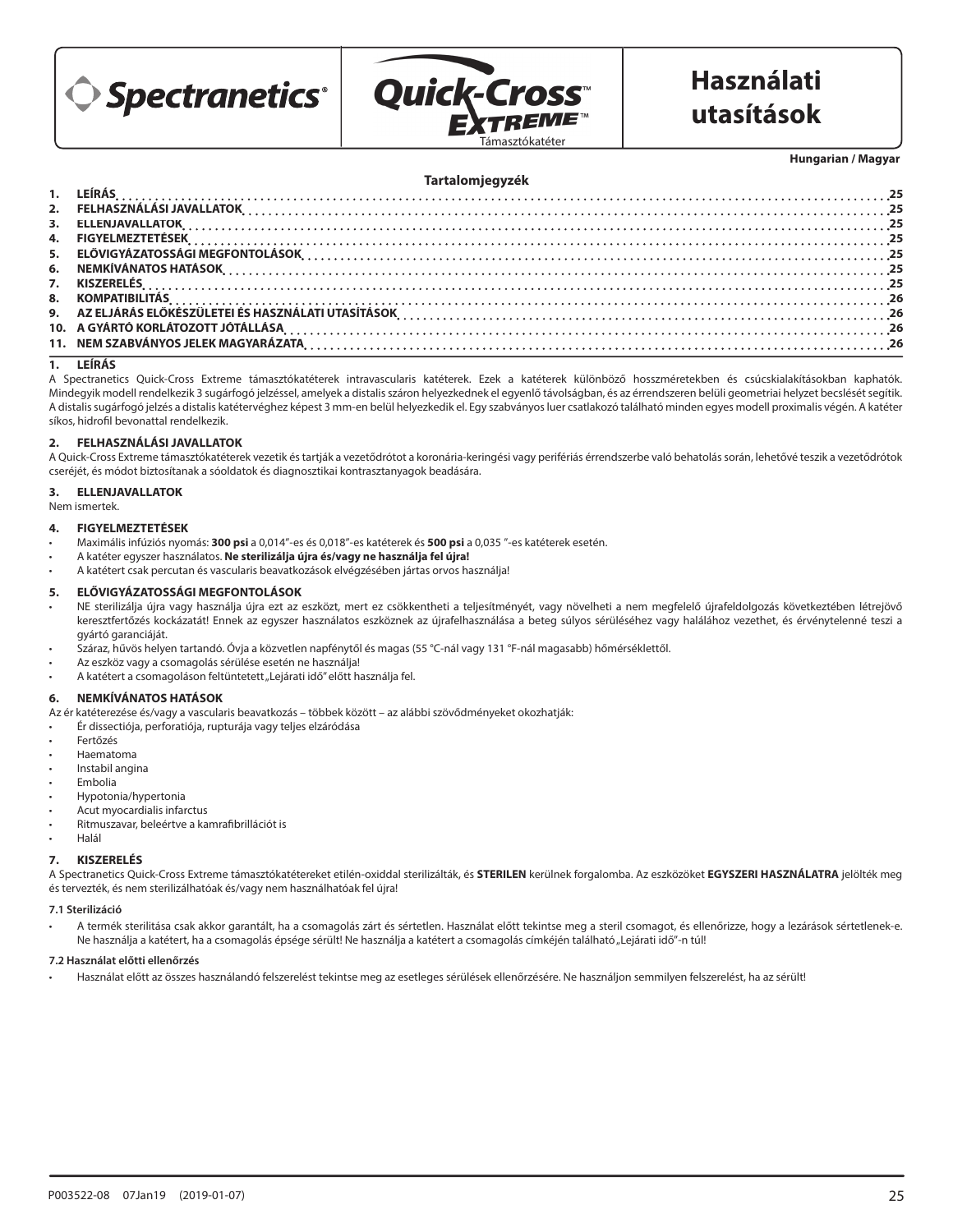



**Hungarian / Magyar**

## **8. KOMPATIBILITÁS**

#### **A termék jellemzőinek és modellszámainak táblázata**

| <b>Típus</b><br>(hivatk. szám) | <b>Munkahossz</b> | Csúcs<br>alakja/<br>típusa | <b>Hidrofil</b><br>bevonat hossza | Vezetődrót-<br>kompatibilitás | Vezető<br>minimális<br>belső<br>átmérője | <b>Hüvely</b><br>minimális<br>belső átmérője | Katéter<br>maximális<br>külső átmérője | Jelölősávok<br>távolsága |
|--------------------------------|-------------------|----------------------------|-----------------------------------|-------------------------------|------------------------------------------|----------------------------------------------|----------------------------------------|--------------------------|
| 518-084                        | 135 cm            | Egyenes                    |                                   | 0,014''                       |                                          |                                              | 3,2 F                                  |                          |
| 518-086                        | 150 cm            | Egyenes                    | 100 cm                            | $0.36$ mm                     | 5 F                                      | 4 F                                          | 0.042''<br>1.07 mm                     | 15 mm                    |
| 518-088                        | 90 cm             | Egyenes                    | 60 cm                             |                               |                                          |                                              | 3,4F                                   |                          |
| 518-090                        | 135 cm            | Egyenes                    |                                   | 0,018''                       | 5F                                       | 4F                                           | 0.044''                                | 15 mm                    |
| 518-092                        | 150 cm            | Egyenes                    | 100 cm                            | $0.46$ mm                     |                                          |                                              | 1,12 mm                                |                          |
| 518-076                        | 65 cm             | Egyenes                    | 45 cm                             |                               |                                          |                                              | 4.5 F                                  |                          |
| 518-078                        | 90 cm             | Egyenes                    | 70 cm                             | 0.035''                       | nem                                      |                                              |                                        |                          |
| 518-080                        | 135 cm            | Egyenes                    | 115 cm                            | $0.89$ mm                     | alkalmazható                             | 5 F                                          | 0,059''                                | 50 mm                    |
| 518-082                        | 150 cm            | Egyenes                    | 130 cm                            |                               |                                          |                                              | 1.50 mm                                |                          |

## **9. AZ ELJÁRÁS ELŐKÉSZÜLETEI ÉS HASZNÁLATI UTASÍTÁSOK**

**Megjegyzés:** Minden eszköz esetében, melyet a Quick-Cross Extreme támasztókatéterrel használ, kövesse annak használati utasításait.

- 1. Előkészítés: Steril eljárással nyissa fel a steril csomagot. Óvatosan távolítsa el a katétert tartó védőgyűrűt a tasakból. Töltsön meg egy steril, szabványos luer-záras fecskendőt steril sóoldattal. Mielőtt a katétert levenné a védőgyűrűről, csatlakoztassa a fecskendőt a katéter proximális luer-csatlakozójához, öblítse át a katétert, és hagyja, hogy a ziológiás sóoldat feltöltse a védőgyűrűt. Tegye félre a védőgyűrűn elhelyezkedő ketétert mindaddig, amíg nem kész a használatára.
- 2. Bevezetés: Egy korábban bevezetett, megfelelően méretezett vezetőkatéteren vagy bevezetőhüvelyen keresztül vezesse be a katétert a megfelelően méretezett (lásd "Műszaki adatok") vezetődrót felett, a szabványos módszernek megfelelően.
- 3. Előretolás: Fluoroszkópiás ellenőrzés mellett tolja előre a katétert a kívánt pozícióba az érhálózaton belül.
- 4. Eltávolítás: Óvatosan húzza vissza a katétert a szabványos módszernek megfelelően, vigyázva a vezetődrót helyzetének megtartására, ha a vezetődrótot a helyén kívánja tartani.

**Infúzió:** Az infúzió kivitelezéséhez húzza vissza a vezetődrótot, és nézze meg a műszaki adatokban megadott maximális infúziós nyomást.

**Megjegyzés:** Ne haladja meg az ajánlott infúziós nyomást!

Használat után a kórházi hulladékra és a potenciálisan biológiailag veszélyes anyagokra vonatkozó előírásoknak megfelelően semmisítse meg az összes eszközt.

## **10. A GYÁRTÓ KORLÁTOZOTT JÓTÁLLÁSA**

A gyártó garantálja, hogy a Quick-Cross Extreme katéter anyag- és gyártási hibától mentes, amennyiben a feltüntetett szavatossági időn belül használják fel, és amennyiben csomagolása közvetlenül a felhasználás előtt bontatlan és sértetlen. A jelen jótállás alapján a gyártó felelőssége a hibás Quick-Cross Extreme katéter cseréjére vagy vételárának visszafizetésére korlátozódik. A gyártó nem vonható felelősségre a Quick-Cross Extreme katéter használatából eredő bármilyen járulékos, különleges vagy következményes kárért. Jelen korlátozott jótállást érvényteleníti a Quick-Cross Extreme katéter olyan károsodása, amely annak helytelen használatából, módosításából, nem megfelelő tárolásából vagy kezeléséből, illetve a jelen használati utasítások be nem tartásából ered. **EZ A KORLÁTOZOTT JÓTÁLLÁS KIFEJEZETTEN HELYETTESÍT MINDEN EGYÉB, KIFEJEZETT VAGY HALLGATÓLAGOS JÓTÁLLÁST, BELEÉRTVE AZ ÉRTÉKESÍTHETŐSÉG VAGY VALAMILYEN KÜLÖNLEGES CÉLNAK VALÓ MEGFELELÉS HALLGATÓLAGOS GARANCIÁJÁT.** Semmilyen magánszemély vagy jogi személy, ideértve a gyártó bármely hivatalos képviselőjét vagy viszonteladóját is, nem jogosult ezt a korlátozott jótállást meghosszabbítani vagy kiterjeszteni, és semmilyen erre irányuló próbálkozás nem érvényesíthető a gyártóval szemben.

#### **11. NEM SZABVÁNYOS JELEK MAGYARÁZATA**

| <b>Distal Marker Spacing</b>                                                                                                                      |                              |
|---------------------------------------------------------------------------------------------------------------------------------------------------|------------------------------|
| Distalis jelölő távolsága                                                                                                                         |                              |
| Shape                                                                                                                                             |                              |
| Alak                                                                                                                                              |                              |
| <b>GW Compatibility</b>                                                                                                                           | $\frac{1}{1 \text{ Max OD}}$ |
| Vezetődrót-kompatibilitás                                                                                                                         |                              |
| <b>Maximum OD</b>                                                                                                                                 |                              |
| Maximális külső átmérő                                                                                                                            |                              |
| l Maximum PSI/kPa                                                                                                                                 |                              |
| Maximális nyomás PSI/kPa-ban                                                                                                                      |                              |
| <b>Sheath Compatibility</b>                                                                                                                       |                              |
| Hüvely-kompatibilitás                                                                                                                             |                              |
| <b>Working Length</b>                                                                                                                             |                              |
| Munkahossz                                                                                                                                        |                              |
| Quantity                                                                                                                                          |                              |
| Mennyiség                                                                                                                                         | QTY                          |
| CAUTION: Federal law (USA) restricts this device to sale by or on the order of a physician.                                                       | <b>Rx ONLY</b>               |
| FIGYELEM: Az Amerikai Egyesült Államok szövetségi törvényei értelmében ez az eszköz kizárólag orvos által vagy orvosi rendelvényre értékesíthető. |                              |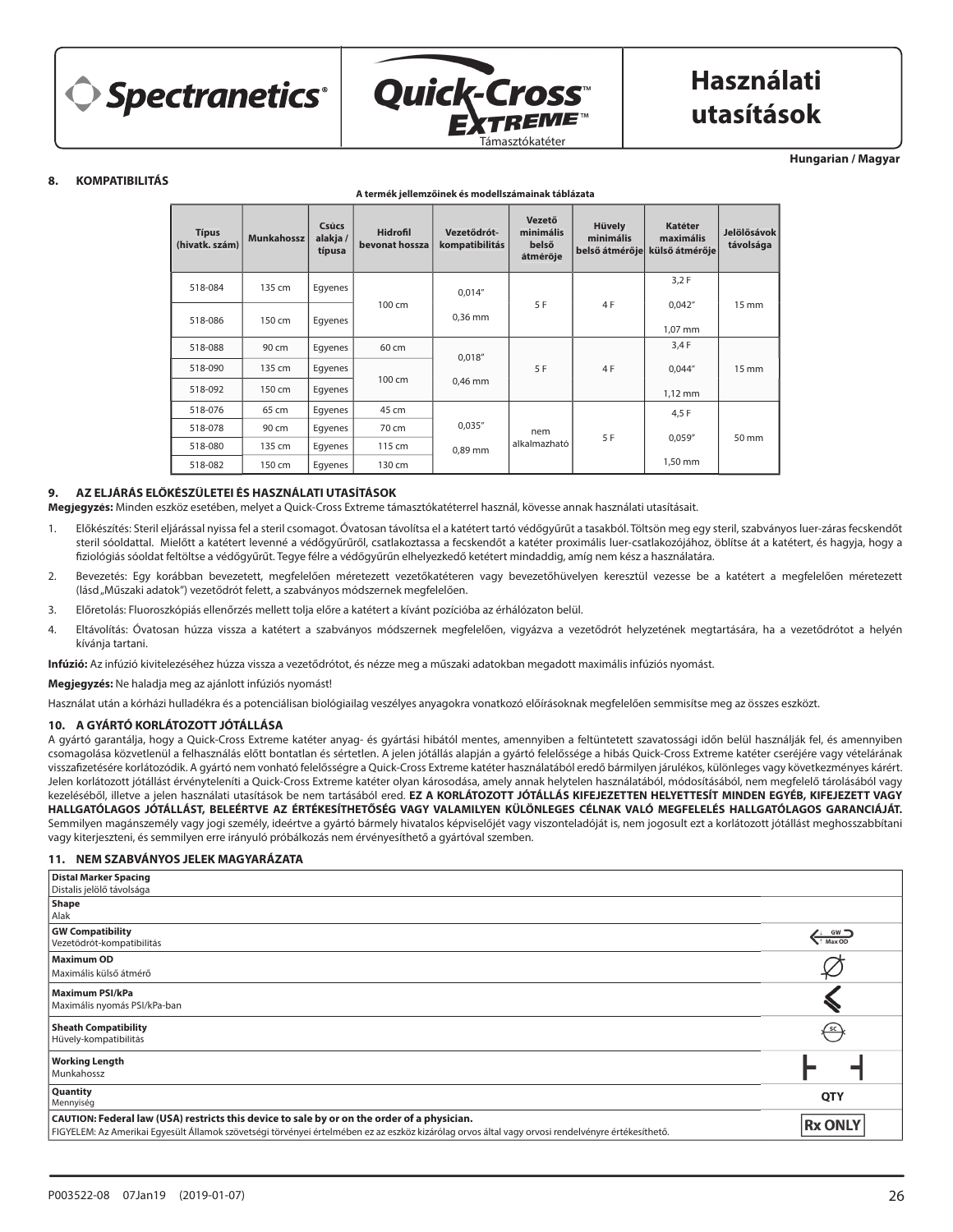



## **Leiðbeiningar um notkun**

### **Icelandic / Íslenska**

## **Efnisyfirlit**

## **1. LÝSING**

Spectranetics Quick-Cross Extreme stuðningsholleggir eru æðaleggir. Þessir holleggir fást í ýmsum lengdum og með mismunandi endastykkjum. Allar gerðirnar eru með 3 geislaþéttar merkingar með jöfnu millibili eftir fjærenda leggsins til að auðvelda mat á staðsetningu þeirra í æðakerfinu. Geislaþétta merkingin fjærst er staðsett 3 mm frá endastykkinu á fjærenda holleggsins. Staðlaður luer-lás með ístungu er á nærenda hverrar gerðar. Holleggurinn er húðaður með sleipri, vatnssækinni húð.

## **2. LEIÐBEININGAR UM NOTKUN**

Quick-Cross Extreme stuðningsholleggir eru ætlaðir til að styðja við stýrivír á leið sinni inn í kransæða- eða útslagæðakerfið, gera kleift að skipta um stýrivír og sem leiðsla fyrir inndælingu á saltlausnum eða skuggaefnum til sjúkdómsgreiningar.

## **3. FRÁBENDINGAR**

Engar þekktar.

## **4. VIÐVARANIR**

- Hámarks innrennslisþrýstingur: **300 psi** fyrir 0,014 tommu (0,36 mm) og 0,018 tommu (0,46 mm) holleggi og **500 psi** fyrir 0,035 tommu (0,89 mm) holleggi.
- Holleggurinn er einungis hannaður og ætlaður til að vera einnota. **Ekki má dauðhreinsa aftur og/eða endurnota.**
- Einungis læknar sem eru til þess hæfir að framkvæma æðainngrip í gegnum húð ættu að nota hollegginn.

## **5. VARÚÐARRÁÐSTAFANIR**

- Dauðhreinsið þennan búnað EKKI aftur eða notið aftur þar sem það getur dregið úr afkastagetu búnaðarins eða aukið hættuna á krosssmitun vegna óviðeigandi endurvinnslu. Endurnotkun þessa einnota búnaðar gæti leitt til alvarlegra meiðsla eða dauða sjúklings og ógildir ábyrgðir framleiðanda.
- Geymist á köldum og þurrum stað. Verjið gegn beinu sólarljósi og háum hita (hærri en 55° C eða 131° F).
- Notið ekki ef búnaður eða umbúðir eru skemmdar.
- Notið hollegginn fyrir dagsetninguna sem gefin er upp á eftir "Notist fyrir" (fyrningardagsetningunni) á umbúðunum.

## **6. AUKAVERKANIR**

Æðaþræðing og/eða æðainngrip geta m.a. valdið aukaverkunum eins og þeim sem taldar eru upp hér að neðan, en listinn er ekki tæmandi:

Sundurskurður, götun, rof eða alger stíflun á æð

- **Sýking**
- Margúll
- Óstöðug hjartaöng
- Blóðrek
- Of lágur/hár blóðþrýstingur
- Brátt hjartadrep
- Hjartsláttartruflun, þar á meðal sleglatif
- Dauði

## **7. AFHENDINGARFORM**

Spectranetics Quick-Cross Extreme stuðningsholleggir eru afgreiddir **DAUÐHREINSAÐIR**. Búnaðurinn er einungis ætlaður og hannaður til að vera **EINNOTA** og ekki má dauðhreinsa hann og/eða endurnota.

#### **7.1 Dauðhreinsun**

Aðeins er hægt að ábyrgjast dauðhreinsun vörunnar ef pakkningin er óopnuð og óskemmd. Skoðið dauðhreinsaða pakkninguna til að tryggja að innsigli hafi ekki verið rofin. Notið ekki hollegginn ef öryggi pakkningarinnar hefur verið stofnað í hættu. Notið ekki holleggjarbúnað ef "Notkunardagsetning" á pakkningunni er liðin.

## **7.2 Skoðun fyrir notkun**

• Rannsakið vandlega öll tæki fyrir notkun vegna hugsanlegra galla. Notið ekki tæki sem eru skemmd.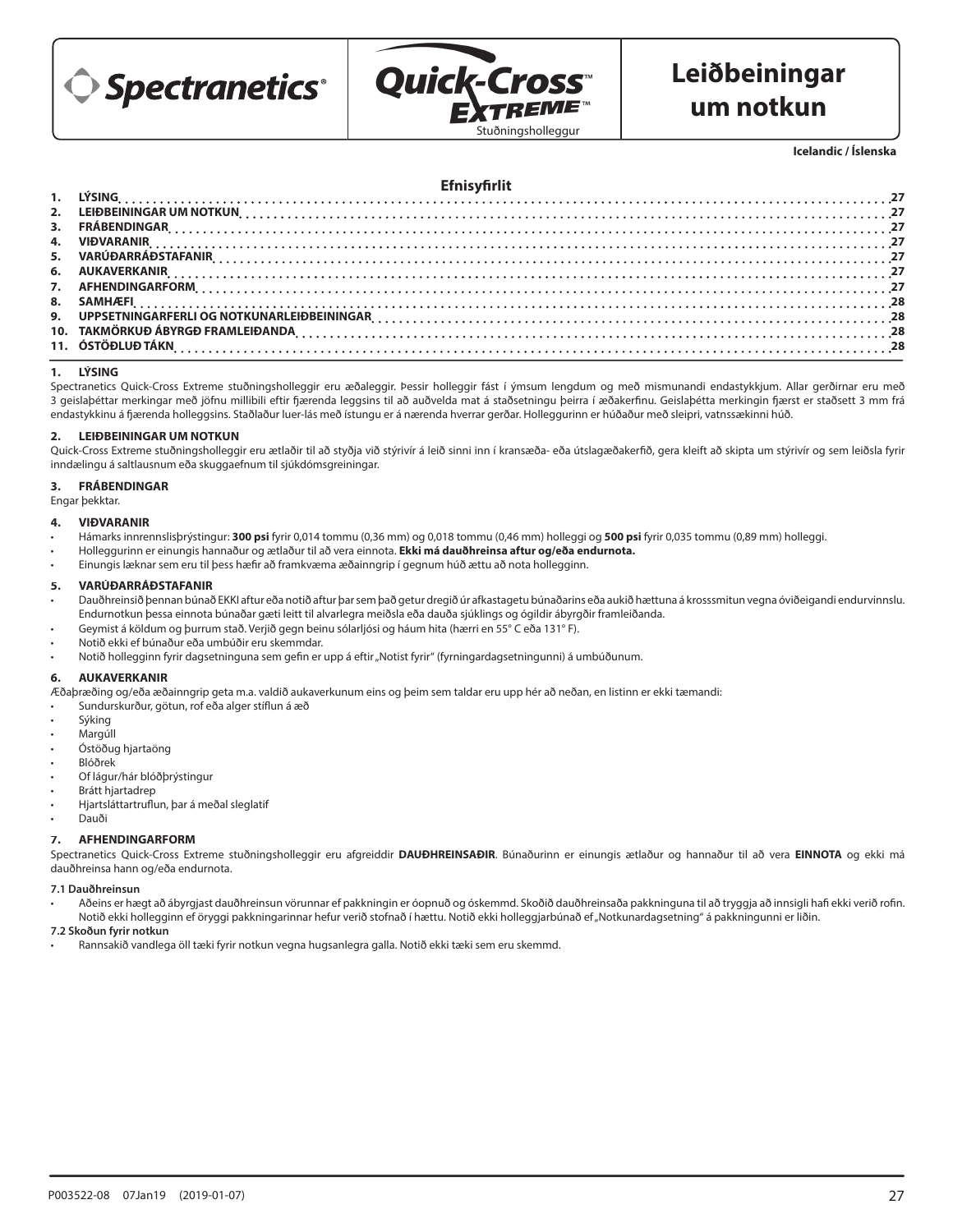



## **Leiðbeiningar um notkun**

**Icelandic / Íslenska**

## **8. SAMHÆFI**

#### **Tafla yfir vörueiginleika og tegundanúmer**

| <b>Tegund</b><br>(tilv.nr.) | Vinnulengd | Lögun/gerð<br>enda | Lengd<br>vatnssækinnar<br>húðar | Samhæfni<br>víra | <b>Minnsta</b><br>innra bvm.<br>stýriv. | Minnsta innra<br>bym. slíðurs | Mesta ytra<br>bvermál<br>holleggs | Bil milli merkinga |
|-----------------------------|------------|--------------------|---------------------------------|------------------|-----------------------------------------|-------------------------------|-----------------------------------|--------------------|
| 518-084                     | 135 cm     | Beinn              |                                 | 0.014''          |                                         |                               | 3,2F                              |                    |
| 518-086                     | 150 cm     | Beinn              | $100 \text{ cm}$                | $0.36$ mm        | 5F                                      | 4F                            | 0.042''<br>1.07 mm                | $15 \, \text{mm}$  |
| 518-088                     | 90 cm      | Beinn              | 60 cm                           | 0.018''          |                                         |                               | 3,4F                              |                    |
| 518-090                     | 135 cm     | Beinn              |                                 |                  | 5F                                      | 4F                            | 0.044''                           | $15 \, \text{mm}$  |
| 518-092                     | 150 cm     | Beinn              | 100 cm                          | $0.46$ mm        |                                         |                               | $1.12 \text{ mm}$                 |                    |
| 518-076                     | 65 cm      | Beinn              | 45 cm                           |                  |                                         |                               | 4,5F                              |                    |
| 518-078                     | 90 cm      | Beinn              | 70 cm                           | 0.035''          | Á ekki við                              | 5F                            | 0.059''                           | 50 mm              |
| 518-080                     | 135 cm     | Beinn              | 115 cm                          | $0.89$ mm        |                                         |                               |                                   |                    |
| 518-082                     | 150 cm     | Beinn              | 130 cm                          |                  |                                         |                               | 1.50 mm                           |                    |

## **9. UPPSETNINGARFERLI OG NOTKUNARLEIÐBEININGAR**

**Athugið:** Fylgið notkunarleiðbeiningum alls útbúnaðar sem notaður er með Quick-Cross Extreme stuðningsholleggjum.

- 1. Undirbúningur: Opnið dauðhreinsuðu pakkninguna með smitsæfðri aðferð. Fjarlægið hlífðarhólkinn með holleggnum varlega úr pokanum. Fyllið dauðhreinsaða staðlaða luer-sprautu með sæfðri saltlausn. Áður en holleggurinn er fjarlægður úr hólknum skal tengja sprautuna við luer-festinguna á nærenda holleggsins, skola legginn og láta saltlausnina fylla hólkinn. Leggið hollegginn í hólknum til hliðar þar til hann er notaður.
- 2. Innsetning: Þræðið hollegginn inn í áður ífærðan stýrihollegg eða undanfaraslíður af réttri stærð, utan um rétta stærð af stýrivír (sjá tæknilýsingu) með hefðbundinni aðfer.
- 3. Þræðing: Nota skal gegnumlýsingarbúnað til aðstoðar við að þræða hollegginn á réttan stað í æðakerfinu.
- 4. Brottnám: Fjarlægið hollegginn varlega með hefðbundinni aðferð og gætið þess að halda stýrivírnum á sínum stað ef hann á að verða eftir.

Innrennsli: Innrennsli er framkvæmt með því að draga stýrivírinn út og fara eftir hámarks innrennslisþrýstingi sem gefinn er upp í tæknistaðli.

**Athugið:** Notið ekki meiri innrennslisþrýsting en mælt er með.

Fargið öllum búnaði eftir notkun í samræmi við viðeigandi kröfur um úrgang á sjúkrahúsum og efnum með mögulega lífsýnahættu.

## **10. TAKMÖRKUÐ ÁBYRGÐ FRAMLEIÐANDA**

Framleiðandi ábyrgist að Quick-Cross Extreme stuðningsholleggir séu lausir við galla hvað varðar efni og frágang þegar varan er notuð fyrir uppgefinn "síðasta notkunardag" og þegar umbúðirnar eru óopnaðar og óskemmdar rétt fyrir notkun. Ábyrgð framleiðanda samkvæmt ábyrgð þessari er takmörkuð við að skipta vörunni eða endurgreiðslu kaupverðs vegna hvers kyns galla í Quick-Cross Extreme. Framleiðandi er ekki ábyrgur fyrir hvers kyns óbeinu, sérstöku eða afleiddu tjóni vegna notkunar á Quick-Cross Extreme. Skemmd á Quick-Cross Extreme vegna rangrar notkunar, breytingar, rangrar geymslu eða meðhöndlunar, eða vegna þess að ekki er farið eftir notkunarleiðbeiningum þessum að öðru leyti, mun ógilda þessa takmörkuðu ábyrgð. **ÞESSI TAKMARKAÐA ÁBYRGÐ KEMUR Í STAÐINN FYRIR ALLAR AÐRAR BEINAR OG ÓBEINAR ÁBYRGÐIR, Þ.M.T. ÓBEINA ÁBYRGÐ UM SÖLUHÆFI EÐA HÆFI TIL ÁKVEÐINS TILGANGS**. Engum einstaklingi eða aðila, þ.m.t. hvers kyns viðurkenndum fulltrúa eða endursöluaðila framleiðanda, er heimilt að framlengja eða auka við þessa takmörkuðu ábyrgð og ekki verður hægt að framfylgja slíkri tilraun gagnvart framleiðanda.

## **11. ÓSTÖÐLUÐ TÁKN**

| <b>Distal Marker Spacing</b><br>Bil milli merkinga á fjærenda                                                                                                                                                 |               |
|---------------------------------------------------------------------------------------------------------------------------------------------------------------------------------------------------------------|---------------|
| Shape<br>Lögun                                                                                                                                                                                                |               |
| <b>GW Compatibility</b><br>Samhæfni víra                                                                                                                                                                      | P↓ GW T       |
| <b>Maximum OD</b><br>Mesta ytra þvermál                                                                                                                                                                       |               |
| <b>Maximum PSI/kPa</b><br>Hámarks PSI/kPa                                                                                                                                                                     |               |
| <b>Sheath Compatibility</b><br>Samhæfni slíðra                                                                                                                                                                |               |
| <b>Working Length</b><br>Vinnulengd                                                                                                                                                                           |               |
| Quantity<br>Fjöldi                                                                                                                                                                                            | <b>QTY</b>    |
| CAUTION Federal: law (USA) restricts this device to sale by or on the order of a physician.<br>VARÚĐ: Bandarísk alríkislög takmarka sölu á þessu tæki við sölu beint til læknis eða samkvæmt tilvísun læknis. | <b>Rx ONL</b> |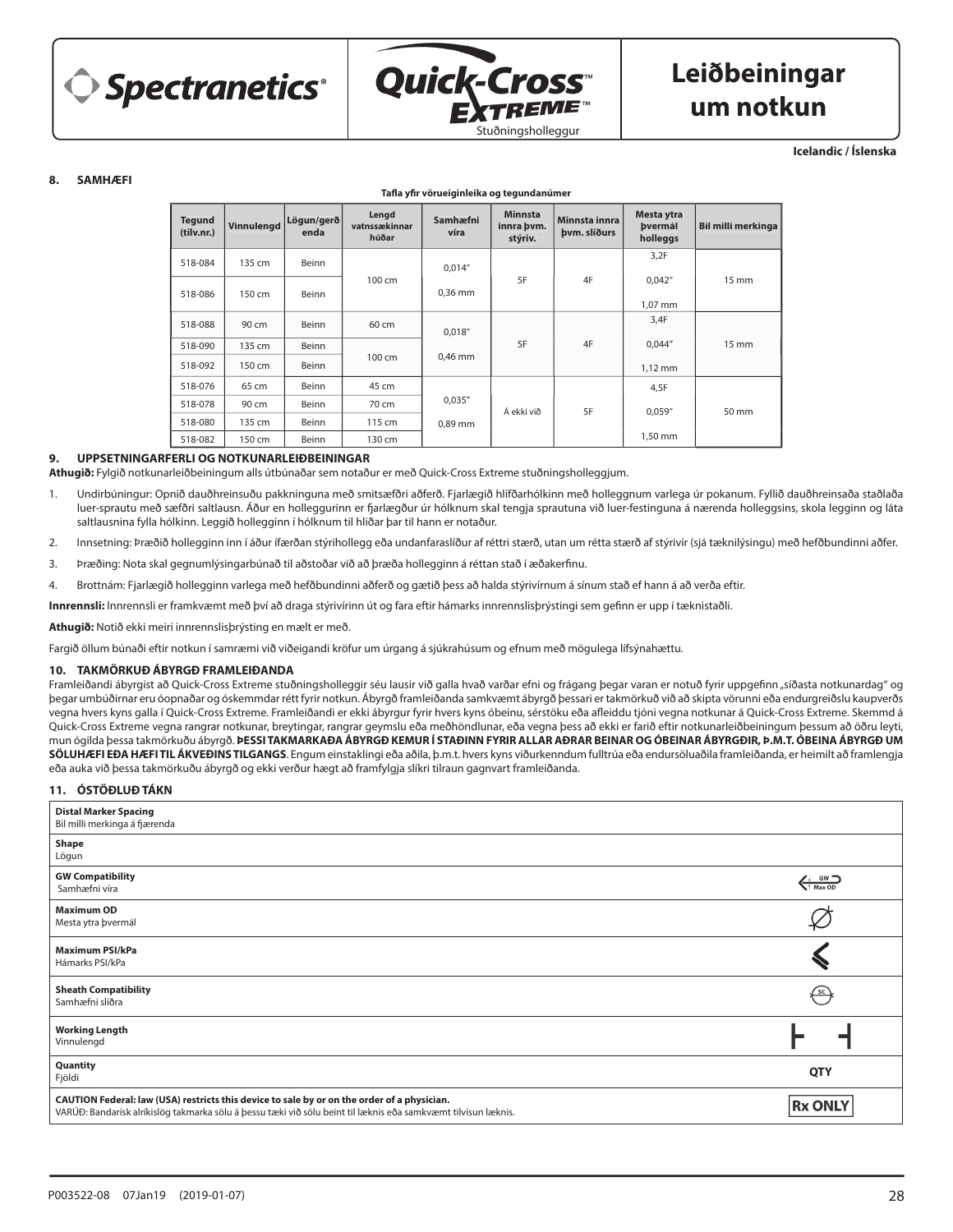



## **Istruzioni per l'uso**

## **Italian / Italiano**

#### **Sommario**

## **1. DESCRIZIONE**

I cateteri di supporto Spectranetics Quick-Cross Extreme sono cateteri intravascolari. Tali cateteri sono disponibili in diverse lunghezze e configurazioni di punta. Tutti i modelli sono provvisti di 3 marker radiopachi distanziati in modo uniforme lungo l'asse distale, in modo da agevolare la valutazione della geometria del sistema vascolare. Il marker radiopaco distale è posizionato entro 3 mm dalla punta distale del catetere. Un luer femmina standard è posizionato sull'estremità prossimale di ciascun modello. Il catetere èricoperto da un rivestimento idrofilo lubrificato.

## **2. INDICAZIONI PER L'USO**

I cateteri di supporto Quick-Cross Extreme servono per quidare e supportare un filo quida durante l'accesso alla vascolarizzazione coronarica o periferica, consentire scambi di filo e fornire un condotto per la somministrazione di soluzioni saline o agenti di contrasto diagnostici.

## **3. CONTROINDICAZIONI**

Nessuna nota.

## **4. AVVERTENZE**

- Massima pressione di infusione: **300 psi** per cateteri da 0,014 poll. e 0,018 poll. e **500 psi** per cateteri da 0,035 poll.
- Il catetere è monouso. **Non risterilizzare e/o riutilizzare.**
- L'utilizzo del catetere è riservato ai medici qualificati per l'esecuzione di interventi percutanei vascolari.

## **5. PRECAUZIONI**

- NON risterilizzare o riutilizzare questo dispositivo: tali processi possono compromettere le prestazioni del dispositivo o aumentare il rischio di contaminazione crociata a causa del ritrattamento inadeguato. Il riutilizzo di questo dispositivo monouso può causare gravi lesioni o la morte del paziente e invalida le garanzie del produttore.
- Conservare in un luogo fresco e asciutto. Evitare l'esposizione alla luce solare diretta e temperature elevate (superiori a 55 °C o 131 °F).
- Non utilizzare in caso di danni al dispositivo o alla confezione.
- Utilizzare il catetere prima della data di scadenza specificata sulla confezione.

## **6. EVENTI AVVERSI**

La cateterizzazione vascolare e/o l'intervento vascolare possono dare luogo a complicazioni incluso, a titolo informativo ma non esaustivo:

• Dissezione, perforazione, rottura o totale occlusione vascolare

- Infezione
- Ematomi
- Angina instabile
- Embolia
- Ipo/ipertensione
- Infarto miocardico acuto
- Aritmie, incluso fibrillazioni ventricolari
- **Morte**

## **7. DOTAZIONE E USO**

I cateteri di supporto Spectranetics Quick-Cross Extremevengono forniti in confezione **STERILE**. I dispositivi sono ideati e progettati **ESCLUSIVAMENTE PER ESSERE UTILIZZATI UNA SOLA VOLTA** e non devono essere risterilizzati e/o riutilizzati.

## **7.1 Sterilizzazione**

• Le condizioni sterili del prodotto vengono garantite solo se la confezione non è aperta o danneggiata. Prima dell'uso, ispezionare visualmente la confezione sterile per verificare l'integrità dei sigilli. Non utilizzare il catetere se la confezione è stata danneggiata. Non utilizzare il catetere se la "Data di scadenza" indicata sulla confezione è trascorsa.

#### **7.2 Ispezione prima dell'uso**

Prima dell'uso, esaminare attentamente l'intera apparecchiatura da usare, per rilevare la presenza di eventuali difetti. Non utilizzare l'apparecchiatura se danneggiata.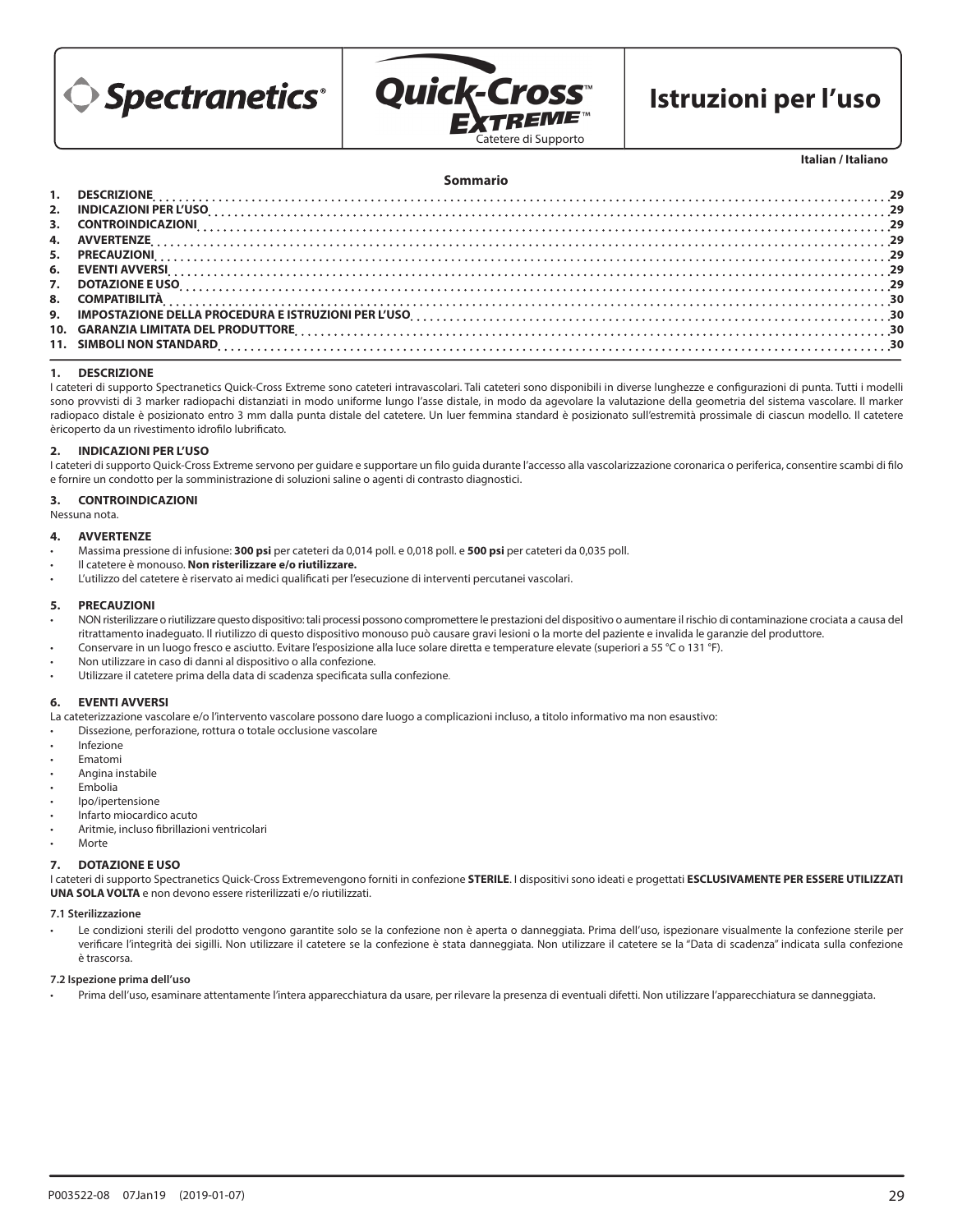



## **Istruzioni per l'uso**

**Italian / Italiano**

## **8. COMPATIBILITÀ**

## **Tabella dei numeri di modello e caratteristiche del prodotto**

| <b>Modello</b><br>(Rif.) | Lunghezza<br>di lavoro | Forma/Tipo<br>della punta | Lunghezza<br>del rivestimento<br>idrofilo | Compatibilità<br>filo quida | D. I. minimo<br>della guida | D. I. minimo<br>dell'introduttore | D. E. massimo<br>del catetere | Spaziatura della<br>fascia radiopaca |
|--------------------------|------------------------|---------------------------|-------------------------------------------|-----------------------------|-----------------------------|-----------------------------------|-------------------------------|--------------------------------------|
| 518-084                  | 135 cm                 | Diritta                   |                                           | 0,014 poll.                 |                             |                                   | 3,2F                          |                                      |
| 518-086                  | 150 cm                 | Diritta                   | 100 cm                                    | $0.36$ mm                   | 5F                          | 4F                                | 0,042 poll.<br>1.07 mm        | 15 mm                                |
| 518-088                  | 90 cm                  | Diritta                   | 60 cm                                     | 0,018 poll.                 |                             |                                   | 3,4F                          |                                      |
| 518-090                  | 135 cm                 | Diritta                   |                                           |                             | 5F                          | 4F                                | 0,044 poll.                   | 15 mm                                |
| 518-092                  | 150 cm                 | Diritta                   | 100 cm                                    | 0.46 mm                     |                             |                                   | 1,12 mm                       |                                      |
| 518-076                  | 65 cm                  | Diritta                   | 45 cm                                     |                             |                             |                                   | 4,5 F                         |                                      |
| 518-078                  | 90 cm                  | Diritta                   | 70 cm                                     | 0,035 poll.                 |                             | 5F                                |                               |                                      |
| 518-080                  | 135 cm                 | Diritta                   | 115 cm                                    | 0,89 mm                     | N.d.                        |                                   | 0,059 poll.                   | 50 mm                                |
| 518-082                  | 150 cm                 | Diritta                   | 130 cm                                    |                             |                             |                                   | 1.50 mm                       |                                      |

## **9. IMPOSTAZIONE DELLA PROCEDURA E ISTRUZIONI PER L'USO**

**Nota:** seguire le istruzioni per l'uso relative a tutti gli strumenti da utilizzare con i cateteri di supporto Quick-Cross Extreme.

- 1. Preparazione: aprire la confezione sterile adottando una tecnica asettica. Rimuovere delicatamente il cerchio protettivo con il catetere dalla confezione. Riempire una siringa luer-lock standard con soluzione salina. Prima di rimuovere il catetere dal cerchio, collegare la siringa al raccordo luer del catetere prossimale, irrigare il catetere e consentire alla soluzione salina di riempire il cerchio. Mettere da parte il catetere nel cerchio fino al momento dell'uso.
- 2. Inserimento: con un catetere guida inserito in precedenza e dalle dimensioni appropriate, oppure con una guaina per introduzione, inserire il catetere su un filo guida dalle dimensioni appropriate (fare riferimento alle specifiche), utilizzando la tecnica standard.
- 3. Avanzamento: utilizzare una guida fluoroscopica durante l'avanzamento del catetere fino a raggiungere la posizione desiderata all'interno del sistema vascolare.
- 4. Rimozione: ritirare delicatamente il catetere utilizzando la tecnica standard, facendo attenzione a mantenere la posizione del filo guida, se lo stesso deve restare in posizione.

Infusione: per eseguire l'infusione, ritirare il filo guida e consultare le specifiche per la massima pressione di infusione.

**Nota:** non eccedere le pressioni di infusione consigliate.

Dopo l'uso, smaltire tutto il materiale secondo le norme applicabili in materia di rifiuti ospedalieri e di materiali a rischio biologico.

#### **10. GARANZIA LIMITATA DEL PRODUTTORE**

Il produttore garantisce che il dispositivo Quick-Cross Extreme è privo di difetti materiali e di lavorazione se usato entro la "data di scadenza" e se la confezione non è stata aperta e/o danneggiata prima dell'uso. La responsabilità contemplata in questa garanzia si limita alla sostituzione o al rimborso del prezzo di acquisto dei dispositivi Quick-Cross Extreme difettosi. Il produttore non è responsabile di danni accidentali, straordinari o consequenziali derivanti dall'uso di Quick-Cross Extreme. Il danneggiamento di Quick-Cross Extreme causato da uso improprio, alterazione, conservazione o trattamento impropri o da qualsiasi altra inosservanza di queste istruzioni per l'uso annulla la presente garanzia limitata. **LA PRESENTE GARANZIA LIMITATA SOSTITUISCE ESPRESSAMENTE ALTRE GARANZIE, ESPRESSE O IMPLICITE, INCLUSE LE GARANZIE IMPLICITE DI COMMERCIABILITÀ O IDONEITÀ A UNO SCOPO PARTICOLARE.** Nessuna persona o entità, incluso qualsiasi rappresentante o rivenditore autorizzato del produttore, dispone dell'autorizzazione a estendere o ampliare la presente garanzia limitata e nessun tentativo in tal senso potrà mai essere fatto valere ai danni del produttore.

## **11. SIMBOLI NON STANDARD**

| <b>Distal Marker Spacing</b>                                                                                                               |                                                                               |
|--------------------------------------------------------------------------------------------------------------------------------------------|-------------------------------------------------------------------------------|
| Spaziatura marker distale                                                                                                                  |                                                                               |
| Shape                                                                                                                                      |                                                                               |
| Forma                                                                                                                                      |                                                                               |
|                                                                                                                                            |                                                                               |
| <b>GW Compatibility</b>                                                                                                                    | $\begin{array}{cc} \longleftrightarrow & GW \\ \uparrow & Max OD \end{array}$ |
| Compatibilità filo guida                                                                                                                   |                                                                               |
| <b>Maximum OD</b>                                                                                                                          |                                                                               |
| D.E. massimo                                                                                                                               |                                                                               |
|                                                                                                                                            |                                                                               |
| l Maximum PSI/kPa                                                                                                                          |                                                                               |
| PSI/kPa max                                                                                                                                |                                                                               |
|                                                                                                                                            |                                                                               |
| <b>Sheath Compatibility</b>                                                                                                                |                                                                               |
| Compatibilità guaina                                                                                                                       |                                                                               |
|                                                                                                                                            |                                                                               |
| <b>Working Length</b>                                                                                                                      |                                                                               |
|                                                                                                                                            |                                                                               |
| Lunghezza di lavoro                                                                                                                        |                                                                               |
| Quantity                                                                                                                                   |                                                                               |
| Quantità                                                                                                                                   | <b>QTY</b>                                                                    |
|                                                                                                                                            |                                                                               |
| CAUTION: Federal law (USA) restricts this device to sale by or on the order of a physician.                                                | <b>Rx ONL</b>                                                                 |
| Attenzione: le leggi federali degli Stati Uniti autorizzano la vendita di questo prodotto esclusivamente dietro prescrizione di un medico. |                                                                               |
|                                                                                                                                            |                                                                               |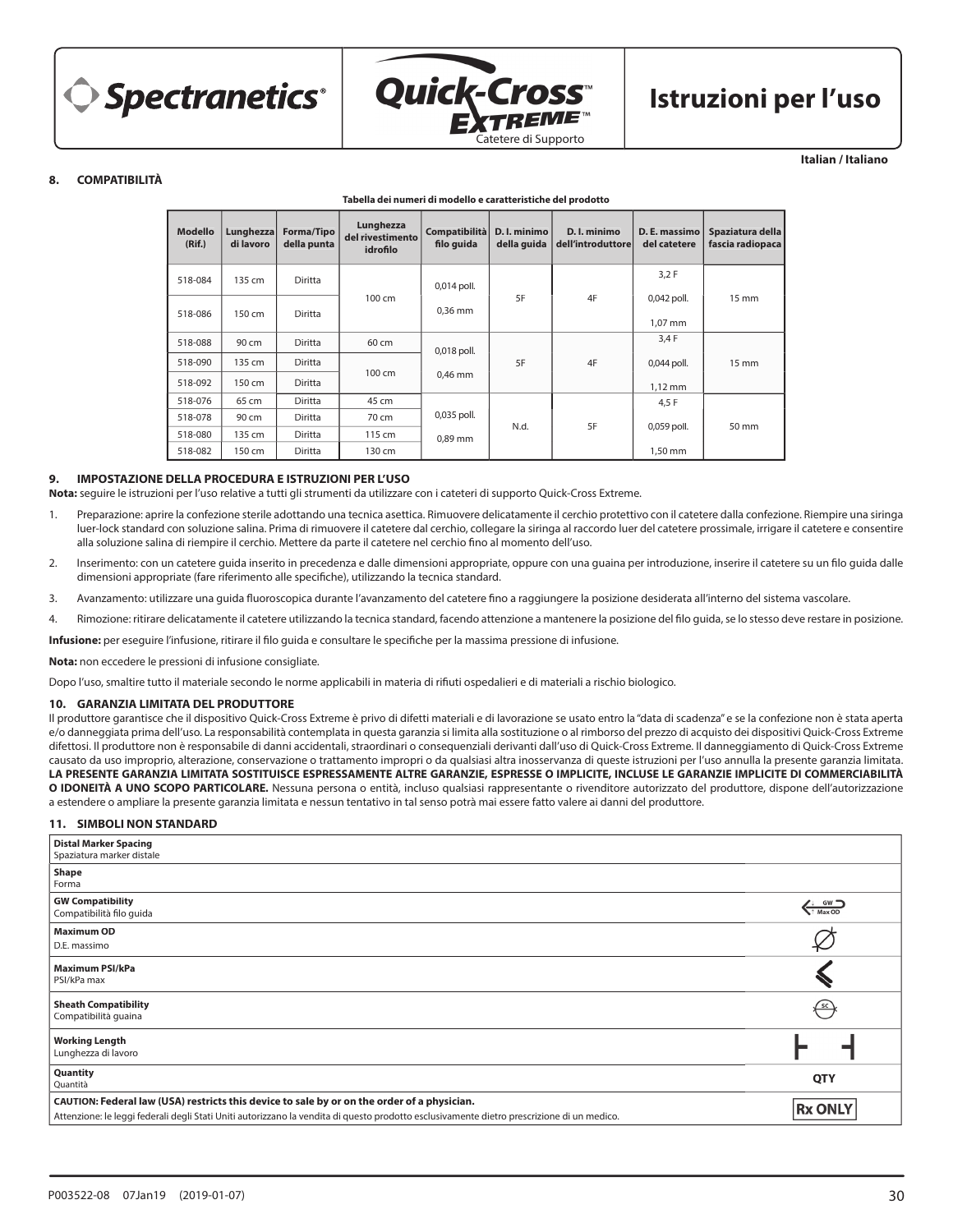



## **Lietošanas instrukcija**

## **Latvian / latviešu valoda**

#### **Satura rādītājs**

## **1. APRAKSTS**

Spectranetics Quick-Cross Extreme atbalsta katetri ir intravaskulāri katetri. Šie katetri ir pieejami dažādos garumos un ar dažādām uzgaļu konfigurācijām. Visiem modeļiem ir 3 rentgenstarojumu necaurlaidīgi marķieri, kas izvietoti vienādā attālumā uz distālā spala, lai palīdzētu noteikt to novietojumu asinsvadu sistēmā. Distālais rentgenstarojumu necaurlaidīgais marķieris atrodas 3 mm attālumā no katetra distālā gala. Uz katra modeļa proksimālā gala atrodas standarta sievišķais Luer tipa savienojums. Katetrs ir pārklāts ar slidenu, hidrofīlu pārklājumu.

### **2. LIETOŠANAS INDIKĀCIJAS**

Quick-Cross Extreme atbalsta katetri ir paredzēti vadītājstīgas ievadīšanai un atbalstam, ievadot to koronārajā vai perifērajā asinsvadā, stīgu apmaiņai, kā arī tie darbojas kā kanāls, pa kuru tiek ievadīts fizioloģiskais šķīdums vai diagnostiska kontrastviela.

## **3. KONTRINDIKĀCIJAS**

## Nav zināmas.

- **4. BRĪDINĀJUMI**
- Maksimālais infūzijas spiediens: **300 psi** 0,014" un 0,018" katetriem un **500 psi** 0,035" katetriem.
- Šis katetrs ir izstrādāts un paredzēts tikai vienreizējai lietošanai. **Nesterilizēt un/vai neizmantot atkārtoti.**
- Šo katetru drīkst izmantot tikai ārsts, kas ir kvalificēts perkutānu invazīvu vaskulāru procedūru veikšanā.

#### **5. PIESARDZĪBAS PASĀKUMI**

- Nesterilizēt un neizmantot atkārtoti šo ierīci, jo šādas darbības var pasliktināt ierīces veiktspēju vai nepareizas atkārtotas apstrādes dēļ palielināt savstarpēja piesārņojuma risku. Atkārtota šīs vienreizējai lietošanai paredzētās ierīces izmantošana pacientam var radīt nopietnu traumu vai izraisīt nāvi un anulē ražotāja garantijas.
- Uzglabāt vēsā, sausā vietā. Sargāt no tiešas saules gaismas un augstas temperatūras (virs 55°C vai 131°F) iedarbības.
- Nelietot ierīci, ja tā vai tās iepakojums ir bojāts.
- Izlietot katetru pirms uz iepakojuma norādītā "Izlietot līdz" (Izlietošanas termiņš) datuma.

#### **6. NEVĒLAMĀS BLAKUSPARĀDĪBAS**

Asinsvadu katetrizācija un/vai invazīva vaskulāra procedūra var izraisīt komplikācijas, kas ietver, bet neaprobežojas ar:

- asinsvada sieniņas atslāņošanos, perforāciju, plīsumu vai pilnīgu nosprostošanos,
- infekciju,
- hematomu,
- nestabilu stenokardiju,
- emboliju,
- hipotensiju/hipertensiju,
- akūtu miokarda infarktu,
- aritmiju, ieskaitot kambaru fibrilāciju,
- nāvi.

#### **7. PIEGĀDES VEIDS**

Spectranetics Quick-Cross Extreme atbalsta katetri tiek piegādāti **STERILI**. Ierīces ir izstrādātas un paredzētas **TIKAI VIENREIZĒJAI LIETOŠANAI**, tās nedrīkst atkārtoti sterilizēt un/vai izmantot.

### **7.1 Sterilizācija**

• Izstrādājuma sterilitāte ir garantēta tikai tad, ja iepakojums ir neatvērts un nebojāts. Pirms lietošanas vizuāli pārbaudiet sterilo iepakojumu, lai pārliecinātos, ka nav bojātas aizdares. Nelietot katetru, ja iepakojums ir bojāts. Nelietot katetru, ja beidzies uz iepakojuma marķējuma pēc "Izlietot līdz" norādītais derīguma termiņš.

#### **7.2 Pārbaude pirms lietošanas**

• Pirms lietošanas rūpīgi pārbaudiet visu izmantošanai paredzēto aprīkojumu, vai tas nav bojāts. Nelietot aprīkojumu, ja tas ir bojāts.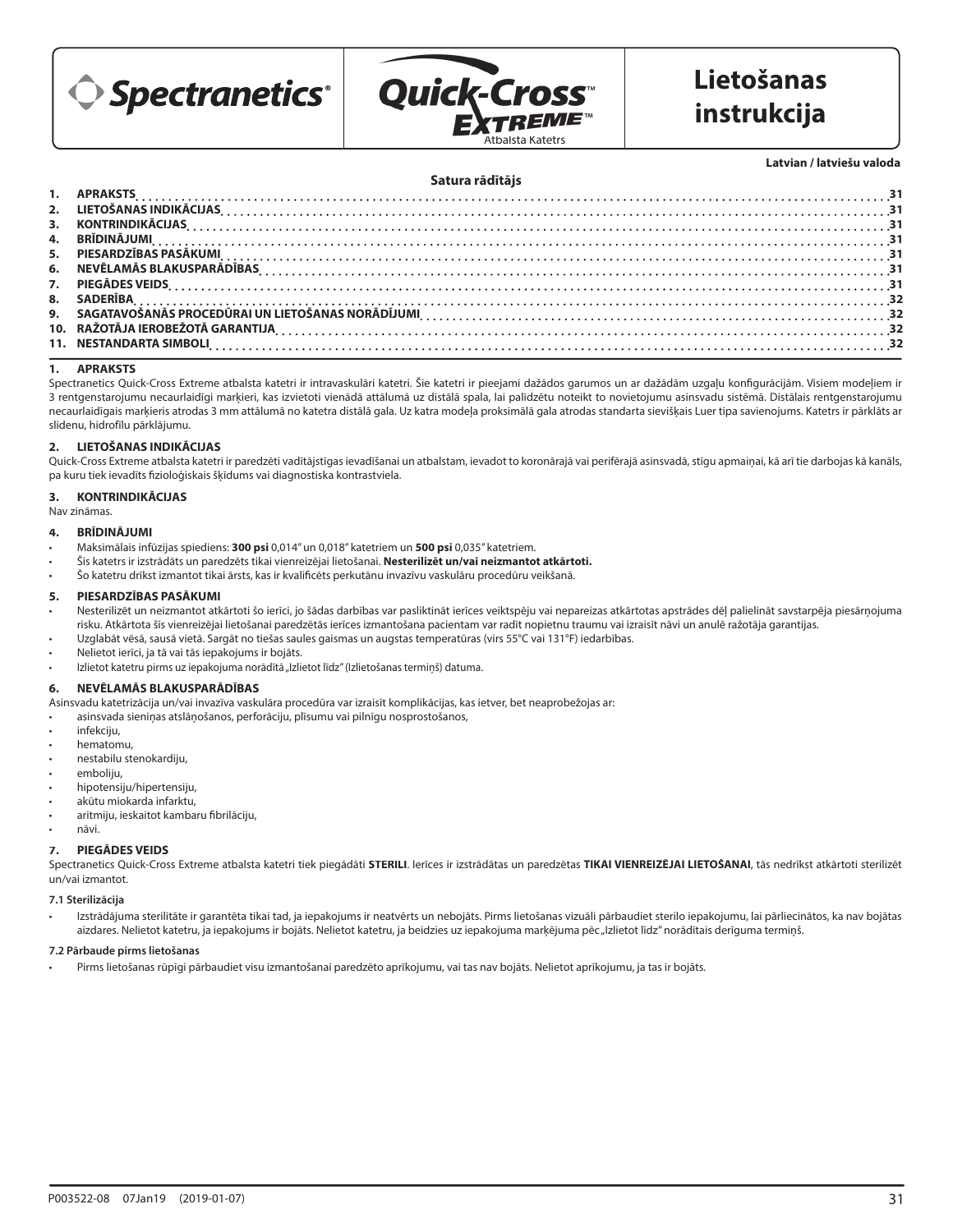



## **Lietošanas instrukcija**

**Latvian / latviešu valoda**

## **8. SADERĪBA**

#### **Izstrādājuma raksturlielumu un modeļu numuru tabula**

| <b>Modelis</b><br><i><b>(atsauces)</b></i><br>$Nr.$ ) | <b>Darba</b><br>garums | <b>Uzgaļu</b><br>forma /<br>veids | Hidrofilā<br>pārklājuma<br>garums | Saderība ar<br>vadītājstīgu | <b>Minimālais</b><br>vadītājstīgas<br>iekšējais<br>diametrs | Min. apvalka<br>iekšējais<br>diametrs | Maks, katetra<br>ārējais<br>diametrs | Attālums starp<br>markieru malām |         |  |
|-------------------------------------------------------|------------------------|-----------------------------------|-----------------------------------|-----------------------------|-------------------------------------------------------------|---------------------------------------|--------------------------------------|----------------------------------|---------|--|
| 518-084                                               | 135 cm                 | Taisns                            | $100 \text{ cm}$                  | $0.36$ mm                   | 5 F                                                         | 4F                                    | 3,2F<br>1.07 mm                      | $15 \text{ mm}$                  |         |  |
| 518-086                                               | 150 cm                 | Taisns                            |                                   | 0.014''                     |                                                             |                                       |                                      |                                  | 0.042'' |  |
| 518-088                                               | 90 cm                  | Taisns                            | 60 cm                             | 0,46 mm                     |                                                             |                                       | 3,4F                                 |                                  |         |  |
| 518-090                                               | 135 cm                 | Taisns                            |                                   |                             | 5 F                                                         | 4F                                    | $1,12$ mm                            | $15 \, \text{mm}$                |         |  |
| 518-092                                               | 150 cm                 | Taisns                            | $100 \text{ cm}$                  | 0,018''                     |                                                             |                                       | 0.044''                              |                                  |         |  |
| 518-076                                               | 65 cm                  | Taisns                            | 45 cm                             |                             |                                                             |                                       | 4,5 F                                |                                  |         |  |
| 518-078                                               | 90 cm                  | Taisns                            | 70 cm                             | $0.89$ mm                   |                                                             | 5 F                                   | 1.50 mm                              |                                  |         |  |
| 518-080                                               | 135 cm                 | Taisns                            | 115 cm                            | 0,035''                     |                                                             |                                       |                                      | 50 mm                            |         |  |
| 518-082                                               | 150 cm                 | Taisns                            | 130 cm                            |                             |                                                             |                                       | 0,059''                              |                                  |         |  |

## **9. SAGATAVOŠANĀS PROCEDŪRAI UN LIETOŠANAS NORĀDĪJUMI**

**Piezīme:** ievērojiet aprīkojuma, kas paredzēts izmantošanai ar Quick-Cross Extreme atbalsta katetriem, lietošanas instrukcijas.

- 1. Sagatavošana: ievērojot sterilitāti, atveriet sterilo iepakojumu. Uzmanīgi izņemiet aizsargājošo aptveri ar katetru no iepakojuma. Piepildiet sterilu standarta Luer tipa šļirci ar sterilu fizioloģisko šķīdumu. Pirms katetra iznemšanas no aptveres, pievienojiet šļirci katetra proksimālajam Luer savienojumam, izskalojiet katetru un ļaujiet fizioloģiskajam šķīdumam uzpildīt aptveri. Nolieciet katetru atverē malā, līdz nepieciešamībai to lietot.
- 2. Ievadīšana: caur iepriekš ievietotu atbilstoša izmēra vadītājkatetru vai ievadapvalku, izmantojot standarta paņēmienus, ievadiet katetru pāri atbilstoša izmēra vadītājstīgai (skatīt specifikācijas).
- 3. Virzīšana: fluoroskopijas kontrolē virziet katetru pa asinsvadu uz vajadzīgo asinsvada vietu.
- 4. Izņemšana: izmantojot standarta paņēmienus, uzmanīgi izņemiet katetru, ja nepieciešams, saglabājot vadītājstīgas novietojumu.

Infūzija: lai veiktu infūziju, izņemiet vadītājstīgu un skatiet maksimālā infūzijas spiediena specifikācijas.

**Piezīme:** nepārsniedziet rekomendēto infūzijas spiedienu.

Pēc lietošanas atbrīvojieties no aprīkojuma atbilstoši specifiskajām prasībām, kas attiecas uz slimnīcu atkritumiem un potenciāli bīstamiem bioloģiskajiem materiāliem.

## **10. RAŽOTĀJA IEROBEŽOTĀ GARANTIJA**

Ražotājs garantē, ka Quick-Cross Extreme nav materiālu un izgatavošanas defektu, ja to lieto līdz norādītajam datumam ("Izlietot līdz") un iepakojums pirms lietošanas nav atvērts un bojāts. Atbilstoši šai garantijai ražotājs ir atbildīgs tikai par jebkura defektīva Quick-Cross Extreme nomaiņu vai pirkuma iegādes cenas atlīdzināšanu. Ražotājs nav atbildīgs par nejaušiem, speciāliem vai izrietošiem zaudējumu, kas radušies Quick-Cross Extreme lietošanas rezultātā. Bojājumi, kas radušies Quick-Cross Extreme nepareizas izmantošanas, pārveidošanas, neatbilstošas uzglabāšanas, apstrādes vai šīs lietošanas instrukcijas neievērošanas dēļ, anulēs šo ierobežoto garantiju. **ŠĪ IEROBEŽOTĀ GARANTIJA PILNĪBĀ AIZSTĀJ JEBKURAS CITAS GARANTIJAS, GAN TIEŠĀS, GAN IZRIETOŠĀS, TOSTARP IZRIETOŠĀS GARANTIJAS SAISTĪBĀ AR IZSTRĀDĀJUMA PIEMĒROTĪBU TĀLĀKPĀRDOŠANAI VAI TĀ PIEMĒROTĪBU KĀDAM KONKRĒTAM NOLŪKAM.** Neviena persona vai organizācija, tostarp ražotāja pilnvarotais pārstāvis vai izplatītājs, nav tiesīgs pagarināt vai paplašināt šo ierobežoto garantiju, un neviens mēģinājums to darīt nebūs vēršams pret ražotāju.

## **11. NESTANDARTA SIMBOLI**

| <b>Distal Marker Spacing</b><br>Distālā marķiera atstarpe                                                                                                                                               |                            |
|---------------------------------------------------------------------------------------------------------------------------------------------------------------------------------------------------------|----------------------------|
| Shape<br>Forma                                                                                                                                                                                          |                            |
| <b>GW Compatibility</b><br>Saderība ar vadītājstīgu                                                                                                                                                     | $\leftarrow$ GW $\bigcirc$ |
| <b>Maximum OD</b><br>Maksimālais ārējais diametrs                                                                                                                                                       |                            |
| <b>Maximum PSI/kPa</b><br>Maksimālās PSI/kPa vērtības                                                                                                                                                   |                            |
| <b>Sheath Compatibility</b><br>Saderība ar apvalku                                                                                                                                                      |                            |
| <b>Working Length</b><br>Darba garums                                                                                                                                                                   |                            |
| Quantity<br>Daudzums                                                                                                                                                                                    | QTY                        |
| CAUTION: Federal law (USA) restricts this device to sale by or on the order of a physician.<br>Uzmanību! Federālā likumdošana (ASV) nosaka šīs ierīces pārdošanu tikai ārstam vai pēc ārsta pasūtījuma. | <b>Rx ON</b>               |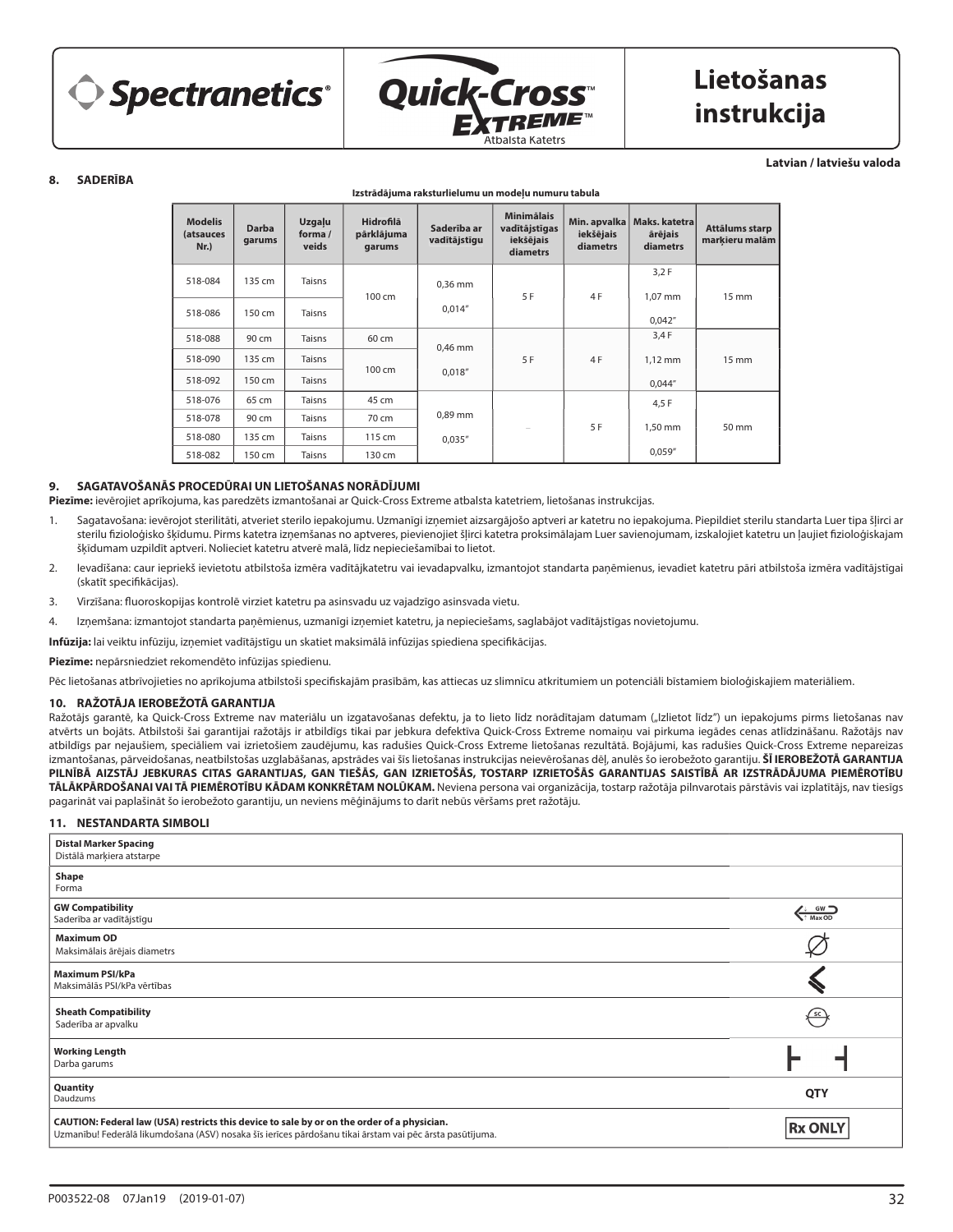



## **Naudojimo instrukcija**

#### **Lithuanian / lietuvių kalba**

**Turinys**

## **1. APRAŠAS**

Atraminiai kateteriai "Spectranetics Quick-Cross Extreme" – tai kateteriai, skirti įvesti į kraujagysles. Jie gali būti įvairių ilgių ir su įvairiais antgaliais. Visų modelių kateterių distalinėje dalyje vienodais atstumais yra išdėstyti 3 rentgenokontrastiniai žymenys, kad būtų lengviau įvertinti kraujagyslių sistemos geometriją. Tolimiausias rentgenokontrastinis žymuo yra 3 mm atstumu nuo kateterio distalinės viršūnės. Visų modelių kateterių artimesniame gale yra standartinė gaubiančioji Luerio jungtis. Kateteris padengtas tepamąja hidrofiline danga.

#### **2. NAUDOJIMO INDIKACIJOS**

Atraminiai kateteriai "Quick-Cross Extreme" naudojami kreipiamosioms vieloms nukreipti ir prilaikyti, kai reikia pasiekti vainikines ar periferines kraujagysles, pakeisti kreipiamąsias vielas ir užtikrinti druskos tirpalų ar diagnostinių kontrastinių medžiagų tiekimą į organizmą.

#### **3. KONTRAINDIKACIJOS**

Nėra žinomų kontraindikacijų.

### **4. ĮSPĖJIMAI**

- Didžiausias infuzijos slėgis: 0,014 col. ir 0,018 col. kateteriuose **300 psi**; 0,035 col. kateteriuose **500 psi**.
- Kateteris sukurtas ir skirtas naudoti tik vieną kartą. **Draudžiama pakartotinai sterilizuoti ir (arba) naudoti.**
- Šį kateterį gali naudoti tik gydytojai, mokantys atlikti perkutanines intervencijas į kraujagysles.

### **5. ATSARGUMO PRIEMONĖS**

- NESTERILIZUOKITE ir nenaudokite šio prietaiso pakartotinai, nes tokie veiksmai gali pabloginti prietaiso veikimą arba padidinti kryžminio užteršimo riziką dėl netinkamo pakartotinio apdorojimo. Šio vienkartinio naudojimo prietaiso pakartotinis naudojimas gali sukelti sunkių paciento sužalojimų arba mirtį ir dėl to gali būti prarastos prietaiso gamintojo garantijos.
- Laikykite vėsioje sausoje vietoje. Saugokite nuo tiesioginių saulės spindulių ir aukštos temperatūros (viršijančios55 °C / 131 °F).
- Jeigu pažeista pakuotė, prietaisą naudoti draudžiama.
- Kateterį naudokite tik iki galiojimo datos, nurodytos ant pakuotės.

#### **6. NEPAGEIDAUJAMI REIŠKINIAI**

- Kraujagyslių kateterizavimas ir (arba) kraujagyslinės intervencijos gali sukelti komplikacijų. Toliau išvardytos galimos (bet ne visos) komplikacijos:
- kraujagyslės pradūrimas, prakiurimas, plyšimas arba visiškas užsikimšimas,
- infekcija,
- hematoma,
- nestabili krūtinės angina,
- embolija,
- hipotenzija ar hipertenzija,
- ūmus miokardo infarktas,
- aritmija, taip pat ir skilvelių virpėjimas,
- mirtis.

#### **7. PAKUOTĖ**

Atraminiai kateteriai "Spectranetics Quick-Cross Extreme" tiekiami STERILŪS. Šie prietaisai sukurti ir skirti NAUDOTI TIK VIENĄ KARTĄ ir neturi būti kartotinai sterilizuojami ir (arba) kartotinai naudojami.

## **7.1 Sterilizavimas**

• Šio prietaiso sterilumas garantuojamas, tik jei pakuotė neatidaryta ir nepažeista. Prieš naudodami apžiūrėkite sterilią pakuotę ir įsitikinkite, kad ji yra sandari. Nenaudokite kateterio, jei pakuotės sandarumas abejotinas. Nenaudokite kateterio, praėjus jo galiojimo laikui, nurodytam ant pakuotės ("Tinka naudoti iki").

#### **7.2 Tikrinimas prieš naudojant**

• Prieš naudodami įsitikinkite, kad nėra įrangos defektų. Nenaudokite įrangos, jei ji sugadinta.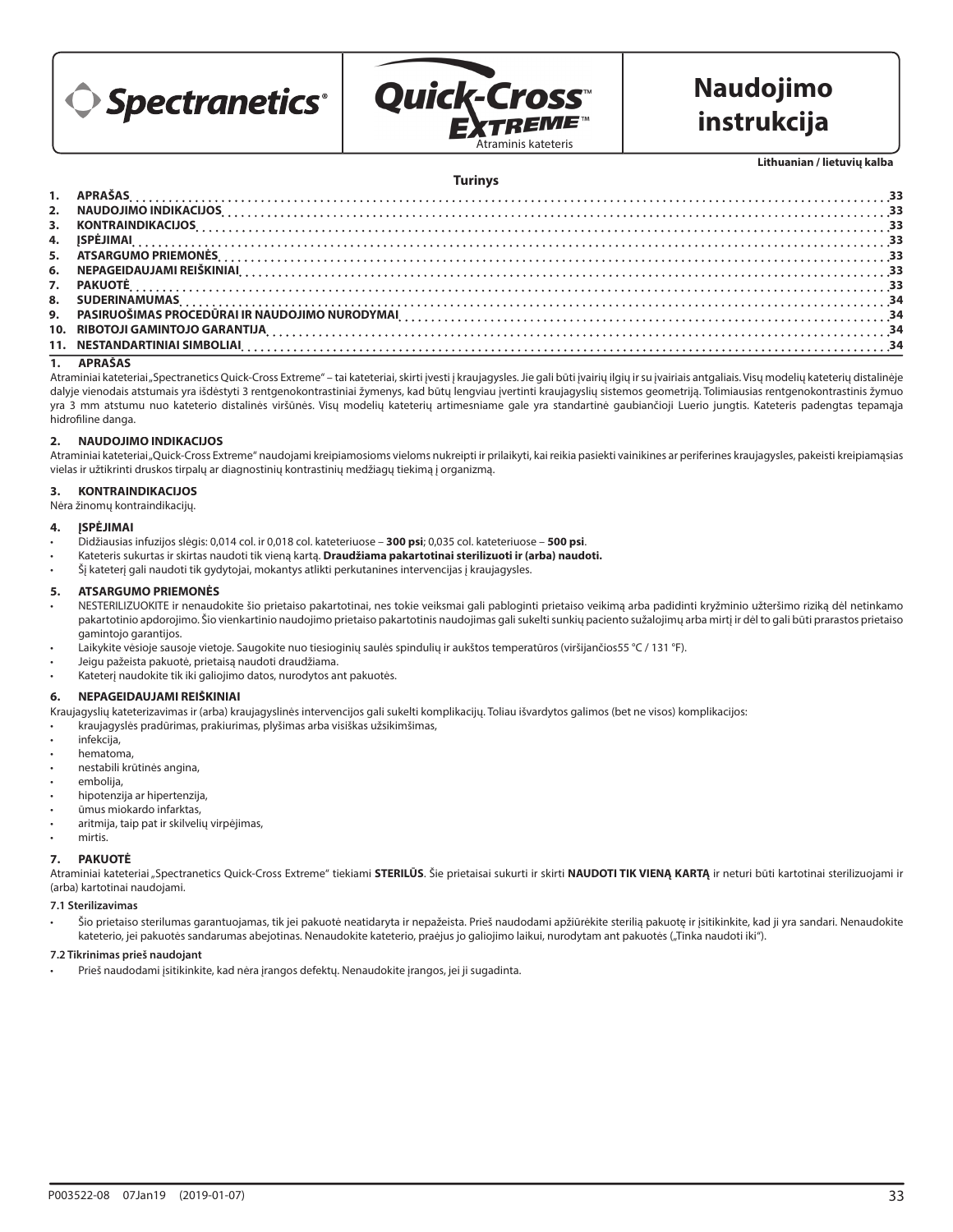



## **Naudojimo instrukcija**

**Lithuanian / lietuvių kalba**

## **8. SUDERINAMUMAS**

#### **Gaminio funkcijų ir modelių numerių lentelė**

| <b>Modelis</b><br>(nuorod.) | <b>Darbinis</b><br>ilgis | <b>Antgalio</b><br>forma /<br>tipas | <b>Hidrofilinės</b><br>dangos ilgis | <b>Kreipiamosios</b><br>vielos<br>suderinamumas | <b>Mažiausias</b><br>kreipiamosios<br>vielos vidinis<br>skersmuo | <b>Mažiausias</b><br>movos vidinis<br>skersmuo | <b>Didžiausias</b><br>kateterio<br><i>išorinis</i><br>skersmuo | <b>Tarpas tarp</b><br>žymenų<br>juostų |
|-----------------------------|--------------------------|-------------------------------------|-------------------------------------|-------------------------------------------------|------------------------------------------------------------------|------------------------------------------------|----------------------------------------------------------------|----------------------------------------|
| 518-084                     | 135 cm                   | Tiesus                              |                                     | 0.014''                                         |                                                                  |                                                | 3,2F                                                           |                                        |
| 518-086                     | 150 cm                   | <b>Tiesus</b>                       | $100 \, \text{cm}$                  | $0.36$ mm                                       | 5 F                                                              | 4 F                                            | 0,042"<br>1.07 mm                                              | $15 \text{ mm}$                        |
| 518-088                     | 90 cm                    | Tiesus                              | 60 cm                               | 0.018''                                         |                                                                  |                                                | 3,4 F                                                          |                                        |
| 518-090                     | 135 cm                   | Tiesus                              |                                     |                                                 | 5 F                                                              | 4 F                                            | 0,044"                                                         | $15 \text{ mm}$                        |
| 518-092                     | 150 cm                   | Tiesus                              | $100 \text{ cm}$                    | 0.46 mm                                         |                                                                  |                                                | $1,12 \text{ mm}$                                              |                                        |
| 518-076                     | 65 cm                    | Tiesus                              | 45 cm                               |                                                 |                                                                  |                                                | 4,5F                                                           |                                        |
| 518-078                     | 90 cm                    | Tiesus                              | 70 cm                               | 0,035''                                         |                                                                  |                                                |                                                                |                                        |
| 518-080                     | 135 cm                   | Tiesus                              | 115 cm                              | 0,89 mm                                         | Nėra                                                             | 5 F                                            | 0.059''                                                        | 50 mm                                  |
| 518-082                     | 150 cm                   | Tiesus                              | 130 cm                              |                                                 |                                                                  |                                                | 1.50 mm                                                        |                                        |

## **9. PASIRUOŠIMAS PROCEDŪRAI IR NAUDOJIMO NURODYMAI**

Pastaba. Laikykitės visų su atraminiais kateteriais "Quick-Cross Extreme" naudojamos įrangos naudojimo instrukcijų.

- 1. Pasiruošimas. Laikydamiesi sterilumo taisyklių, atidarykite sterilią pakuotę. Atsargiai išimkite iš maišelio apsauginį lanką su kateteriu. Standartinį sterilų švirkštą, pritaikytą Luerio jungčiai, pripildykite sterilaus fiziologinio tirpalo. Prieš išimdami kateterį iš lanko prijunkite švirkštą prie specialios kateterio Luerio jungties, praplaukite kateterį ir palaukite, kol fiziologinis tirpalas užpildys lanką. Įstatykite kateterį į lanką ir padėkite į šalį, kol pasiruošite naudoti.
- 2. Įterpimas. Per pirmiau įterptą reikiamo dydžio kreipiamąjį kateterį arba įvedimo movą įprastu būdu įstumkite kateterį virš tinkamo dydžio kreipiamosios vielos (žr. techninius duomenis).
- 3. Stūmimas. Stumdami kateterį tolyn iki reikiamos kraujagyslių vietos, naudokite fluoroskopą ir juo vadovaukitės.
- 4. Kateterio išėmimas. Įprastu būdu atsargiai išimkite kateterį. Jei kreipiamoji viela turi būti paliekama savo vietoje, išimdami kateterį stenkitės jos nejudinti.

**Infuzija.** Norėdami lašinti tirpalų, ištraukite kreipiamąją vielą ir laikykitės techniniuose duomenyse nurodyto didžiausio infuzijos slėgio.

**Pastaba.** Neviršykite rekomenduojamo infuzijos slėgio.

Panaudoję sunaikinkite visą įrangą pagal galiojančius konkrečius reikalavimus, taikomus ligoninės atliekoms ir medžiagoms, galinčioms kelti biologinį pavojų.

## **10. RIBOTOJI GAMINTOJO GARANTIJA**

Gamintojas garantuoja, kad "Quick-Cross Extreme" yra be medžiagų ir gamybos trūkumų, jei naudojamas iki nurodytos galiojimo datos ir jei pakuotė nebuvo atidaryta ir pažeista prieš naudojimą. Gamintojo atsakomybė pagal šią garantiją apsiriboja bet kurio sugedusio "Quick-Cross Extreme" pakeitimu arba pirkimo išlaidų grąžinimu. Gamintojas neatsako už jokią atsitiktinę, specialią ar netiesioginę žalą, patirtą naudojant "Quick-Cross Extreme". Ši ribotoji garantija netaikoma "Quick-Cross Extreme" jį pažeidus netinkamai naudojant, laikant ar prižiūrint ir keičiant arba nesilaikius bet kurių kitų šios naudojimo instrukcijos nurodymų. ŠI RIBOTOJI GARANTIJA AIŠKIAI PAKEIČIA VISAS KITAS IŠREIKŠTAS **AR NUMANOMAS GARANTIJAS, ĮSKAITANT NUMANOMĄ KOMERCINĖS NAUDOS ARBA TINKAMUMO KONKREČIAI PASKIRČIAI GARANTIJĄ.** Joks asmuo ar subjektas, įskaitant bet kokį įgaliotą gamintojo atstovą ar perpardavėją, neturi teisės pratęsti ar išplėsti šią ribotąją garantiją ir bet koks mėginimas tai padaryti neprivers gamintojo tuos pakeitimus vykdyti.

## **11. NESTANDARTINIAI SIMBOLIAI**

| <b>Distal Marker Spacing</b>                                                                                                                                                                          |                 |
|-------------------------------------------------------------------------------------------------------------------------------------------------------------------------------------------------------|-----------------|
| Tarpas tarp distalinių žymenų                                                                                                                                                                         |                 |
| Shape<br>Forma                                                                                                                                                                                        |                 |
| <b>GW Compatibility</b><br>Kreipiamosios vielos suderinamumas                                                                                                                                         | $\leftarrow$ GW |
| <b>Maximum OD</b><br>Maksimalus išorinis skersmuo                                                                                                                                                     |                 |
| <b>Maximum PSI/kPa</b><br>Maks. PSI / kPa                                                                                                                                                             |                 |
| <b>Sheath Compatibility</b><br>Movos suderinamumas                                                                                                                                                    |                 |
| <b>Working Length</b><br>Darbinis ilgis                                                                                                                                                               |                 |
| Quantity<br>Kiekis                                                                                                                                                                                    | QTY             |
| CAUTION: Federal law (USA) restricts this device to sale by or on the order of a physician.<br>DĖMESIO: pagal JAV federalinius įstatymus šis prietaisas gali būti parduodamas tik gydytojui paskyrus. | <b>Rx ONI</b>   |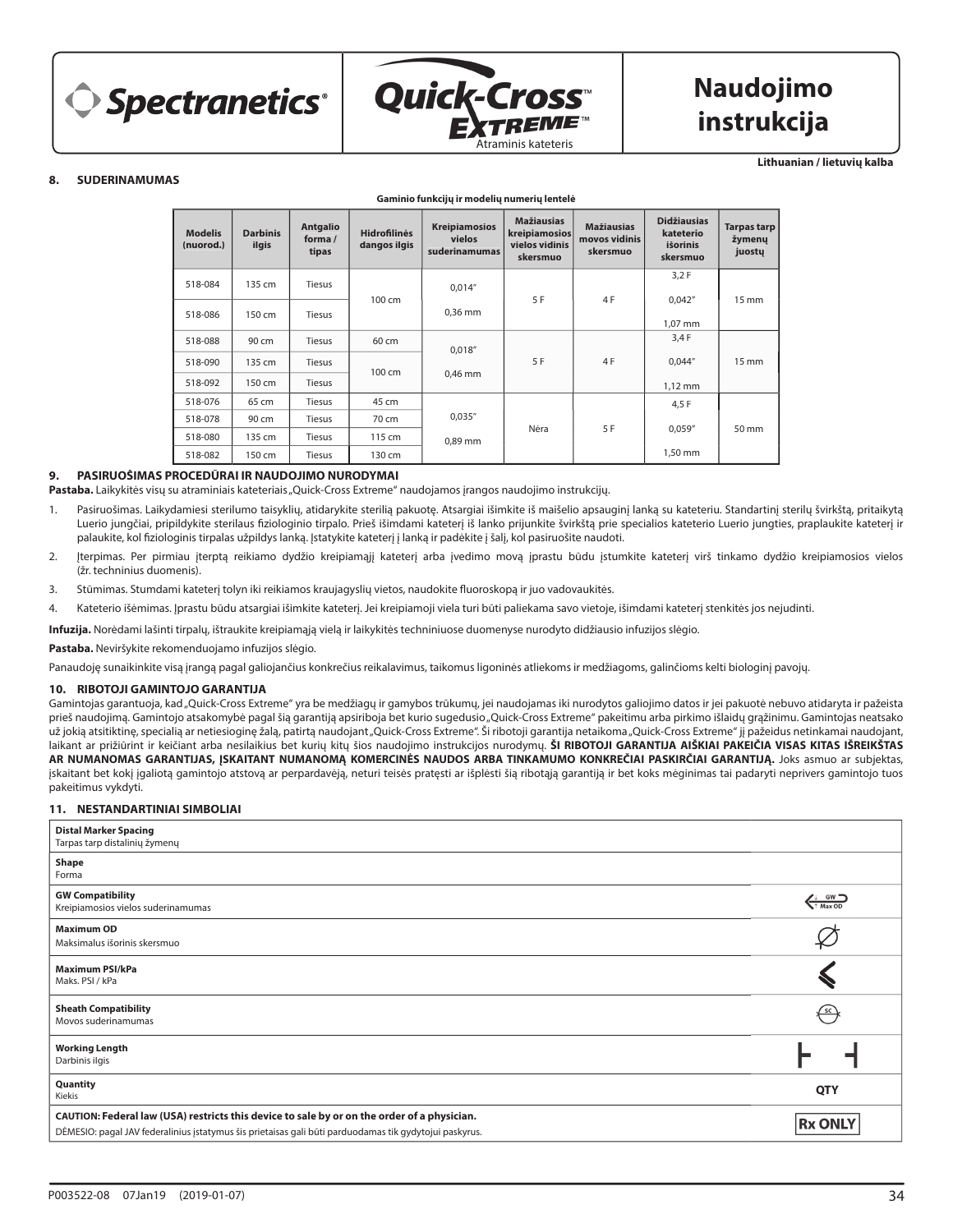



## **Bruksinstruksjoner**

#### **Norwegian / Norsk bokmål**

## **Innholdsfortegnelse**

## **1. BESKRIVELSE**

Spectranetics Quick-Cross Extreme hjelpekatetre er intravaskulære katetre. Disse katetrene er tilgjengelige i ulike lengder og med ulike spisser. Alle modeller har 3 røntgentette markører plassert likt langs den distale akselen for å hjelpe med å beregne geometri i det vaskulære systemet. Den distale røntgentett markøren er plassert innen 3 mm fra den distale kateterspissen. En standard hunn-luer plasseres på den proksimale enden av hver modell. Kateteret dekkes med et smørende hydrofilt belegg.

## **2. BRUKSINDIKASJONER**

Quick-Cross Extreme hjelpekatetre er tiltenkt for å hjelpe og støtte en styreline ved tilgang til koronar eller perifer vaskulatur, muliggjøre bytte av styreliner, og skape en tilførselsvei for saltløsninger eller diagnostiske kontrastmidler.

## **3. KONTRAINDIKASJONER**

Ingen kjente.

## **4. ADVARSLER**

- Maksimalt infusjonstrykk: **300 psi**. for 0.014" & 0.018" katetre og **500 psi** for 0.035" katetre.
- Kateteret er utviklet og tiltenkt kun for engangsbruk. **Må ikke gjen-steriliseres og/eller gjenbrukes.**
- Kateteret bør kun brukes av leger kvalifiserte til å utføre perkutane vaskulære intervensjoner.

## **5. FORHOLDSREGLER**

- Denne enheten må IKKE gjen-steriliseres eller gjenbrukes, da disse handlingene kan kompromittere ytelse eller øke risikoen for kryssforurensing grunnet uheldig gjenvinning. Gjenbruk av denne enheten for engangsbruk kan føre til alvorlig pasientskade eller død, og ugyldiggjør produsentgarantier.
- Oppbevares på et kjølig og tørt sted. Beskytt mot direkte sollys og høye temperaturer (over 55°C eller 131°F).
- Må ikke brukes hvis enheten eller emballasjen er skadet.
- Bruk kateteret innen «Brukes innen»-datoen (utløpsdatoen) spesifisert på emballasjen.

## **6. KOMPLIKASJONER OG BIVIRKNINGER**

- Vaskulær kateterisering og/eller vaskulære intervensjoner kan føre til komplikasjon inkludert, men ikke begrenset til:
- Kardisseksjon, perforering, revne eller totalt okklusjon
- Infeksjon
- Hematom
- Ustabil angina
- Emboli
- Hypo-/hypertensjon
- Akutt hjerteinfarkt
- Arytmi, inkludert ventrikkelflimmer
- Død

## **7. HVORDAN LEVERT**

Spectranetics Quick-Cross Extreme hjelpekatetre leveres **STERILE**. Enhetene er angitt og utviklet **KUN FOR ENGANGSBRUK** og må ikke gjensteriliseres og/eller gjenbrukes.

## **7.1 Sterilisering**

• Produktets sterilitet er kun garantert hvis emballasjen er uåpnet og uskadd. Før bruk må den sterile emballasjen undersøkes visuelt for å sikre at forseglingene ikke har blitt brutt. Ikke bruk kateret hvis emballasjens integritet har blitt brutt. Ikke bruk kateteret hvis dets «Brukes innen-dato», som nnes på emballasjeetiketten, har passert.

## **7.2 Inspeksjon før bruk**

• Før bruk må alt utstyr som skal brukes undersøkes nøye for defekter. Utstyr som er skadet må ikke brukes.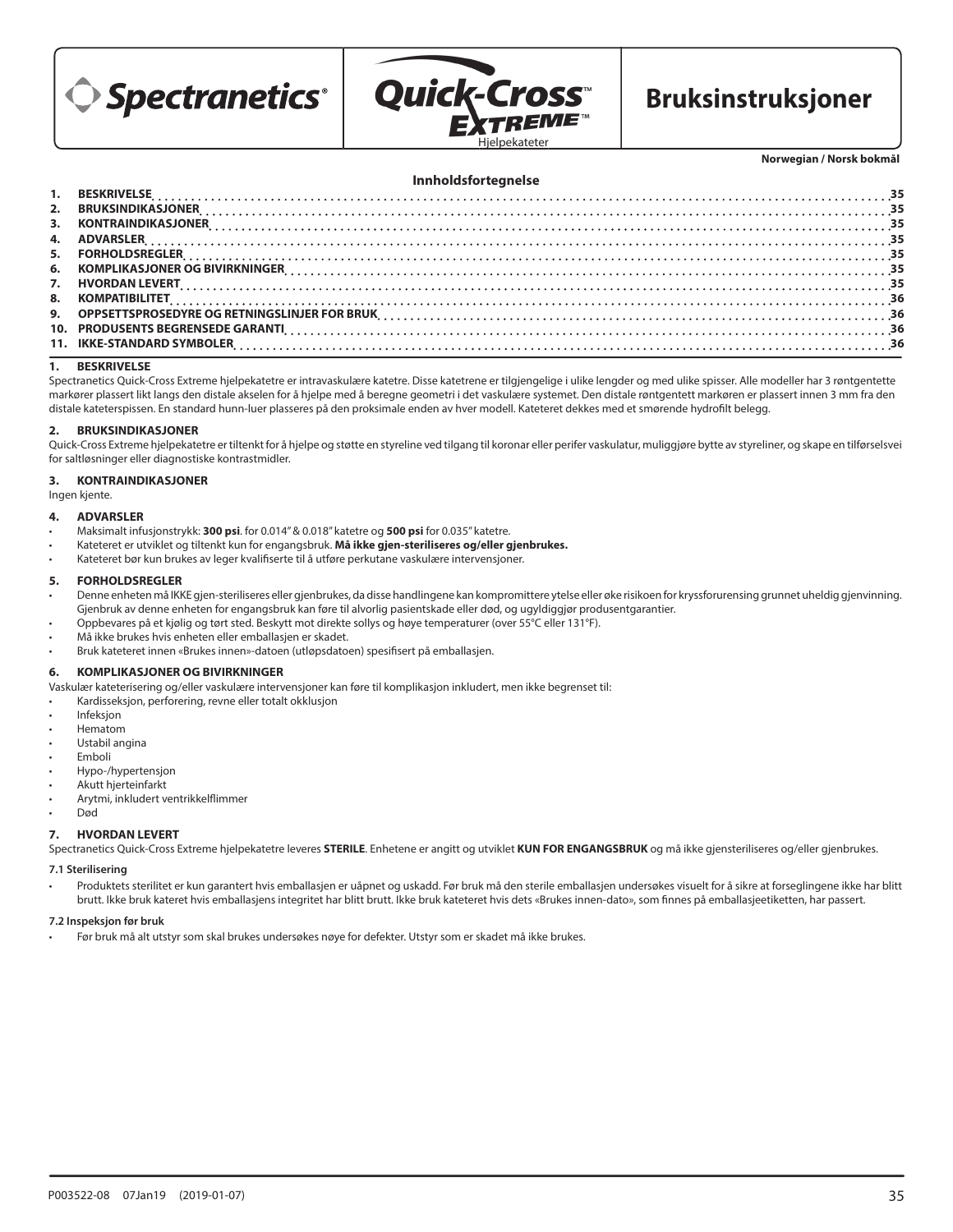



## **Bruksinstruksjoner**

**Norwegian / Norsk bokmål**

## **8. KOMPATIBILITET**

**Tabell over produktfunksjoner og modellnumre**

| <b>Modell</b><br>(ref.) | Arbeidslengde | Spissform/-<br>type | <b>Hydrofilt</b><br>belegglengde | SL-<br>kompatibilitet | <b>Minimum</b><br>styre I.D. | <b>Minimum</b><br>hylse I.D. | <b>Maksimum</b><br>kateter O.D. | Markørbåndavstand |  |
|-------------------------|---------------|---------------------|----------------------------------|-----------------------|------------------------------|------------------------------|---------------------------------|-------------------|--|
| 518-084                 | 135 cm        | Rett                | $0,36$ mm                        |                       |                              |                              | 3,2 F                           |                   |  |
| 518-086                 | 150 cm        | Rett                | 100 cm                           | 0,014''               | 5 F                          | 4 F                          | 1,07 mm<br>0,042"               | $15 \text{ mm}$   |  |
| 518-088                 | 90 cm         | Rett                | 60 cm                            |                       |                              |                              | 3,4 F                           |                   |  |
| 518-090                 | 135 cm        | Rett                |                                  | 0,46 mm               | 5 F                          | 4 F                          | $1,12 \text{ mm}$               | 15 mm             |  |
| 518-092                 | 150 cm        | Rett                | 100 cm                           | 0.018''               |                              |                              |                                 | 0,044"            |  |
| 518-076                 | 65 cm         | Rett                | 45 cm                            |                       |                              |                              | 4,5 F                           |                   |  |
| 518-078                 | 90 cm         | Rett                | 70 cm                            | 0,89 mm               | N/A                          | 5 F                          | 1,50 mm                         | 50 mm             |  |
| 518-080                 | 135 cm        | Rett                | 115 cm                           | 0,035''               |                              |                              |                                 |                   |  |
| 518-082                 | 150 cm        | Rett                | 130 cm                           |                       |                              |                              | 0.059''                         |                   |  |

## **9. OPPSETTSPROSEDYRE OG RETNINGSLINJER FOR BRUK**

**Merk:** Følg bruksinstruksjonene for alt utstyr som skal brukes med Quick-Cross Extreme hjelpekateter.

- 1. Klargjøring: Bruk steril teknikk til å åpne den sterile pakken. Fjern beskyttelseshetten med kateteret forsiktig fra posen. Fyll en steril standard luer-låssprøyte med steril saltløsning. Før kateteret fjernes fra hetten, kobles sprøyten til kateterets proksimale lueradapter. Skyll kateteret og la saltløsningen fylle hetten. Sett kateteret i hetten til side, klart for bruk.
- 2. Innføring: Gjennom et tidligere innført, passende dimensjonert styrekateter eller innføringshylse, føres kateteret over en passende dimensjonert styreline (se spesifikasjonenen) med standard teknikk.
- 3. Fremførelse: Bruk fluoroskopisk styring når kateteret føres frem til ønsket sted i vaskulaturen.
- 4. Fjerning: Trekk kateteret forsiktig ut med standard teknikk, vær nøye med å opprettholde styreline-posisjon hvis styrelinen skal forbli på plass.

Infusjon: For å utføre infusjon, trekk ut styrelinen og se spesifikasjonene for maksimalt infusjonstrykk.

**Merk:** Ikke overskride maksimalt infusjonstrykk.

Etter bruk må alt utstyr kasseres i henhold til gjeldende spesifikke krav relatert til sykehusavfall, og potensielt biologisk farlig materiale.

## **10. PRODUSENTS BEGRENSEDE GARANTI**

Produsenten garanterer at Quick-Cross Extreme er uten defekter i materiale og håndverksmessig utførelse når det brukes før den angitte "Brukes innen"-datoen og pakken er uåpnet og uskadet umiddelbart før bruk. Produsentens ansvar under denne garantien er begrenset til erstatning av eller tilbakebetaling av kjøpsprisen for defekt Quick-Cross Extreme. Produsenten vil ikke være ansvarlig for tilfeldige eller spesielle skader eller følgeskader som skyldes bruk av Quick-Cross Extreme. Skade på Quick-Cross Extreme forårsaket av misbruk, endring, feilaktig oppbevaring eller håndtering, eller annen unnlatelse av å følge bruksanvisningen, vil oppheve denne begrensede garantien. **DENNE BEGRENSEDE GARANTIEN SKAL UTRYKKELIG ERSTATTE ALLE ANDRE GARANTIER, UTTRYKTE ELLER UNDERFORSTÅTTE, INKLUDERT UNDERFORSTÅTT GARANTI OM SALGBARHET ELLER EGNETHET TIL ET SPESIELT FORMÅL.** Ingen personer eller enheter, inkludert produsentens eventuelle autoriserte representanter eller forhandlere, har autoritet til å forlenge eller utvide denne begrensede garantien, og ethvert forsøk på dette vil ikke kunne gjøres gjeldende overfor produsenten.

## **11. IKKE-STANDARD SYMBOLER**

| <b>Distal Marker Spacing</b><br>Distal markøravstand                                                                                                                                                 |                 |
|------------------------------------------------------------------------------------------------------------------------------------------------------------------------------------------------------|-----------------|
| Shape<br>Form                                                                                                                                                                                        |                 |
| <b>GW Compatibility</b><br>SL-kompatibilitet                                                                                                                                                         | $\leftarrow$ GW |
| <b>Maximum OD</b><br>Maksimal YD                                                                                                                                                                     |                 |
| <b>Maximum PSI/kPa</b><br>Maksimal PSI/kPa                                                                                                                                                           |                 |
| <b>Sheath Compatibility</b><br>Hylsekompatibilitet                                                                                                                                                   |                 |
| <b>Working Length</b><br>Arbeidslengde                                                                                                                                                               |                 |
| Quantity<br>Antall                                                                                                                                                                                   | QTY             |
| CAUTION: Federal law (USA) restricts this device to sale by or on the order of a physician.<br>ADVARSEL: Føderal lov (USA) krever at dette utstyret bare selges av eller etter rekvisisjon fra lege. | <b>Rx ONL</b>   |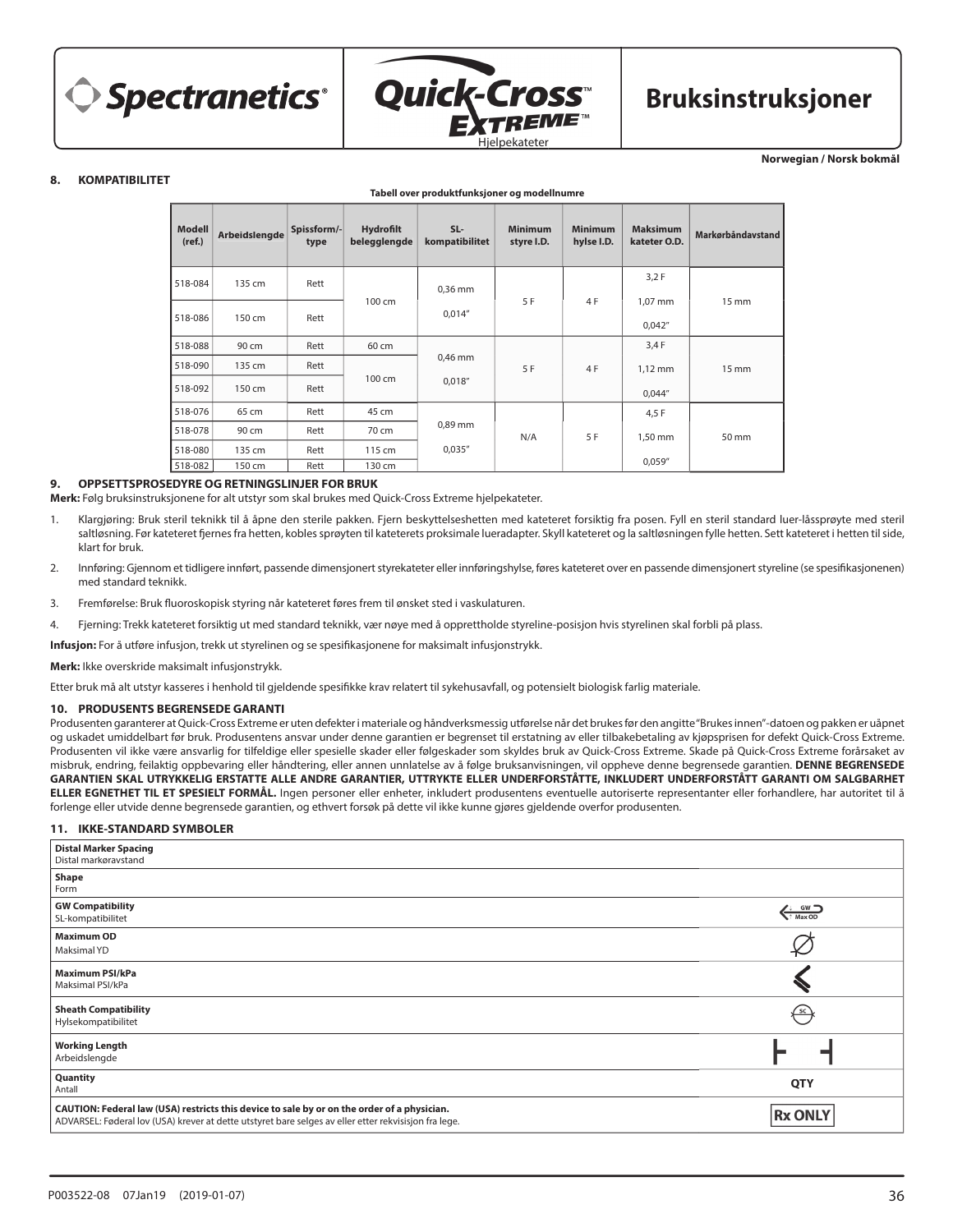



## **Instrukcja użytkowania**

## **Polish / Polski**

### **Spis treści**

| 9. PRZYGOTOWYWANIE PROCEDURY I SPOSÓB UŻYCIA MEDIANIEM MARANIEM MARANIEM MARANIEM MARANIEM PROCEDURY I SPOSÓB UŻYCIA |  |
|----------------------------------------------------------------------------------------------------------------------|--|
|                                                                                                                      |  |
|                                                                                                                      |  |

## **1. OPIS**

Cewniki pomocnicze Quick-Cross Extreme firmy Spectranetics są cewnikami naczyniowymi. Cewniki te są dostępne w różnych długościach i z różnymi rodzajami końcówek. Wszystkie modele mają 3 znaczniki radiocieniujące, rozmieszczone równomiernie na końcu dystalnym, których zadaniem jest ułatwienie oceny geometrii układu naczyniowego. Dystalny znacznik radiocieniujący jest umieszczony w odległości 3 mm od dystalnego końca cewnika. Na proksymalnym końcu każdego modelu znajduje się standardowe żeńskie złącze typu luer. Cewnik jest pokryty śliską powłoką hydrofilową.

## **2. WSKAZANIA DO STOSOWANIA**

Cewniki pomocnicze Quick-Cross Extreme mają za zadanie prowadzenie i wspieranie prowadnika w trakcie dostępu do naczyń wieńcowych lub obwodowych, umożliwiając wymianę prowadników oraz doprowadzanie roztworów soli fizjologicznej lub diagnostycznych środków kontrastowych.

#### **3. PRZECIWWSKAZANIA**

Nieznane.

#### **4. OSTRZEŻENIA**

- Maksymalne ciśnienie wlewu: **300 psi** w wypadku cewników z prowadnikami o średnicy 0,014" i 0,018" oraz **500 psi** w wypadku cewników z prowadnikami o średnicy 0,035".
- Cewnik został zaprojektowany i jest przeznaczony wyłącznie do jednorazowego użytku. **Nie wolno go ponownie sterylizować ani ponownie używać.**
- Cewnik powinien być używany wyłącznie przez lekarzy posiadających odpowiednie kwalifikacje do przeprowadzania przezskórnych interwencji naczyniowych.

## **5. ŚRODKI OSTROŻNOŚCI**

- Tego wyrobu NIE WOLNO poddawać ponownej sterylizacji ani ponownie używać, ponieważ mogłoby to zmniejszyć jego skuteczność i zwiększyć ryzyko zakażeń krzyżowych w wyniku nieodpowiedniego przygotowania do ponownego użycia. Ponowne użycie tego wyrobu jednorazowego może być przyczyną poważnych urazów lub śmierci pacjenta i spowoduje unieważnienie gwarancji producenta.
- Przechowywać w chłodnym i suchym miejscu. Chronić przed bezpośrednim działaniem światła słonecznego oraz wysoką temperaturą (przekraczającą 55°C, czyli 131°F).
- Nie używać, jeśli wyrób lub jego opakowanie jest uszkodzone.
- Należy użyć cewnika przed upływem podanej na opakowaniu "Daty ważności".

## **6. SKUTKI NIEPOŻĄDANE**

Wskutek zabiegów cewnikowania naczyń i/lub interwencji naczyniowych mogą wystąpić między innymi następujące powikłania:

- rozwarstwienie, perforacja, pęknięcie lub całkowite zatkanie naczynia,
- infekcia,
- krwiak,
- niestabilna dusznica bolesna,
- zator,
- niedociśnienie/nadciśnienie,
- ostry zawał serca,
- arytmia, w tym migotanie komór,
- zgon.

#### **7. SPOSÓB DOSTARCZENIA**

Cewniki pomocnicze Quick-Cross Extreme firmy Spectranetics są dostarczane jako STERYLNE. Te wyroby są przeznaczone WYŁĄCZNIE DO JEDNORAZOWEGO UŻYTKU i nie mogą być ponownie sterylizowane ani ponownie używane.

#### **7.1 Sterylizacja**

• Sterylność produktu jest gwarantowana wyłącznie wówczas, jeżeli opakowanie nie jest otwarte ani uszkodzone. Przed użyciem sprawdzić wzrokowo sterylne opakowanie w celu upewnienia się, że zamknięcia nie zostały uszkodzone. Nie używać cewnika, jeśli jego opakowanie jest uszkodzone. Nie używać cewnika po upływie "Daty ważności" podanej na opakowaniu.

## **7.2 Kontrola przed użyciem**

• Przed użyciem dokładnie sprawdzić wszystkie urządzenia pod kątem uszkodzeń. Nie używać żadnego urządzenia, które jest uszkodzone.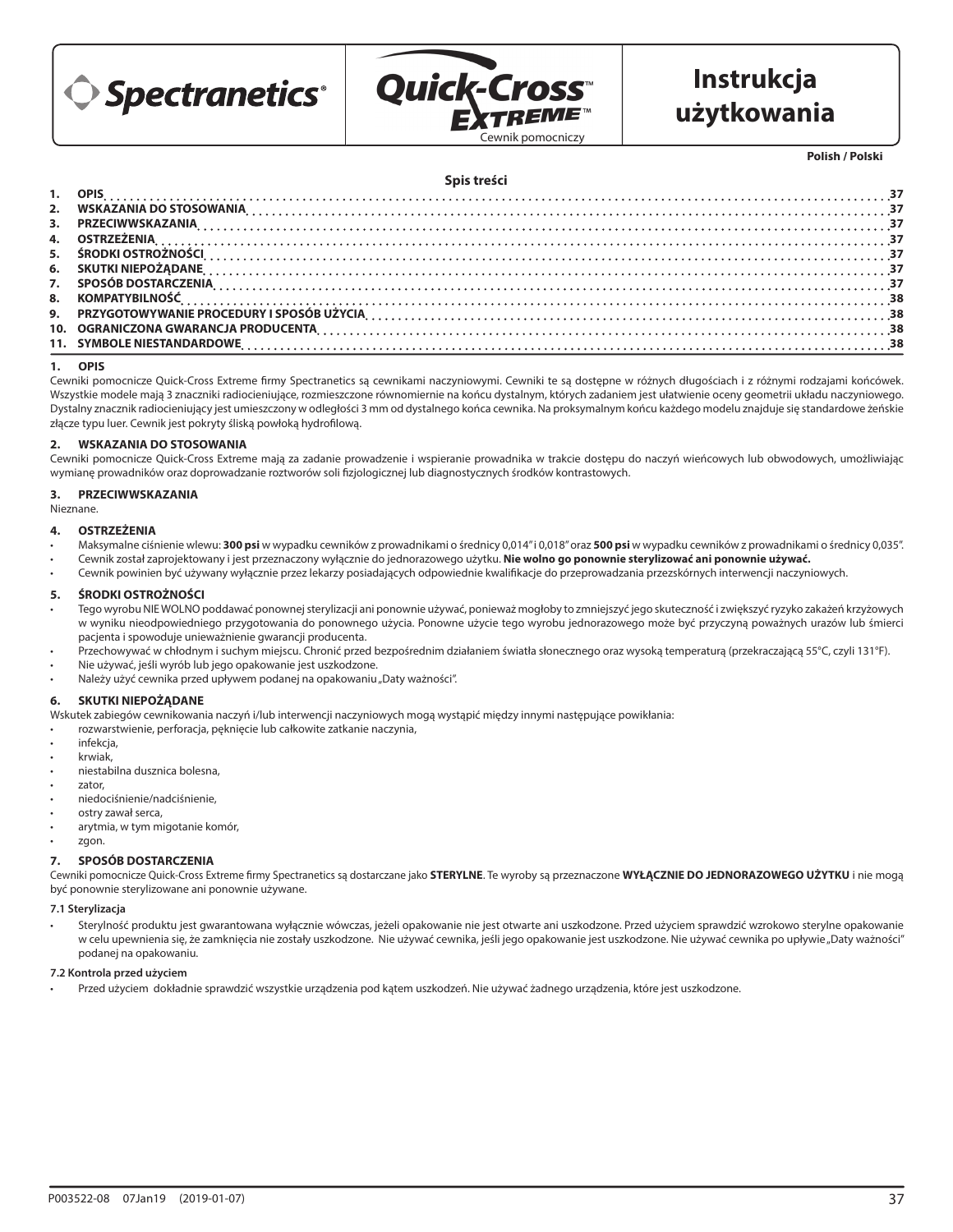



**Tabela: cechy produktu i numery modeli**

## **Instrukcja użytkowania**

Cewnik pomocnicz<sup>,</sup>

## **Polish / Polski**

## **8. KOMPATYBILNOŚĆ**

|                              | Tabela: cechy produktu i humery modeli |                         |                                           |                        |                                                |                                              |                                       |                                           |  |  |  |
|------------------------------|----------------------------------------|-------------------------|-------------------------------------------|------------------------|------------------------------------------------|----------------------------------------------|---------------------------------------|-------------------------------------------|--|--|--|
| <b>Model</b><br>(numer ref.) | <b>Długość</b><br>robocza              | Kształt/typ<br>końcówki | <b>Długość</b><br>powłoki<br>hydrofilowej | Zgodność<br>prowadnika | <b>Minimalna</b><br>średn. wewn.<br>prowadnika | <b>Minimalna</b><br>średn, wewn.<br>koszulki | Maksymalna<br>średn. zewn.<br>cewnika | <b>Rozstaw</b><br>pasków<br>znacznikowych |  |  |  |
| 518-084                      | 135 cm                                 | Prosta                  |                                           | $0.36$ mm              |                                                |                                              | 3,2 F                                 |                                           |  |  |  |
| 518-086                      | 150 cm                                 | Prosta                  | $100 \, \text{cm}$                        | 0.014''                | 5 F                                            | 4 F                                          | $1.07$ mm<br>0,042"                   | 15 mm                                     |  |  |  |
| 518-088                      | 90 cm                                  | Prosta                  | 60 cm                                     |                        |                                                |                                              | 3,4 F                                 |                                           |  |  |  |
| 518-090                      | 135 cm                                 | Prosta                  | 100 cm                                    | $0.46$ mm              | 5 F                                            | 4 F                                          | $1.12 \text{ mm}$                     | $15 \text{ mm}$                           |  |  |  |
| 518-092                      | 150 cm                                 | Prosta                  |                                           | 0.018''                |                                                |                                              | 0.044''                               |                                           |  |  |  |
| 518-076                      | 65 cm                                  | Prosta                  | 45 cm                                     |                        |                                                |                                              | 4,5F                                  |                                           |  |  |  |
| 518-078                      | 90 cm                                  | Prosta                  | 70 cm                                     | 0,89 mm                |                                                |                                              |                                       |                                           |  |  |  |
| 518-080                      | 135 cm                                 | Prosta                  | 115 cm                                    | 0,035''                | brak                                           | 5 F                                          | 1.50 mm                               | 50 mm                                     |  |  |  |
| 518-082                      | 150 cm                                 | Prosta                  | 130 cm                                    |                        |                                                |                                              | 0,059''                               |                                           |  |  |  |

## **9. PRZYGOTOWYWANIE PROCEDURY I SPOSÓB UŻYCIA**

**Uwaga:** Należy postępować zgodnie z instrukcjami użytkowania wszystkich urządzeń stosowanych wraz z cewnikami pomocniczymi Quick-Cross Extreme.

- 1. Przygotowanie: Otworzyć sterylne opakowanie zgodnie z wymogami zachowania sterylności. Delikatnie wyjąć pierścień ochronny wraz z cewnikiem z opakowania. Napełnić sterylną strzykawkę ze standardowym złączem typu luer-lock sterylnym roztworem soli fizjologicznej. Przed wyjęciem cewnika z pierścienia ochronnego podłączyć strzykawkę do proksymalnego złącza cewnika, przepłukać cewnik i umożliwić roztworowi soli fizjologicznej wypełnienie pierścienia ochronnego. Odłożyć cewnik w pierścieniu ochronnym na bok, przygotowany do użycia.
- 2. Wprowadzanie: Wprowadzić cewnik na prowadnik o odpowiednim rozmiarze (patrz dane techniczne) przez uprzednio umieszczony cewnik prowadzący lub koszulkę naczyniową o odpowiednim rozmiarze, postępując zgodnie ze standardową procedurą.
- 3. Przemieszczanie do przodu: Korzystając z obrazowania uoroskopowego, przemieścić cewnik do żądanego położenia w układzie naczyniowym.
- 4. Usuwanie: Delikatnie wyjąć cewnik przy zastosowaniu standardowej procedury, zwracając uwagę na zachowanie odpowiedniej pozycji prowadnika, jeżeli ma on pozostać na miejscu.

**Wlew:** W celu wykonania wlewu należy wyciągnąć prowadnik i postępować zgodnie z danymi technicznymi zapewniającymi maksymalne ciśnienie wlewu.

**Uwaga:** Nie należy przekraczać zalecanego ciśnienia wlewu.

Po użyciu zutylizować wszystkie urządzenia zgodnie z obowiązującymi w szpitalu procedurami. dotyczącymi odpadów szpitalnych i materiałów niebezpiecznych dla człowieka i środowiska.

## **10. OGRANICZONA GWARANCJA PRODUCENTA**

Producent gwarantuje, że cewnik Quick-Cross Extreme jest wolny od wad materiałowych i wykonawczych pod warunkiem jego używania przed upływem "Daty ważności" i jeśli produkt do momentu użycia znajdował się w nieotwartym i nieuszkodzonym opakowaniu. Odpowiedzialność producenta w ramach niniejszej gwarancji jest ograniczona do wymiany każdego uszkodzonego cewnika Quick-Cross Extreme lub zwrotu ceny jego zakupu. Producent nie ponosi odpowiedzialności za wszelkie przypadkowe, specjalne bądź następcze uszkodzenia, wynikające z używania cewnika Quick-Cross Extreme. Uszkodzenie cewnika Quick-Cross Extreme, będące wynikiem nieprawidłowego użycia, modyfikacji, nieprawidłowego przechowywania lub przemieszczania, badź jakiegokolwiek innego odstępstwa od niniejszej instrukcji użytkowania, nie jest objęte niniejsza ograniczoną gwarancję. **NINIEJSZA OGRANICZONA GWARANCJA W SPOSÓB WYRAŹNY ZASTĘPUJE WSZELKIE INNE GWARANCJE, WYRAŹNE LUB DOROZUMIANE, W TYM DOROZUMIANE GWARANCJE PRZYDATNOŚCI HANDLOWEJ LUB PRZYDATNOŚCI DO OKREŚLONEGO CELU**. Żadna osoba ani podmiot, w tym również autoryzowany przedstawiciel bądź dystrybutor producenta, nie ma upoważnienia do rozszerzania bądź wydłużania tej ograniczonej gwarancji, a wszelkie podjęte próby rozszerzenia bądź wydłużenia tej ograniczonej gwarancji nie będą uznawane przez producenta.

## **11. SYMBOLE NIESTANDARDOWE**

| <b>Distal Marker Spacing</b><br>Rozstaw znaczników dystalnych                                                                                                                                                      |                 |
|--------------------------------------------------------------------------------------------------------------------------------------------------------------------------------------------------------------------|-----------------|
| Shape<br>Kształt                                                                                                                                                                                                   |                 |
| <b>GW Compatibility</b><br>Zgodność prowadnika                                                                                                                                                                     | $\leftarrow$ GW |
| <b>Maximum OD</b><br>Maksymalna średn. zewn.                                                                                                                                                                       |                 |
| l Maximum PSI/kPa<br>Ciśnienie maksymalne (PSI/kPa)                                                                                                                                                                |                 |
| <b>Sheath Compatibility</b><br>Zgodność koszulki                                                                                                                                                                   | SC              |
| <b>Working Length</b><br>Długość robocza                                                                                                                                                                           |                 |
| Quantity<br>Liczba szt.                                                                                                                                                                                            | QTY             |
| CAUTION: Federal law (USA) restricts this device to sale by or on the order of a physician.<br>PRZESTROGA: prawo federalne (USA) zezwala na sprzedawanie tego wyrobu wyłącznie przez lekarza lub na jego zlecenie. | <b>Rx ONLY</b>  |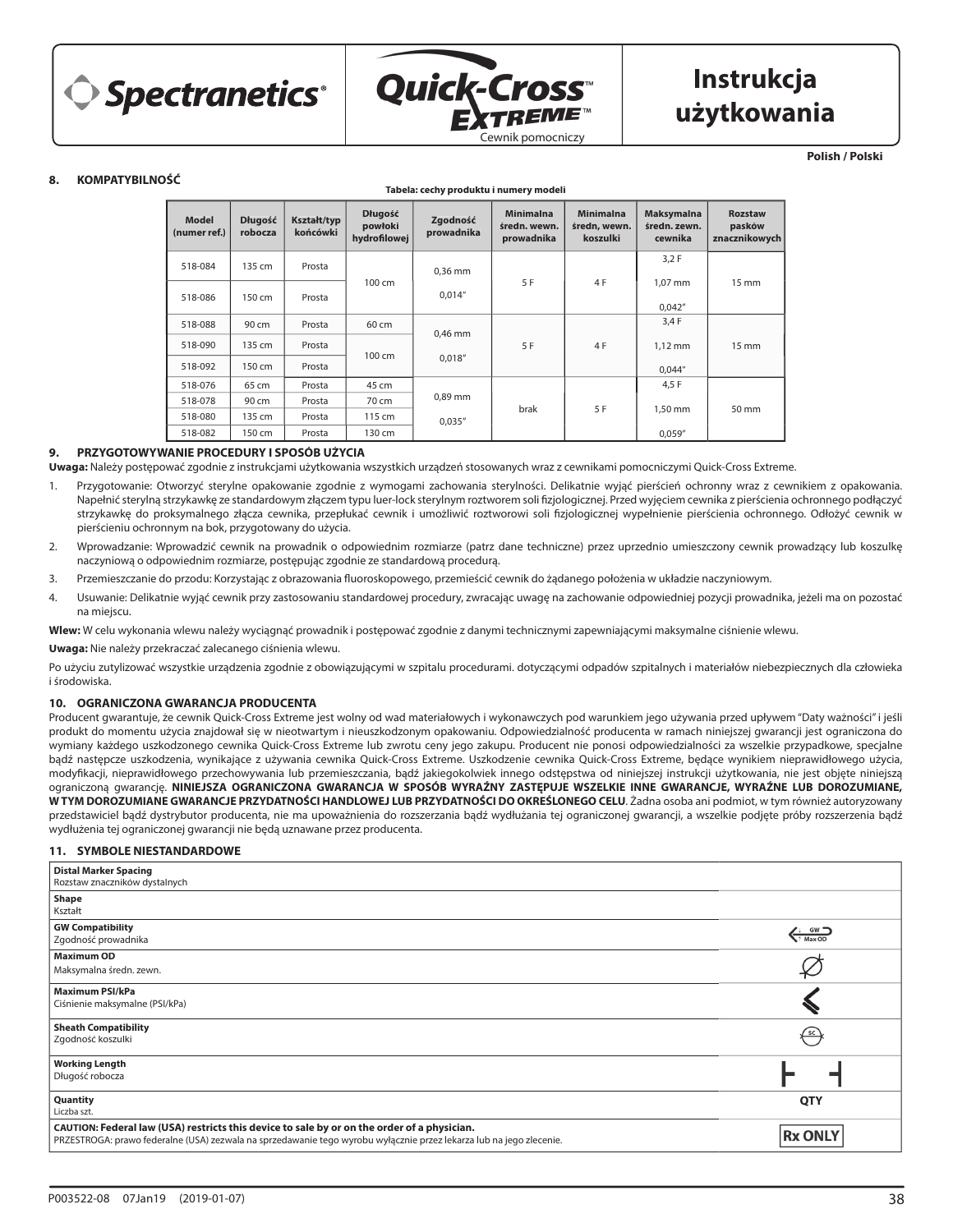



## **Instruções de Utilização**

### **Portuguese / Português**

| 8. COMPATIBILIDADE [ ] [40] COMPATIBILIDADE [ ] [40] COMPATIBILIDADE [ ] [40] COMPATIBILIDADE [ ] [40] COMPATIBILIDADE [ ] [40] COMPATIBILIDADE [ ] [40] COMPATIBILIDADE [ ] [40] COMPATIBILIDADE [ ] [40] COMPATIBILIDADE PRE |  |
|--------------------------------------------------------------------------------------------------------------------------------------------------------------------------------------------------------------------------------|--|
|                                                                                                                                                                                                                                |  |
|                                                                                                                                                                                                                                |  |
|                                                                                                                                                                                                                                |  |

**Índice**

## **1. DESCRIÇÃO**

Os Cateteres de Suporte Spectranetics Quick-Cross Extreme são cateteres intravasculares. Estes cateteres encontram-se disponíveis em vários comprimentos e configurações de ponta. Todos os modelos possuem 3 marcadores radiopacos uniformemente distanciados ao longo da haste distal para auxiliar no cálculo da geometria no sistema vascular. O marcador radiopaco distal encontra-se a 3 mm da ponta distal do cateter. A extremidade proximal de cada modelo está equipada com um adaptador luer fêmea padrão. O cateter possui um revestimento hidrófilo lubrificado.

## **2. INDICAÇÕES PARA UTILIZAÇÃO**

Os Cateteres de Suporte Quick-Cross Extreme destinam-se a orientar e suportar um fio-quia durante o acesso à vasculatura coronária ou periférica, permitir a troca de fios e fornecer um canal para a introdução de soluções salinas ou agentes de contraste para diagnóstico.

## **3. CONTRA-INDICAÇÕES**

#### Nenhuma conhecida.

#### **4. ADVERTÊNCIAS**

- Pressão máxima de infusão: **300 psi** para cateteres de 0,014" e 0,018" e **500 psi** para cateteres de 0,035".
- O cateter foi concebido e destina-se a uma única utilização. **Não volte a esterilizar e/ou a utilizar.**
- O cateter só deve ser utilizado por médicos qualificados para a realização de intervenções vasculares percutâneas.

### **5. PRECAUÇÕES**

- NÃO reesterilizar nem reutilizar este dispositivo; tais acções podem comprometer o desempenho do dispositivo e aumentar o risco de contaminação cruzada devido ao reprocessamento inapropriado. A reutilização deste dispositivo de utilização única pode causar lesões graves ou a morte do paciente e anula os direitos de garantia do fabricante.
- Armazene num local fresco e seco. Proteja da luz directa do sol e de temperaturas elevadas (superiores a 55°C ou 131°F).
- Não utilize se o dispositivo ou a embalagem estiverem danificados.
- Utilize o cateter antes da "Data de validade" (data de expiração) indicada na embalagem.

## **6. EFEITOS ADVERSOS**

A cateterização vascular e/ou intervenção vascular poderão resultar em complicações incluindo mas não limitadas a:

• Dissecção, perfuração, ruptura ou oclusão total do vaso

- Infecção
- Hematoma
- Angina instável
- **Embolia**
- Hipo/hipertensão
- Enfarte agudo do miocárdio
- Arritmia, incluindo fibrilação ventricular
- Morte

## **7. APRESENTAÇÃO**

Os Cateteres de Suporte Quick-Cross Extreme são fornecidos **ESTÉREIS**. Os dispositivos foram designados e concebidos para **UMA ÚNICA UTILIZAÇÃO** e não devem ser reesterilizados e/ou reutilizados.

## **7.1 Esterilização**

A esterilização do produto é garantida apenas se a embalagem não estiver aberta e não estiver danificada. Antes de usar, inspeccione visualmente a embalagem esterilizada para se assegurar de que os selos da embalagem estão intactos. Não use o cateter se a integridade da embalagem estiver comprometida. Não use o cateter se a data de validade no rótulo da embalagem tiver expirado.

#### **7.2 Inspecção antes da utilização**

Antes de usar, examine cuidadosamente todo o equipamento a ser usado para detecção de defeitos. Não use nenhum equipamento se estiver danificado.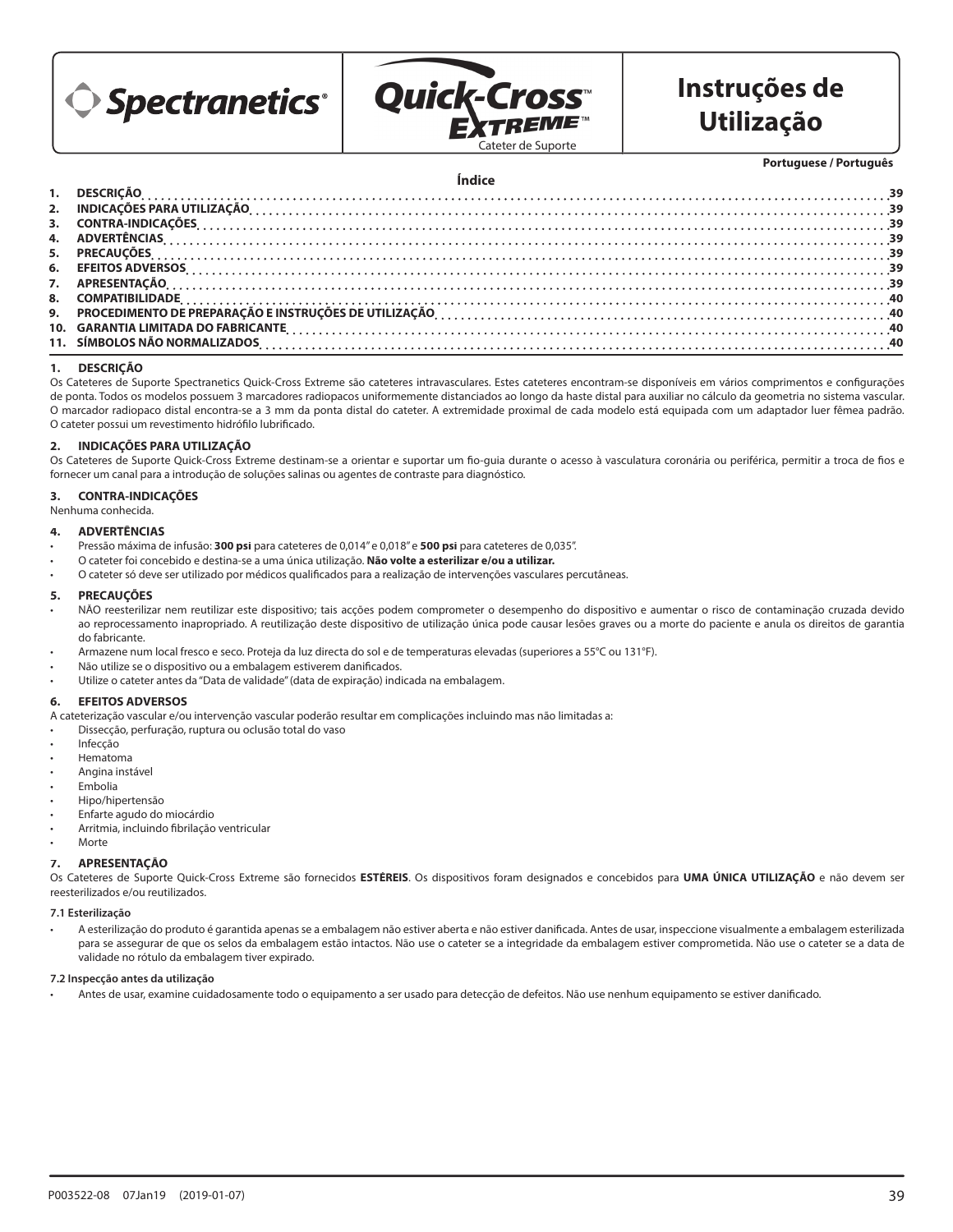



## **Instruções de Utilização**

**Portuguese / Português**

## **8. COMPATIBILIDADE**

## **Tabela de Características do Produto e Números de Modelo**

| <b>Modelo</b><br>(Ref.) | Comprimento<br>de Trabalho | Formato/<br>Tipo de ponta | Comprimento<br>do<br><b>Revestimento</b><br>Hidrófilo | Compatibilidade<br>do FG | D.I. Mínimo<br>do Guia | D.I. Mínimo<br>da Bainha | <b>D.E. Máximol</b><br>do Cateter | Espaçamento<br>da Banda<br><b>Marcadora</b> |
|-------------------------|----------------------------|---------------------------|-------------------------------------------------------|--------------------------|------------------------|--------------------------|-----------------------------------|---------------------------------------------|
| 518-084                 | 135 cm                     | Recto                     | 100 cm                                                | 0,014''                  | 5 F                    | 4 F                      | 3,2F<br>0.042''                   | $15 \, \text{mm}$                           |
| 518-086                 | 150 cm                     | Recto                     |                                                       | 0,36 mm                  |                        |                          | 1,07 mm                           |                                             |
| 518-088                 | 90 cm                      | Recto                     | 60 cm                                                 | 0,018''                  |                        |                          | 3,4F                              |                                             |
| 518-090                 | 135 cm                     | Recto                     | 100 cm                                                |                          | 5 F                    | 4 F                      | 0,044"                            | $15 \, \text{mm}$                           |
| 518-092                 | 150 cm                     | Recto                     |                                                       | $0.46$ mm                |                        |                          | 1,12 mm                           |                                             |
| 518-076                 | 65 cm                      | Recto                     | 45 cm                                                 |                          |                        |                          | 4,5F                              |                                             |
| 518-078                 | 90 cm                      | Recto                     | 70 cm                                                 | 0,035''                  | N/D                    | 5 F                      | 0,059''                           | 50 mm                                       |
| 518-080                 | 135 cm                     | Recto                     | 115 cm                                                | 0,89 mm                  |                        |                          |                                   |                                             |
| 518-082                 | 150 cm                     | Recto                     | 130 cm                                                |                          |                        |                          | 1,50 mm                           |                                             |

## **9. PROCEDIMENTO DE PREPARAÇÃO E INSTRUÇÕES DE UTILIZAÇÃO**

**Nota:** Siga as instruções de utilização de todo o equipamento a utilizar com os Cateteres de Suporte Quick-Cross Extreme.

- 1. Preparação: usando uma técnica estéril, abra a embalagem esterilizada. Retire cuidadosamente o aro de proteção com o cateter da embalagem. Encha uma seringa luer-lock padrão estéril com solução salina. Antes de retirar o cateter do aro, ligue a seringa ao acessório luer proximal do cateter, irrigue o cateter e deixe a solução salina encher o aro. Guarde o cateter no aro até que esteja pronto para utilizar.
- 2. Introdução: Através de um cateter-guia ou bainha introdutora de tamanho adequado previamente introduzido, introduza o cateter sobre um fio-guia de tamanho apropriado (consulte as especificações) utilizando uma técnica padrão.
- 3. Avanço: Utilize orientação fluoroscópica durante o avanço do cateter até ao local pretendido na vasculatura.
- 4. Remoção: retire cuidadosamente o cateter seguindo uma técnica padrão, tendo cuidado para manter a posição do fio-guia caso pretenda que este permaneça colocado.

Infusão: Para proceder à infusão, retire o fio-guia e consulte as especificações relativas à pressão máxima de infusão.

**Nota:** Não exceda as pressões de infusão recomendadas.

Após a utilização, descarte todo o equipamento em conformidade com os requisitos aplicáveis relativos a resíduos hospitalares e material biológico potencialmente perigoso.

## **10. GARANTIA LIMITADA DO FABRICANTE**

O fabricante garante que o Quick-Cross Extreme não possui defeitos de material nem de fabrico quando for utilizado até à "Data de validade" indicada e quando a embalagem se encontrar fechada e sem danos imediatamente antes da utilização. A responsabilidade do fabricante ao abrigo da presente garantia está limitada à substituição ou reembolso do valor de compra de qualquer Quick-Cross Extreme defeituoso O fabricante não será responsabilizado por quaisquer danos acidentais, especiais ou indirectos que resultem da utilização do Quick-Cross Extreme. Os danos que sejam provocados no Quick-Cross Extreme devido a má utilização, alteração, armazenamento ou manuseamento incorrecto, bem como qualquer outra falha resultante do não cumprimento destas Instruções de Utilização, invalidam esta garantia limitada. **ESTA GARANTIA LIMITADA SUBSTITUI EXPRESSAMENTE TODAS AS OUTRAS GARANTIAS, EXPRESSAS OU IMPLÍCITAS, INCLUINDO A GARANTIA IMPLÍCITA DE COMERCIABILIDADE OU ADEQUAÇÃO A UM PROPÓSITO ESPECÍFICO.** Nenhuma pessoa ou entidade, incluindo qualquer representante ou revendedor autorizado do Fabricante, tem autoridade para prolongar ou aumentar esta garantia limitada, e qualquer suposta tentativa de o fazer não poderá ser aplicada ao Fabricante.

## **11. SÍMBOLOS NÃO NORMALIZADOS**

| <b>Distal Marker Spacing</b>                                                                                                                                                                        |                 |
|-----------------------------------------------------------------------------------------------------------------------------------------------------------------------------------------------------|-----------------|
| Espaçamento do Marcador Distal                                                                                                                                                                      |                 |
| Shape                                                                                                                                                                                               |                 |
| Formato                                                                                                                                                                                             |                 |
| <b>GW Compatibility</b><br>Compatibilidade do FG                                                                                                                                                    | $\leftarrow$ GW |
| <b>Maximum OD</b>                                                                                                                                                                                   |                 |
| D. E. máximo                                                                                                                                                                                        |                 |
| Maximum PSI/kPa                                                                                                                                                                                     |                 |
| PSI/kPa máximo                                                                                                                                                                                      |                 |
| <b>Sheath Compatibility</b>                                                                                                                                                                         |                 |
| Compatibilidade da Bainha                                                                                                                                                                           |                 |
| <b>Working Length</b>                                                                                                                                                                               |                 |
| Comprimento de Trabalho                                                                                                                                                                             |                 |
| Quantity                                                                                                                                                                                            | QTY             |
| Quantidade                                                                                                                                                                                          |                 |
| CAUTION: Federal law (USA) restricts this device to sale by or on the order of a physician.<br>ATENCÃO: A lei federal dos EUA restringe a venda deste dispositivo a médicos ou a pedido dos mesmos. | <b>Rx ONLY</b>  |
|                                                                                                                                                                                                     |                 |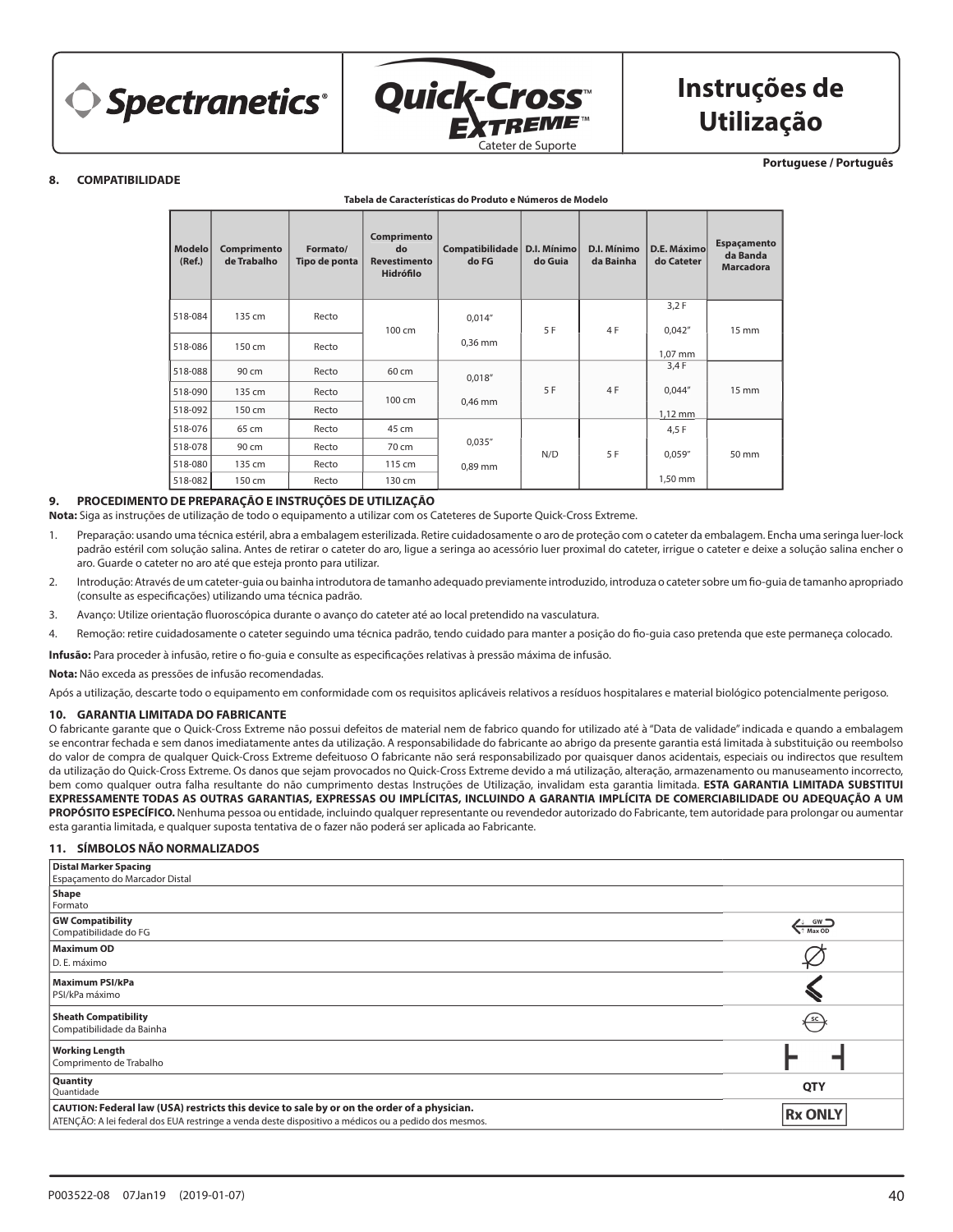



## **Instrucţiuni de utilizare**

#### **Romanian/Română**

#### **Cuprins**

| 9. PROCEDURA DE CONFIGURARE ȘI INSTRUCȚIUNI DE UTILIZARE CONSULTANI ALTANI ANII ALTANI A AZIANI A AZIANI A AZ |  |
|---------------------------------------------------------------------------------------------------------------|--|
|                                                                                                               |  |
|                                                                                                               |  |

## **1. DESCRIERE**

Cateterele de sustinere Spectranetics Quick-Cross Extreme sunt catetere intravasculare. Aceste catetere sunt disponibile în diverse lungimi și configurații ale vârfului. Toate modelele sunt prevăzute cu 3 markeri radio-opaci, situaţi la distanţe egale unul de celălalt pe axul distal, pentru a facilita estimarea geometriei în interiorul sistemului vascular. Markerul radio-opac distal este poziționat la 3 mm de vârful distal al cateterului. Un conector Luer mamă standard este situat la capătul proximal al fiecărui model. Cateterul este acoperit cu un strat lubrifiat și hidrofil.

## **2. INDICAŢII DE UTILIZARE**

Cateterele de susținere Quick-Cross Extreme sunt concepute pentru a ghida și susține firul de ghidare în timpul accesării vasculaturii coronariene sau periferice, pentru a permite schimbarea firelor de ghidare şi pentru a asigura un canal pentru introducerea soluţiilor saline sau a agenţilor de contrast utilizaţi în scop diagnostic.

## **3. CONTRAINDICAŢII**

Nu se cunosc.

## **4. AVERTISMENTE**

- Presiunea maximă de perfuzie: **300 psi** pentru catetere de 0,014" şi 0,018" şi **500 psi** pentru catetere de 0,035".
- Cateterul este conceput şi destinat numai pentru o singură utilizare. **Nu resterilizaţi şi/sau nu reutilizaţi.**
- Cateterul trebuie utilizat numai de către medici calificați să efectueze intervenții vasculare percutanate.

## **5. MĂSURI DE PRECAUŢIE**

- NU resterilizaţi sau reutilizaţi acest dispozitiv, întrucât aceste acţiuni pot compromite performanţa dispozitivului sau pot creşte riscul de contaminare încrucişată din cauza reprocesării necorespunzătoare. Reutilizarea acestui dispozitiv de unică folosință ar putea duce la vătămarea gravă sau chiar decesul pacientului și anulează garanțiile producătorului.
- A se depozita într-un loc uscat şi răcoros. A se feri de lumina directă a soarelui şi de temperaturi ridicate (mai mari de 55 °C sau 131 °F).
- Nu utilizaţi dispozitivul dacă acesta este deteriorat sau dacă ambalajul este deteriorat.
- Utilizați cateterul înainte de data de expirare ("A se utiliza înainte de") specificată pe ambalaj.

## **6. REACŢII ADVERSE**

Cateterizarea vasculară și/sau intervenția vasculară pot avea ca rezultat apariția de complicații, care pot include, fără a se limita la:

- Secționarea, perforarea, ruperea sau ocluzia totală a vasului
- **Infectie**
- Hematom
- Angină instabilă
- Embolie
- Hipo/hipertensiune
- Infarct miocardic acut
- Aritmie, inclusiv fibrilație ventriculară
- Deces

## **7. MOD DE FURNIZARE**

Cateterele de susţinere Spectranetics Quick-Cross Extreme sunt furnizate în stare **STERILĂ**. Dispozitivele sunt concepute şi destinate **NUMAI PENTRU UNICĂ FOLOSINŢĂ** şi nu trebuie resterilizate şi/sau reutilizate.

#### **7.1 Sterilizare**

• Sterilitatea produsului este garantată numai dacă ambalajul este nedeschis şi nedeteriorat. Înainte de utilizare, inspectaţi vizual ambalajul steril pentru a vă asigura că sigiliile nu sunt rupte. Nu utilizați cateterul dacă integritatea ambalajului a fost compromisă. Nu utilizați cateterul după "Data de expirare" înscrisă pe eticheta ambalajului.

## **7.2 Inspectarea înaintea utilizării**

Înainte de utilizare, verificați cu atenție toate echipamentele care urmează să fie utilizate, pentru a identifica eventualele defecte. Nu utilizați echipamentele deteriorate.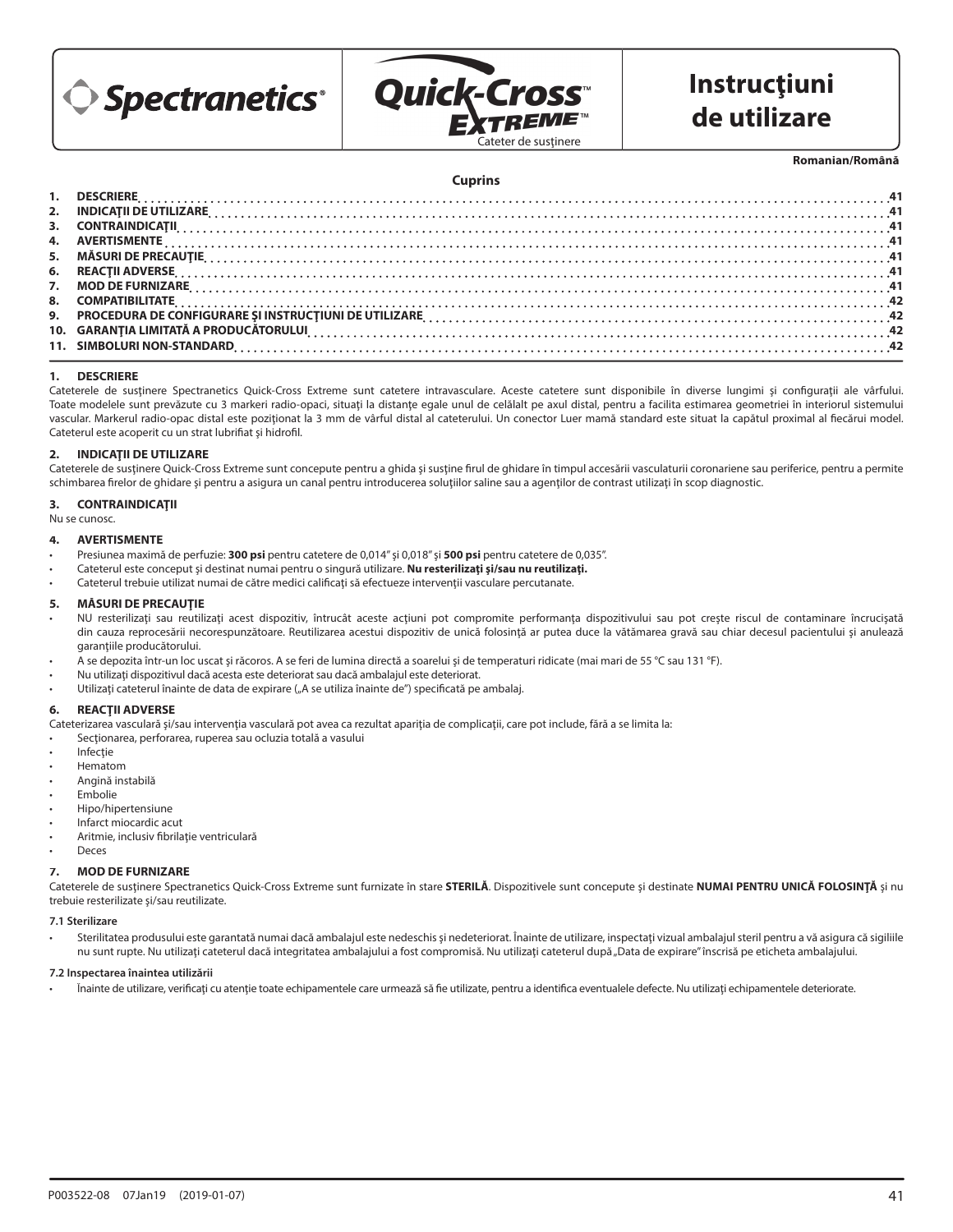



**Romanian/Română**

## **8. COMPATIBILITATE**

#### **Tabel privind caracteristicile produsului şi numerele de model**

| <b>Model</b><br>(Ref.) | Lungime de<br>lucru | Forma/<br>tipul vârfului | Lungimea<br>stratului<br>hidrofil | <b>Compatibilitatea</b><br>firului de ghidare | <b>Diametru</b><br>interior<br>minim<br>al firului<br>de ghidare | <b>Diametru</b><br>interior<br>minim al<br>tecii | <b>Diametru</b><br>exterior maxim<br>al cateterului | <b>Distanța</b><br>dintre benzile<br>de marcare |
|------------------------|---------------------|--------------------------|-----------------------------------|-----------------------------------------------|------------------------------------------------------------------|--------------------------------------------------|-----------------------------------------------------|-------------------------------------------------|
| 518-084                | 135 cm              | Drept                    | $100 \text{ cm}$                  | 0,014''                                       | 5F                                                               | 4F                                               | 3,2F<br>0.042''                                     | $15 \text{ mm}$                                 |
| 518-086                | 150 cm              | Drept                    |                                   | $0.36$ mm                                     |                                                                  |                                                  | 1.07 mm                                             |                                                 |
| 518-088                | 90 cm               | Drept                    | 60 cm                             | 0,018''                                       |                                                                  |                                                  | 3,4F                                                |                                                 |
| 518-090                | 135 cm              | Drept                    |                                   |                                               | 5F                                                               | 4F                                               | 0,044''                                             | $15 \text{ mm}$                                 |
| 518-092                | 150 cm              | Drept                    | 100 cm                            | 0,46 mm                                       |                                                                  |                                                  | $1,12$ mm                                           |                                                 |
| 518-076                | 65 cm               | Drept                    | 45 cm                             |                                               |                                                                  |                                                  | 4,5 F                                               |                                                 |
| 518-078                | 90 cm               | Drept                    | 70 cm                             | 0,035''                                       |                                                                  |                                                  |                                                     |                                                 |
| 518-080                | 135 cm              | Drept                    | 115 cm                            | $0.89$ mm                                     | Nu este cazul                                                    | 5F                                               | 0,059''                                             | 50 mm                                           |
| 518-082                | 150 cm              | Drept                    | 130 cm                            |                                               |                                                                  |                                                  | 1.50 mm                                             |                                                 |

## **9. PROCEDURA DE CONFIGURARE ŞI INSTRUCŢIUNI DE UTILIZARE**

Notă: Urmați instrucțiunile de utilizare pentru toate echipamentele care urmează să fie utilizate împreună cu cateterele de susținere Quick-Cross Extreme.

- 1. Pregătirea: Utilizând o tehnică sterilă, desfaceți ambalajul steril. Scoateți cu atenție bucla protectoare cu cateterul din pungă. Umpleți cu soluție salină sterilă o seringă sterilă prevăzută cu conector Luer-lock standard. Înainte de a scoate cateterul din buclă, conectați seringa la racordul Luer proximal al cateterului, spălaţi cateterul și permiteți umplerea buclei cu soluție salină. Lăsați cateterul aflat în buclă deoparte până când acesta este gata de utilizare.
- 2. Introducerea: Printr-un cateter de ghidare sau o teacă de introducere de dimensiunea corespunzătoare și introduse anterior, introduceți cateterul pe un fir de ghidare de dimensiunea corespunzătoare (vezi specificațiile), utilizând tehnica standard.
- 3. Avansarea: Utilizați ghidarea fluoroscopică pentru a avansa cateterul către locația dorită din sistemul vascular.
- 4. Extracția: Retrageți cu atenție cateterul, utilizând tehnica standard și având grijă să mențineți poziția firului de ghidare dacă acesta trebuie să rămână în poziție.

Perfuzia: Pentru efectuarea perfuziei, retrageți firul de ghidare și consultați specificațiile privind presiunea maximă de perfuzie.

**Notă:** Nu depăşiţi presiunile maxime de perfuzie.

După utilizare, aruncaţi toate echipamentele în conformitate cu cerinţele aplicabile privind deşeurile spitaliceşti şi materialele care pot prezenta pericol biologic.

## **10. GARANŢIA LIMITATĂ A PRODUCĂTORULUI**

Producătorul garantează că produsul Quick-Cross Extreme nu prezintă defecte de material și de fabricație atunci când este utilizat înainte de nainte deicație atunci când este utilizat ross Extreme nu prezintă defecte de mateat înainte de utilizare. Răspunderea producătorului în baza prezentei garanţii este limitată la înlocuirea sau rambursarea preţului de cumpărare al oricărui produs Quick-Cross Extreme defect. Producătorul nu va fi răspunzător pentru nicio daună indirectă, specială sau pe cale de consecintă rezultată din utilizarea produsului Quick-Cross Extreme. Deteriorarea produsului Quick-Cross Extreme cauzată de utilizarea necorespunzătoare, modificarea, depozitarea sau manevrarea inadecvată a acestuia sau de orice altă nerespectare a prezentelor instrucțiuni de utilizare va anula prezenta garanție limitată. PREZENTA GARANȚIE LIMITATĂ ESTE OFERITĂ ÎN **MOD EXPRES ÎN LOCUL ORICĂROR ALTOR GARANŢII, EXPRESE SAU IMPLICITE, INCLUSIV GARANŢIA IMPLICITĂ DE VANDABILITATE SAU DE ADECVARE LA UN ANUMIT**  SCOP. Nicio persoană fizică sau juridică, inclusiv niciun reprezentant sau distribuitor autorizat al producătorului, nu are autoritatea de a extinde sau prelungi prezenta garanție limitată, iar orice tentativă intenţionată în acest sens nu va avea titlu executoriu pentru producător.

## **11. SIMBOLURI NON-STANDARD**

| <b>Distal Marker Spacing</b><br>Distanța dintre markerii distali                                                                                                                                                                   |                 |
|------------------------------------------------------------------------------------------------------------------------------------------------------------------------------------------------------------------------------------|-----------------|
| Shape<br>Formă                                                                                                                                                                                                                     |                 |
| <b>GW Compatibility</b><br>Compatibilitatea firului de ghidare                                                                                                                                                                     | $\leftarrow$ GW |
| <b>Maximum OD</b><br>Diametru exterior maxim                                                                                                                                                                                       |                 |
| Maximum PSI/kPa<br>Valoare maximă PSI/kPa                                                                                                                                                                                          |                 |
| <b>Sheath Compatibility</b><br>Compatibilitatea tecii                                                                                                                                                                              |                 |
| <b>Working Length</b><br>Lungime de lucru                                                                                                                                                                                          |                 |
| Quantity<br>Cantitate                                                                                                                                                                                                              | QTY             |
| CAUTION: Federal law (USA) restricts this device to sale by or on the order of a physician.<br>ATENȚIE: Legile federale (S.U.A.) permit vânzarea acestui dispozitiv numai de către un medic sau pe baza unei prescripții medicale. | <b>Rx ONLY</b>  |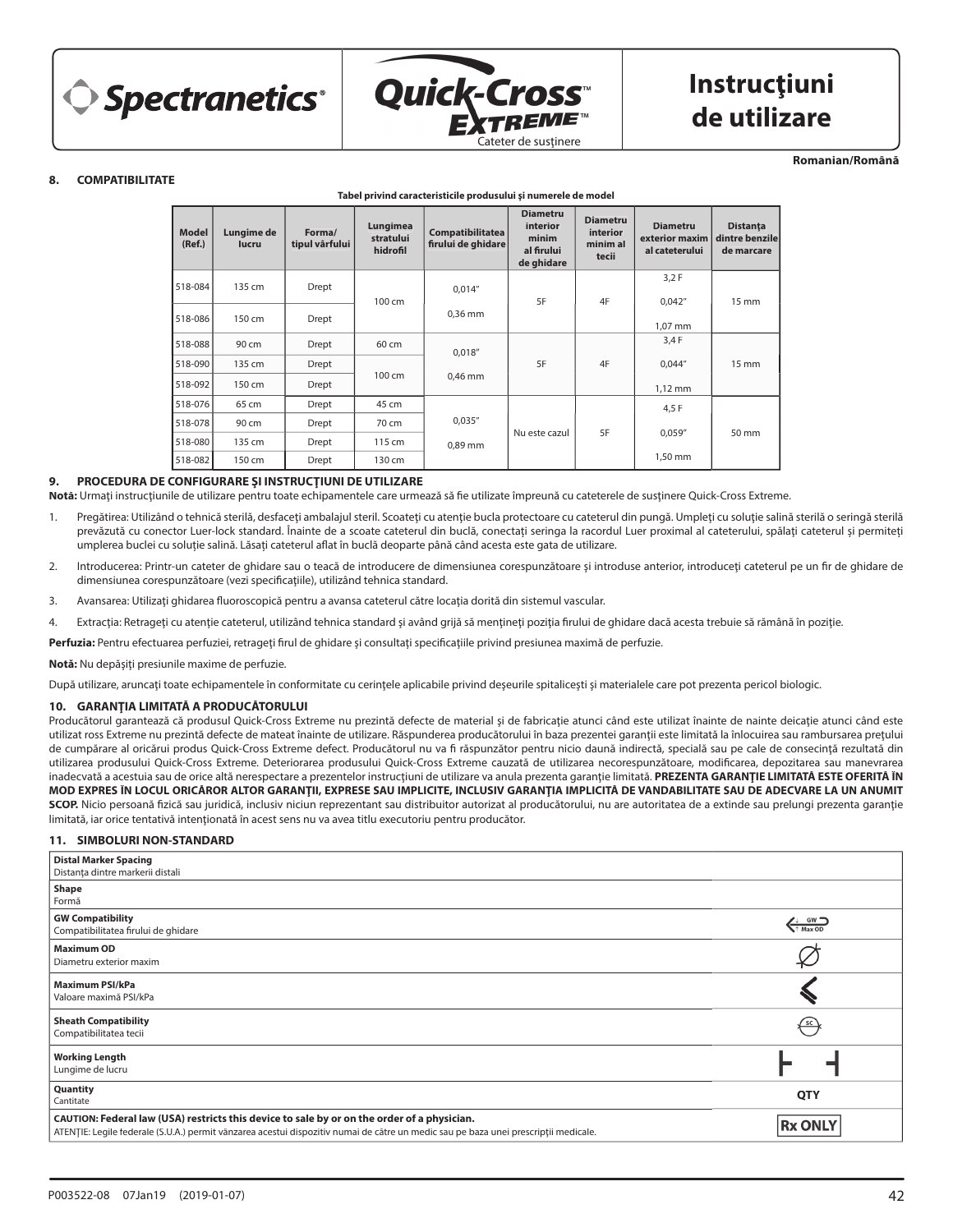



## **Инструкции по применению**

#### **Russian / Pусский язык**

## **1. ОПИСАНИЕ**

Поддерживающие катетеры Spectranetics Quick-Cross Extreme являются внутрисосудистыми катетерами и выпускаются в различных вариантах длины и конфигураций наконечников. Все модели снабжены 3 рентгеноконтрастными маркерами, размещенными через равные интервалы вдоль дистального стержня и служащими для оценки пространственного положения в сосудистой системе. Дистальный рентгеноконтрастный маркер расположен на расстоянии 3 мм от дистального наконечника катетера. На проксимальном конце у всех моделей катетеров имеется стандартный гнездовой разъем Люэра. На катетер нанесено смазывающее гидрофильное покрытие.

## **2. ПОКАЗАНИЯ К ПРИМЕНЕНИЮ**

Поддерживающие катетеры Quick-Cross Extreme предназначены для направления и поддержки проводников при их размещении в коронарных или периферических сосудах, что позволяет менять проводники и обеспечивает канал для ввода физраствора или диагностических контрастных веществ.

## **3. ПРОТИВОПОКАЗАНИЯ**

Не выявлены.

#### **4. ПРЕДУПРЕЖДЕНИЯ**

- Максимальное давление вливания. **300 фунтов** на кв. дюйм для катетеров 0,014 дюйма и 0,018 дюйма; **500 фунтов** на кв. дюйм для катетеров 0,035 дюйма.
- Катетер предназначен только для одноразового применения. Повторная стерилизация и повторное использование не допускаются.
- Катетер должен использоваться только врачами с надлежащей квалификацией для выполнения операций на сосудах.

## **5. МЕРЫ ПРЕДОСТОРОЖНОСТИ**

- ЗАПРЕЩАЕТСЯ повторная стерилизация и повторное использование устройства, поскольку это может привести к нарушению его функций и повысить риск перекрестного заражения после ненадлежащей повторной обработки. Повторное использование этого одноразового устройства может повлечь за собой нанесение серьезного вреда здоровью пациента или его смерть, а также привести к аннулированию гарантийных обязательств.
- Хранить в прохладном сухом месте. Защищать от воздействия прямых солнечных лучей и высокой температуры (выше 55°C или 131°F).
- Не используйте катетер, если устройство или упаковка повреждены.
- Используйте катетер до даты «Использовать до» (срок годности), указанной на упаковке.

## **6. НЕЖЕЛАТЕЛЬНЫЕ ЯВЛЕНИЯ**

Катетеризация и/или другие вмешательства в сосудистую систему могут приводить к осложнениям, включая, помимо прочего, следующие явления.

- Расслоение, перфорация, разрыв или полная закупорка сосуда
- Инфекция
- Гематома
- Нестабильная стенокардия
- Эмболия
- Пониженное/повышенное кровяное давление
- Острый инфаркт миокарда
- Аритмия, включая фибрилляцию желудочков
- Летальный исход

## **7. ФОРМА ПОСТАВКИ**

Поддерживающие катетеры Spectranetics Quick-Cross Extreme поставляются **В СТЕРИЛЬНОМ ВИДЕ**. Эти устройства разработаны и предназначены **ТОЛЬКО ДЛЯ ОДНОКРАТНОГО ПРИМЕНЕНИЯ** и не должны подвергаться повторной стерилизации и/или повторно использоваться.

## **7.1 Стерилизация**

• Стерильность устройства гарантируется только в случае, если упаковка не вскрыта или не повреждена. Перед использованием внимательно осмотрите стерильную упаковку, чтобы убедиться в отсутствии повреждений. Не используйте катетер, если целостность упаковки была нарушена. Не используйте катетер после указанной на упаковке даты «Использовать до».

## **7.2 Проверка перед использованием**

• Перед применением тщательно проверьте все используемое оборудование на наличие дефектов. Не применяйте поврежденное оборудование.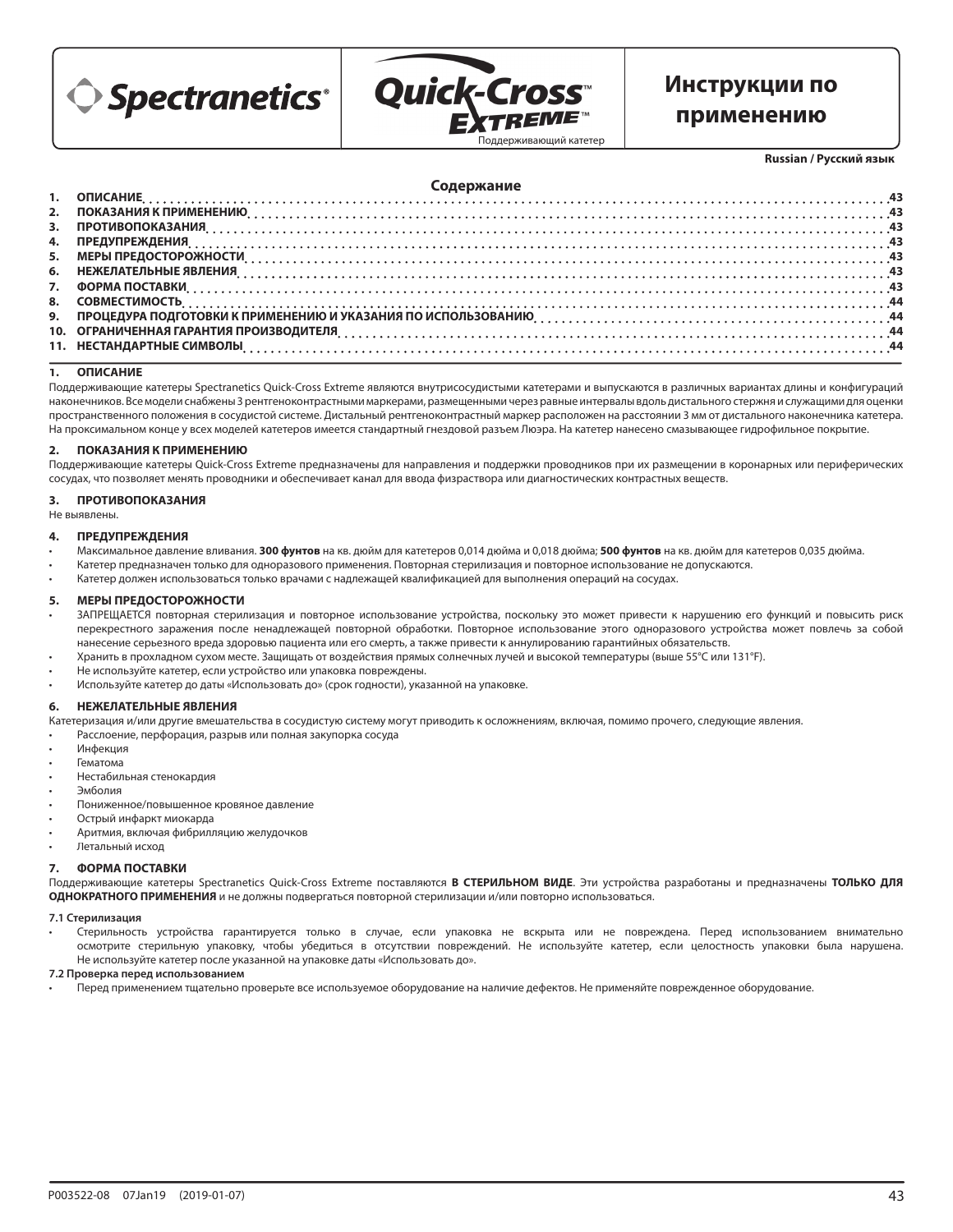



## **Инструкции по применению**

**Russian / Pусский язык**

## **8. СОВМЕСТИМОСТЬ**

#### **Таблица с характеристиками и номерами моделей**

| Модель<br>$(No$ по кат.) | <b>Рабочая</b><br>длина | Форма/тип<br><b>наконечника</b> | Длина<br>гидрофильного<br>покрытия | Совместимость<br>с проволочным<br>направителем | Минимальный<br>внутренний<br>диаметр<br>направителя | внутренний<br>диаметр<br>канюли | Минимальный   Максимальный  <br>наружный<br>диаметр<br>катетера | Интервал<br>между<br>маркерными<br>полосами |
|--------------------------|-------------------------|---------------------------------|------------------------------------|------------------------------------------------|-----------------------------------------------------|---------------------------------|-----------------------------------------------------------------|---------------------------------------------|
| 518-084                  | 135 см                  | Прямой                          | 100 см                             | 0,014 дюйма                                    | 5F                                                  | 4F                              | 3,2F<br>0,042 дюйма                                             | 15 MM                                       |
| 518-086                  | 150 см                  | Прямой                          | 0.36 MM                            |                                                |                                                     |                                 | 1.07 MM                                                         |                                             |
| 518-088                  | 90 CM                   | Прямой                          | 60 см                              | 0,018 дюйма                                    |                                                     |                                 | 3,4F                                                            |                                             |
| 518-090                  | 135 см                  | Прямой                          |                                    |                                                | 5F                                                  | 4F                              | 0,044 дюйма                                                     | 15 MM                                       |
| 518-092                  | 150 см                  | Прямой                          | 100 см<br>0.46 MM                  |                                                |                                                     |                                 | $1.12$ MM                                                       |                                             |
| 518-076                  | 65 CM                   | Прямой                          | 45 CM                              |                                                |                                                     |                                 | 4,5F                                                            |                                             |
| 518-078                  | 90 CM                   | Прямой                          | 70 см                              | 0,035 дюйма                                    |                                                     |                                 |                                                                 |                                             |
| 518-080                  | 135 см                  | Прямой                          | 115 cm                             | 0.89 MM                                        |                                                     | 5F                              | 0.059 дюйма                                                     | 50 MM                                       |
| 518-082                  | 150 см                  | Прямой                          | 130 см                             |                                                |                                                     |                                 | 1.50 MM                                                         |                                             |

## **9. ПРОЦЕДУРА ПОДГОТОВКИ К ПРИМЕНЕНИЮ И УКАЗАНИЯ ПО ИСПОЛЬЗОВАНИЮ**

**Примечание.** При использовании с поддерживающим катетером Quick-Cross Extreme какого-либо дополнительного оборудования соблюдайте соответствующие инструкции по применению этого оборудования.

- 1. Подготовка. Вскройте стерильную упаковку, соблюдая правила обеспечения стерильности. Аккуратно извлеките защитное кольцо с катетером из упаковки. Наполните стерильным физраствором стандартный шприц с наконечником Люэра. Перед извлечением катетера из кольца подсоедините шприц к проксимальному разъему Люэра на катетере и промойте катетер, чтобы физраствор заполнил кольцо. Отложите катетер в кольце, пока не будете готовы его использовать.
- 2. Введение. Через предварительно вставленный и правильно подобранный по размеру проводниковый катетер или оболочку интродьюсера введите катетер по направителю надлежащего размера (см. технические характеристики).
- 3. Продвижение. При продвижении катетера в нужное место по каналу сосуда используйте рентгеноскопический контроль.
- 4. Удаление. Осторожно извлеките катетер с применением стандартной методики, аккуратно удерживая проводник, если планируется оставить его на месте.

**Инфузия.** Для проведения инфузии извлеките направляющий проводник и соблюдайте максимально допустимое давление вливания, указанное в технических характеристиках продукта.

**Примечание.** Не превышайте максимально допустимое давление вливания.

После использования утилизируйте все оборудование в соответствии с действующими правилами утилизации отходов лечебных учреждений и потенциально опасных биологических материалов.

## **10. ОГРАНИЧЕННАЯ ГАРАНТИЯ ПРОИЗВОДИТЕЛЯ**

Производитель гарантирует отсутствие дефектов материалов и изготовления для продукта Quick-Cross Extreme при условии его применения до указанной даты «Использовать до», а также при условии целостности и отсутствия повреждений упаковки непосредственно перед применением. Ответственность Производителя по настоящей гарантии ограничивается заменой или компенсацией цены покупки любого дефектного продукта Quick-Cross Extreme. Производитель не несет ответственности за какой-либо случайный, фактический или косвенный ущерб, причиненный применением продукта Quick-Cross Extreme. В случае повреждения продукта Quick-Cross Extreme, вызванного ненадлежащим использованием, внесением изменений, неправильным хранением или обращением, а также вследствие любого другого несоблюдения этой Инструкции по применению эта ограниченная гарантия утрачивает силу. **НАСТОЯЩАЯ ОГРАНИЧЕННАЯ ГАРАНТИЯ ЗАМЕНЯЕТ СОБОЙ ВСЕ ОСТАЛЬНЫЕ ГАРАНТИИ, ПРЯМЫЕ ИЛИ ПОДРАЗУМЕВАЕМЫЕ, В ТОМ ЧИСЛЕ ПОДРАЗУМЕВАЕМУЮ ГАРАНТИЮ ТОВАРНОЙ ПРИГОДНОСТИ ИЛИ ПРИГОДНОСТИ ДЛЯ ОПРЕДЕЛЕННОЙ ЦЕЛИ.** Никакие физические или юридические лица, в том числе уполномоченные представители или торговые посредники Производителя, не имеют права продлевать срок действия или расширять условия этой ограниченной гарантии, и любая попытка вышеуказанных действий не будет иметь юридической силы в отношении Производителя.

#### **11. НЕСТАНДАРТНЫЕ СИМВОЛЫ**

| <b>Distal Marker Spacing</b><br>Промежуток между маркерами на дистальной части катетера                                                                                                                                 |                         |
|-------------------------------------------------------------------------------------------------------------------------------------------------------------------------------------------------------------------------|-------------------------|
| Shape<br>Форма                                                                                                                                                                                                          |                         |
| <b>GW Compatibility</b><br>Совместимость с проволочным направителем                                                                                                                                                     | GW<br>$\uparrow$ Max OD |
| <b>Maximum OD</b><br>Максимальный внешний диаметр                                                                                                                                                                       |                         |
| <b>Maximum PSI/kPa</b><br>Максимальное давление, фунтов на кв. дюйм/кПа                                                                                                                                                 |                         |
| <b>Sheath Compatibility</b><br>Совместимость с канюлей                                                                                                                                                                  |                         |
| <b>Working Length</b><br>Рабочая длина                                                                                                                                                                                  |                         |
| Quantity<br>Количество                                                                                                                                                                                                  | <b>QTY</b>              |
| CAUTION: Federal law (USA) restricts this device to sale by or on the order of a physician.<br>ВНИМАНИЕ! Согласно Федеральному законодательству (США) данный продукт разрешен к продаже только врачам или по их заказу. | <b>Rx ONL</b>           |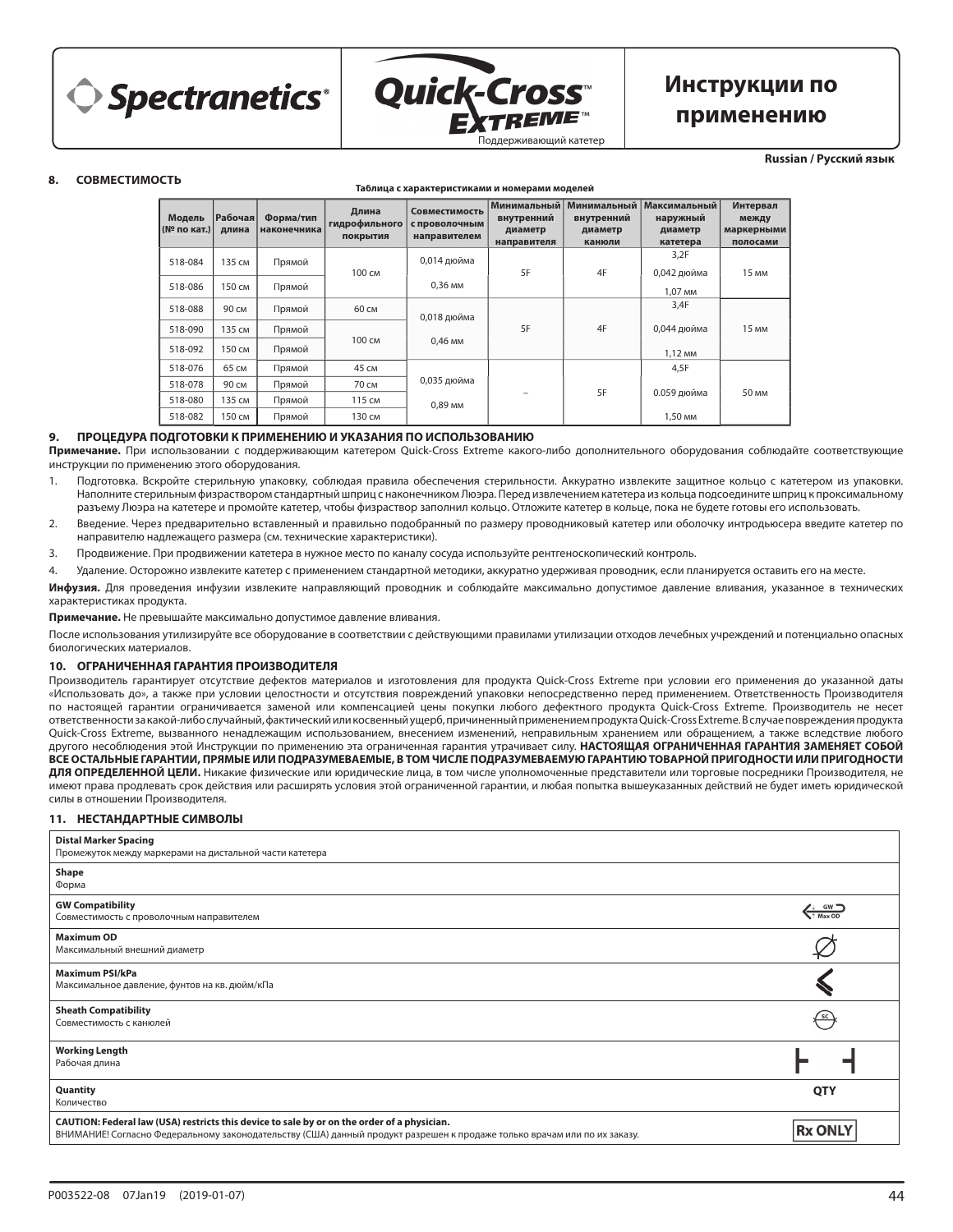



## **Uputstvo za upotrebu**

## **Serbian / Српски jезик**

## **Sadržaj**

## **1. OPIS**

Spectranetics Quick-Cross Extreme kateteri za podršku su intravaskulani kateteri Ovi kateteri su dostupni u različitim dužinama i kon guracijama vrha. Svi modeli imaju 3 radioneprovidna markera, koji su postavljeni na podjednakom rastojanju duž distalne osovine, kako bi pomogli u proceni geometrije unutar vaskularnog sistema. Distalni radioneprovidni marker je postavljen na 3 mm od distalnog vrha katetera. Standardni ženski luer port je postavljen na proksimalnom kraju svakog modela. Kateter je obložen glatkim materijalom koji apsorbira vodu.

## **2. INDIKACIJE ZA UPOTREBU**

Quick-Cross Extreme kateteri za podršku su tu da vode i daju podršku vodič žici u toku pristupa koronarnoj ili perifernoj vaskulaturi, da omoguće zamenu vodič žica i obezbede kanal za uvođenje slanih rastvora ili dijagnostičkih kontrastnih sredstava.

## **3. KONTRAINDIKACIJE**

Nema poznatih.

## **4. UPOZORENJA**

- Maksimalni pritisak infuzije: **300 psi** za 0,014" i 0,018" katetere i **500 psi** za 0,035" katetere.
- Kateter je projektovan i namenjen samo za jednokratnu upotrebu. **Ne sterilisati i/ili ne koristiti ponovo.**
- Ovaj kateter bi trebalo da koriste samo lekari koji su kvalifikovani za vršenje perkutanih, vaskularnih intervencija.

## **5. MERE PREDOSTROŽNOSTI**

- NE sterilizujte ponovo i NE koristite ponovo ovaj uređaj, jer takve radnje mogu ugroziti performanse uređaja ili povećati opasnost od unakrsne kontaminacije zbog neodgovarajuće ponovne obrade. Ponovna upotreba ovog uređaja za jednokratnu upotrebu može dovesti do ozbiljnih povreda pacijenta ili smrti i poništava garancije proizvođača.
- Čuvati na hladnom i suvom mestu. Zaštititi od direktne sunčeve svetlosti i visokih temperatura (većih od 55 °C ili 131 °F).
- Ne koristite uređaj ili pakovanje ako je oštećeno.
- Koristite kateter do datuma "Roka upotrebe" ("Use By") koji je naveden na pakovanju.

## **6. NEŽELJENI EFEKTI**

Vaskularna kateterizacija i/ili vaskularna intervencija mogu da prouzrokuju, ali ne ograničavajući se samo na to, sledeće komplikacije:

- Isecanje, perforiranje, kidanje ili totalna okluzija krvnog suda
- **Infekcija**
- Hematom
- Nestabilna angina
- Embolija
- Hipo/hipertenzija
- Akutni infarkt miokarda
- Aritmija, uključujući ventrikularnu fibrilaciju

## • Smrt

## **7. KAKO SE ISPORUČUJE**

Spectranetics Quick-Cross Extreme kateteri za podršku isporučuju se **STERILNI**. Uređaji su projektovani i namenjeni **SAMO ZA JEDNU UPOTREBU** i ne smeju se ponovo sterilisati i/ili ponovo koristiti.

## **7.1 Sterilizacija**

• Sterilnost proizvoda se garantuje samo ako pakovanje nije otvarano i ako je neoštećeno. Pre upotrebe vizuelno proveriti sterilno pakovanje kako biste bili sigurni da žigovi nisu polomljeni. Ne koristite kateter ako je pakovanje oštećeno. Ne koristite kateter ako je prošao datum koji je na nalepnici na pakovanju naznačen pod "Rok upotrebe" ("Use Before Date").

## **7.2 Provera pre upotrebe**

• Pre upotrebe pažljivo proverite ispravnost celokupne opreme koja će biti korišćena. Ne koristite opremu ako je oštećena.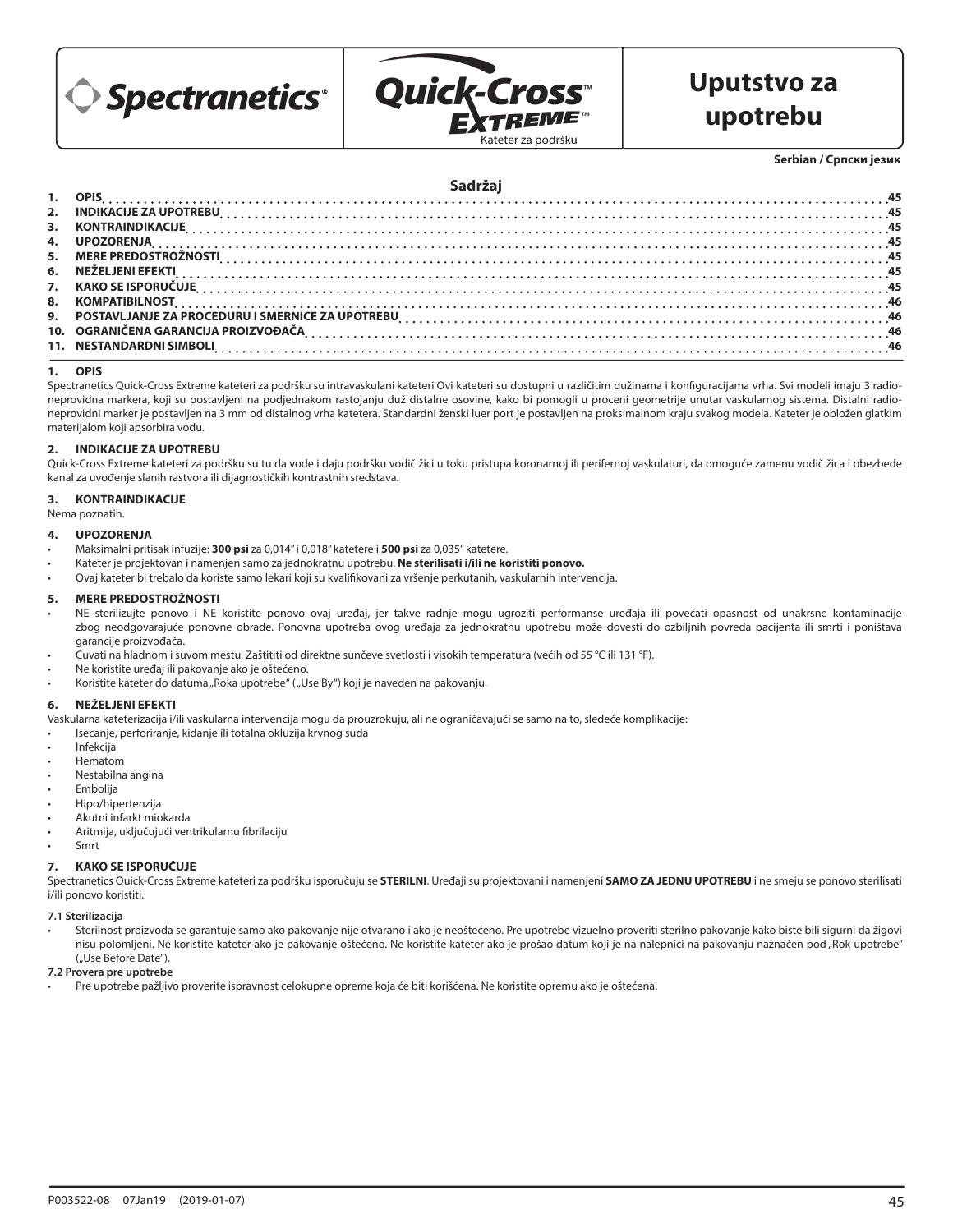



**Serbian / Српски jезик**

### **8. KOMPATIBILNOST**

#### **Tabela sa funkcijama proizvoda i brojevima modela**

| <b>Model</b><br>(Ref) | Radna<br>dužina | Oblik/tip<br>vrha | <b>Dužina</b><br>hidrofilnog<br>sloja | Kompatibilnost<br>žice | Min. unutrašnji<br>prečnik vodiča | Min. unutrašnji<br>prečnik uvodnika | <b>Maksimalan</b><br>spoljni prečnik<br>katetera | Razmak između<br>markera u vidu<br>trake |                 |
|-----------------------|-----------------|-------------------|---------------------------------------|------------------------|-----------------------------------|-------------------------------------|--------------------------------------------------|------------------------------------------|-----------------|
| 518-084               | 135 cm          | Prav              |                                       | 0,014''                |                                   |                                     | 3,2F                                             |                                          |                 |
| 518-086               | 150 cm          | Prav              | 100 cm                                | $0,36$ mm              |                                   | 5F                                  | 4F                                               | 0.042''<br>1,07 mm                       | $15 \text{ mm}$ |
| 518-088               | 90 cm           | Prav              | 60 cm                                 | 0,018''                |                                   |                                     | 3,4F                                             |                                          |                 |
| 518-090               | 135 cm          | Prav              |                                       |                        | 5F                                | 4F                                  | 0,044"                                           | $15 \text{ mm}$                          |                 |
| 518-092               | 150 cm          | Prav              | 100 cm                                | $0.46$ mm              |                                   |                                     | $1,12$ mm                                        |                                          |                 |
| 518-076               | 65 cm           | Prav              | 45 cm                                 |                        |                                   |                                     | 4,5F                                             |                                          |                 |
| 518-078               | 90 cm           | Prav              | 70 cm                                 | 0.035''                | N/D                               | 5F                                  |                                                  | 50 mm                                    |                 |
| 518-080               | 135 cm          | Prav              | 115 cm                                | $0.89$ mm              |                                   |                                     | 0,059''                                          |                                          |                 |
| 518-082               | 150 cm          | Prav              | 130 cm                                |                        |                                   |                                     | 1,50 mm                                          |                                          |                 |

## **9. POSTAVLJANJE ZA PROCEDURU I SMERNICE ZA UPOTREBU**

**Napomena:** Pratite uputstva za upotrebu za svu opremu koja će biti korišćena sa Quick-Cross Extreme kateterima za podršku.

- 1. Priprema: Otvorite sterilno pakovanje primenom sterilne tehnike. Pažljivo izvadite zaštitni obruč s kateterom iz pakovanja. Napunite sterilni, standardni luerlock špric slanim rastvorom. Pre nego što odstranite kateter iz obruča , spojite špric na luer nastavak na proksimalnom delu katetera, isperite kateter i pustite da slani rastvor napuni obruč. Ostavite kateter sa strane u obruču do upotrebe.
- 2. Umetanje: Preko prethodno umetnutog vodećeg katetera ili uvodnika odgovarajuće veličine, uvedite kateter preko vodič žice odgovarajuće veličine (vidi specifikacije) korišćenjem standardne tehnike.
- 3. Napredovanje: Dok uvodite kateter do određenog mesta u vaskulaturi, koristite fluoroskop za navođenje.
- 4. Uklanjanje: Pažljivo izvucite kateter korišćenjem standardne tehnike, pazite da održavate poziciju vodič žice, ako vodič žica treba da ostane na mestu.

Infuzija: Za infuziju, izvucite vodič žicu i pogledajte specifikaciju da proverite koje su maksimalne vrednosti pritiska infuzije.

**Napomena:** Nemojte prelaziti preporučene vrednosti pritisaka infuzije.

Nakon upotrebe odložite svu opremu u skladu sa primenljivim zahtevima za bolnički otpad i potencijalno biološki opasne materijale.

## **10. OGRANIČENA GARANCIJA PROIZVOĐAČA**

Proizvođač garantuje da Quick-Cross Extreme nema grešaka u materijalu i izradi ako se koristi do datuma navedenog pod "Upotrebiti do" ("Use By") i ako pakovanje nije otvoreno i oštećeno pre upotrebe. Odgovornost proizvođača prema ovoj garanciji ograničena je na zamenu ili povraćaj novca u iznosu kupovne cene za bilo koji neispravan Quick-Cross Extreme. Proizvođač neće biti odgovoran ni za kakve slučajne, specijalne ili posledične štete koje su nastale zbog upotrebe Quick-Cross Extreme. U slučaju oštećenja kod Quick-Cross Extreme, koja su izazvana pogrešnom upotrebom, izmenama, nepravilnim skladištenjem ili rukovanjem, ili zbog bilo kakvog drugog nepoštovanja ovog Uputstva za upotrebu, ova ograničena garancija prestaje da važi. **OVA OGRANIČENA GARANCIJA IZRIČITO ODBACUJE SVE DRUGE GARANCIJE, IZRIČITE ILI PODRAZUMEVANE, UKLJUČUJUĆI**  I PODRAZUMEVANU GARANCIJU UTRŽIVOSTI ILI PRIKLADNOSTI ZA ODREĐENU SVRHU. Nijedno fizičko ili pravno lice, uključujući i bilo kog ovlašćenog predstavnika ili distributera proizvođača, nema ovlašćenje da produži ili proširi ovu ograničenu garanciju, a svaki takav pokušaj neće obavezati proizvođača.

### **11. NESTANDARDNI SIMBOLI**

| $\leftarrow$ GW |
|-----------------|
|                 |
|                 |
|                 |
|                 |
| QTY             |
| <b>Rx ON</b>    |
|                 |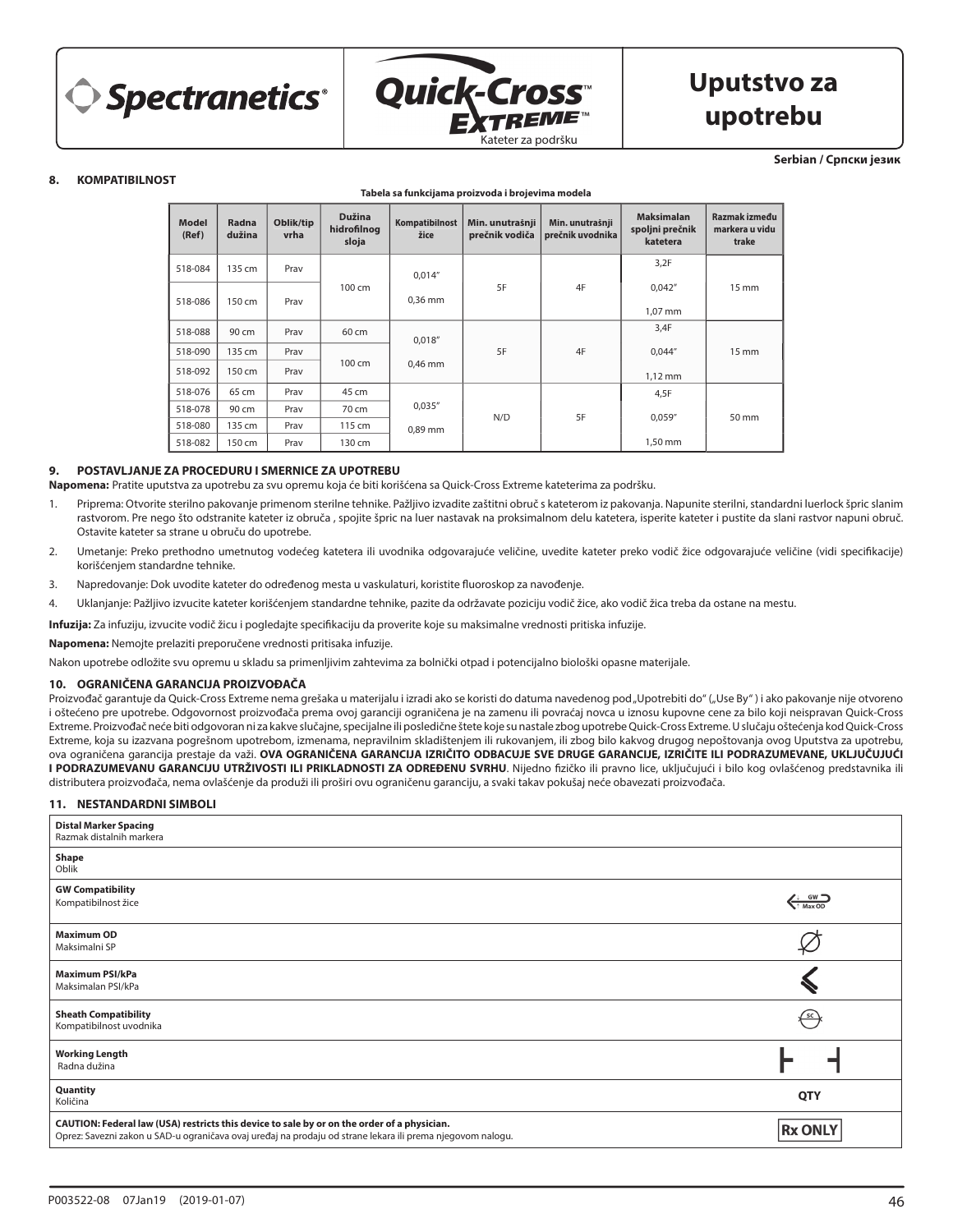



## **Návod na použitie**

## **Slovak/slovenčina**

#### **Obsah**

## **1. POPIS**

Podporné katétre Spectranetics Quick-Cross Extreme sú intravaskulárne katétre. Tieto katétre sa dodávajú v rôznych dĺžkach a s rôznymi konfiguráciami špičiek. Všetky modely majú 3 RTG-kontrastné značky v rovnomerných rozstupoch pozdĺž distálnej násady na pomoc pri odhadovaní geometrie v cievnom systéme. Distálna RTG-kontrastná značka je umiestnená 3 mm od distálnej špičky katétra. Na proximálnom konci každého modelu je umiestnený štandardný samičí luer. Katéter je potiahnutý mazacím hydrofilným povlakom.

## **2. INDIKÁCIE NA POUŽITIE**

Podporné katétre Quick-Cross Extreme sú určené na navádzanie a podporu vodiacich drôtov počas prístupu do koronárnych alebo periférnych ciev, na umožnenie výmeny drôtov a zabezpečenie prívodu dodávky fyziologického roztoku alebo diagnostických kontrastných látok.

## **3. KONTRAINDIKÁCIE**

Žiadne nie sú známe.

## **4. VAROVANIA**

- Maximálny tlak infúzie: **300 psi** pre katétre s priemerom 0,014 palca a 0,018 palca a **500 psi** pre katétre s priemerom 0,035 palca.
- Katéter je skonštruovaný a určený len na jedno použitie. **Nesterilizujte ani nepoužívajte opakovane.**
- Tento katéter smú používať len lekári kvalifikovaní na výkon perkutánnych cievnych intervencií.

## **5. BEZPEČNOSTNÉ OPATRENIA**

- Toto zariadenie NESTERILIZUJTE ani NEPOUŽÍVAJTE opakovane, pretože tieto kroky môžu zhoršiť jeho výkonnosť alebo zvýšiť riziko krížovej kontaminácie kvôli nevhodnému opakovanému spracovaniu. Opakované použitie tohto jednorazového zariadenia by mohlo spôsobiť vážne zranenie alebo smrť pacienta a tiež ruší záruku výrobcu.
- Uchovávajte na chladnom, suchom mieste. Chráňte pred priamym slnečným svetlom a vysokou teplotou (nad 55 °C).
- Ak je zariadenie alebo obal poškodený, nepoužívajte.
- Katéter použite pred dátumom exspirácie uvedeným na obale.

## **6. NEŽIADUCE ÚČINKY**

Cievna katetrizácia alebo cievna intervencia môže spôsobiť komplikácie, vrátane, okrem iného:

- Disekcia cievy, perforácia, ruptúra alebo totálna oklúzia
- Infekcia
- Hematóm
- Nestabilná angína
- **Embólia**
- Nízky/vysoký tlak
- Akútny infarkt myokardu
- Arytmia, vrátane ventrikulárnej fibrilácie
- Smrť

#### **7. SPÔSOB DODANIA**

Podporné katétre Spectranetics Quick-Cross Extreme sa dodávajú **STERILNÉ**. Tieto zariadenia sú určené a skonštruované **LEN NA JEDNO POUŽITIE** a nesmú sa sterilizovať ani používať opakovane.

#### **7.1 Sterilizácia**

• Sterilita produktu je zaručená len vtedy, ak je obal neotvorený a neporušený. Pred použitím zrakom skontrolujte sterilný obal, či nie je poškodené zapečatenie. Katéter nepoužívajte, ak je porušená celistvosť obalu. Katéter nepoužívajte, ak už uplynul dátum použitia vyznačený na obale.

## **7.2 Kontrola pred použitím**

• Pred použitím pozorne skontrolujte všetky zariadenia, ktoré sa budú používať, či neobsahujú defekty. Nepoužívajte žiadne zariadenie, ak je poškodené.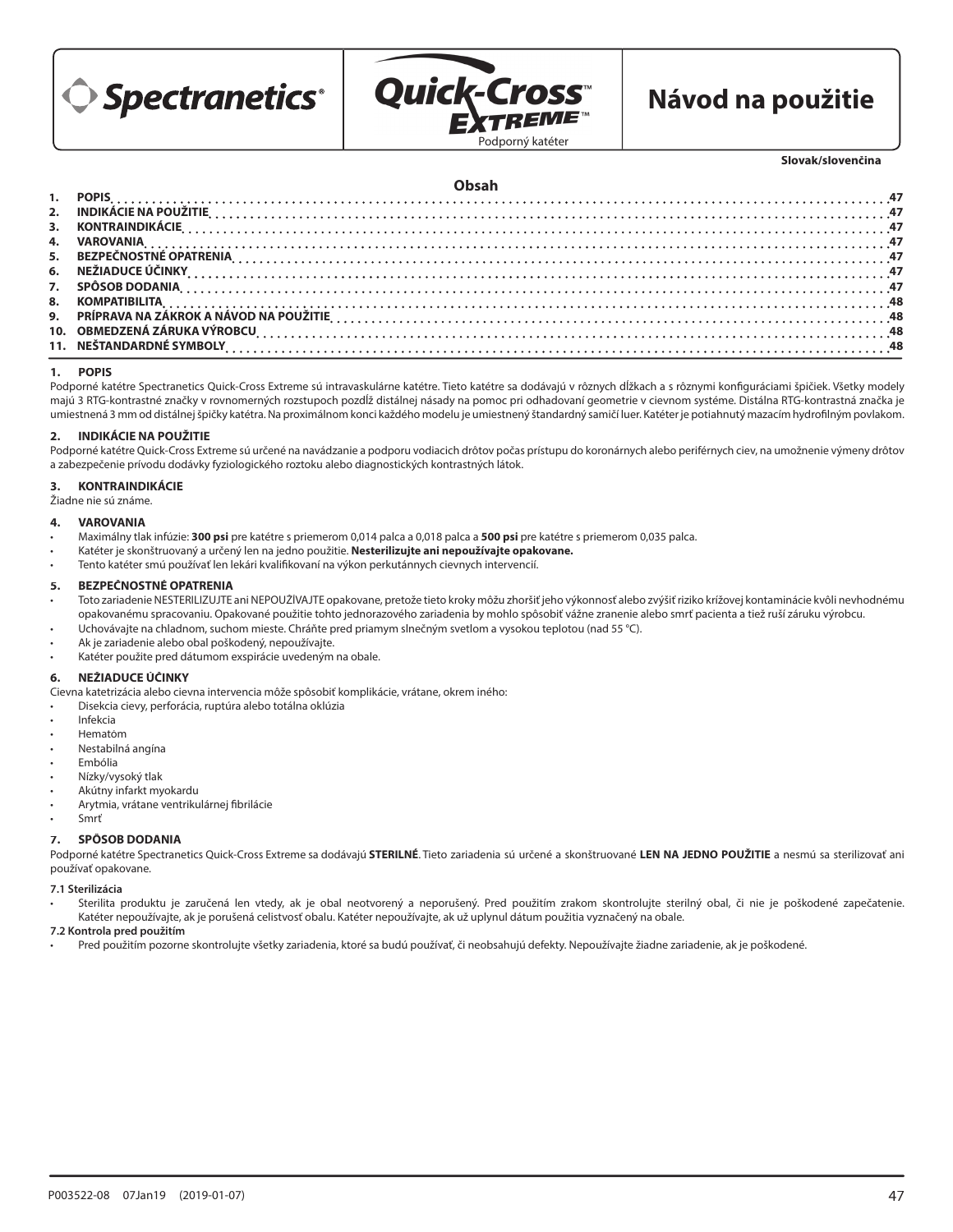



## **Návod na použitie**

**Slovak/slovenčina**

### **8. KOMPATIBILITA**

**Tabuľka s vlastnosťami produktu a číslami modelov**

| <b>Model</b><br>(Ref) | Pracovná<br>dĺžka | Tvar/typ<br>špičky | <b>D</b> ĺžka<br>hydrofilného<br>povlaku | Kompatibilita<br>vodiaceho<br>drôtu | <b>Minimálny</b><br>vnútorný<br>priemer vodiča | <b>Minimálny</b><br>vnútorný<br>priemer puzdra | Maximálny<br>vonkajší priemer<br>katétra | Rozstup<br>kruhových<br>značiek |
|-----------------------|-------------------|--------------------|------------------------------------------|-------------------------------------|------------------------------------------------|------------------------------------------------|------------------------------------------|---------------------------------|
| 518-084               | 135 cm            | Rovný              |                                          | $0,014$ palca                       |                                                |                                                | 3,2F                                     |                                 |
| 518-086               | 150 cm            | Rovný              | 100 cm                                   | $0.36$ mm                           | 5F                                             | 4F                                             | $0,042$ palca<br>$1.07$ mm               | $15 \text{ mm}$                 |
| 518-088               | 90 cm             | Rovný              | 60 cm                                    | $0,018$ palca                       |                                                |                                                | 3.4F                                     |                                 |
| 518-090               | 135 cm            | Rovný              | 100 cm                                   | $0.46$ mm                           | 5F                                             | 4F                                             | $0,044$ palca                            | $15 \text{ mm}$                 |
| 518-092               | 150 cm            | Rovný              |                                          |                                     |                                                |                                                | $1.12 \text{ mm}$                        |                                 |
| 518-076               | 65 cm             | Rovný              | 45 cm                                    |                                     |                                                |                                                | 4,5F                                     |                                 |
| 518-078               | 90 cm             | Rovný              | 70 cm                                    | 0,035 palca                         |                                                |                                                |                                          |                                 |
| 518-080               | 135 cm            | Rovný              | 115 cm                                   | $0.89$ mm                           | Neapl.                                         | 5F                                             | 0,059 palca                              | 50 mm                           |
| 518-082               | 150 cm            | Rovný              | 130 cm                                   |                                     |                                                |                                                | 1.50 mm                                  |                                 |

## **9. PRÍPRAVA NA ZÁKROK A NÁVOD NA POUŽITIE**

**Poznámka:** Pri použití všetkých zariadení s podpornými katétrami Quick-Cross Extreme postupujte podľa príslušného návodu na použitie.

- 1. Príprava: Pomocou sterilnej techniky otvorte sterilný obal. Opatrne z vrecka vyberte ochrannú obruč s katétrom. Štandardnú sterilnú striekačku s luerovým zámkom naplňte sterilným fyziologickým roztokom. Skôr, než katéter vyberiete z obruče, striekačku napojte na proximálny luerový spoj katétra, katéter vypláchnite a obruč nechajte naplniť fyziologickým roztokom. Katéter v obruči odložte nabok, kým ho nebudete potrebovať použiť.
- 2. Zavedenie: Pomocou štandardnej techniky zaveďte katéter po vodiacom drôte vhodnej veľkosti (pozri špecifikácie) cez vopred zasunutý vodiaci katéter alebo zavádzacie puzdro vhodnej veľkosti.
- 3. Zasúvanie: Pri zasúvaní katétra na požadované miesto v cievach použite fluoroskopické navádzanie.

4. Odstránenie: Pomocou štandardnej techniky opatrne odstráňte katéter, pričom udržiavajte polohu vodiaceho drôtu, ak má vodiaci drôt zostať na mieste.

Infúzia: Ak chcete vykonať infúziu, vytiahnite vodiaci drôt a pozrite si špecifikácie pre maximálny tlak infúzie.

**Poznámka:** Neprekračujte maximálne tlaky infúzií.

Po použití zlikvidujte všetky zariadenia v súlade s príslušnými požiadavkami na nemocničný odpad a potenciálne biologicky nebezpečné materiály.

## **10. OBMEDZENÁ ZÁRUKA VÝROBCU**

Výrobca zaručuje, že produkt Quick-Cross Extreme neobsahuje materiálové ani výrobné chyby, ak sa použije do dátumu uvedeného pod dátumom exspirácie a ak je balenie tesne pred použitím neotvorené a nepoškodené. Zodpovednosť výrobcu podľa tejto záruky je obmedzená na výmenu alebo refundáciu nákupnej ceny akéhokoľvek poruchového produktu Quick-Cross Extreme. Výrobca nebude zodpovedný za žiadne náhodné, osobitné ani následné škody v dôsledku použitia produktu Quick-Cross Extreme. Poškodenie produktu Quick-Cross Extreme spôsobené nesprávnym použitím, úpravou, nevhodným uchovávaním alebo manipuláciou alebo iným nedodržaním tohto návodu na použitie ruší túto obmedzenú záruku. **TÁTO OBMEDZENÁ ZÁRUKA VÝSLOVNE NAHRÁDZA VŠETKY OSTATNÉ ZÁRUKY, VÝSLOVNÉ ČI NAZNAČENÉ, VRÁTANE NAZNAČENEJ ZÁRUKY OBCHODOVATEĽNOSTI ALEBO VHODNOSTI NA KONKRÉTNY ÚČEL.** Žiadna osoba ani subjekt, vrátane akéhokoľvek autorizovaného zástupcu alebo predajcu výrobcu, nemá právo rozširovať ani predlžovať túto obmedzenú záruku a žiadna takáto vynaložená snaha nie je vymáhateľná od výrobcu.

#### **11. NEŠTANDARDNÉ SYMBOLY**

| <b>Distal Marker Spacing</b><br>Rozstup distálnych značiek                                                                                                                                                |                 |
|-----------------------------------------------------------------------------------------------------------------------------------------------------------------------------------------------------------|-----------------|
| Shape<br>Tvar                                                                                                                                                                                             |                 |
| <b>GW Compatibility</b><br>Kompatibilita vodiaceho drôtu                                                                                                                                                  | $\leftarrow$ GW |
| <b>Maximum OD</b><br>Maximálny vonkajší priemer                                                                                                                                                           |                 |
| <b>Maximum PSI/kPa</b><br>Maximálny PSI/kPa                                                                                                                                                               |                 |
| <b>Sheath Compatibility</b><br>Kompatibilita puzdra                                                                                                                                                       | ' SC            |
| <b>Working Length</b><br>Pracovná dĺžka                                                                                                                                                                   |                 |
| Quantity<br>Množstvo                                                                                                                                                                                      | QTY             |
| CAUTION: Federal law (USA) restricts this device to sale by or on the order of a physician.<br>UPOZORNENIE: Federálny zákon (USA) obmedzuje predaj tohto zariadenia na lekárov alebo na lekársky predpis. | <b>Rx ONLY</b>  |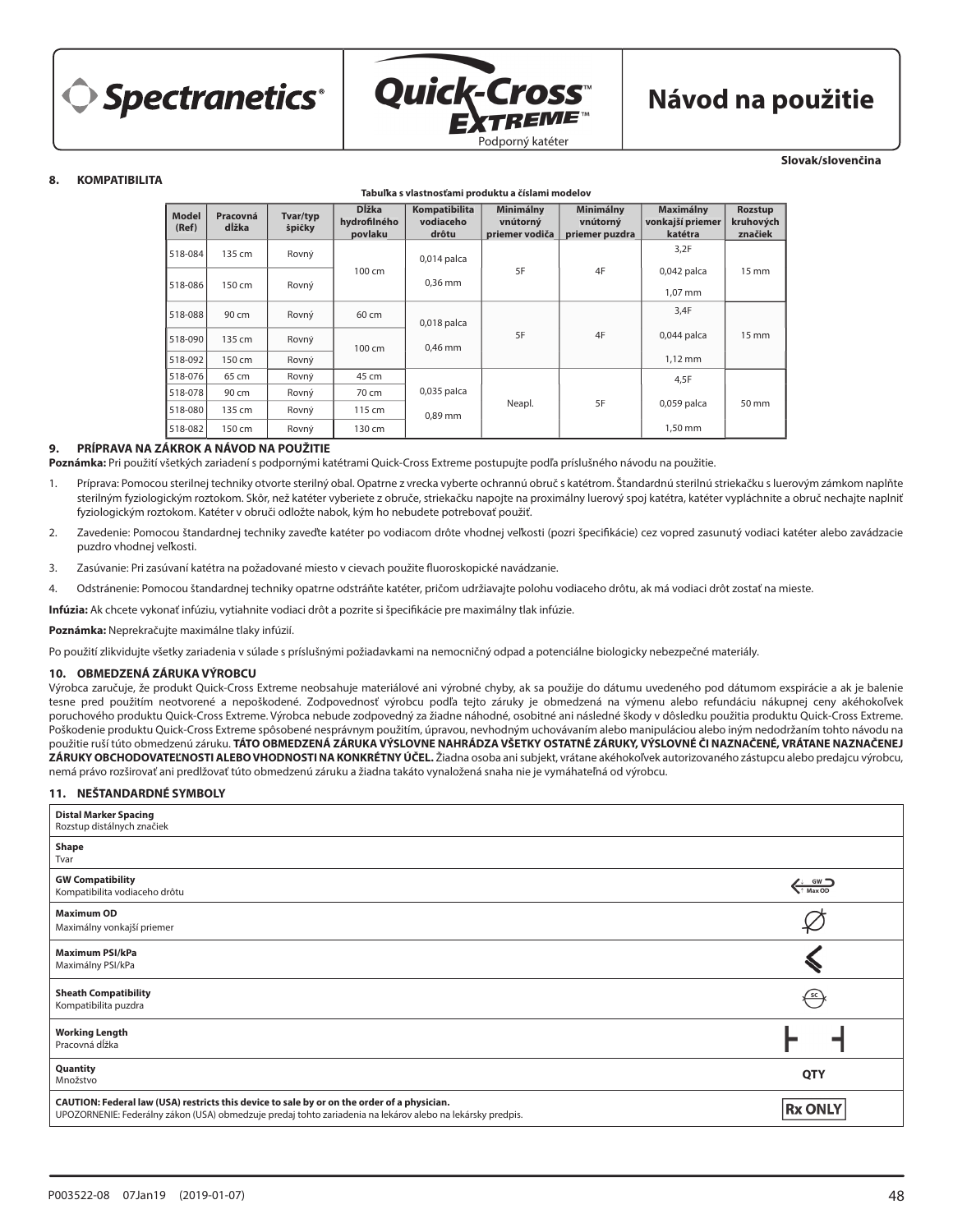



## **Navodila za Uporabo**

#### **Slovenian / Slovenščina**

## **Kazalo**

## **1. OPIS**

Podporni katetri Quick-Cross Extreme družbe Spectranetics so znotrajžilni katetri. Ti katetri so na voljo v različnih dolžinah in z različnimi oblikami vrha. Vsi modeli imajo tri oznake, neprepustne za rentgenske žarke, ki so enakomerno razporejene na distalnem kanalu, kar pomaga pri ocenjevanju geometrije v žilnem sistemu. Distalna oznaka, neprepustna za rentgenske žarke, je do 3 mm oddaljena od distalnega vrha katetra. Standardni ženski konektor Luer je na proksimalnem koncu vsakega modela. Kateter je prevlečen s spolzko, hidrofilno prevleko.

## **2. INDIKACIJE ZA UPORABO**

Podporni katetri Quick-Cross Extreme so namenjeni vodenju in podpori vodilne žice med dostopom do koronarnega in perifernega žilja ter omogočajo izmenjevanje žic in vzpostavljajo pot za dovajanje fizioloških raztopin ali diagnostičnih kontrastnih sredstev.

## **3. KONTRAINDIKACIJE**

Niso znane.

## **4. OPOZORILA**

- Največji tlak infuzije: **300 psi** za katetre premera 0,014 palcev in 0,018 palcev ter **500 psi** za katetre premera 0,035 palcev.
- Kateter je oblikovan in namenjen samo za enkratno uporabo. **Ne sterilizirajte in/ali ne uporabljajte ponovno.**
- Ta kateter smejo uporabljati samo zdravniki, ki so usposobljeni za izvajanje perkutanih vaskularnih posegov.

#### **5. PREVIDNOSTNI UKREPI**

- Tega pripomočka NE SMETE znova sterilizirati ali znova uporabiti, saj lahko pri tem pride do ogrožanja zmogljivosti ali povečanja tveganja navzkrižne kontaminacije zaradi neustrezne ponovne obdelave. Ponovna uporaba tega pripomočka za enkratno uporabo lahko povzroči resne telesne poškodbe ali smrt bolnika ter izniči jamstva izdelovalca.
- Shranjujte na hladnem, suhem mestu. Zaščitite pred neposredno sončno svetlobo in visoko temperaturo (višjo od 55°C ali 131°F).
- Ne uporabljajte, če sta ovojnina ali pripomoček poškodovana.
- Kateter uporabite pred »rokom uporabnosti«, ki je naveden na ovojnini.

#### **6. NEŽELENI UČINKI**

- Vaskularna katetrizacija in/ali vaskularna intervencija lahko povzročita zaplete, ki vključujejo (a niso omejeni na):
- Disekcijo, perforacijo, predrtje ali popolno okluzijo žile,
- Okužbo,
- Hematom,
- Nestabilno angino pektoris,
- Embolijo,
- Hipotenzijo/hipertenzijo,
- Akutni miokardni infarkt,
- Aritmijo, vključno z ventrikularno fibrilacijo,
- Smrt

## **7. NAČIN DOBAVE**

Podporni katetri Quick-Cross Extreme družbe Spectranetics so bili sterilizirani z etilenoksidom in se dobavljajo **STERILNI**. Naprave so namenjene in oblikovane **SAMO za ENKRATNO UPORABO** in jih ne smete ponovno sterilizirati in/ali ponovno uporabiti.

#### **7.1 Sterilizacija**

• Sterilnost izdelka je zajamčena samo, če je embalaža neodprta in nepoškodovana. Pred uporabo vizualno preglejte sterilno embalažo, da se prepričate, da spoji niso odprti. Katetra ne uporabljajte, če je embalaža poškodovana. Katetra ne uporabljajte, če je rok uporabe na etiketi na embalaži pretečen.

## **7.2 Pregled pred uporabo**

• Pred uporabo skrbno preglejte vso opremo, ki jo nameravate uporabiti, da ugotovite, če so prisotne okvare. V primeru poškodb opreme ne uporabljajte.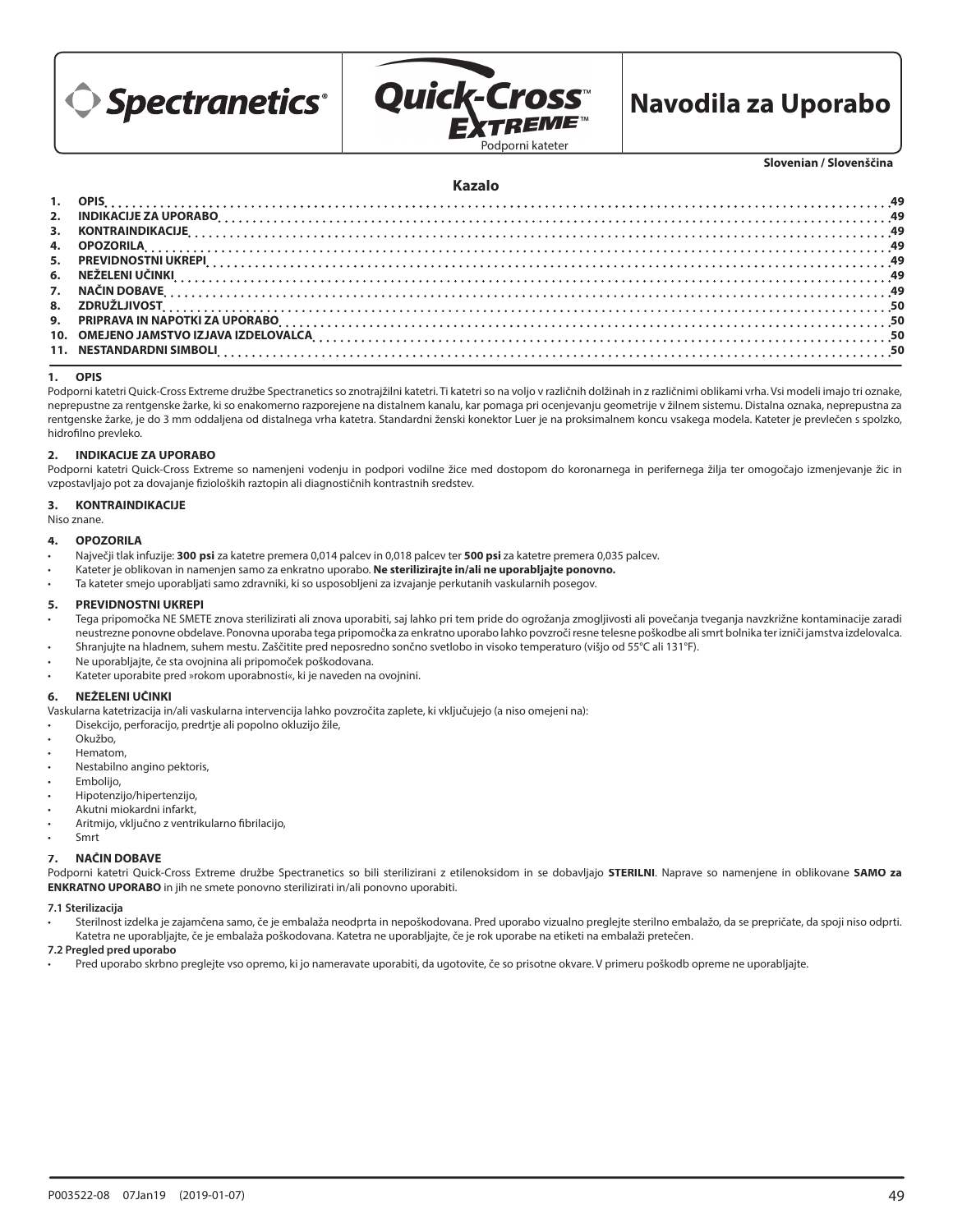



## **Navodila za Uporabo**

**Slovenian / Slovenščina**

## **8. ZDRUŽLJIVOST**

**Tabela lastnosti izdelka in številk modelov**

| <b>Model</b><br>(Ref) | <b>Delovna</b><br>dolžina | Oblika/<br>vrsta<br>konice | <b>Dolžina</b><br>hidrofilne<br>obloge | Združljivost<br>žic | premer vodila | Najmanjši not.   Najmanjši not.  <br>premer tulca | Največji zun. premer<br>katetra | <b>Razdalje med</b><br>označevalnimi<br>obročki |
|-----------------------|---------------------------|----------------------------|----------------------------------------|---------------------|---------------|---------------------------------------------------|---------------------------------|-------------------------------------------------|
| 518-084               | 135 cm                    | Raven                      |                                        | 0.014''             |               |                                                   | 3,2F                            |                                                 |
| 518-086               | 150 cm                    | Raven                      | $100 \text{ cm}$                       | $0.36$ mm           | 5F            | 4F                                                | 0.042''<br>$1.07$ mm            | $15 \, \text{mm}$                               |
| 518-088               | 90 cm                     | Raven                      | 60 cm                                  |                     |               |                                                   | 3,4F                            |                                                 |
| 518-090               | 135 cm                    | Raven                      |                                        | 0.018''             | 5F            | 4F                                                | 0.044''                         | $15 \text{ mm}$                                 |
| 518-092               | 150 cm                    | Raven                      | 100 cm                                 | 0,46 mm             |               |                                                   | $1,12 \text{ mm}$               |                                                 |
| 518-076               | 65 cm                     | Raven                      | 45 cm                                  |                     |               |                                                   | 4,5F                            |                                                 |
| 518-078               | 90 cm                     | Raven                      | 70 cm                                  | 0,035''             |               |                                                   |                                 |                                                 |
| 518-080               | 135 cm                    | Raven                      | 115 cm                                 |                     | N/A           | 5F                                                | 0,059''                         | 50 mm                                           |
| 518-082               | 150 cm                    | Raven                      | 130 cm                                 | 0,89 mm             |               |                                                   | 1,50 mm                         |                                                 |

## **9. PRIPRAVA IN NAPOTKI ZA UPORABO**

**Opomba:** Upoštevajte navodila za uporabo za vso opremo, ki jo boste uporabili s katetri Quick-Cross Extreme družbe Spectranetics

- 1. Priprava: S sterilno tehniko odprite sterilno embalažo. Nežno odstranite zaščitno cevko s katetrom iz vrečke. Sterilno brizgo s standardnim konektorjem Luer-lock napolnite s sterilno fiziološko raztopino. Preden odstranite kateter iz cevke, priključite brizgo na proximalni Luer priključek katetra, izperite kateter in dovolite, da fiziološka raztopina napolni cevko. Kateter v cevki dajte na stran do uporabe.
- 2. Vstavljanje: S pomočjo vodilne žice ustrezne velikosti (glejte tehnične podatke) in s standardno tehniko vstavite kateter skozi predhodno vstavljen vodilni kateter ali uvajalni tulec ustrezne velikosti.
- 3. Uvajanje: Pri uvajanju katetra na želeno mesto v žilju uporabite fluoroskopijo.
- 4. Odstranjevanje: S standardno tehniko previdno izvlecite kateter, pri čemer pazite, da ohranjate položaj vodilne žice, če mora ta ostati na mest.

**Infundiranje:** Za infundiranje izvlecite vodilno žico in upoštevajte tehnične podatke za največji tlak infundiranja.

**Opomba:** Ne prekoračite priporočenih tlakov infundiranja.

Po uporabi vso opremo zavrzite skladno z veljavnimi zahtevami za bolnišnične odpadke in morebitno biološko nevarne materiale.

## **10. OMEJENO JAMSTVO IZJAVA IZDELOVALCA**

Izdelovalec jamči, da je izdelek Quick-Cross Extreme brez napak v materialu in izdelavi, če ga uporabite do datuma, navedenega pod »Uporabno do«, in če neposredno pred uporabo ni odprt ali poškodovan. Izdelovalčeva odgovornost je s to garancijo omejena na zamenjavo okvarjenega izdelka Quick-Cross Extreme oziroma na povračilo stroškov njegovega nakupa. Izdelovalec ne prevzema odgovornosti za morebitno naključno, posebno ali posledično škodo, ki nastane pri uporabi izdelka Quick-Cross Extreme. Če se izdelek Quick-Cross Extreme poškoduje zaradi nepravilne uporabe, predelave, nepravilnega hranjenja ali ravnanja z njim oziroma neupoštevanja teh navodil za uporabo, se ta garancija razveljavi. **TA GARANCIJSKA IZJAVA IZRECNO NADOMESTI VSA DRUGA JAMSTVA, IZRECNA ALI IMPLICIRANA, VKLJUČNO Z IMPLICIRANIM JAMSTVOM USTREZNOSTI**  ZA PRODAJO ALI PRIMERNOSTI ZA DOLOČEN NAMEN. Niti fizične niti pravne osebe, vključno s pooblaščenim zastopnikom ali prodajalcem izdelovalca, nimajo pooblastil za podaljšanje ali razširitev te garancije. Izdelovalec ne odgovarja, če pride do poskusa podaljšanja oziroma razširitve te garancije.

#### **11. NESTANDARDNI SIMBOLI**

| <b>Distal Marker Spacing</b><br>Presledki med distalnimi označevalci                                                                                                                                  |                            |
|-------------------------------------------------------------------------------------------------------------------------------------------------------------------------------------------------------|----------------------------|
| Shape<br>Oblika                                                                                                                                                                                       |                            |
| <b>GW Compatibility</b><br>Združljivost žic                                                                                                                                                           | $\leftarrow$ GW $\bigcirc$ |
| <b>Maximum OD</b><br>Največji zun. prem.                                                                                                                                                              |                            |
| <b>Maximum PSI/kPa</b><br>Največja vrednost PSI/kPa                                                                                                                                                   |                            |
| <b>Sheath Compatibility</b><br>Združljivost tulcev                                                                                                                                                    |                            |
| <b>Working Length</b><br>Delovna dolžina                                                                                                                                                              |                            |
| Quantity<br>Količina                                                                                                                                                                                  | QTY                        |
| CAUTION: Federal law (USA) restricts this device to sale by or on the order of a physician.<br>Svarilo: Po zveznem zakonu (ZDA) je to napravo mogoče kupiti le od zdravnika ali po njegovem naročilu. | <b>Rx ONL</b>              |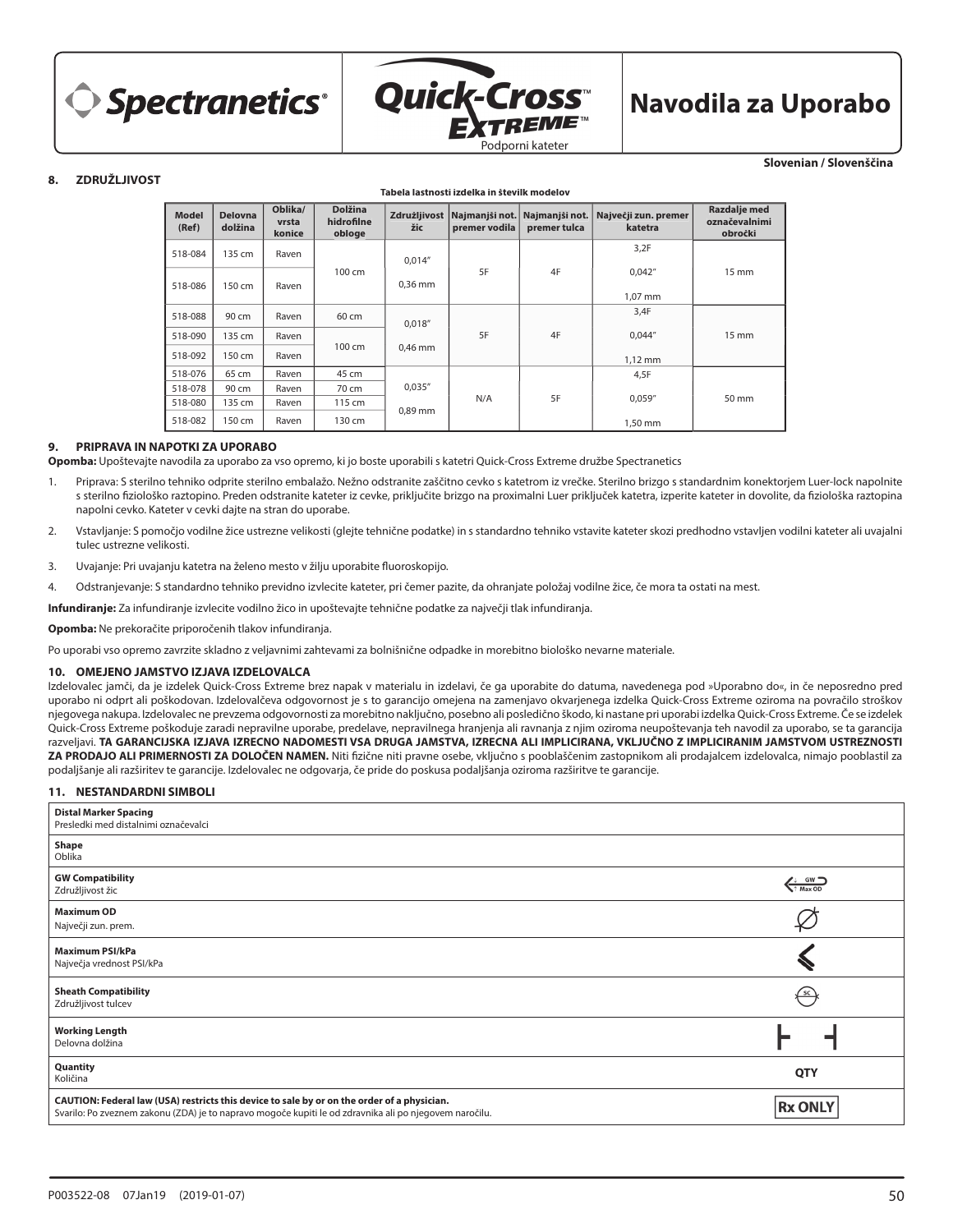



## **Instrucciones de uso**

## **Spanish / Español**

## **Índice**

## **1. DESCRIPCIÓN**

Los catéteres de apoyo Quick-Cross Extreme de Spectranetics son catéteres intravasculares. Están disponibles en varias longitudes y configuraciones de punta. Todos los modelos cuentan con 3 marcadores radiopacos separados entre sí por espacios iguales a lo largo del eje distal para facilitar la estimación de la geometría dentro del sistema vascular. El marcador radiopaco distal está situado a no más de 3 mm de la punta del catéter distal. En el extremo proximal de cada modelo se encuentra una conexión tipo Luer hembra estándar. El catéter tiene un revestimiento hidrófilo lubricante.

## **2. INDICACIONES DE USO**

Los catéteres de apoyo Quick-Cross Extreme están concebidos para dirigir y apoyar un alambre guía durante el acceso a la vasculatura coronaria o periférica, permitir el intercambio de alambres guía y proporcionar un conducto para el suministro de soluciones salinas o agentes de contraste para diagnóstico.

## **3. CONTRAINDICACIONES**

No se conocen.

## **4. ADVERTENCIAS**

- Presión de infusión máxima: **300 psi** para catéteres de 0.014 pulg. y 0.018 pulg. y **500 psi** para catéteres de 0.035 pulg.
- El catéter está diseñado y concebido para utilizarse una sola vez. **No lo vuelva a esterilizar ni lo reutilice.**
- El catéter sólo debe ser utilizado por médicos cualificados para realizar intervenciones vasculares percutáneas.

#### **5. PRECAUCIONES**

- NO vuelva a esterilizar este dispositivo ni lo reutilice, ya que estas acciones pueden alterar su desempeño o aumentar el riesgo de contaminación cruzada a causa de un reprocesamiento inadecuado. La reutilización de este dispositivo de un solo uso podría ocasionar lesiones graves o la muerte del paciente y anula las garantías del fabricante.
- Guárdelo en un lugar seco y fresco. Protéjalo de la luz solar directa y de temperaturas altas (superiores a 55 °C o 131 °F).
- No utilice el dispositivo o el empaque si está dañado.
- Utilice el catéter antes de la fecha de caducidad que se indica en el empaque.

## **6. EFECTOS ADVERSOS**

- El cateterismo vascular y/o la intervención vascular pueden provocar las siguientes complicaciones, entre otras:
- Disección, perforación, ruptura u oclusión total de vasos.
- Infección.
- Hematoma.
- Angina inestable.
- Embolia.
- Hipotensión/hipertensión.
- Infarto agudo de miocardio.
- Arritmia, incluida la fibrilación ventricular.
- Muerte.

## **7. PRESENTACIÓN**

Los catéteres de apoyo Quick-Cross Extreme de Spectranetics se suministran **ESTÉRILES**. Los dispositivos están indicados y diseñados para **UN SOLO USO** y no deben volverse a esterilizar ni reutilizarse.

#### **7.1 Esterilización**

• La esterilidad del producto está garantizada únicamente si el empaque no se ha abierto ni está dañado. Antes de utilizarlo, examine visualmente el empaque estéril para asegurarse de que los sellos estén intactos. No utilice el catéter si se ha alterado la integridad del empaque. No utilice el catéter si la fecha de caducidad que se encuentra en la etiqueta del empaque ha vencido.

#### **7.2 Inspección anterior al uso**

Antes de utilizarlo, examine cuidadosamente todo el equipo que se va a utilizar a fin de detectar defectos. No utilice un equipo si está dañado.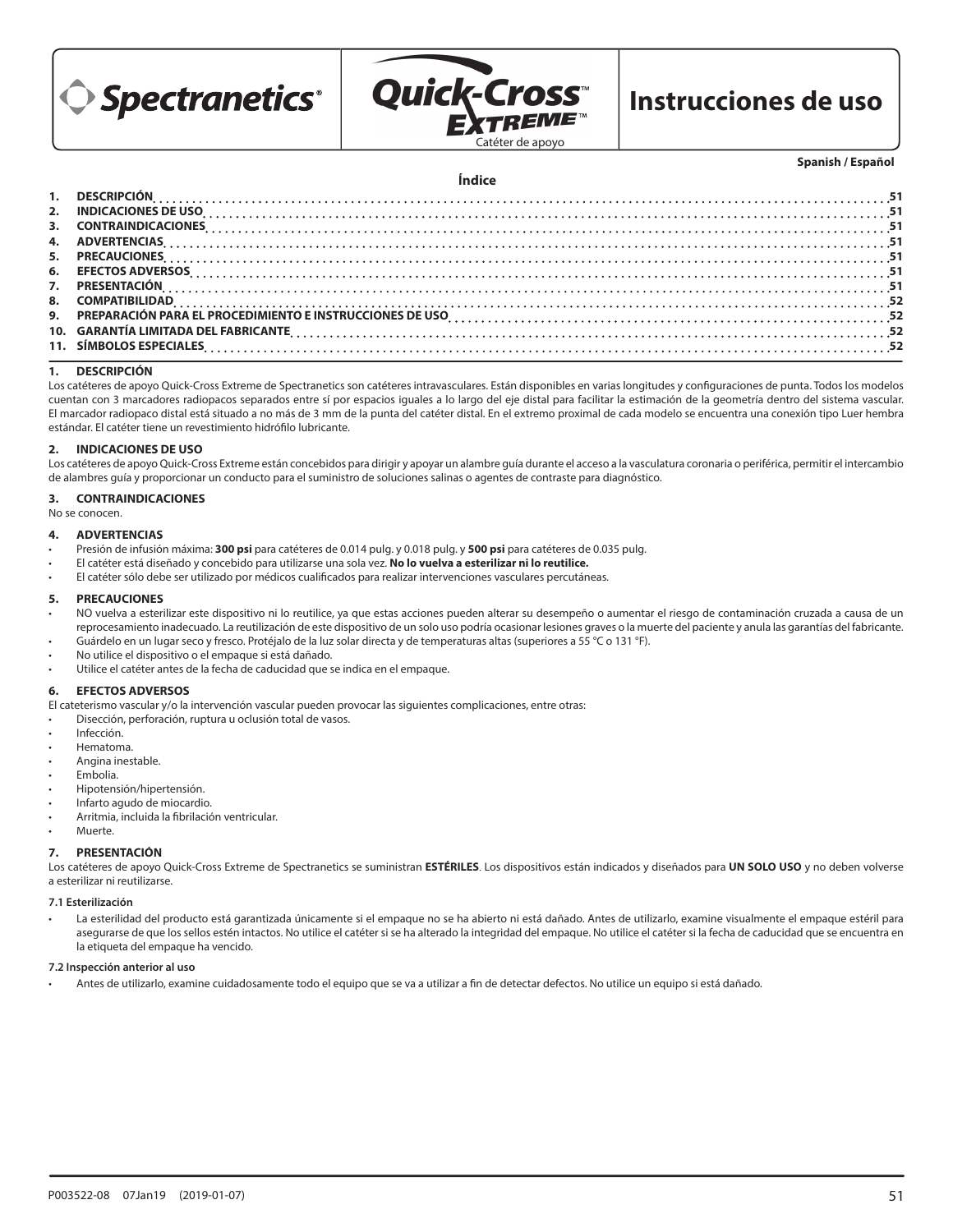



## **Instrucciones de uso**

**Spanish / Español**

## **8. COMPATIBILIDAD**

#### **Tabla de características del producto y números de modelo**

| <b>Modelo</b><br>(Ref) | Longitud útil    | Forma/tipo<br>de punta | Longitud del<br>revestimiento<br>hidrófilo | Compatibilidad<br>del alambre quía | D.I. mínimo<br>del alambre<br>guía | D.I. mínimo<br>de la vaina | D.E.<br>máximo<br>del catéter | Separación<br>entre las bandas<br>marcadoras |
|------------------------|------------------|------------------------|--------------------------------------------|------------------------------------|------------------------------------|----------------------------|-------------------------------|----------------------------------------------|
| 518-084                | 135 cm           | Recta                  |                                            | 0.014 pulg.                        |                                    |                            | 3.2 F                         |                                              |
| 518-086                | 150 cm           | Recta                  | 100 cm                                     | 5F<br>$0.36$ mm                    |                                    | 4 F                        | 0.042 pulg.<br>1.07 mm        | 15 mm                                        |
| 518-088                | 90 cm            | Recta                  | 60 cm                                      |                                    |                                    |                            | 3.4 F                         |                                              |
| 518-090                | 135 cm           | Recta                  |                                            | 0.018 pulg.                        | 5 F                                | 4 F                        | 0.044 pulg.                   | $15 \, \text{mm}$                            |
| 518-092                | $150 \text{ cm}$ | Recta                  | 100 cm                                     | $0.46$ mm                          |                                    |                            | $1.12 \text{ mm}$             |                                              |
| 518-076                | 65 cm            | Recta                  | 45 cm                                      |                                    |                                    |                            | 4.5 F                         |                                              |
| 518-078                | 90 cm            | Recta                  | 70 cm                                      | 0.035 pulg.                        |                                    |                            |                               |                                              |
| 518-080                | 135 cm           | Recta                  | 115 cm                                     | $0.89$ mm                          | N/A                                | 5 F                        | 0.059 pulg.                   | 50 mm                                        |
| 518-082                | 150 cm           | Recta                  | 130 cm                                     |                                    |                                    |                            | 1.50 mm                       |                                              |

## **9. PREPARACIÓN PARA EL PROCEDIMIENTO E INSTRUCCIONES DE USO**

**Nota:** Siga las instrucciones de uso de todo el equipo que se va a utilizar con el catéter de apoyo Quick-Cross Extreme.

- 1. Preparación: Mediante el uso de una técnica estéril, abra el empaque estéril. Saque con cuidado el aro protector con el catéter de la bolsa. Llene una jeringa tipo Luer-Lock estándar estéril con solución salina. Antes de retirar el catéter del aro, conecte la jeringa a la conexión tipo Luer proximal del catéter, empareje el catéter y permita que la solución salina llene el aro. Aparte el catéter en el aro hasta que esté listo para usarlo.
- 2. Inserción: A través de un catéter guía o vaina introductora del tamaño adecuado que se haya insertado previamente, introduzca el catéter por un alambre guía del tamaño adecuado (consulte las especificaciones) con ayuda de una técnica estándar.
- 3. Avance: Con ayuda de fluoroscopia, haga avanzar el catéter hacia la ubicación deseada dentro de la vasculatura.
- 4. Retiro: Retire cuidadosamente el catéter mediante una técnica estándar, poniendo especial atención en mantener la posición del alambre guía si este debe permanecer en su sitio.

Infusión: Para realizar la infusión, retire el alambre guía y consulte las especificaciones sobre la presión de infusión máxima.

**Nota:** No exceda las presiones de infusión máximas.

Una vez utilizado, deseche todo el equipo de acuerdo con los requisitos aplicables referentes a desechos hospitalarios y materiales que representan potencialmente un peligro biológico.

## **10. GARANTÍA LIMITADA DEL FABRICANTE**

El fabricante garantiza que Quick-Cross Extreme no posee defectos de material ni fabricación si se utiliza antes de la fecha de caducidad y si el empaque no se ha abierto ni presenta daños inmediatamente antes de su uso. La responsabilidad del fabricante en virtud de la presente garantía se limita al reemplazo de cualquier Quick-Cross Extreme defectuoso o a la devolución de su precio de compra. El fabricante no será responsable de ningún daño accidental, especial o consecuente derivado del uso de Quick-Cross Extreme. Los daños que sufriera Quick-Cross Extreme por almacenamiento o manipulación incorrectos, uso indebido, alteración o cualquier otro incumplimiento de estas instrucciones de uso anularán la presente garantía limitada. **LA PRESENTE GARANTÍA LIMITADA SUSTITUYE EXPRESAMENTE CUALQUIER OTRA GARANTÍA, EXPLÍCITA O IMPLÍCITA, INCLUIDA**  LA GARANTÍA IMPLÍCITA DE COMERCIABILIDAD O ADECUACIÓN PARA UN FIN DETERMINADO. Ninguna persona ni entidad, incluidos los representantes autorizados o distribuidores del fabricante, tiene la autoridad de ampliar o extender esta garantía limitada, y no se le podrá exigir al fabricante ningún presunto intento de ello.

## **11. SÍMBOLOS ESPECIALES**

| <b>Distal Marker Spacing</b><br>Separación entre los marcadores distales                                                                                                                                                                                 |                 |
|----------------------------------------------------------------------------------------------------------------------------------------------------------------------------------------------------------------------------------------------------------|-----------------|
| Shape<br>Forma                                                                                                                                                                                                                                           |                 |
| <b>GW Compatibility</b><br>Compatibilidad del alambre guía                                                                                                                                                                                               | $\leftarrow$ GW |
| <b>Maximum OD</b><br>D.E. máximo                                                                                                                                                                                                                         |                 |
| l Maximum PSI/kPa<br>PSI/kPa máximo                                                                                                                                                                                                                      |                 |
| <b>Sheath Compatibility</b><br>Compatibilidad de la vaina                                                                                                                                                                                                |                 |
| <b>Working Length</b><br>Longitud útil                                                                                                                                                                                                                   |                 |
| Quantity<br>Cantidad                                                                                                                                                                                                                                     | QTY             |
| CAUTION: Federal law (USA) restricts this device to sale by or on the order of a physician.<br>PRECAUCIÓN: Las leyes federales (Estados Unidos) establecen restricciones para la venta de este dispositivo a personal médico o bajo prescripción médica. | <b>Rx ONLY</b>  |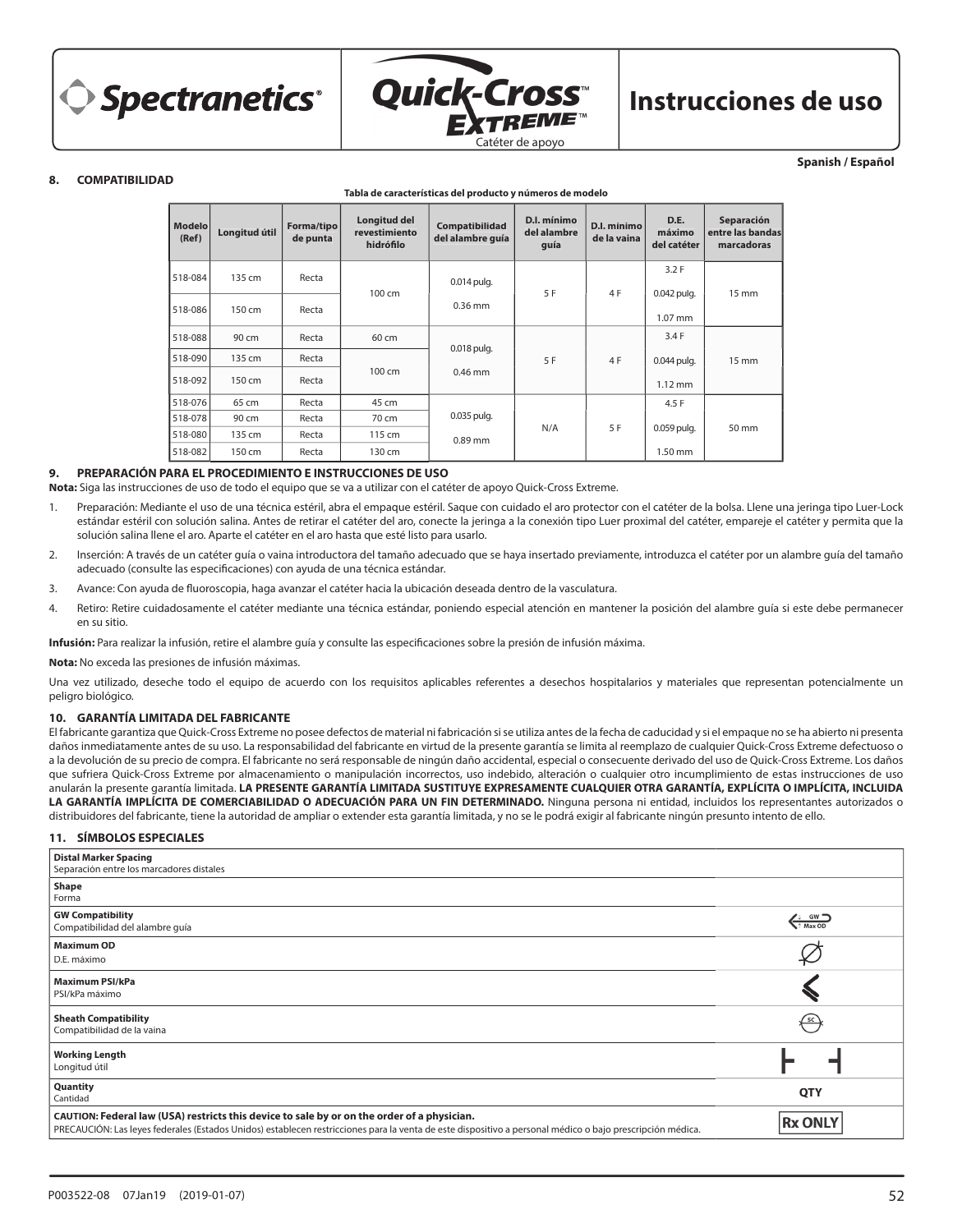



## **Bruksanvisning**

## **Swedish / Svenska**

## **Innehållsförteckning**

| 53 FÖRSIKTIGHETSÅTGÄRDER MALLER STANDER STANDER MALLER STANDER STANDER STANDER STANDER STANDER STANDER STANDER |  |
|----------------------------------------------------------------------------------------------------------------|--|
|                                                                                                                |  |
|                                                                                                                |  |
|                                                                                                                |  |
|                                                                                                                |  |
|                                                                                                                |  |
|                                                                                                                |  |

## **1. BESKRIVNING**

Spectranetics Quick-Cross Extreme stödkatetrar är intravaskulära katetrar. Dessa katetrar är tillgängliga i olika längder och spetskon gurationer. Alla modeller har 3 röntgentäta markörer på lika långa avstånd längs det distala skaftet för att hjälpa till att uppskatta geometrin inom kärlsystemet. Den distala röntgentäta markören är placerad inom 3 mm av den distala kateterspetsen. En honluer av standardtyp är placerad i varje modells proximala ände. Katetern är belagd med en hydrofil beläggning för att göra ytan hal.

## **2. INDIKATIONER FÖR ANVÄNDNING**

Quick-Cross Extreme stödkatetrar är avsedda för att leda och stödja en ledare under införsel i hjärt- eller perifera vaskulaturen, att tillåta utbyte av trådar och att utgöra en ledning för tillförsel av koksaltlösning eller diagnostiska kontrastmedel.

## **3. KONTRAINDIKATIONER**

Inga kända.

## **4. VARNINGAR**

- Max. infusionstryck: **300 psi** för 0,014" och 0,018" katetrar och **500 psi** för 0,035" katetrar.
- Katetern är konstruerad och avsedd för engångsbruk. **Får inte omsteriliseras och/eller återanvändas.**
- Katetern bör endast användas av läkare som är behöriga att utföra perkutana kärlingrepp.

#### **5. FÖRSIKTIGHETSÅTGÄRDER**

- Du får INTE omsterilisera eller återanvända denna anordning efter detta kan påverka dess funktion eller öka risken för korskontamination på grund av olämplig återbehandling. Återanvändning av detta instrument för engångsbruk kan leda till allvarlig patientskada eller död och ogiltiggör tillverkarens garanti.
- Förvaras på en sval och torr plats. Skyddas mot direkt solljus och hög temperatur (över 55 °C eller 131 °F).
- Använd inte enheten om den eller förpackningen är skadad.
- Använd katetern före det "Bäst före"-datum (utgångsdatum) som anges på förpackningen.

## **6. BIVERKNINGAR**

Vaskulär kateterisering och/eller kärlingrepp kan resultera i komplikationer inklusive bland annat:

- Kärldissektion, -perforation, -ruptur eller total ocklusion
- Infektion
- Hematom
- Instabil angina
- **Emboli**
- Hypo-/hypertoni
- Akut myokardinfarkt
- Arytmi, inklusive kammar fibrillering
- Dödsfall

## **7. LEVERANSSKICK**

Spectranetics Quick-Cross Extreme Support-katetrar levereras **STERILISERADE**. Enheterna är endast avsedda och utformade för **ENGÅNGSBRUK** och ska inte återsteriliseras och/ eller återanvändas.

#### **7.1 Sterilisering**

• Produktens sterilitet garanteras endast om förpackningen är oöppnad och oskadad. Inspektera visuellt det sterila paketet innan användning för att garantera att förseglingarna inte har brutits. Använd inte katetern om förpackningens är öppnad eller skadad. Använd inte katetern efter "bäst före"-datum som anges på förpackningen.

## **7.2 Undersökning före användning**

• Kontrollera noggrant all utrustning som ska användas för defekter före användning. Använd inte utrustning som är skadad.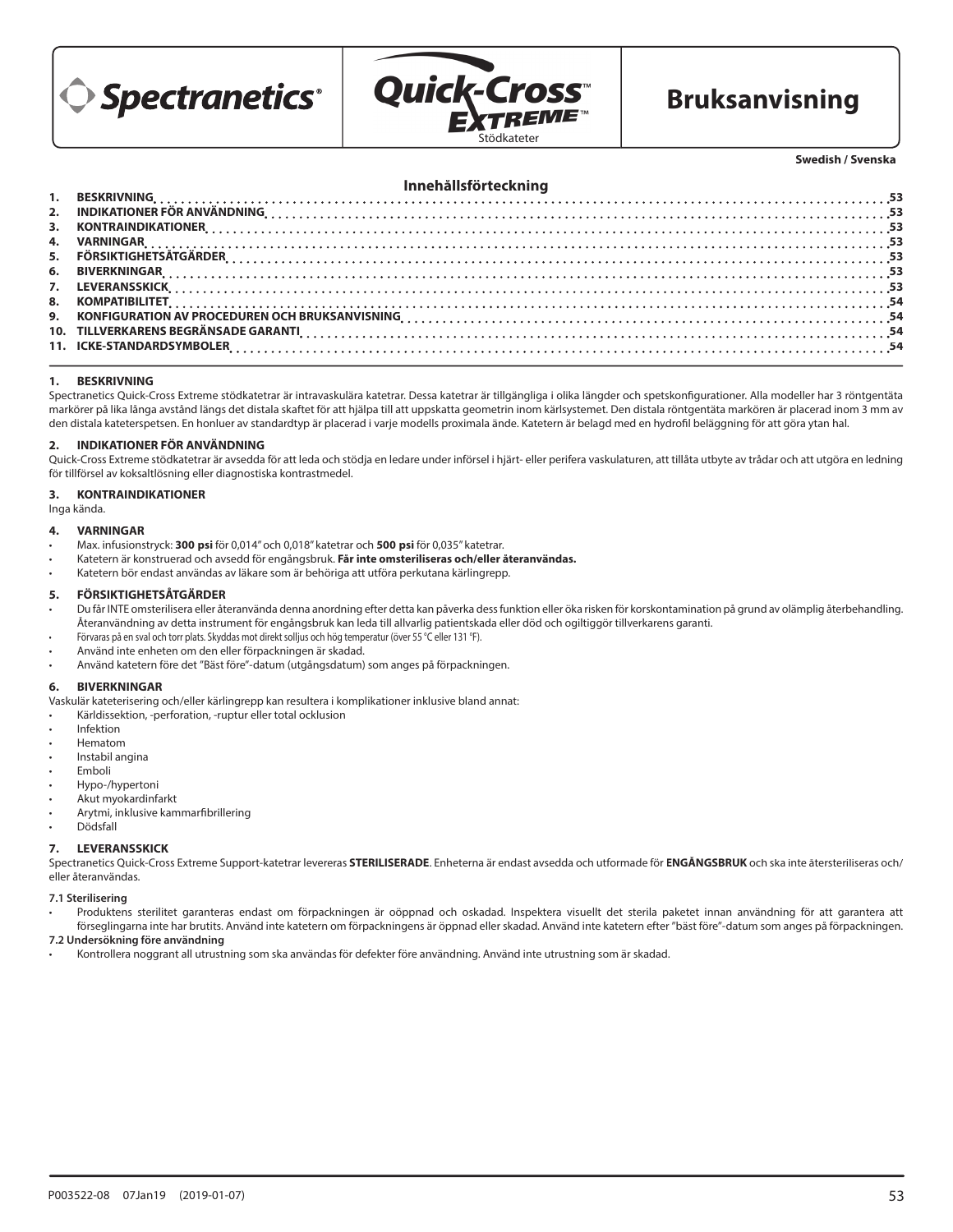



## **Bruksanvisning**

**Swedish / Svenska**

## **8. KOMPATIBILITET**

#### **Tabell över produktfunktioner och modellnummer**

| <b>Modell</b><br>(ref) | Arbetslängd | Spetsform<br>$/$ -typ | Hydrofil<br>beläggnings-<br>längd | Ledarkompatibilitet | Min. ledar-<br>ID | Min. hyls-ID | Max. kateter-<br><b>YD</b> | <b>Mellanrum mellan</b><br>markörband |
|------------------------|-------------|-----------------------|-----------------------------------|---------------------|-------------------|--------------|----------------------------|---------------------------------------|
| 518-084                | 135 cm      | Rak                   |                                   | 0.014''             |                   |              | 3,2F                       |                                       |
| 518-086                | 150 cm      | Rak                   | 100 cm                            | $0.36$ mm           | 5F                | 4F           | 0,042"<br>1.07 mm          | $15 \text{ mm}$                       |
| 518-088                | 90 cm       | Rak                   | 60 cm                             | 0,018''             |                   |              | 3.4F                       |                                       |
| 518-090                | 135 cm      | Rak                   |                                   |                     | 5F                | 4F           | 0.044''                    | $15 \text{ mm}$                       |
| 518-092                | 150 cm      | Rak                   | 100 cm                            | $0.46$ mm           |                   |              | $1,12$ mm                  |                                       |
| 518-076                | 65 cm       | Rak                   | 45 cm                             |                     |                   |              | 4,5F                       |                                       |
| 518-078                | 90 cm       | Rak                   | 70 cm                             | 0,035''             | N/A               | 5F           | 0.059''                    | 50 mm                                 |
| 518-080                | 135 cm      | Rak                   | 115 cm                            | $0.89$ mm           |                   |              |                            |                                       |
| 518-082                | 150 cm      | Rak                   | 130 cm                            |                     |                   |              | 1,50 mm                    |                                       |

## **9. KONFIGURATION AV PROCEDUREN OCH BRUKSANVISNING**

**Obs!** Följ bruksanvisningen för all utrustning som ska användas för Quick-Cross Extreme stödkatetrar.

- 1. Förberedelse: Använd steril metod för att öppna den sterila förpackningen. Avlägsna varsamt luerfattningen från kortet och avlägsna katetern från förpackningen. Fyll en steril standard luerlåsspruta med steril koksaltlösning. Innan katetern tas bort från fattningen ska sprutan anslutas till kateterns proximala luerfattning. Skölj katetern och låt koksaltlösningen fylla fattningen. Sätt undan katetern i fattningen tills den ska användas.
- 2. Införsel: Genom en tidigare införd ledarkateter eller introducerhylsa av rätt storlek, för in katetern över en ledare av lämplig storlek (se specifikationerna) med standardteknik.
- 3. Framförande: För fram katetern under fluoroskopi till önskat ställe i vaskulaturen.
- 4. Borttagning: Dra varsamt ut katetern med standardteknik och var samtidigt noga med att hålla kvar ledaren, om den ska finnas kvar på plats.

**Infusion:** För att utföra infusion ska du dra ut ledaren och läsa specifikationerna för maximalt infusionstryck.

**Obs!** Överstig inte rekommenderat infusionstryck.

Efter användning ska all utrustning kasseras enligt tillämpliga specifika bestämmelser om sjukhusavfall och potentiellt biologiskt riskmaterial.

## **10. TILLVERKARENS BEGRÄNSADE GARANTI**

Tillverkaren garanterar att Quick-Cross Extreme är fri från fel i material och utförande vid användning före angivet "Bäst-före"-datum och när förpackningen är oöppnad och oskadad omedelbart före användning. Tillverkarens skyldigheter enligt denna garanti begränsas till utbyte eller återbetalning av inköpspriset för en defekt Quick-Cross Extreme. Tillverkaren kan inte hållas ansvarig för några oförutsedda skador, särskilda skador eller följdskador som uppstår genom användning av Quick-Cross Extreme. Skador på Quick-Cross Extreme på grund av felaktig användning, ändringar, olämplig förvaring eller hantering, eller annan underlåtenhet att följa denna bruksanvisning gör denna begränsade garanti ogiltig. **DENNA BEGRÄNSADE GARANTI ERSÄTTER UTTRYCKLIGEN ALLA ANDRA GARANTIER, UTTRYCKTA ELLER UNDERFÖRSTÅDDA, INKLUSIVE UNDERFÖRSTÅDDA GARANTIER OM SÄLJBARHET ELLER LÄMPLIGHET FÖR ETT VISST SYFTE.** Ingen person eller organisation, inklusive auktoriserad representant eller återförsäljare för tillverkaren, har rätt att förlänga eller utöka denna begränsade garanti, och inga försök att göra detta kommer att vara bindande för tillverkaren.

## **11. ICKE-STANDARDSYMBOLER**

| $\leftarrow$ GW |
|-----------------|
|                 |
|                 |
| ' sc            |
|                 |
| <b>QTY</b>      |
| <b>Rx ONL</b>   |
|                 |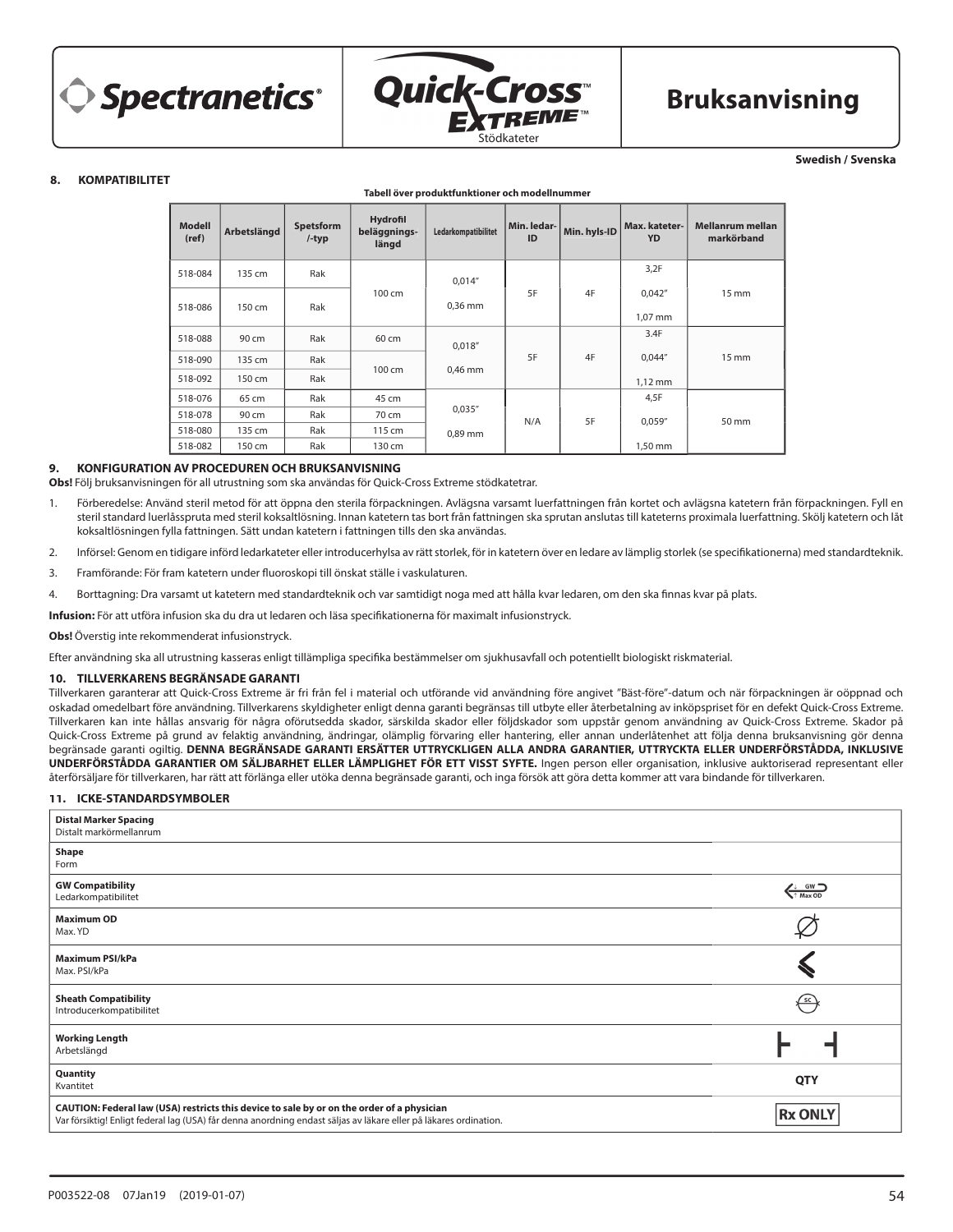



## **Kullanım Talimatları**

## **Turkish / Türkçe**

## **İçindekiler**

| 7. TEDARIK ŞEKLI |  |
|------------------|--|
|                  |  |
|                  |  |
|                  |  |
|                  |  |

## **1. TANIM**

Spectranetics Quick-Cross Extreme Destek Kateterleri intravazküler kateterlerdir. Bu kateterler çeşitli uzunluklarda ve uç konfigürasyonlarında mevcuttur. Tüm modeller vazküler sistem dahilindeki geometrinin ölçülmesine yardımcı olmak için distal şaft alanıyla eşit olarak uzanan 3 radyopak işaretleyiciye sahiptir. Distal radyopak işaretleyici distal kateter ucunun 3 mm dahiline konumlandırılır. Her modelin proksimal ucu üzerine standart dişi bir lüer yerleştirilir. Kateter kaygan, hidrofilik kaplamayla kaplanır.

## **2. KULLANIM ENDİKASYONLARI**

Quick-Cross Extreme Destek Kateterleri koroner veya periferal vazkulatüre erişim sırasında bir kılavuz tele kılavuzluk edecek ve bu kılavuz teli destekleyecek, kablo değişimlerine izin verecek ve salin çözeltilerinin veya tanı kontrast maddelerinin verilmesini sağlayacak şekilde tasarlanmıştır.

## **3. KONTRENDİKASYONLAR**

Bilinen kontrendikasyonu yoktur.

## **4. UYARILAR**

- Maksimum İnfüzyon Basıncı: 0,014" ve 0,018" kateterler için **300 ps**i, 0,035" kateterler için **500 psi.**
- Kateter bir kez kullanım için hazırlanmıştır ve tasarlanmıştır. **Tekrar sterilize etmeyin ve kullanmayın.**
- Kateter yalnızca perkütanöz, vazküler müdahaleleri gerçekleştirmek üzere yeterli eğitimi almış doktorlar tarafından kullanılmalıdır.

#### **5. ÖNLEMLER**

- Bu cihazı yeniden sterilize ETMEYİN veya yeniden KULLANMAYIN, bu eylemler cihaz performansını olumsuz şekilde etkileyebilir veya uygun olmayan biçimde yeniden işlem görmeleri nedeniyle çapraz kontaminasyon riskini artırabilir. Bu tek kullanımlık cihazın yeniden kullanılması hastanın ciddi şekilde yaralanmasına veya ölümüne yol açabilir ve üretici garantilerini geçersiz kılar.
- Kuru ve serin bir yerde saklayın. Doğrudan güneş ışınlarına ve yüksek sıcaklıklara (55°C veya 131°F'tan daha yüksek) maruz bırakmayınız.
- Cihaz veya ambalaj hasarlıysa kullanmayın.
- Ambalaj üzerinde belirtilen "Son Kullanım Tarihi" dolmadan önce kateteri kullanın.

## **6. TERS OLAYLAR**

- Vazküler kateterizasyon ve/veya vazküler müdahale aşağıdakiler dahil olmak üzere ve bunlarla sınırlı kalmamak kaydıyla şu komplikasyonlara yol açar:
- Damar diseksiyonu, perforasyonu, yırtılması veya toplam oklüzyon
- **Enfeksivon**
- Hematoma
- Kararsız anjina
- **Emboli**
- Hipo/hipertansiyon
- Hipo/hipertansiyon
- Aritmi, ventriküler fibrilasyon dahil
- Ölüm

## **7. TEDARİK ŞEKLİ**

Spectranetics Quick-Cross Extreme Support Kateterleri Etilen Oksit ile sterilize edilmiştir ve **STERİL** olarak sağlanırlar. Cihazlar **SADECE TEK KULLANIMLIK OLARAK** tasarlanmış ve belirlenmiştir ve tekrar sterilize edilmemeli ve/veya tekrar kullanılmamalıdır.

#### **7.1 Sterilizasyon**

• Ürünün sterilliği sadece ambalaj açılmamış ve hasar görmemişse garanti edilir. Kullanımdan önce mühürlerin bozulmamış olduğundan emin olmak için steril ambalajı gözden geçirin. Paketin bütünlüğü bozulmuşsa kateteri kullanmayın. Kateteri ambalaj etiketinde bulunan Son Kullanım Tarihi geçmişse kullanmayın.

## **7.2 Kullanım Öncesi İnceleme**

• Kullanmadan önce kullanılacak tüm malzemeyi defektler açısından dikkatle inceleyin. Hasarlı hiçbir malzemeyi kullanmayın.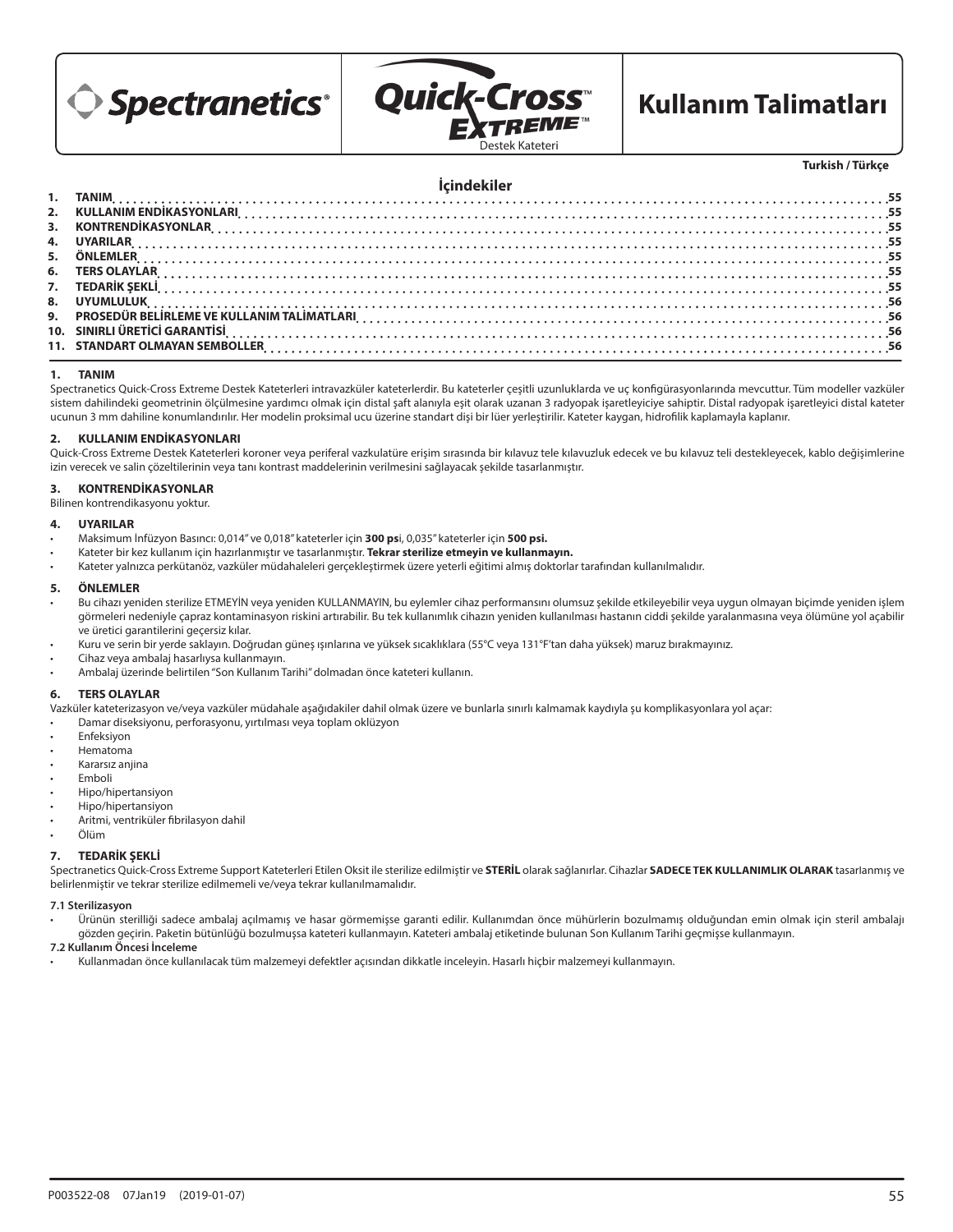



## **Kullanım Talimatları**

## **8. UYUMLULUK**

**Ürün Özellikleri ve Model Numaraları Tablosu**

**Turkish / Türkçe**

|                       | <u>UTULI UZEIIINIEII VE MUUCI IVUIIIAI AIAII TADIUSU</u> |                           |                                          |                          |                                      |                                 |                                     |                              |
|-----------------------|----------------------------------------------------------|---------------------------|------------------------------------------|--------------------------|--------------------------------------|---------------------------------|-------------------------------------|------------------------------|
| <b>Model</b><br>(Ref) | Calışma<br><b>Uzunluğu</b>                               | Uc Sekli /<br><b>Tipi</b> | <b>Hidrofilik</b><br>Kaplama<br>Uzunluğu | <b>Tel</b><br>Uyumluluğu | <b>Minimum</b><br>Kılavuz İç<br>Çapı | <b>Minimum</b><br>Kılıf İç Çapı | <b>Maksimum</b><br>Kateter Dış Çapı | İşaretleyici Bant<br>Aralığı |
| 518-084               | 135 cm                                                   | Düz                       |                                          | 0.014''                  |                                      |                                 | 3,2F                                |                              |
| 518-086               | 150 cm                                                   | Düz                       | 100 cm                                   | $0.36$ mm                | 5F                                   | 4F                              | 0,042"<br>$1.07$ mm                 | 15 mm                        |
|                       |                                                          |                           |                                          |                          |                                      |                                 |                                     |                              |
| 518-088               | 90 cm                                                    | Düz                       | 60 cm                                    | 0.018''                  |                                      |                                 | 3.4F                                |                              |
| 518-090               | 135 cm                                                   | Düz                       |                                          |                          | 5F                                   | 4F                              | 0.044''                             | $15 \text{ mm}$              |
| 518-092               | 150 cm                                                   | Düz                       | 100 cm                                   | $0.46$ mm                |                                      |                                 | $1.12 \text{ mm}$                   |                              |
| 518-076               | 65 cm                                                    | Düz                       | 45 cm                                    |                          |                                      |                                 | 4,5F                                |                              |
| 518-078               | 90 cm                                                    | Düz                       | 70 cm                                    | 0,035''                  |                                      |                                 |                                     |                              |
| 518-080               | 135 cm                                                   | Düz                       | 115 cm                                   | 0,89 mm                  | Belir.                               | 5F                              | 0,059"                              | 50 mm                        |
| 518-082               | 150 cm                                                   | Düz                       | 130 cm                                   |                          |                                      |                                 | 1,50 mm                             |                              |

## **9. PROSEDÜR BELİRLEME VE KULLANIM TALİMATLARI**

**Not:** Quick-Cross Extreme Destek Kateterleriyle birlikte kullanılacak tüm donanımların kullanım talimatlarını izleyin.

- 1. Hazırlama: Steril tekniğini kullanarak, steril paketi açın. Kateteri içeren koruyucu halkayı yavaşça ambalajdan çıkarın. Bir standart steril lüer kilitli şırıngayı steril salinle doldurun. Kateteri halkadan çıkarmadan önce şırıngayı kateterin proksimal lüer ucuna takın, kateteri durulayıp temizleyin ve salin sıvının halkaya dolmasına izin verin. Kateteri halkanın içinde olarak kullanıncaya kadar hazır şekilde bir yere kaldırın.
- 2. Takma: Daha önceden takılmış uygun boyutta bir kılavuz kateterle veya tanıtıcı kılıfla, standart tekniği kullanarak kateteri uygun boyutta bir kılavuz telin (özelliklere bakın) üzerine yerleştirin.
- 3. İlerletme: Kateteri vazkülatürde istenen konuma getirmek için floroskopik kılavuz kullanın.
- 4. Çıkarma: Standart tekniği kullanarak kateteri yavaşça geri çekin ve kılavuz tel olduğu yerde bırakılacaksa kılavuz telin konumunu korumaya dikkat edin.
- **Iİnfüzyon:** İnfüzyon gerçekleştirilecekse, kılavuz teli geri çekin ve maksimum infüzyon basıncı için teknik özelliklere başvurun.

## **Not:** Önerilen infüzyon basıncını aşmayın.

Kullanımdan sonra, hastane atıkları ve potansiyel biyolojik tehlike arz eden malzemelere ilişkin uygulanabilir gerekliliklere uygun olarak tüm ekipmanı imha edin.

### **10. SINIRLI ÜRETİCİ GARANTİSİ**

Üretici, belirtilen "Son Kullanım" tarihine kadar kullanılması ve kullanılmadan önce paketin açılmamış ve hasar görmemiş olması durumunda Quick-Cross Extreme ürününün malzeme ve işçilik açısından hatasız olduğunu garanti eder. Bu garanti kapsamında üreticinin sorumluluğu, herhangi bir hatalı Quick-Cross Extreme ürününün değiştirilmesi veya ürün ücretinin iadesiyle sınırlıdır. Üretici, Quick-Cross Extreme ürününün kullanımından kaynaklanan tesadüfi, özel ya da kullanım sonucunda oluşan dolaylı zararlardan sorumlu değildir. Quick-Cross Extreme ürününün yanlış kullanım, değişiklik, uygun olmayan şekilde depolama veya kullanımdan kaynaklanan zararlar ya da bu Kullanım Talimatlarının uygulanmamasından doğan diğer arızalar nedeniyle zarar görmesi durumunda, bu sınırlı garanti geçersiz olacaktır. **BU SINIRLI GARANTİ, ZIMNİ SATILABİLİRLİK (ORTALAMA KALİTE) VEYA BELİRLİ BİR AMACA UYGUNLUK GARANTİSİ DE DAHİL OLMAK ÜZERE, BELİRTİLEN YA DA ZIMNİ TÜM DİĞER GARANTİLERİN YERİNE GEÇMEKTEDİR**. Üreticinin yetkili temsilcisi ya da satıcısı dahil olmak üzere hiçbir kişi veya kurumun, bu sınırlı garantiyi uzatma ya da genişletme yetkisi bulunmamaktadır; bu amaca yönelik girişimler Üreticiye karşı kullanılamaz.

## **11. STANDART OLMAYAN SEMBOLLER**

| <b>Distal Marker Spacing</b><br>Distal İşaretleyici Aralığı                                                                                                                                                                                      |                 |
|--------------------------------------------------------------------------------------------------------------------------------------------------------------------------------------------------------------------------------------------------|-----------------|
| Shape<br>Biçim                                                                                                                                                                                                                                   |                 |
| <b>GW Compatibility</b><br>Tel Uyumluluğu                                                                                                                                                                                                        | $\leftarrow$ GW |
| <b>Maximum OD</b><br>Maksimum Dış Çap                                                                                                                                                                                                            |                 |
| <b>Maximum PSI/kPa</b><br>Maksimum PSI/kPa                                                                                                                                                                                                       |                 |
| <b>Sheath Compatibility</b><br>Kılıf Uyumluluğu                                                                                                                                                                                                  |                 |
| <b>Working Length</b><br>Çalışma Uzunluğu                                                                                                                                                                                                        |                 |
| Quantity<br>Miktar                                                                                                                                                                                                                               | QTY             |
| CAUTION: Federal law (USA) restricts this device to sale by or on the order of a physician.<br>Dikkat: ABD Federal Yasaları bu cihazın satışının yetkili bir doktor tarafından ya da yetkili bir doktorun isteği üzerine yapılmasını gerektirir. | <b>Rx ONL</b>   |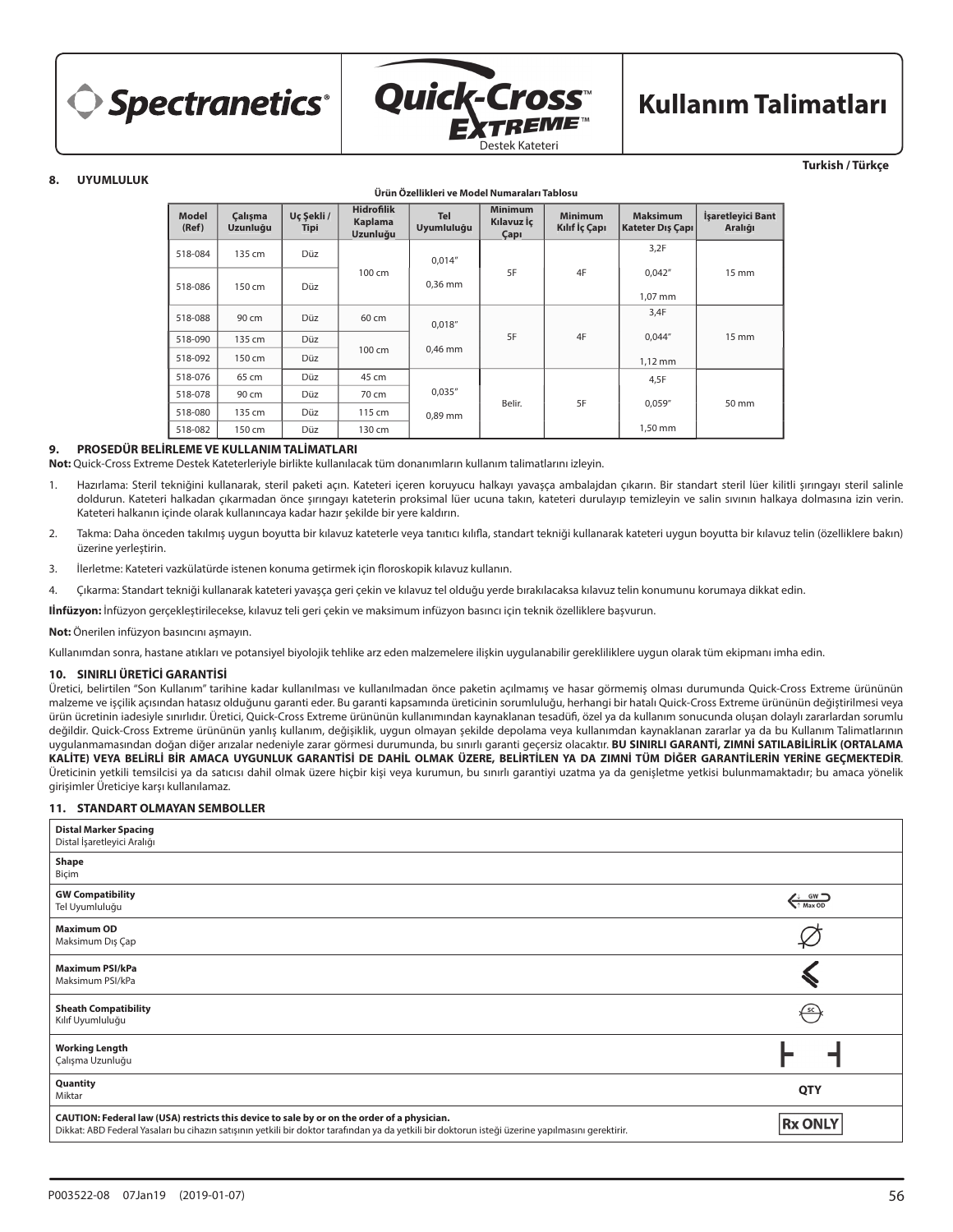



THIS PAGE LEFT INTENTIONALLY BLANK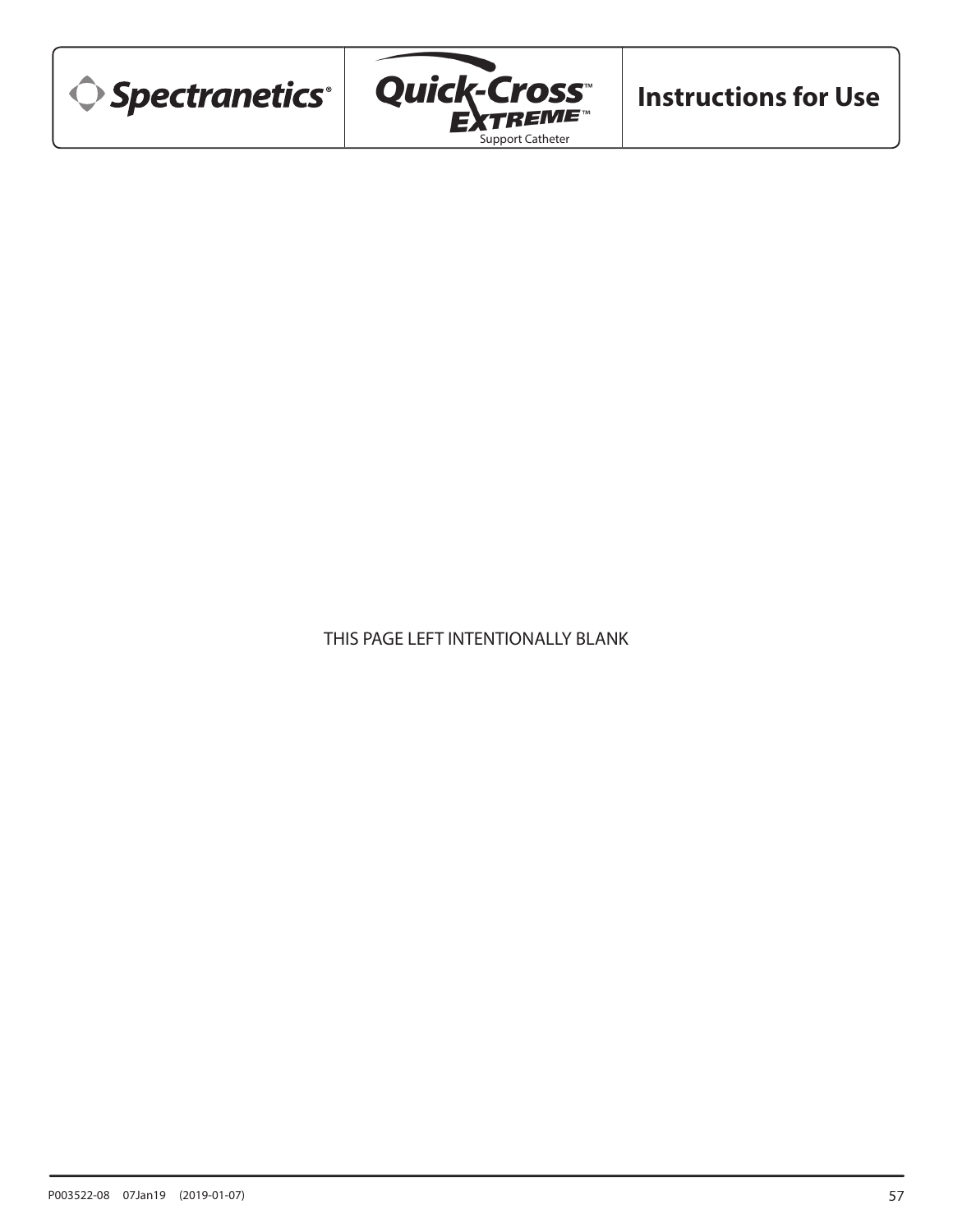



THIS PAGE LEFT INTENTIONALLY BLANK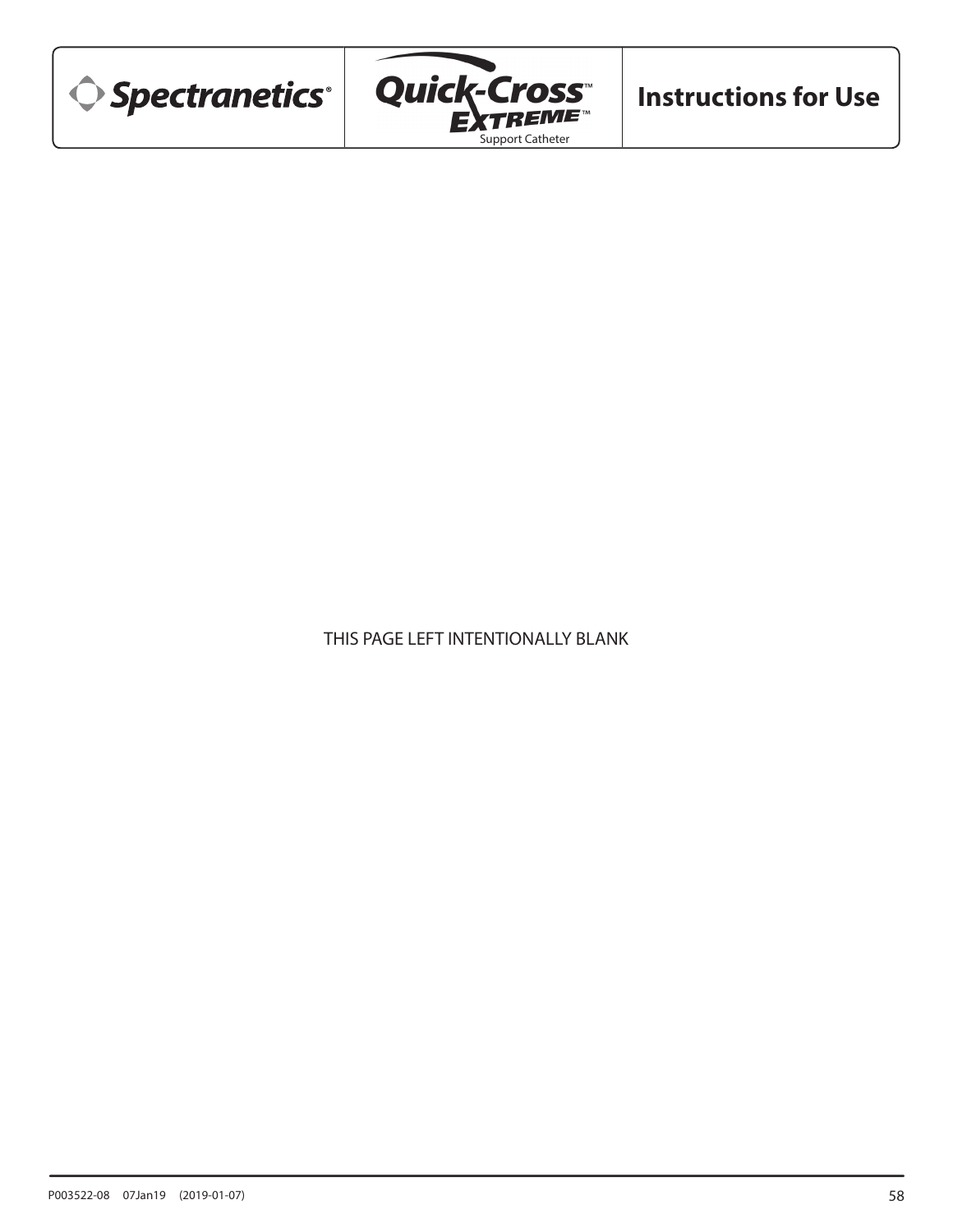



THIS PAGE LEFT INTENTIONALLY BLANK